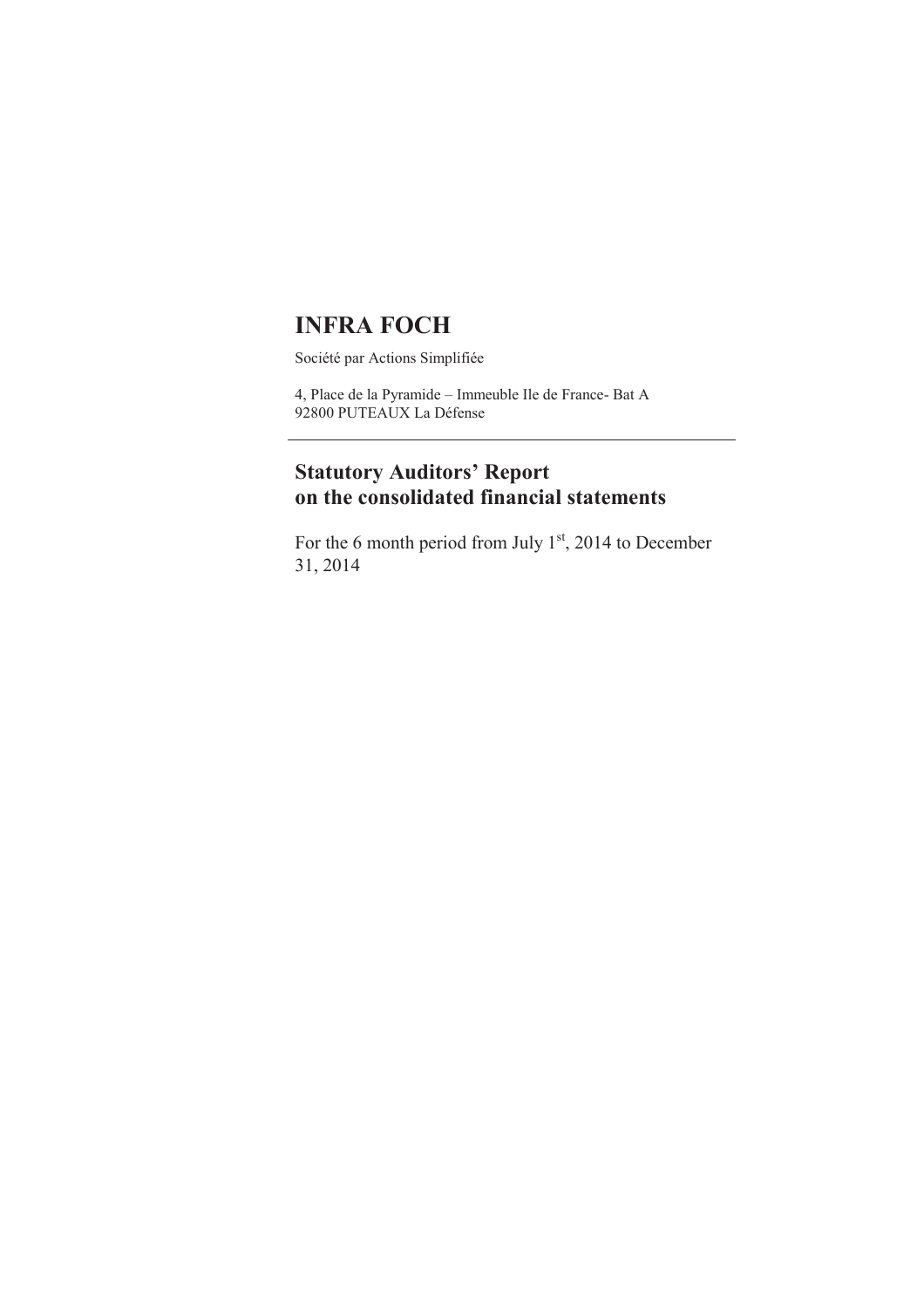PROXIMA 16ter, avenue du Dr Faugeroux Le Parc du Perreux 94170 Le Perreux-sur-Marne

DELOITTE & ASSOCIES 185, avenue Charles de Gaulle 92524 Neuilly-sur-Seine Cedex

# **INFRA FOCH**

Société par Actions Simplifiée 4, Place de la Pyramide – Immeuble Ile de France- Bat A 92800 PUTEAUX La Défense

# **Statutory Auditors' Report on the consolidated financial statements**

For the 6 month period from July  $1<sup>st</sup>$ , 2014 to December 31, 2014

*This is a free translation into English of the statutory auditors' report on the consolidated financial statements issued in the French language and is provided solely for the convenience of English speaking users.* 

*The statutory auditors' report includes information specifically required by French law in such reports, whether modified or not. This information is presented below the opinion on the consolidated financial statements and includes explanatory paragraphs discussing the auditors' assessments of certain significant accounting and auditing matters. These assessments were made for the purpose of issuing an audit opinion on the consolidated financial statements taken as a whole and not to provide separate assurance on individual account captions or on information taken outside of the consolidated financial statements.* 

*This report also includes information relating to the specific verification of information given in the management report. This report should be read in conjunction with, and is construed in accordance with, French law and professional auditing standards applicable in France.* 

#### To the Shareholder,

In accordance with our appointment by you as statutory auditors, we hereby report to you for the 6 month period from July  $1<sup>st</sup>$ , 2014 to December 31, 2014 on:

- the audit of the accompanying consolidated financial statements of INFRA FOCH,
- the justification of our assessments,
- the specific procedure required by law.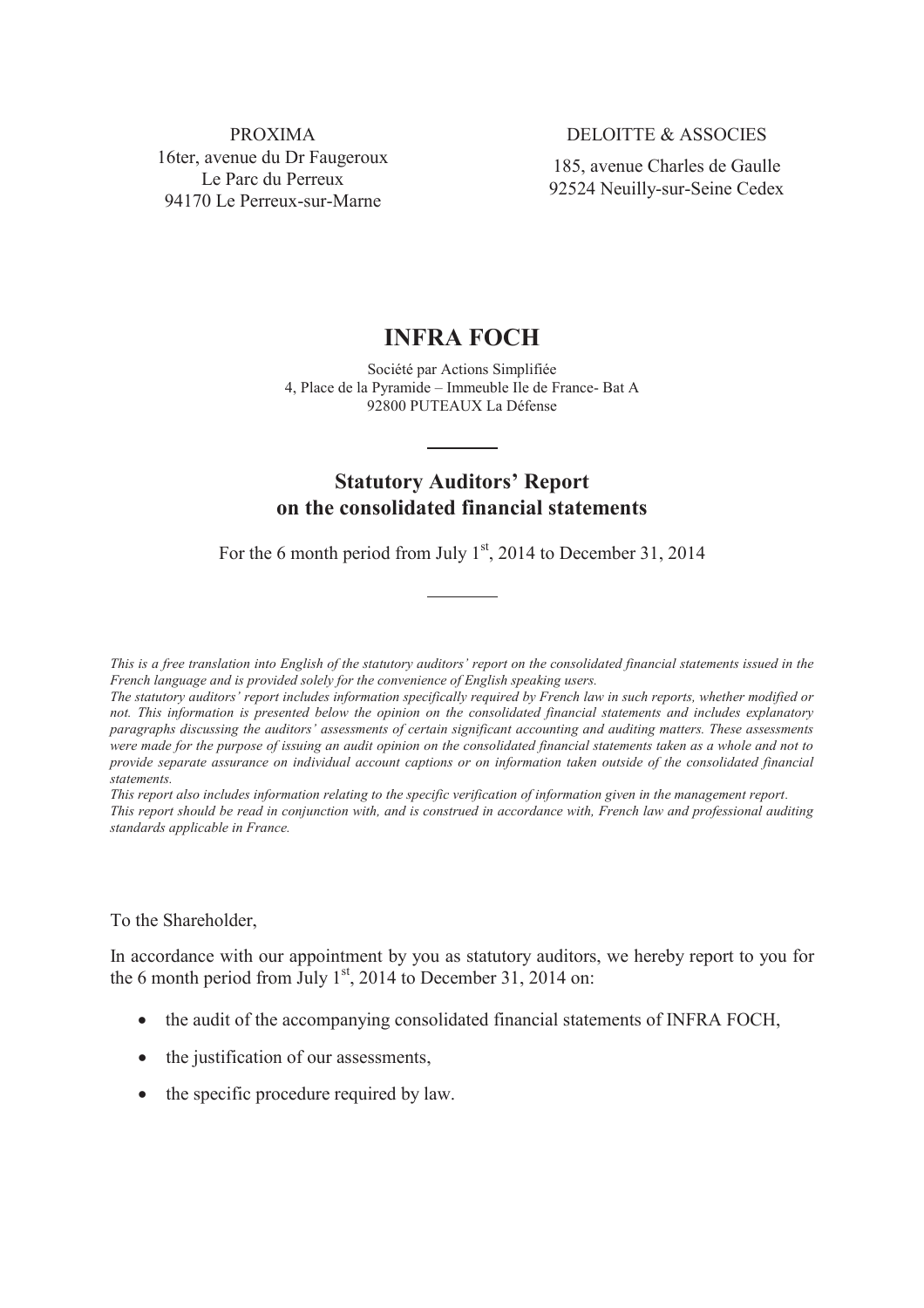#### INFRA FOCH  $3/4$

These consolidated financial statements have been approved by the President. Our role is to express an opinion on these financial statements, based on our audit.

#### **I. Opinion on the consolidated financial statements**

We conducted our audit in accordance with professional standards applicable in France. Those standards require that we plan and perform the audit to obtain reasonable assurance about whether the consolidated financial statements are free of material misstatement. An audit involves performing procedures, using sampling techniques or other methods of selection, to obtain audit evidence about the amounts and disclosures in the consolidated financial statements. An audit also includes evaluating the appropriateness of accounting policies used and the reasonableness of accounting estimates made, as well as the overall presentation of the consolidated financial statements. We believe that the audit evidence we have obtained is sufficient and appropriate to provide a basis for our audit opinion.

In our opinion, the consolidated financial statements give a true and fair view of the assets and liabilities and of the financial position of the Group as at December 31, 2014 and of the results of its operations for the period then ended in accordance with the International Financial Reporting Standards as adopted by the European Union.

#### **II. Justification of assessments**

Pursuant to the provisions of Article L.823-9 of the French Commercial Code (*Code de Commerce*) governing the justification of our assessments, we draw your attention to the following:

As disclosed in Note C.3.1 to the consolidated financial statements, the INFRA FOCH Group uses estimates that are based on the information available at the time its consolidated financial statements are prepared, in the midst of an ongoing economic crisis in Europe, whose consequences on economic growth make it difficult to assess the mid-term outlook for companies. As disclosed in Note C.2.5 to the consolidated financial statements, these estimates primarily concern the fair value measurement of assets acquired as part of a business combination. As disclosed in Note D.1 to the consolidated financial statements, the Company performed a supplementary review of asset and liability values provisionally recognized on the acquisition of VINCI Park group on June 4, 2014. We reviewed the additional value adjustments recognized as of December 31, 2014 and, in particular, the method by which they were determined, as well as the cash flow forecasts and assumptions used by the Company.

Such assessments were performed as part of our audit approach for the consolidated financial statements taken as a whole and contributed to the expression of our opinion in the first part of this report.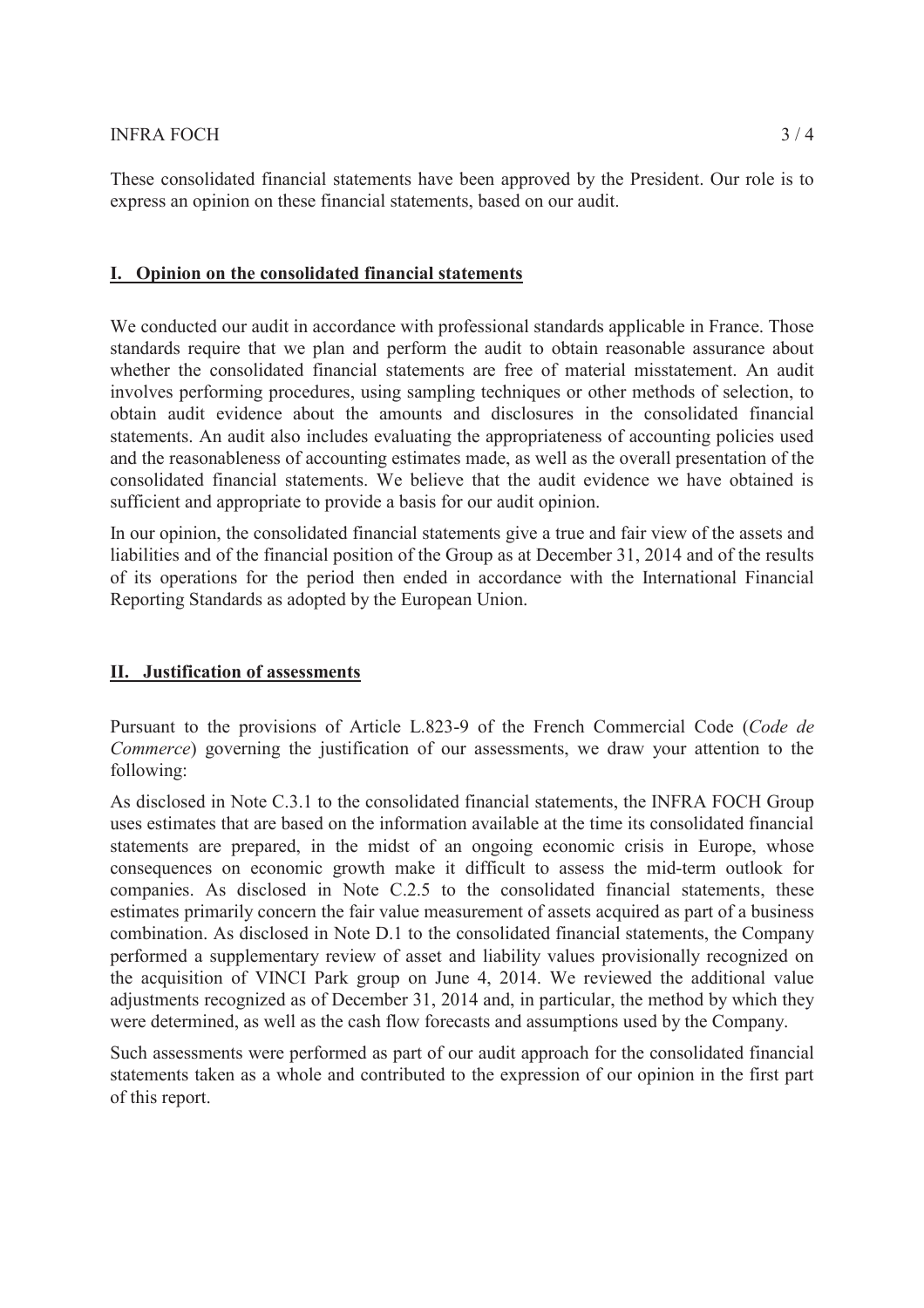INFRA FOCH 4 / 4

#### **III. Specific procedure**

As required by law, we have also verified in accordance with professional standards applicable in France the information concerning the Group presented in the management report.

We have no matters to report regarding its fair presentation and consistency with the consolidated financial statements.

Le Perreux-sur-Marne and Neuilly-sur-Seine, March 31, 2015

The Statutory Auditors

PROXIMA DELOITTE & ASSOCIES

Nicholas L.E. Rolt Marc de Villartay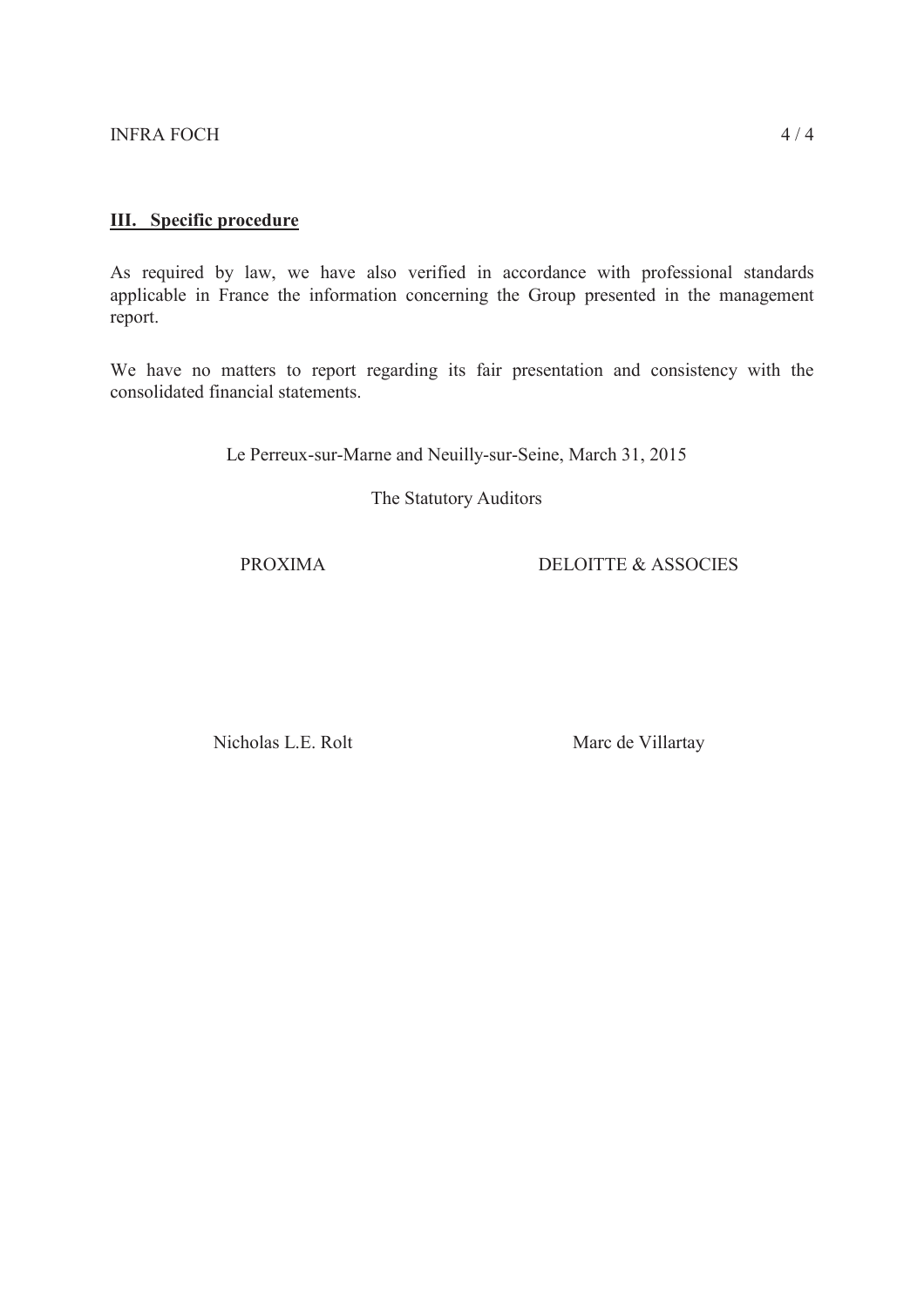# INFRA FOCH

French simplified limited liability company (*Société par Actions Simplifiée*) with share capital of €160,044,282

Registered office: 4, Place de la Pyramide – Immeuble Ile de France – Bât A – 92800 Puteaux La Défense

Registration number 800 348 146 RCS Nanterre

# CONSOLIDATED FINANCIAL STATEMENTS FOR THE PERIOD ENDED 31 DECEMBER 2014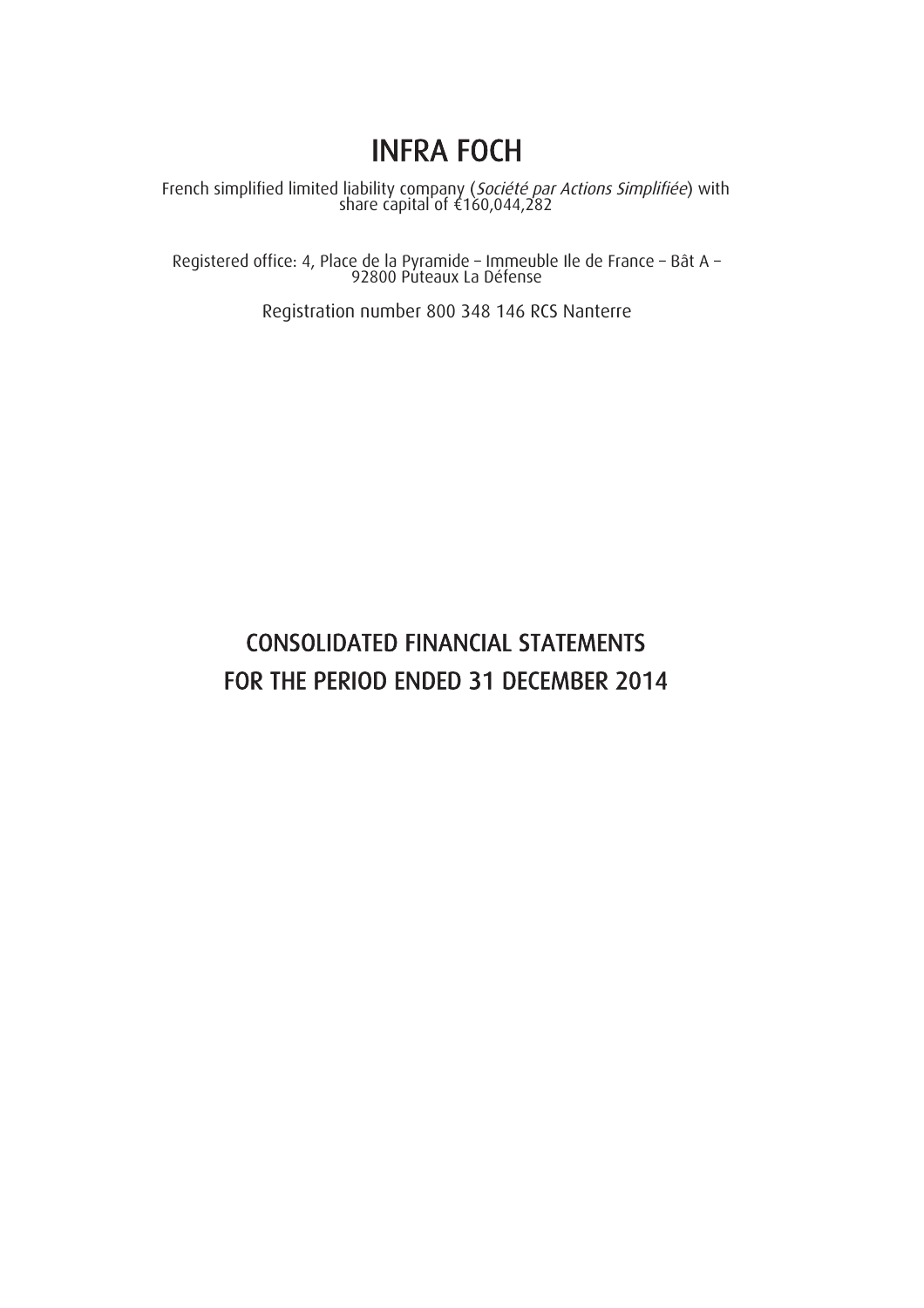# SOMMAIRE DES COMPTES CONSOLIDES

# NOTES TO THE CONSOLIDATED FINANCIAL STATEMENTS

| A.             |                  | PRESENTATION OF THE GROUP AND THE BACKGROUND FOR PREPARING THE FINANCIAL<br><b>STATEMENTS.</b> |  |
|----------------|------------------|------------------------------------------------------------------------------------------------|--|
|                | $\mathbf{1}$ .   |                                                                                                |  |
|                | 2.               |                                                                                                |  |
|                | 3.               |                                                                                                |  |
| <b>B.</b>      |                  |                                                                                                |  |
| $\mathsf{C}$ . |                  |                                                                                                |  |
|                | 1.               |                                                                                                |  |
|                | $\overline{2}$ . |                                                                                                |  |
|                | 3.               |                                                                                                |  |
| D.             |                  |                                                                                                |  |
|                | $\mathbf{1}$ .   |                                                                                                |  |
|                | 2.               |                                                                                                |  |
| E.             |                  |                                                                                                |  |
|                | $\mathbf{1}$ .   |                                                                                                |  |
|                | 2.               |                                                                                                |  |
|                | 3.               |                                                                                                |  |
| E.             |                  |                                                                                                |  |
|                | 1.               |                                                                                                |  |
|                | 2.               |                                                                                                |  |
|                | $\overline{3}$ . |                                                                                                |  |
|                | $\overline{4}$ . |                                                                                                |  |
| G.             |                  |                                                                                                |  |
|                | 1.               |                                                                                                |  |
|                | 2.               |                                                                                                |  |
|                | $\overline{3}$ . |                                                                                                |  |
|                | 4.               |                                                                                                |  |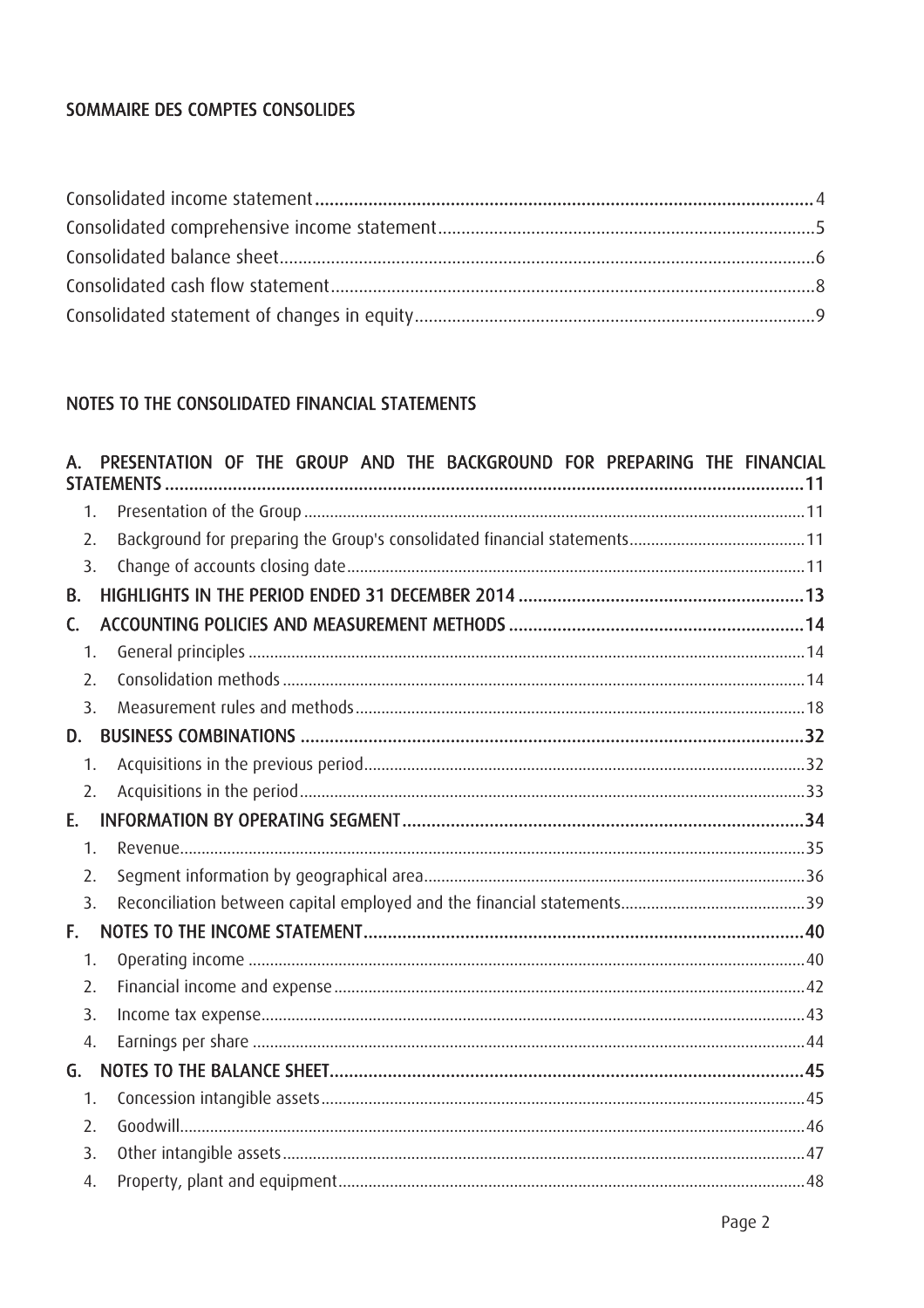| 5.             |  |
|----------------|--|
| 6.             |  |
| 7.             |  |
| 8.             |  |
| 9.             |  |
| 10.            |  |
| 11.            |  |
| 12.            |  |
| 13.            |  |
| 14.            |  |
| 15.            |  |
| Η.             |  |
| $\mathbf{1}$ . |  |
| $\mathcal{L}$  |  |
| $\mathbf{I}$ . |  |
| 1.             |  |
| 2.             |  |
| J.             |  |
| K.             |  |
|                |  |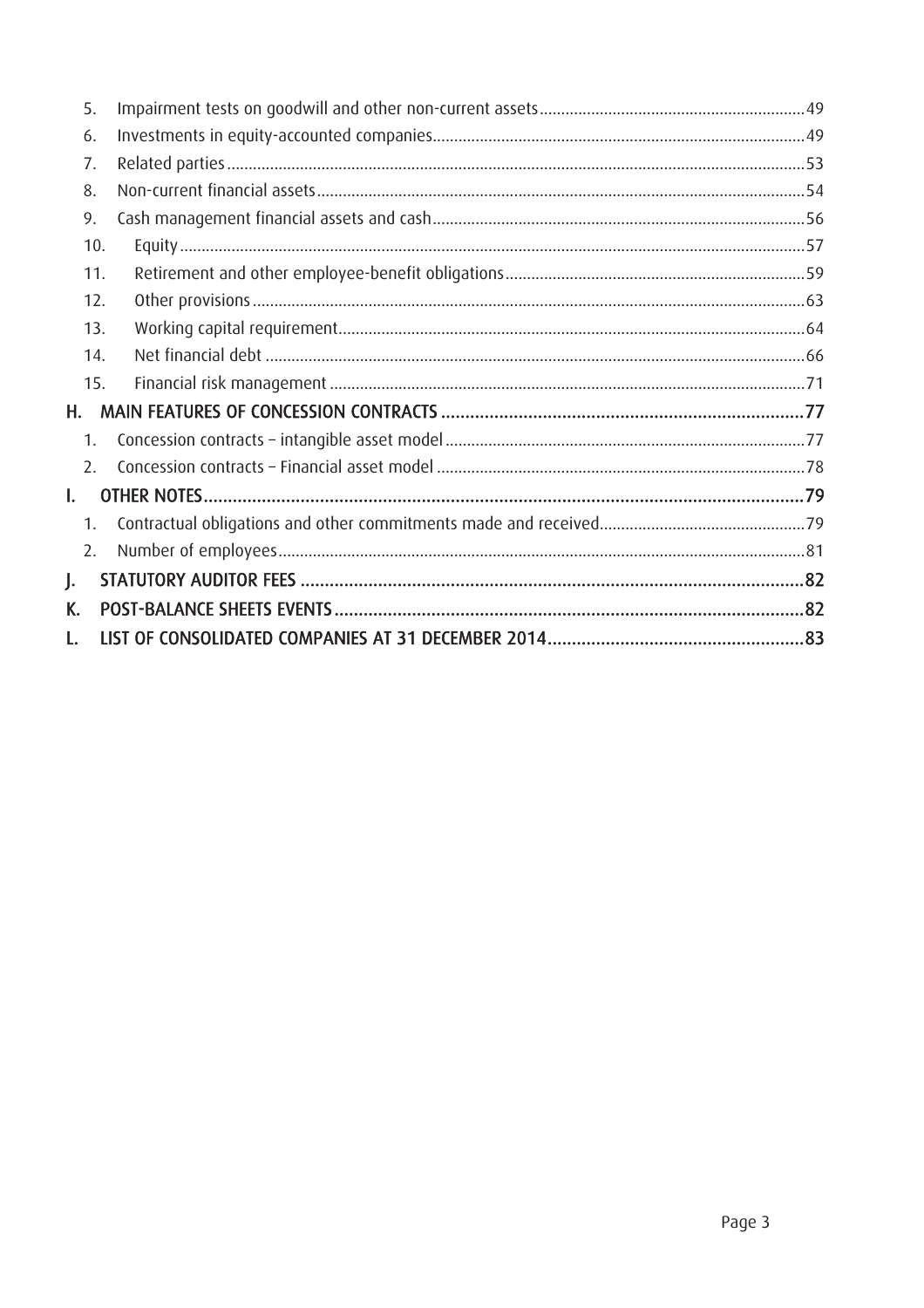# **Consolidated income statement for the period**

|                                                                    |                 | 31/12/2014 | 30/06/2014 |
|--------------------------------------------------------------------|-----------------|------------|------------|
| (in $\epsilon$ millions)                                           | <b>Notes</b>    |            |            |
| <b>REVENUES</b> (*)                                                | E.I             | 314.9      | 43,8       |
| Revenue derived from works carried out by Concession subsidaries   |                 | 46,5       | 1,4        |
| Total revenue                                                      |                 | 361,3      | 45,2       |
| Revenue from ancillary activities                                  | F.1.1           | 4,0        | 0,0        |
| Operating expenses                                                 | F.1             | (328,7)    | (39,6)     |
| Operating income from ordinary activities                          | F.I             | 36,6       | 5,6        |
| Share-based payment expense (IFRS 2)                               |                 | (0,7)      |            |
| Profit / (loss) of companies accounted for under the equity method | F.1 & G.6       | 2,4        | 0,5        |
| Other recurring operating items                                    |                 | 1,6        | 0,0        |
| <b>Recurring operating income</b>                                  |                 | 40.1       | 6,1        |
| Goodwill impairment expense                                        | F.I             | 0.0        | 0,0        |
| Impact of changes in scope and gain/(loss) on disposals of shares  |                 | 0.0        | 0,0        |
| Other non recurring operating items                                |                 | 0,0        | (12,7)     |
| <b>OPERATING INCOME</b>                                            |                 | 40,1       | (6,6)      |
| Cost of gross financial debt                                       |                 | (35,9)     | (4,2)      |
| Financial income from cash management investments                  |                 | 0,1        | 0,0        |
| Cost of net financial debt                                         | F <sub>.2</sub> | (35,7)     | (4,2)      |
| Other financial income                                             |                 | 3,5        | 0,0        |
| Other financial expenses                                           |                 | (5,5)      | 0,0        |
| Income tax expense                                                 | F.3.1           | (9,5)      | 3,0        |
| <b>NET INCOME</b>                                                  |                 | (7,2)      | (7, 8)     |
| Net income attributable to non-controlling interests               |                 | 0,1        | 0,0        |
| NET INCOME FOR THE PERIOD ATTRIBUTABLE TO OWNERS OF THE PARENT     |                 | (7,3)      | (7, 8)     |
| Earnings per share attributable to owners of the parent            | F.4             |            |            |
| Basic earnings per share (in $\epsilon$ )                          |                 | (0,05)     | (0,25)     |
| Diluted earnings per share (in $\epsilon$ )                        |                 | (0,05)     | (0,25)     |

*(\*) Excluding concession subsidaries' revenue derived from works carried out by non-Group companies*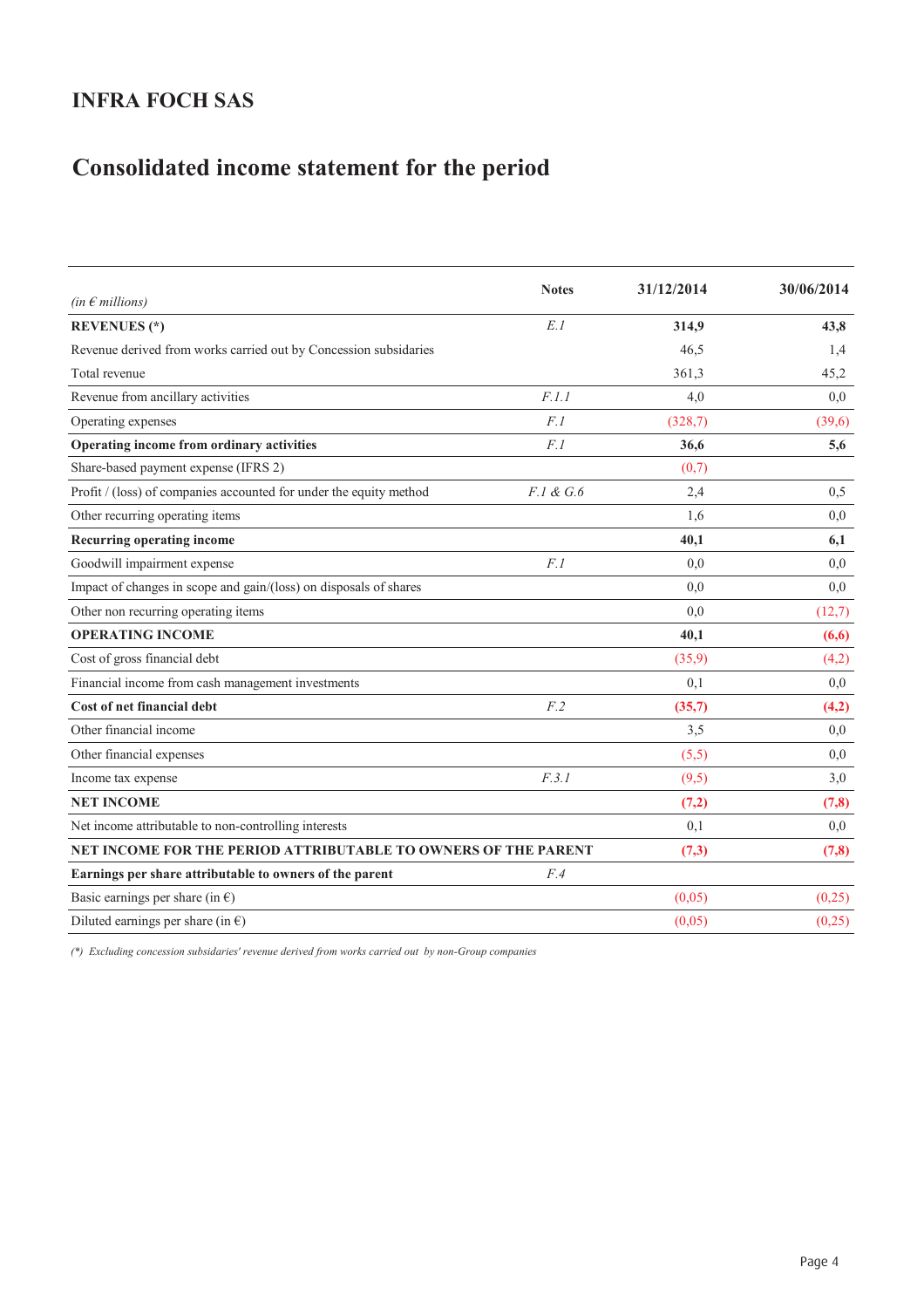# **Consolidated statement of comprehensive income for the period**

|                                                                                                    |                                                | 31/12/2014                                             |        |                         |                                                                  |        |
|----------------------------------------------------------------------------------------------------|------------------------------------------------|--------------------------------------------------------|--------|-------------------------|------------------------------------------------------------------|--------|
|                                                                                                    | <b>Attributable to</b><br>owners of the parent | <b>Attributable to</b><br>non-controlling<br>interests | Total  | owners of the<br>parent | Attributable to Attributable to non-<br>controlling<br>interests | Total  |
| $(in \in millions)$                                                                                |                                                |                                                        |        |                         |                                                                  |        |
| Net income                                                                                         | (7,3)                                          | 0,1                                                    | (7,2)  | (7,8)                   | 0,0                                                              | (7, 8) |
| Financial instruments of controlled companies: changes in fair<br>value                            | 3,3                                            | 0,0                                                    | 3,3    | (1,5)                   | 0,0                                                              | (1,5)  |
| of which:<br>Available-for-sale financial assets                                                   |                                                |                                                        |        |                         |                                                                  |        |
| Cash flow hedge (effective portion) (*)                                                            | 3,3                                            | 0,0                                                    | 3,3    | (1, 5)                  |                                                                  | (1, 5) |
| Financial instruments of companies accounted for under the<br>equity method: changes in fair value | 0,0                                            | 0,0                                                    | 0,0    | 0,0                     |                                                                  | 0,0    |
| Net Investment Hedge                                                                               | (1,2)                                          | 0,0                                                    | (1,2)  | (0,0)                   |                                                                  | (0,0)  |
| Currency translation differences                                                                   | 0,3                                            | 0,0                                                    | 0,3    | 0.0                     |                                                                  | 0,0    |
| Tax $(**)$                                                                                         | (1,2)                                          | 0,0                                                    | (1,2)  | 0,5                     | 0,0                                                              | 0,6    |
| Other comprehensive income that may be recycled<br>subsequently to net income                      | 1,2                                            | 0,0                                                    | 1,2    | (0,9)                   | 0,0                                                              | (0,9)  |
| Actuarial gains and losses on retirement obligations                                               | (2,0)                                          | 0.0                                                    | (2,0)  | 0.0                     | 0.0                                                              | 0,0    |
| Tax                                                                                                | 0,7                                            | 0,0                                                    | 0,7    | 0,0                     | 0,0                                                              | 0,0    |
| Other comprehensive income that may not be recycled<br>subsequently to net income                  | (1,4)                                          | 0,0                                                    | (1,4)  | 0,0                     | 0,0                                                              | 0,0    |
| Total other comprehensive income recognised directly in<br>equity                                  | (0,2)                                          | 0,0                                                    | (0,2)  | (0,9)                   | 0,0                                                              | (0,9)  |
| of which: controlled companies                                                                     | 0, I                                           | 0,0                                                    | 0,1    | (0, 9)                  | 0.0                                                              | (0, 9) |
| of which: companies accounted for under the equity method                                          | (0,2)                                          | (0,0)                                                  | (0,2)  | 0.0                     | 0.0                                                              | 0,0    |
| <b>Total comprehensive income</b>                                                                  | (7,5)                                          | 0,1                                                    | (7, 4) | (8,7)                   | 0,0                                                              | (8,7)  |

*(\*)Changes in the fair value of cash flow hedges (interest-rate hedges) are recognised in equity for the effective portion. Cumulative gains and losses in equity are reclassified into profit or loss at the time when the cash flow affects profit or loss.*

*(\*\*) +¼ 0.6 million of tax effects relating to changes in the fair value of financial instruments.*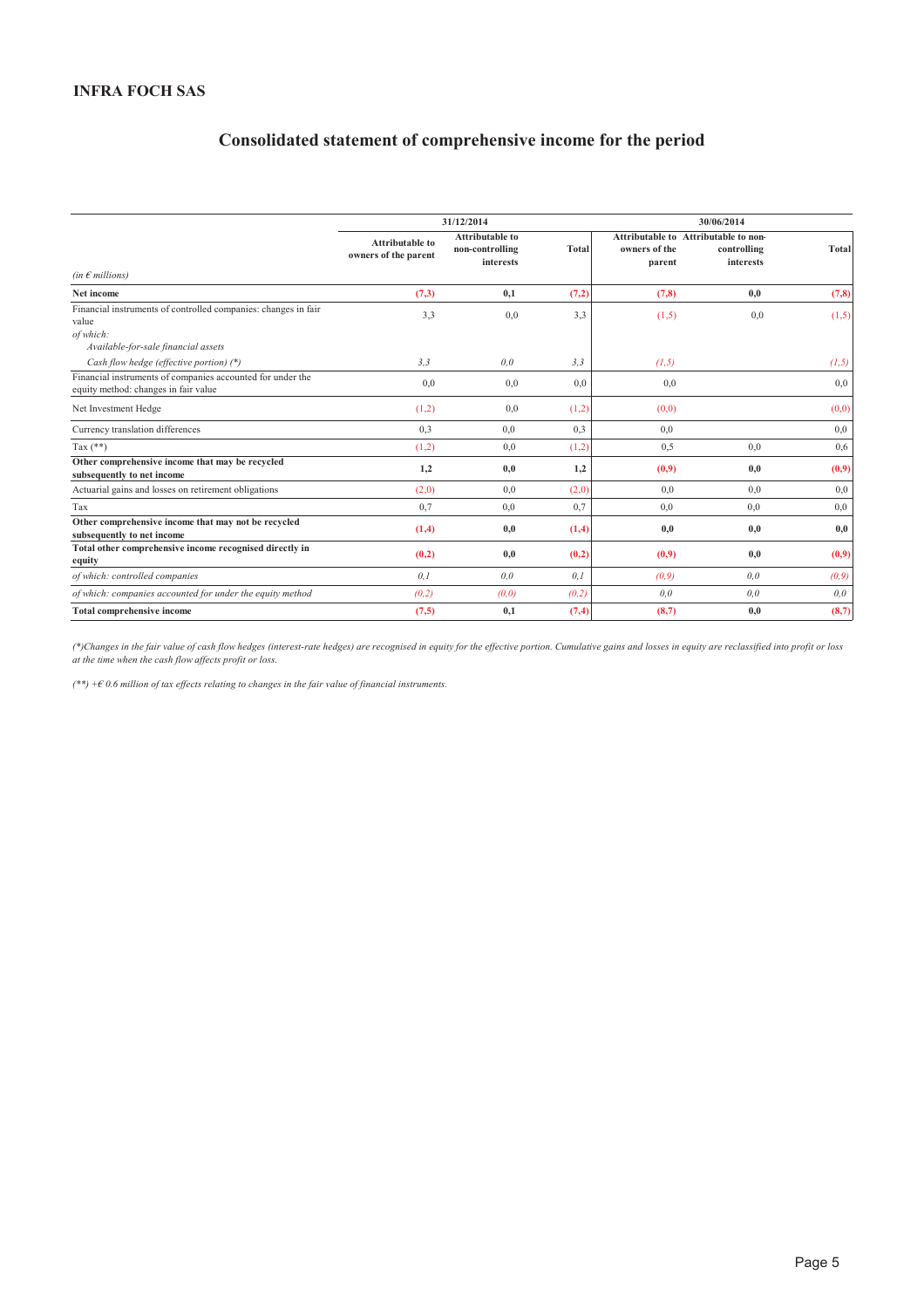# **Consolidated balance sheet**

# **Assets**

| (in $\epsilon$ millions)                                            | <b>Notes</b> | 31/12/2014  | 30/06/2014 |
|---------------------------------------------------------------------|--------------|-------------|------------|
| <b>Non-current assets</b>                                           |              |             |            |
| Concession intangible assets                                        | G.1          | 921,1       | 906,3      |
| Goodwill                                                            | G.2          | 729,1       | 718,1      |
| Other intangible assets                                             | G.3          | 18,7        | 19,8       |
| Property, plant and equipment                                       | G.4          | 401,0       | 401,8      |
| Concession tangible assets                                          | G.4          | 130,2       | 124,7      |
| Investment property                                                 |              | 0.4         | 0,4        |
| Investments in companies accounted for under the equity method      | G.6          | 118,7       | 121,3      |
| Financial receivables - Concessions (part at more than 1 year)      | G.8          | 41,5        | 35,2       |
| Other non-current financial assets                                  | $G.\delta$   | 8,7         | 5,7        |
| Fair value of derivative financial instruments (non-current assets) | G.15         | 1,2         | 0,0        |
| Deferred tax assets                                                 | F.3.3        | 52,2        | 46,6       |
| <b>Total non-current assets</b>                                     |              | 2 4 2 2 , 8 | 2 3 7 9, 8 |
| <b>Current assets</b>                                               |              |             |            |
| Inventories and work in progress                                    | G.13         | 0,6         | 0,7        |
| Trade receivables                                                   | G.13         | 69,5        | 61,0       |
| Other current operating assets                                      | G.13         | 75,6        | 75,7       |
| Other current non-operating assets                                  | G.13         | 3,5         | 4,5        |
| Current tax assets                                                  | F.3          | 15,5        | 19,1       |
| Deferred tax assets (current)                                       | F.3.3        | 1,9         | 6,0        |
| Financial receivables - Concessions (part at less than 1 year)      |              | 1,6         | 1,7        |
| Other current financial assets                                      |              | 0,0         | 0,4        |
| Fair value of derivative financial instruments (current assets)     | G.15         | 0,4         | 0,0        |
| Cash management financial assets                                    | G.9          | 1,4         | 2,0        |
| Cash and cash equivalents                                           | G.9          | 78,0        | 76,3       |
| <b>Total current assets</b>                                         |              | 247,9       | 247,6      |
| <b>TOTAL ASSETS</b>                                                 |              | 2670,7      | 2 627,4    |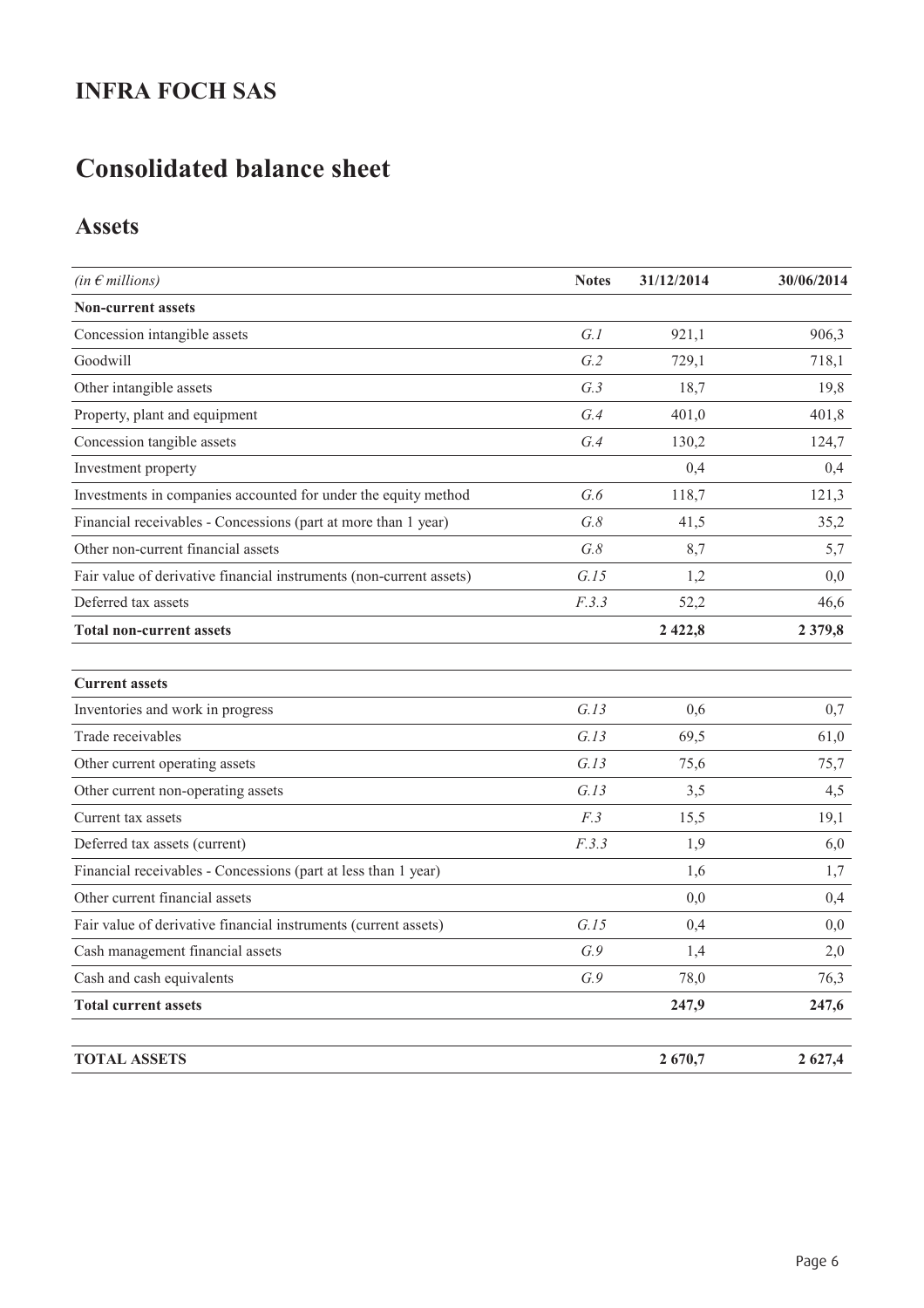# **Consolidated balance sheet**

# **Equity and liabilities**

| $(in$ $\epsilon$ millions)                                               | <b>Notes</b> | 31/12/2014 | 30/06/2014 |
|--------------------------------------------------------------------------|--------------|------------|------------|
| <b>Equity</b>                                                            |              |            |            |
| Share capital                                                            | G.10.1       | 160,0      | 160,0      |
| Share premium                                                            |              | 640,2      | 640,2      |
| Consolidated reserves                                                    |              | (7,4)      | 0,0        |
| Currency translation reserves                                            |              | 0.3        | 0.0        |
| Net income for the period attributable to owners of the parent           |              | (7,3)      | (7,8)      |
| Amounts recognised directly in equity                                    | G.10.2       | (1,3)      | (0,9)      |
| Equity attributable to owners of the parent                              |              | 784,5      | 791,5      |
| Non-controlling interests                                                | G.10.4       | 4,6        | 4,6        |
| <b>Total equity</b>                                                      |              | 789,0      | 796,1      |
| <b>Non-current liabilities</b>                                           |              |            |            |
| Provisions for retirement benefit and other employee benefit obligations | G.11         | 24,1       | 22,9       |
| Non-current provisions                                                   | G.12         | 46,8       | 38,3       |
| <b>Bonds</b>                                                             | G.14         | 943,5      | 0.0        |
| Other loans and borrowings                                               | G.14         | 219,8      | 1 1 4 2 5  |
| Fair value of derivative financial instruments (non-current liabilities) | G.15         | 16,6       | 20,3       |
| Other non-current liabilities                                            |              | 2,4        | 2,4        |
| Deferred tax liabilities                                                 | F.3.3        | 246,5      | 251,0      |
| <b>Total non-current liabilities</b>                                     |              | 1 499,7    | 1 477,4    |
| <b>Current liabilities</b>                                               |              |            |            |
| Current provisions                                                       | G.12         | 18,2       | 16,0       |
| Trade payables                                                           | G.13         | 58,7       | 61,4       |
| Other current operating liabilities                                      | G.13         | 222,3      | 214,0      |
| Other current non-operating liabilities                                  | G.13         | 35,1       | 5,8        |
| Current tax payables                                                     | F.3          | 6,8        | 26,2       |
| Current deferred tax liabilities                                         | F.3.3        | 1,9        | 1,9        |
| Fair value of derivative financial instruments (current liabilities)     | G.15         | 1,3        | 0,8        |
| Current borrowings                                                       | G.14         | 37,5       | 27,7       |
| <b>Total current liabilities</b>                                         |              | 381,9      | 353,8      |
| <b>TOTAL EQUITY AND LIABILITIES</b>                                      |              | 2670,7     | 2 627,4    |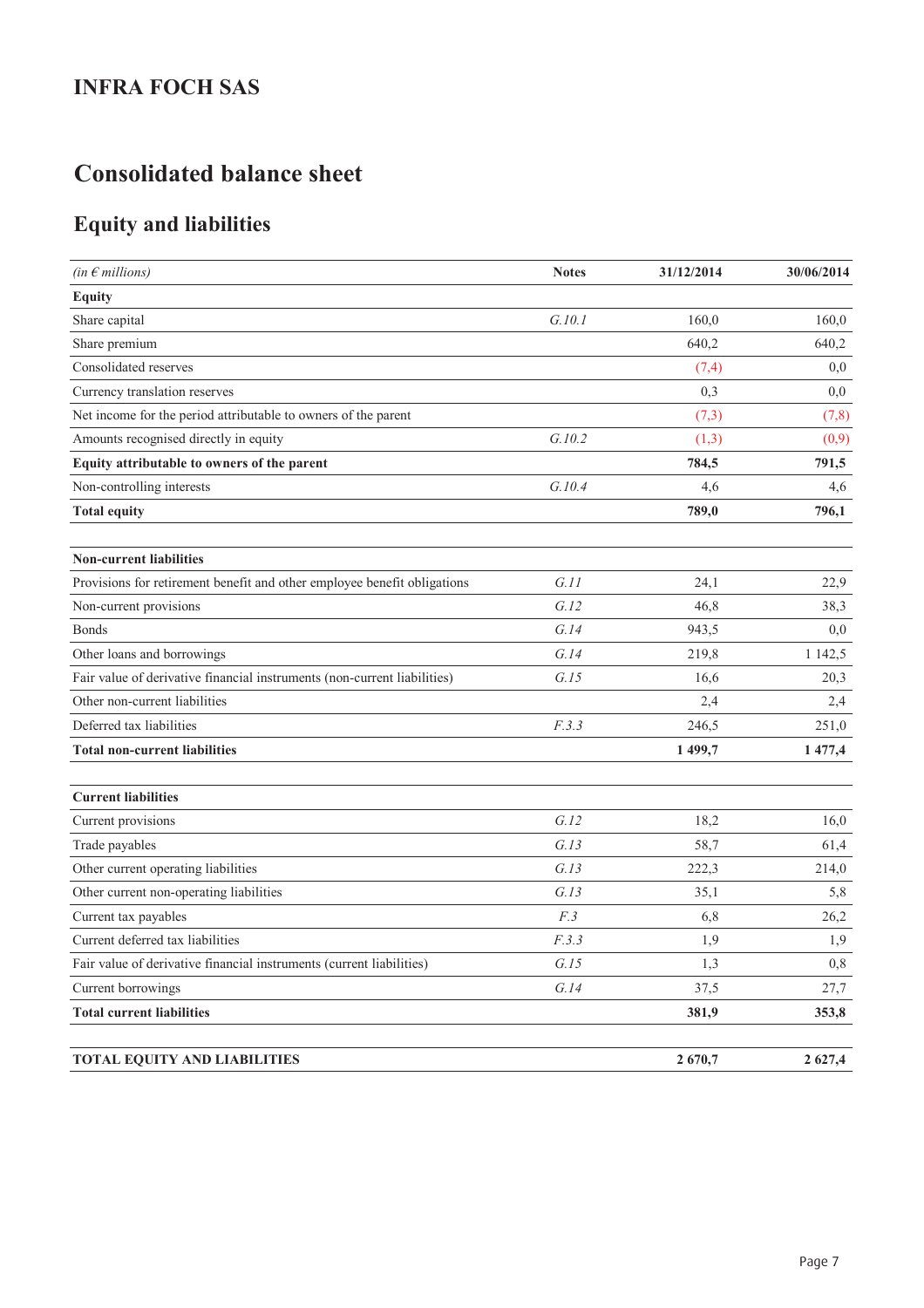#### **Consolidated cash flow statement for the period**

| $(in$ $\epsilon$ millions)                                                                                 | <b>Notes</b>       | 31/12/2014 | 30/06/2014          |
|------------------------------------------------------------------------------------------------------------|--------------------|------------|---------------------|
| Consolidated net income for the period (including non-controlling interests)                               |                    | (7,2)      | (7,8)               |
| Depreciation and amortisation                                                                              | F.1.3              | 58,8       | 8,9                 |
| Net provision charges (*)                                                                                  |                    | 7,9        | 0,0                 |
| Share-based payments (IFRS 2) and other restatements                                                       |                    | 0,6        | $_{0,0}$            |
| Gain or loss on disposals                                                                                  |                    | (0,1)      | 0,0                 |
|                                                                                                            |                    | (0,6)      | 0,0                 |
| Unrealised foreign exchange gains and losses                                                               |                    | 0,0        |                     |
| Effect of discounting non-current receivables and payables                                                 |                    |            | 0,0                 |
| Change in fair value of financial instruments                                                              |                    | $_{0,0}$   | 0,0                 |
| Lasting loss (AFS) and / or change in security values (acquired by step)                                   |                    | 0,3        | 0,0                 |
| Share of profit or loss of equity-accounted companies and dividends received from unconsolidated companies |                    | (2,5)      | (0,5)               |
| Capitalised borrowing costs                                                                                |                    | (0,1)      | 0,0                 |
| Cost of net financial debt recognised                                                                      | F.2                | 35,7       | 4,2                 |
| Current and deferred tax expense recognised                                                                | F.3.1              | 9,6        | (3,0)               |
| Cash flows (used in)/from operations before tax and financing costs                                        |                    | 102,5      | 1,8                 |
| Changes in working capital requirement and current provisions                                              | G.13.1             | (1,3)      | 2,8                 |
| Income taxes paid                                                                                          |                    | (30,0)     | (10,4)              |
| Interest paid                                                                                              |                    | (16,9)     | (3,6)               |
| Dividends received from companies accounted for under the equity method                                    |                    | 3,8        | 0,0                 |
| Cash flows (used in)/from operating activities                                                             | 1                  | 58,1       | (9,4)               |
| Purchases of property, plant and equipment, and intangible assets                                          |                    | (12,7)     | 0,0                 |
|                                                                                                            |                    |            |                     |
| Proceeds from sales of property, plant and equipment, and intangible assets                                |                    | $_{0,0}$   | 0,0                 |
| Investments in concession fixed assets (net of grants received)                                            | G.1                | (43,9)     | (3,6)               |
| Change in Concessions financial assets                                                                     |                    | (0,7)      | 0,0                 |
| Net operating investments                                                                                  |                    | (57,3)     | (3,6)               |
| Free cash flow (after investments)                                                                         |                    | 0,8        | (13,0)              |
| Purchases of shares in subsidiaries and affiliates (consolidated and unconsolidated)                       | D.1                | (0,4)      | (1254,4)            |
| Proceeds from sales of shares in subsidiaries and affiliates (consolidated and unconsolidated)             |                    | 0,0        | 0,0                 |
| Net effect of changes in scope of consolidation (**)                                                       |                    | 0,5        | 63,0                |
| Net financial investments                                                                                  |                    | 0,1        | (1191,4)            |
| Dividends received from unconsolidated companies                                                           |                    | 0,0        | (0,0)               |
| Other                                                                                                      |                    | (5,1)      | (0,0)               |
| Net cash flows (used in)/from investing activities                                                         | $\mathbf{I}$       | (62,3)     | (1195,0)            |
| Increase in share capital                                                                                  | G.10.1             | 0,0        | 800,2               |
| Non-controlling interests in share capital increases of subsidiaries                                       |                    | 0,0        | 0,0                 |
| Acquisitions/disposals of non-controlling interests (without acquisition or loss of control)               |                    | 0,0        | 0,0                 |
| Dividends paid                                                                                             |                    | (0,2)      | 0,0                 |
| - to shareholders of VINCI Park SA                                                                         |                    | (0,0)      | (0,0)               |
| - to non-controlling interests                                                                             |                    | (0,2)      | 0,0                 |
| Proceeds from new long-borrowings                                                                          | G.14.1             | 839,4      | 907,3               |
|                                                                                                            |                    |            | (534,3)             |
| Repayments of borrowings                                                                                   | G.14.1             | (929,6)    |                     |
| Change in related companies' loans                                                                         |                    | 96,2       | 100,0               |
| Change in credit facilities                                                                                |                    | (4,6)      | $_{0,0}$            |
| Change in cash management assets                                                                           |                    | 0,4        | 0,4                 |
| Change in derivates included in Net Financial Debt                                                         |                    | (0,3)      | $_{0,0}$            |
| Other                                                                                                      |                    | (1,9)      | $_{0,0}$<br>1 273,6 |
| Flux nets de trésorerie liés aux opérations de financement                                                 | Ш                  | (0,6)      |                     |
| Other changes (including the impact of changes in foreign currency)                                        | IV                 | 1,7        | 0,0                 |
| Change in net cash                                                                                         | $I + II + III + I$ | (3,1)      | 69,2                |
|                                                                                                            |                    |            |                     |
| Net cash and cash equivalents at beginning of period                                                       |                    | 69,2       | $_{0,0}$            |
| Net cash and cash equivalents at end of period                                                             |                    | 66,1       | 69,2                |
| Increase/(decrease) in cash and cash equivalents                                                           |                    | 25,5       |                     |
| Increase/(decrease) of cash management financial assets                                                    |                    | 20,9       |                     |
| (Proceeds from)/repayment of loans                                                                         |                    | (493,3)    |                     |
| Collaterised loans and receivables and other long-term loans                                               |                    |            |                     |
| Net effect of translation differences                                                                      |                    | (5,0)      |                     |
| Other                                                                                                      |                    | (686,1)    |                     |
| Change in net debt                                                                                         |                    | (1137,9)   |                     |
| Net debt at beginning of period                                                                            |                    | $_{0,0}$   |                     |
| Net debt at end of period                                                                                  | G.14               | (1137,9)   |                     |

*(\*) Including discount impacts and changes in provisions for retirement and other employee benefit obligations.*

*(\*\*) Including net financial debt of companies acquired in the period.*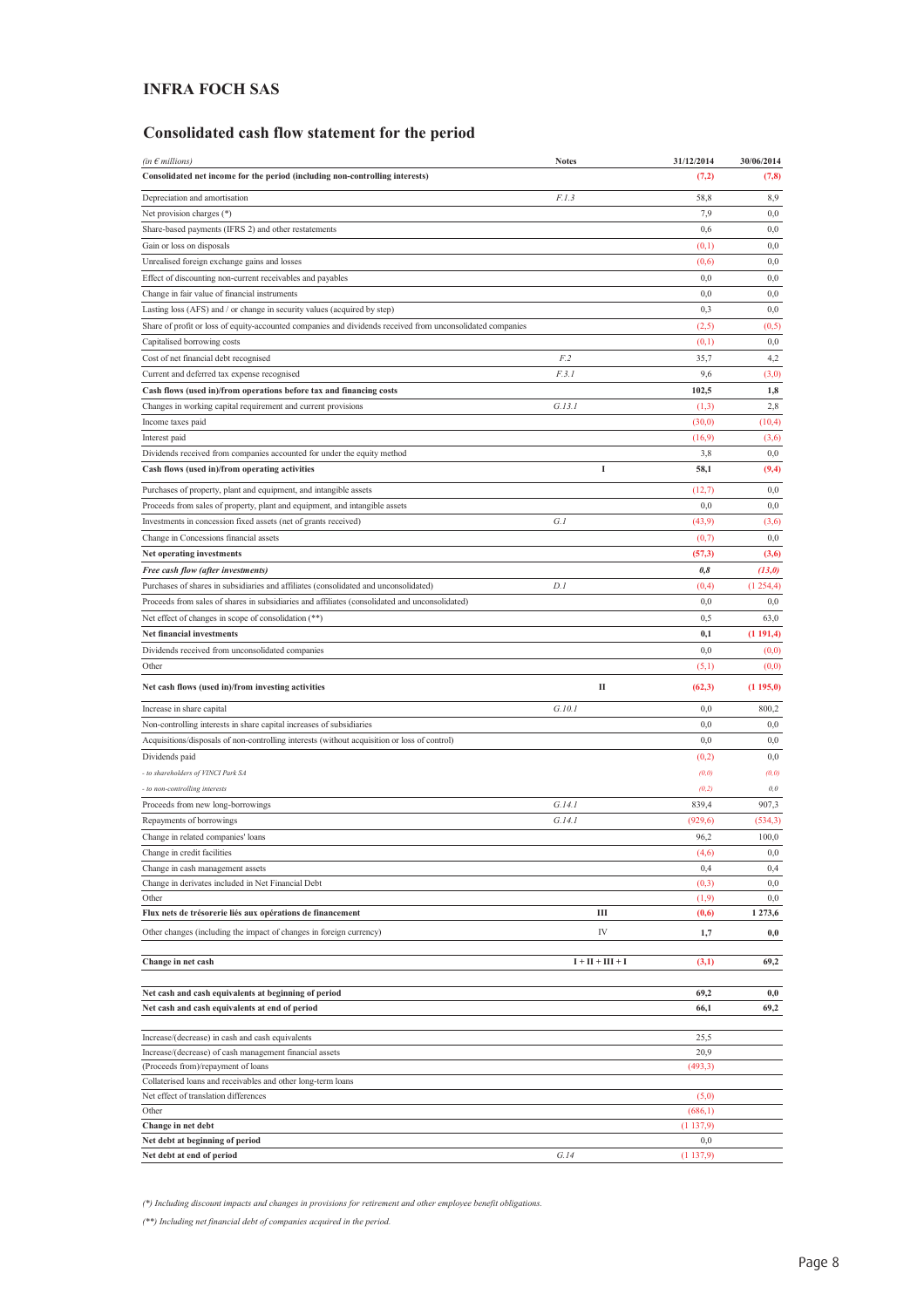# Consolidated statement of changes in equity for the period ended 31 December 2014

|                                                                                                                           | Equity attributable to owners of the parent |               |                         |                    |                          |            |                                     | Non-                                                  |                                                            |                          |       |
|---------------------------------------------------------------------------------------------------------------------------|---------------------------------------------|---------------|-------------------------|--------------------|--------------------------|------------|-------------------------------------|-------------------------------------------------------|------------------------------------------------------------|--------------------------|-------|
| $(in \in millions)$                                                                                                       | <b>Notes</b>                                | Share capital | <b>Share</b><br>premium | Treasury<br>shares | Consolidated<br>reserves | Net income | Currency<br>translation<br>reserves | <b>Amounts</b><br>recognised<br>directly in<br>equity | <b>Total</b><br>attributable to<br>owners of the<br>parent | controlling<br>interests | Total |
| <b>Balance at 30/06/2014</b>                                                                                              |                                             | 160,0         | 640,2                   | 0,0                | 0,0                      | (7,8)      | 0,0                                 | (0,9)                                                 | 791,5                                                      | 4,6                      | 796,1 |
| Net income for the period                                                                                                 |                                             |               |                         |                    |                          | (7,3)      |                                     |                                                       | (7,3)                                                      | 0,1                      | (7,2) |
| Income and expenses for the period recognised<br>directly in equity of controlled companies                               | G.10.2                                      |               |                         |                    |                          |            | 0,4                                 | (0,4)                                                 | 0,0                                                        | 0,0                      | 0,0   |
| Income and expenses for the period recognised<br>directly in equity of companies accounted for under<br>the equity method |                                             |               |                         |                    |                          |            | (0,1)                               | (0,0)                                                 | (0,2)                                                      |                          | (0,2) |
| Total comprehensive income for the period                                                                                 |                                             |               |                         |                    |                          | (7,3)      | 0,3                                 | (0,4)                                                 | (7,5)                                                      | 0,1                      | (7,4) |
| Changes in share capital                                                                                                  |                                             |               |                         |                    |                          |            |                                     |                                                       | 0,0                                                        |                          | 0,0   |
| Allocation of net income and dividend payments                                                                            |                                             |               |                         |                    | (7, 8)                   | 7,8        |                                     |                                                       | (0,0)                                                      | (0,2)                    | (0,2) |
| Share-based payments (IFRS 2)                                                                                             |                                             |               |                         |                    | 0,3                      |            |                                     |                                                       | 0,3                                                        |                          | 0,3   |
| Exceptional reversal                                                                                                      |                                             |               |                         |                    | (0,0)                    |            |                                     |                                                       | (0,0)                                                      |                          | (0,0) |
| Changes in scope of consolidation                                                                                         |                                             |               |                         |                    | 0,2                      |            |                                     |                                                       | 0,2                                                        | 0,0                      | 0,2   |
| Other                                                                                                                     |                                             |               |                         |                    |                          |            |                                     |                                                       | 0,0                                                        |                          | 0,0   |
| <b>Balance at 31/12/2014</b>                                                                                              |                                             | 160,0         | 640,2                   | 0,0                | (7,4)                    | (7,3)      | 0,3                                 | (1,3)                                                 | 784,5                                                      | 4,6                      | 789,0 |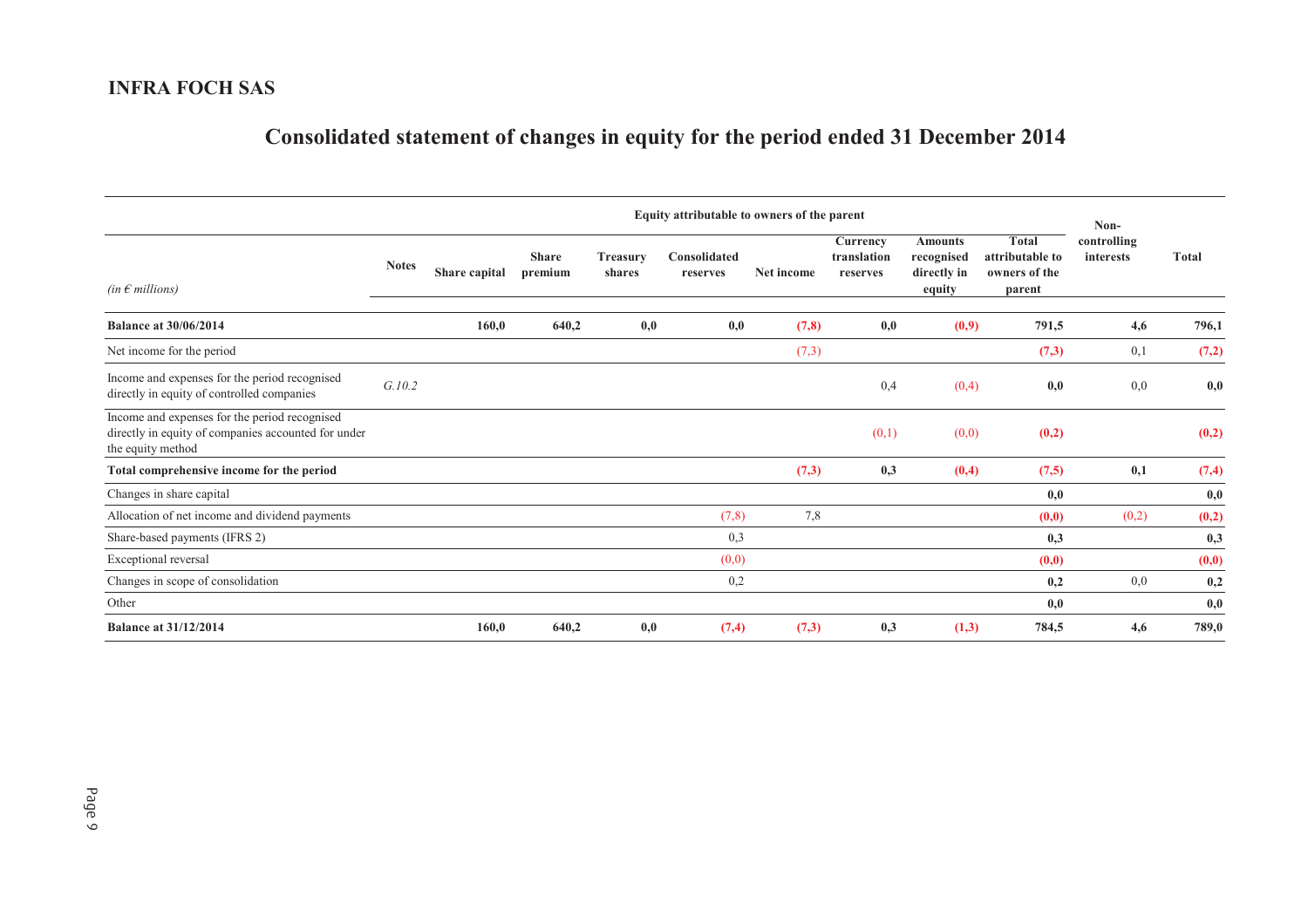# Consolidated statement of changes in equity for the period ended 30 June 2014

| Equity attributable to owners of the parent                                                                               |              |               |                         |                           |                          | Non-       |                                     |                                                       |                                                     |                          |        |
|---------------------------------------------------------------------------------------------------------------------------|--------------|---------------|-------------------------|---------------------------|--------------------------|------------|-------------------------------------|-------------------------------------------------------|-----------------------------------------------------|--------------------------|--------|
| $(in \in millions)$                                                                                                       | <b>Notes</b> | Share capital | <b>Share</b><br>premium | <b>Treasury</b><br>shares | Consolidated<br>reserves | Net income | Currency<br>translation<br>reserves | <b>Amounts</b><br>recognised<br>directly in<br>equity | Total<br>attributable to<br>owners of the<br>parent | controlling<br>interests | Total  |
| Balance at 13/02/2014 (*)                                                                                                 |              | 0,0           | 0,0                     | 0,0                       | 0,0                      | 0,0        | 0,0                                 | 0,0                                                   | 0,0                                                 | 0,0                      | 0,0    |
| Net income for the period                                                                                                 |              |               |                         |                           |                          | (7,8)      |                                     |                                                       | (7,8)                                               | 0,0                      | (7, 8) |
| Income and expenses for the period recognised<br>directly in equity of controlled companies                               | G.10.2       |               |                         |                           |                          |            | 0,0                                 | (0,9)                                                 | (0,9)                                               | 0,0                      | (0,9)  |
| Income and expenses for the period recognised<br>directly in equity of companies accounted for under<br>the equity method |              |               |                         |                           |                          |            | 0,0                                 | 0,0                                                   | 0,0                                                 |                          | 0,0    |
| Total comprehensive income for the period                                                                                 |              |               |                         |                           |                          | (7,8)      | 0,0                                 | (0,9)                                                 | (8,7)                                               | 0,0                      | (8,7)  |
| Changes in share capital                                                                                                  |              | 160,0         | 640,2                   |                           |                          |            |                                     |                                                       | 800,2                                               | 4,6                      | 804,8  |
| Allocation of net income and dividend payments                                                                            |              |               |                         |                           |                          |            |                                     |                                                       | 0,0                                                 |                          | 0,0    |
| Exceptional reversal                                                                                                      |              |               |                         |                           |                          |            |                                     |                                                       | 0,0                                                 |                          | 0,0    |
| Changes in scope of consolidation                                                                                         |              |               |                         |                           |                          |            |                                     |                                                       | 0,0                                                 |                          | 0,0    |
| Other                                                                                                                     |              |               |                         |                           |                          |            |                                     |                                                       | 0,0                                                 |                          | 0,0    |
| <b>Balance at 30/06/2014</b>                                                                                              |              | 160,0         | 640,2                   | 0,0                       | 0,0                      | (7,8)      | 0,0                                 | (0,9)                                                 | 791,5                                               | 4,6                      | 796,1  |

(\*) Infra Foch SAS company has been created with share capital of  $\epsilon$ 2000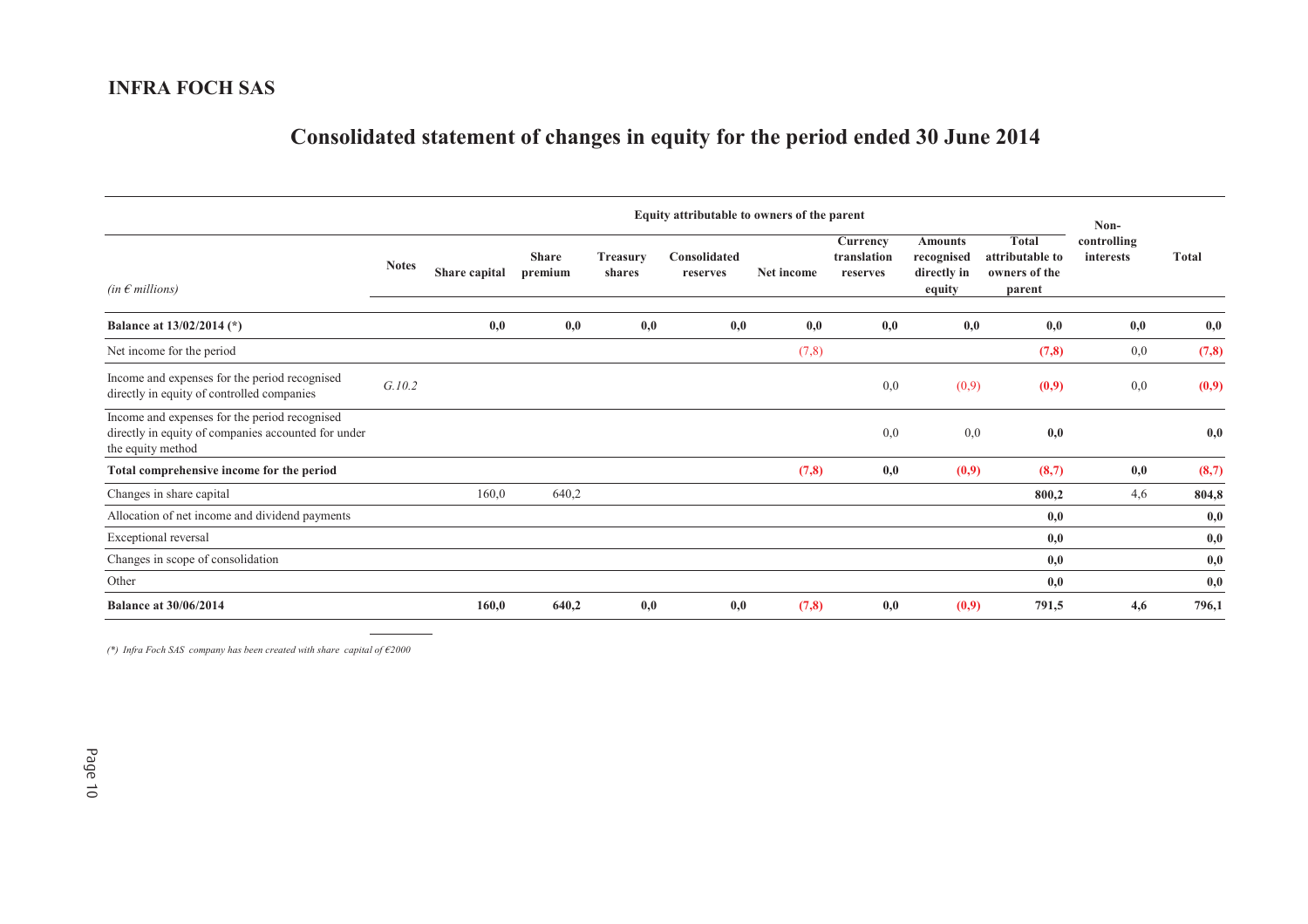# NOTES TO THE CONSOLIDATED FINANCIAL STATEMENTS

# A. PRESENTATION OF THE GROUP AND THE BACKGROUND FOR PREPARING THE FINANCIAL **STATEMENTS**

#### 1. Presentation of the Group

INFRA FOCH (the "Company") is a simplified limited liability company (société par actions simplifiée) incorporated under French law. Its head office is at 4, Place de la Pyramide – Immeuble Ile de France – Bât A – 92800 Puteaux La Défense. It is registered at the Nanterre Trade and Companies Registry under number 800 348 146.

Its parent company is INFRA FOCH TOPCO, which is owned at 31 December 2014 by Ardian (36.92%), Crédit Agricole Assurances (36.92%), VINCI Concessions (24.61%) and management (1.55%). Governance arrangements give Ardian, Credit Agricole Assurances and VINCI significant influence over INFRA FOCH.

On 4 June 2014, the Company acquired all shares in VINCI Park from VINCI Concessions.

The group consisting of INFRA FOCH and its subsidiaries (hereinafter "INFRA FOCH" or the "Group") is a global player in parking and urban mobility, operating in 14 countries.

The Group works with various public- and private-sector entities (local authorities, hospitals, stations, airports, shopping centres, stadiums, leisure facilities, tourist facilities, residences, companies, universities, government agencies etc.) to design, build, finance and operate on-street and off-street parking solutions based on concession, owner-occupied and service-provider models.

#### 2. Background for preparing the Group's consolidated financial statements

The Company's first accounting period started on the date the Company was registered, i.e. 13 February 2014, and ended on 30 June 2014, the Company's annual accounts closing date.

The financial statements for the period ended 30 June 2014 were the Group's first set of consolidated financial statements and covered a period of four and half months. In preparing these consolidated financial statements, VINCI Park was included as a fully consolidated company from 4 June 2014.

The financial statements for the four and half months ended 30 June 2014 were also the first financial statements prepared in accordance with IFRSs, and they complied with IFRS 1 "First-time adoption of IFRSs". The Group's date of transition to IFRSs was the first day of the Company's first accounting period. As a result, the transition to IFRSs had no impact.

These consolidated financial statements were prepared as part of the 31 December 2014 annual accounts closing process. They were finalised by the Chairman, Serge Clémente, and will be submitted to the sole shareholder for approval on 13 April 2015.

## 3. Change of accounts closing date

The extraordinary shareholder general meeting of 3 October 2014, pursuant to a proposal by the President, approved the change in INFRA FOCH's accounts closing date from 30 June to 31 December.

The decision was intended to bring the financial year into line with the calendar year.

The change in the accounts closing date is effective from the current financial year and results in a sixmonth accounting period ended 31 December 2014. As a result, the financial statements for the sixmonth period ended 31 December 2014 are not genuinely comparable with the Group's previous financial statements for the period ended 30 June 2014.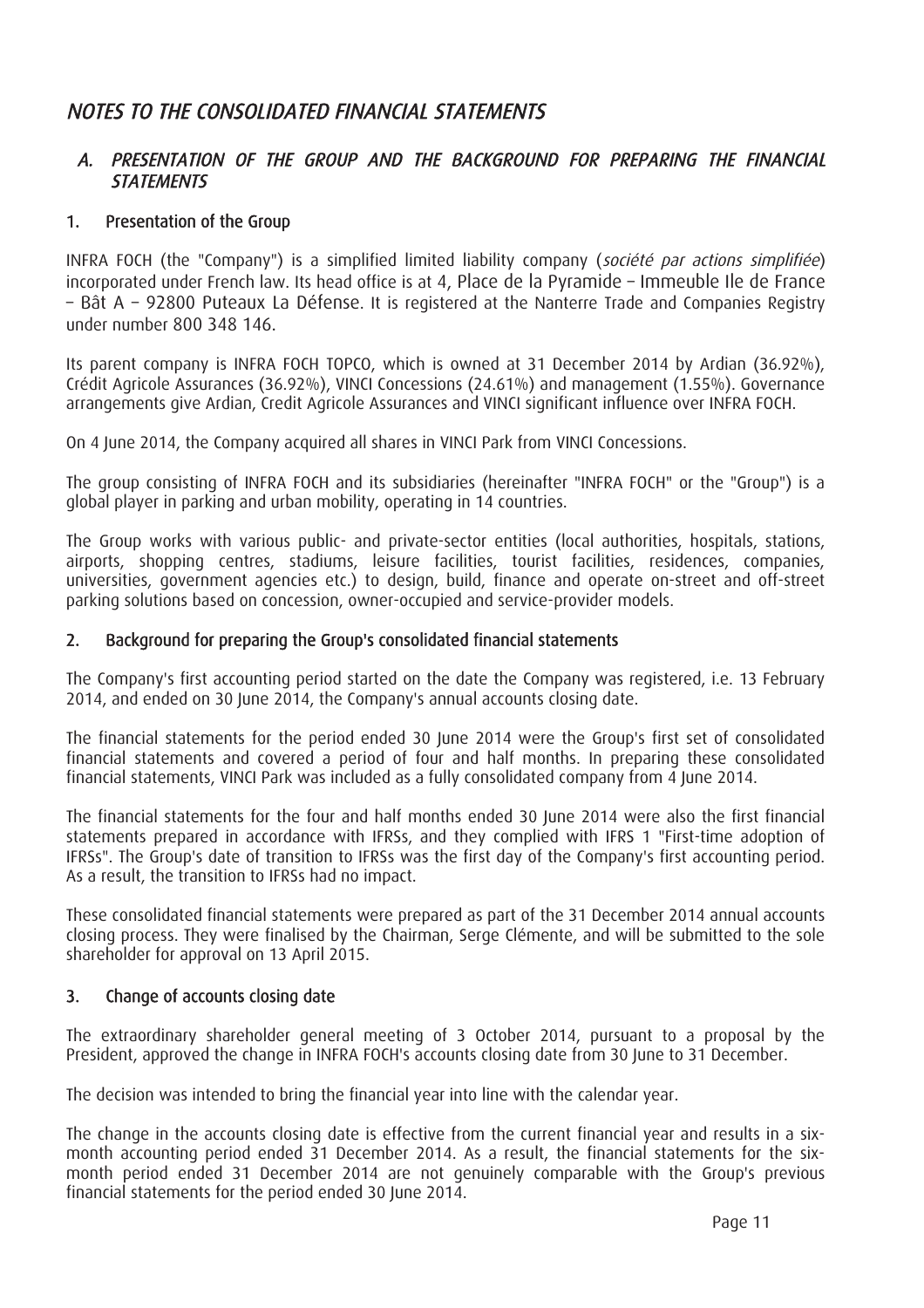In accordance with IAS 1 "Presentation of financial statements", the consolidated financial statements for the period ended 31 December 2014 include the following:

- The consolidated balance sheet at 31 December 2014 and a statement comparing balance sheet information with the end of the previous period (30 June 2014);
- The consolidated income statement and the consolidated comprehensive income statement for the period ended 31 December 2014 and a statement of comparison with the previous period (from 13 February 2014 to 30 June 2014);
- The statement of changes in equity since the start of the period (i.e. from 1 July 2014 to 31 December 2014) and in the previous period (i.e. the period ended 30 June 2014);
- The cash flow statement since the start of the period (i.e. from 1 July 2014 to 31 December 2014) and for the previous period (i.e. from 13 February 2014 to 30 June 2014).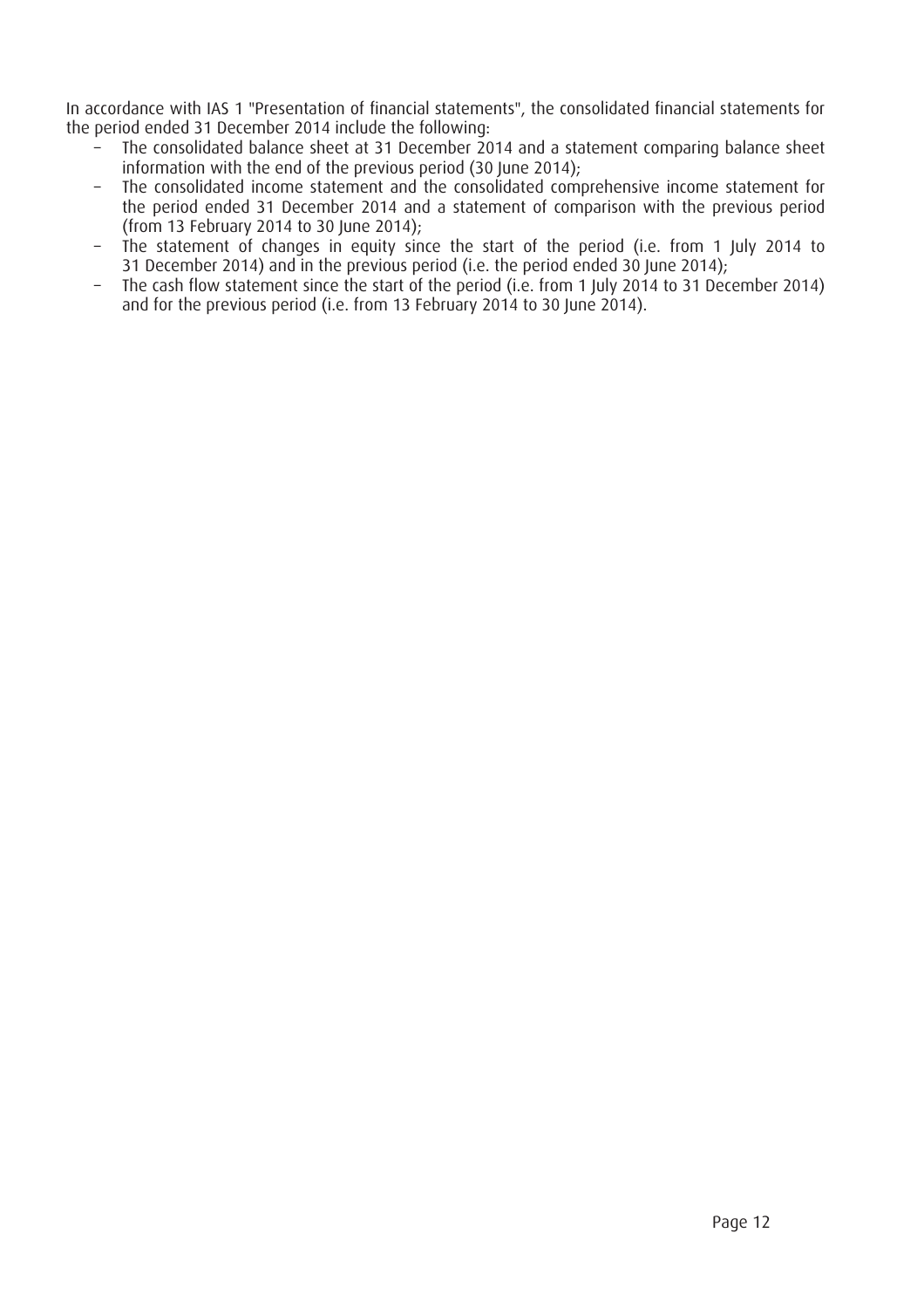# B. HIGHLIGHTS OF THE PERIOD ENDED 31 DECEMBER 2014

#### • 9 OCTOBER 2014 BOND ISSUE

On 9 October 2014,  $\epsilon$ 950 million of bonds issued by INFRA FOCH ( $\epsilon$ 500 million of bonds with a 6-year maturity and  $\epsilon$ 450m of bonds with a 10.5-year maturity) were subscribed by a syndicate of European investors. The issue enabled the Company to refinance its  $\epsilon$ 920 million syndicated loan, and both tranches were repaid on 16 October 2014. Concomitantly, drawn facilities were renegotiated into a single €300 million facility carrying no particular guarantees.

The highlights of the previous period (ended 30 June 2014) are set out below.

#### **• SYNDICATED LOAN**

On 27 May 2014, the Company entered into a  $£1,220$  million syndicated loan with a banking syndicate, effective from 4 June 2014. This loan financed part of the acquisition of VINCI Park shares, and allowed the Company to restructure VINCI Park's debt.

#### • LOAN FROM THE PARENT COMPANY

On 4 June 2014, INFRA FOCH TOPCO granted a bullet loan of €100 million to INFRA FOCH, due to mature on 31 December 2045.

#### INCREASE IN SHARE CAPITAL

In accordance with decisions taken by the sole shareholder (INFRA FOCH TOPCO) on 3 June 2014, the Company carried out a capital increase. It issued 160,044,280 ordinary shares with par value of  $\epsilon$ 1 each for a subscription price, paid in cash, of  $\epsilon$ 5 per share, taking the capital from  $\epsilon$ 2 to  $\epsilon$ 160,044,282. INFRA FOCH TOPCO subscribed all shares in that capital increase, in a total amount of €800.2 million. At 30 June 2014, the Company's shares were fully paid up.

#### **• ACQUISITION OF VINCI PARK**

On 4 June 2014, after receiving authorisation from the relevant competition authorities, VINCI Concessions completed the transaction to attract new investors in VINCI Park.

The deal was aimed at enabling VINCI Park to continue its international development in high-growth markets in regions like North America, Latin America and Asia, and to strengthen its leading position in France and Europe.

The transaction involved the Company acquiring all shares in VINCI Park from VINCI Concessions (a wholly owned subsidiary of the VINCI group) for a price of  $£1,254.4$  million (see section D. "BUSINESS COMBINATIONS").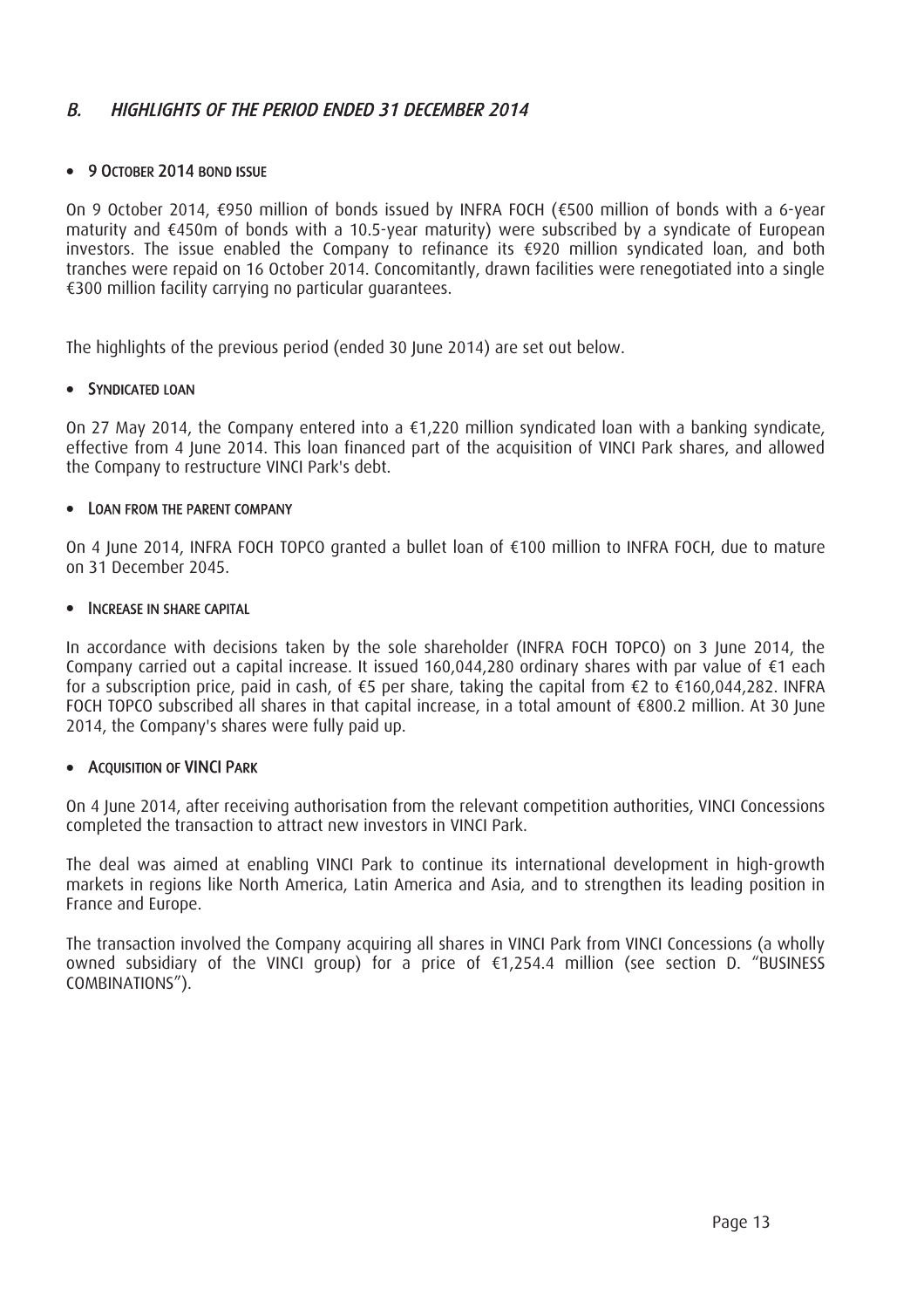# C. ACCOUNTING POLICIES AND MEASUREMENT METHODS

# 1. General principles

These Group's consolidated financial statements for the period ended 31 December 2014 were prepared in accordance with International Financial Reporting Standards (IFRSs) as published by the IASB and adopted by the European Union at 31 December 2014.

The Group's consolidated financial statements are presented in millions of euros, rounded to the first decimal place. This may in certain circumstances lead to non-material differences between the sum of the figures and the sub-totals that appear in the tables. A value of 0 is indicated in the accounting format.

## 1.1 New standards and interpretations applicable from 1 July 2014

Interpretation IFRIC 21 "Levies", mandatorily applicable from 1 July 2014 has no material impact on the Group's consolidated financial statements at 31 December 2014.

# 1.2 Standards and Interpretations adopted by the IASB but not yet applicable at 31 December 2014

The Group has not applied early the following Standards and Interpretations of which application was not mandatory at 1 July 2014:

- IFRS 9 "Financial Instruments";
- IFRS 15 "Revenue from Contracts with Customers";
- Amendments to IAS 19 "Defined Benefit Plans: Employee Contributions";
- Amendments to IFRS 11 "Accounting for Acquisitions of Interests in Joint Operations":
- Amendments to IAS 16 and IAS 38 "Clarification of Acceptable Methods of Depreciation and Amortisation";
- Annual improvements 2010-2012;
- Annual improvements 2011-2013.

The Group plans to analyse the impacts and practical consequences of applying these texts.

## 1.3 Basis of preparation

The consolidated financial statements were prepared using the historical cost method, except as regards certain financial instruments, which were measured at fair value at the end of each financial reporting period, as explained in the accounting policies set out below.

Historical cost is generally based on the fair value of the consideration given in exchange for goods and services.

Fair value is defined as the price that would be received from selling an asset or paid to transfer a liability in a normal transaction between market participants at the measurement date, whether that price is directly observable or estimated using another measurement technique (see C.3.1 "Use of estimates" for more details).

## 2. Consolidation methods

#### 2.1 Consolidation scope

The notion of control over an entity is defined on the basis of three criteria:

- power over the entity, i.e. the ability direct the activities that have the greatest impact on its profitability;
- exposure to variable returns from the entity, which may be positive in the form of dividends or any other financial benefit, or negative;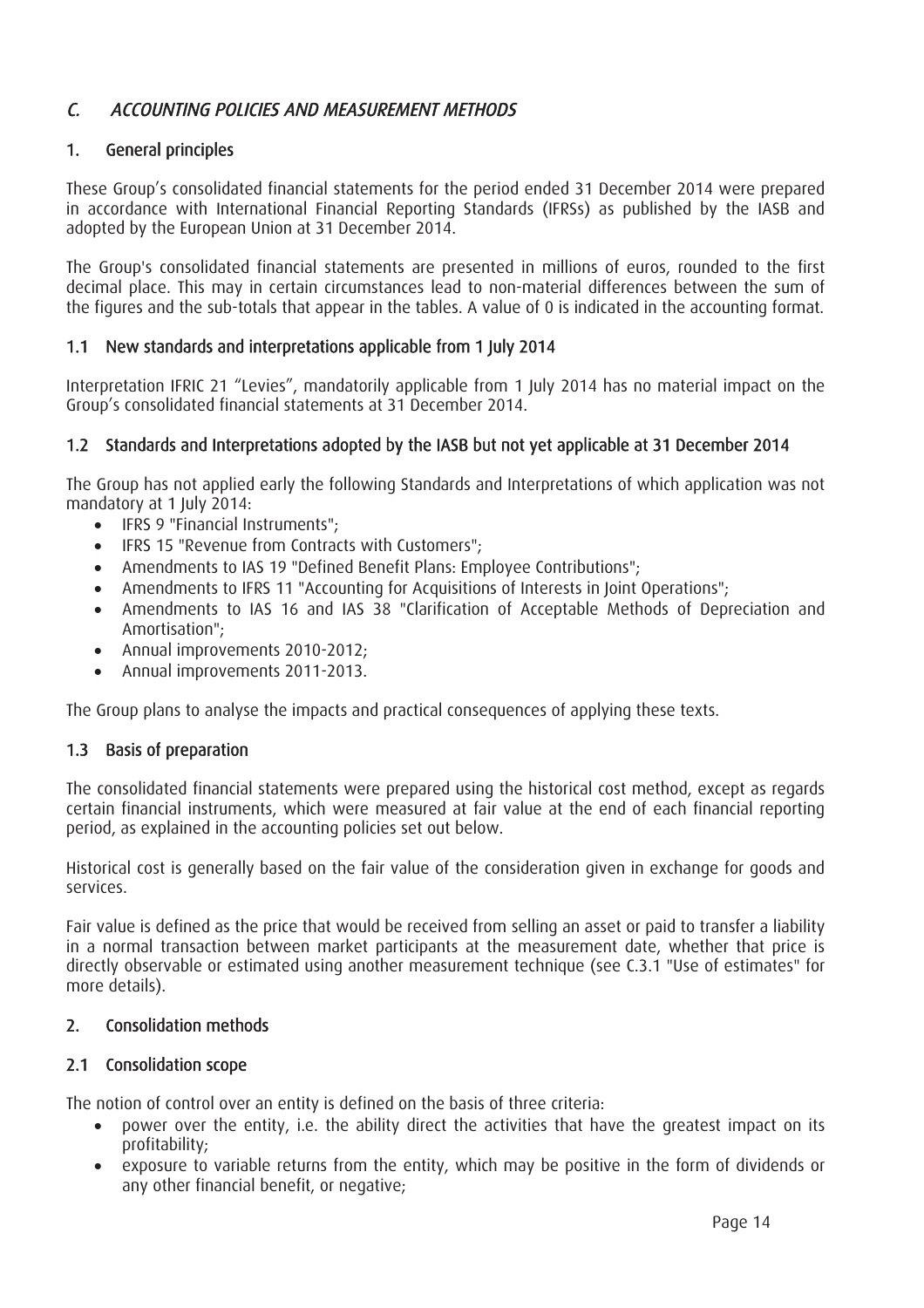and the connection between power and these returns, i.e. the ability to exert power over the entity in order to influence the returns obtained.

In practice, companies in which the Group holds, whether directly or indirectly, the majority of voting rights in shareholders' general meetings, in the Boards of Directors or in the equivalent management bodies, giving it the power to direct their operational and financial policies, are generally deemed to be controlled and are fully consolidated. To assess control, the Group carries out an in-depth analysis of the established governance arrangements and of the rights held by other shareholders, to see whether they are purely protective. Where necessary, an analysis is performed in relation to instruments held by the Group or third parties (potential voting rights, dilutive instruments, convertible instruments etc.) that, if exercised, could alter the type of influence exerted by each party.

An analysis is also performed if a specific event takes place that may affect the level of control exerted by the Group, such as a change in an entity's ownership structure or governance, or the exercise of a dilutive financial instrument.

Joint control is established where decisions relating to the entity's main activities require the unanimous consent of the parties sharing control. Joint arrangements now fall into two categories (joint ventures and joint operations) depending on the nature of the rights and obligations held by each party. That classification is generally determined by the legal form of the project vehicle.

- x A joint venture is an arrangement where the parties exerting joint control over the entity (joint venturers) have rights to the entity's net assets. Joint ventures are accounted for under the equity method.
- A joint operation is a joint arrangement in which the parties (joint operators) have direct rights over the assets and direct obligations with respect to the entity's liabilities. Each joint operator must account for the portion of assets, liabilities, income and expenses that corresponds to its interest in the joint operation.

Associates are entities in which the Group exerts significant influence. Significant influence is presumed where the Group's stake is more than or equal to 20%. However, it may arise where the ownership interest is lower, particularly where the Group is represented on the Board of Directors or any equivalent governance body, and therefore takes part in determining the entity's operational and financial policies and strategy.

## Consolidation scope

|                        |       | 31 December 2014 | 30 June 2014 |              |        |         |
|------------------------|-------|------------------|--------------|--------------|--------|---------|
| (numbers of companies) | Total | France           | Foreian      | <b>Total</b> | France | Foreign |
| Full consolidation     | 116   |                  | 39           | 112          | 74     | 38      |
| Equity method          | 20    |                  | 18           |              |        | 1 Q     |
| <b>TOTAL</b>           | 136   | 79               | 57           | 133          |        | 57      |

The main change in the consolidation scope in the six-month period ended 31 December 2014 was the 18 December 2014 acquisition of the remaining 50% stake in Turnhout NV, taking INFRA FOCH 's interest to 100%. That company has been fully consolidated from that date, having previously been accounted for under the equity method.

## 2.2 Intragroup transactions

Reciprocal operations and transactions relating to assets and liabilities, income and expenses between consolidated or equity-accounted companies are eliminated in the consolidated financial statements. This is done:

for the full amount if the transaction is between two controlled subsidiaries;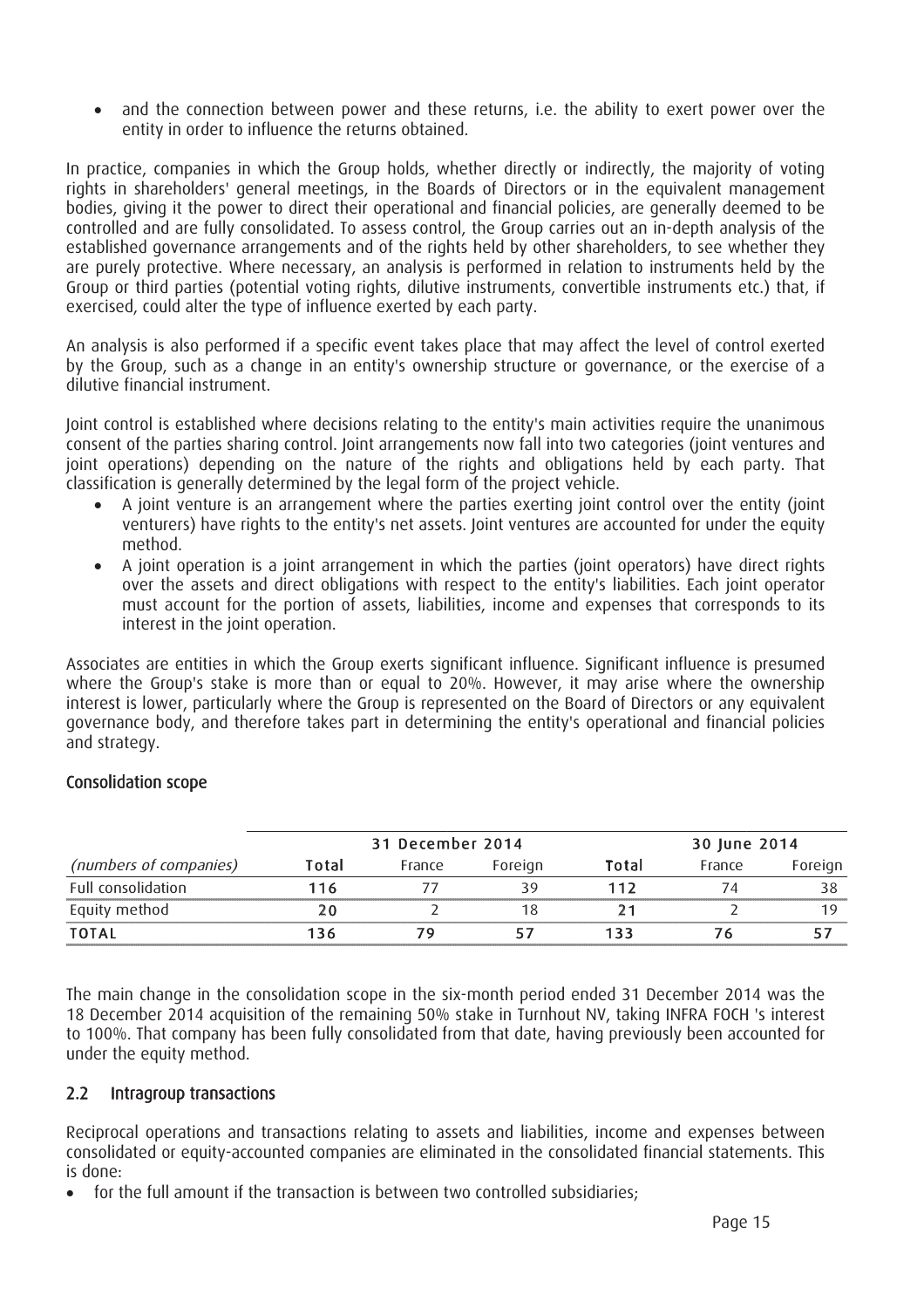• applying the percentage owned of an equity-accounted entity in the case of internal profits or losses realised between a fully consolidated entity and an entity accounted for under the equity method.

### 2.3 Translation of the financial statements of foreign companies and establishments

In most cases, the functional currency of foreign companies and establishments is their local currency.

The financial statements of foreign companies whose functional currency is different from that used in preparing the Group's consolidated financial statements are translated at the closing rate for balance sheet items and at the average rate for the period for income statement items. Any resulting translation differences are recognised under other comprehensive income. Goodwill relating to foreign entities is considered as comprising part of the assets and liabilities acquired and is therefore translated at the exchange rate in force at the balance sheet date.

#### 2.4 Foreign currency transactions

Transactions in foreign currency are translated into euros at the exchange rate on the transaction date. Monetary assets and liabilities denominated in foreign currencies are translated at the closing rate. Resulting exchange gains and losses are recognised under foreign exchange gains and losses and are shown under other financial income and expenses in the income statement.

Foreign exchange gains and losses arising on loans denominated in foreign currency or on foreign currency derivative instruments qualifying as hedges of net investments in foreign subsidiaries, are recorded under currency translation differences in equity.

#### 2.5 Business combinations

The Group recognises the identifiable assets acquired and liabilities assumed at their fair value at the dates when control was acquired. The cost of a business combination is the fair value, at the date of exchange, of the assets given, liabilities assumed, and/or equity instruments issued by the acquirer in exchange for control of the acquiree. Contingent price adjustments are measured at fair value at each balance-sheet date. From the acquisition date, any subsequent changes to this fair value resulting from events taking place after control was acquired are recognised in profit or loss.

Expenses that are directly attributable to the acquisition, such as professional fees for due diligence and other related fees, are expensed as they are incurred.

Non-controlling interests in the acquiree are measured either at their share of the acquiree's net identifiable assets, or at their fair value. This option is applied on a case-by-case basis for each acquisition.

The cost of acquisition is allocated by recognising the acquiree's identifiable assets and liabilities assumed at their fair value at that date, except for assets or asset groups classified as held for sale under IFRS 5, which are recognised at their fair value less costs to sell. The positive difference between the cost of acquisition, as defined above, and the fair value of the identifiable assets and liabilities acquired constitutes goodwill. Where applicable, goodwill can include a portion of the fair value of non-controlling interests if the full goodwill method has been selected.

The Group has 12 months from the date of acquisition to finalise the accounting for business combinations.

In the case of a business combination achieved in stages, previously acquired shareholdings in the acquiree are measured at fair value at the date on which control is acquired. Any resulting gain or loss is recognised in profit or loss.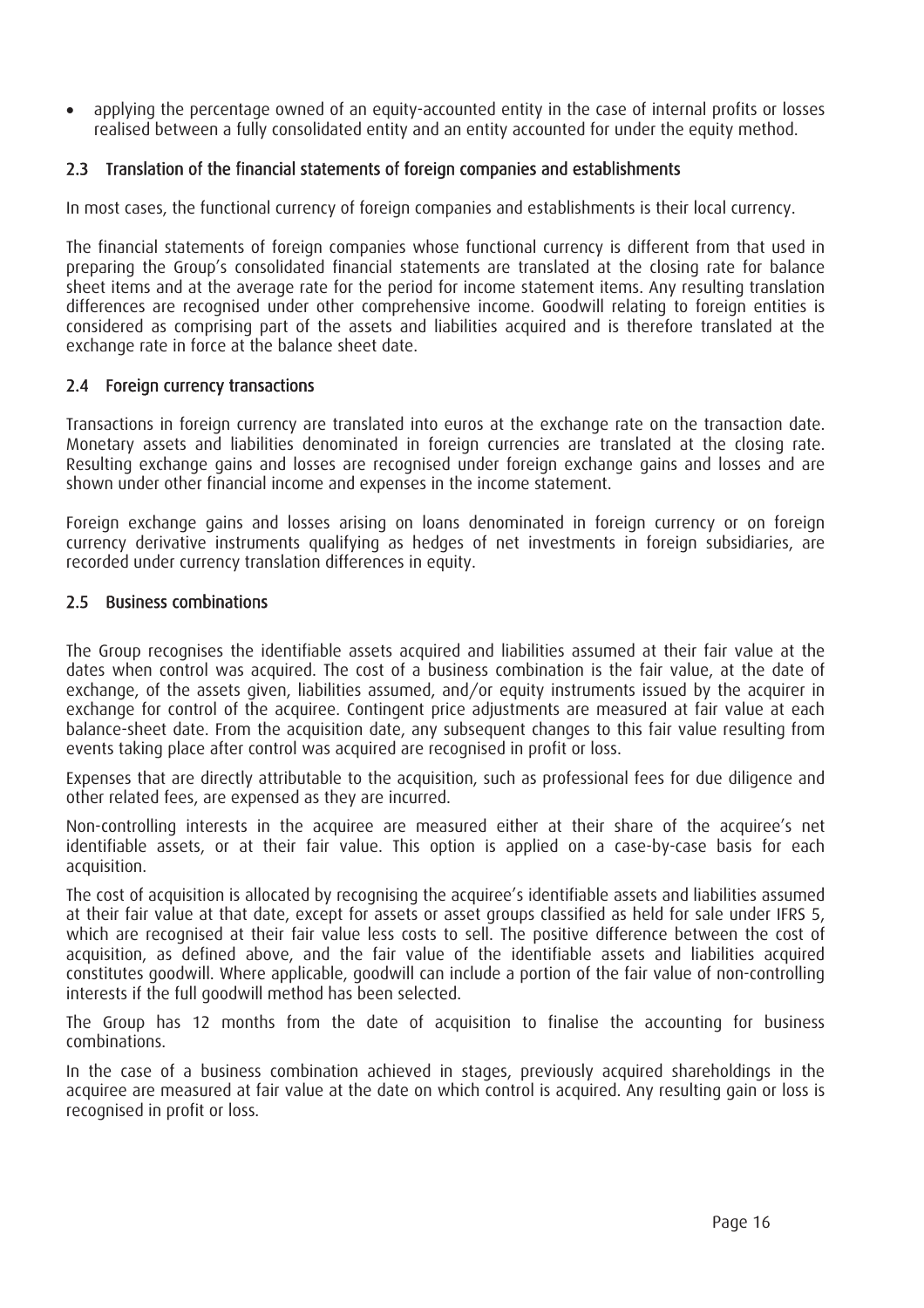#### 2.6 Transactions between shareholders, acquisitions and disposals of non-controlling interests after acquisition of control

Acquisitions or disposals of non-controlling interests, with no impact on control, are considered as transactions with the Group's shareholders. Under this approach, the difference between the consideration paid to increase the percentage shareholding in an already-controlled entity and the supplementary share of equity thus acquired is recorded under consolidated equity. Similarly, a decrease in the Group's percentage interest in an entity that continues to be controlled is booked in the accounts as a transaction between shareholders, with no impact on profit or loss.

## 2.7 Discontinued operations (halted or sold) and assets held for sale

#### • Assets held for sale

Non-current assets of which the sale has been decided during the period are shown on a separate line of the balance sheet whenever the sale is regarded as highly probable and expected to be completed within 12 months. Such assets are measured at the lower of their carrying amount and fair value, which corresponds to the estimated selling price less costs to sell.

Income statement and cash flow items relating to assets held for sale are shown on separate lines (for all periods presented) if they also meet the criteria for classification as discontinued operations.

#### Discontinued operations

Whenever discontinued operations (halted or sold) or operations classified as held for sale are:

- a business line or a geographical area of business that is material for the Group and that forms part of a single disposal plan; or
- a subsidiary acquired exclusively with a view to resale;

they are shown on a separate line of the consolidated income statement and the consolidated cash flow statement for all periods presented.

Assets connected with discontinued operations, if held for sale, are measured at the lower of their carrying amount and fair value less costs to sell.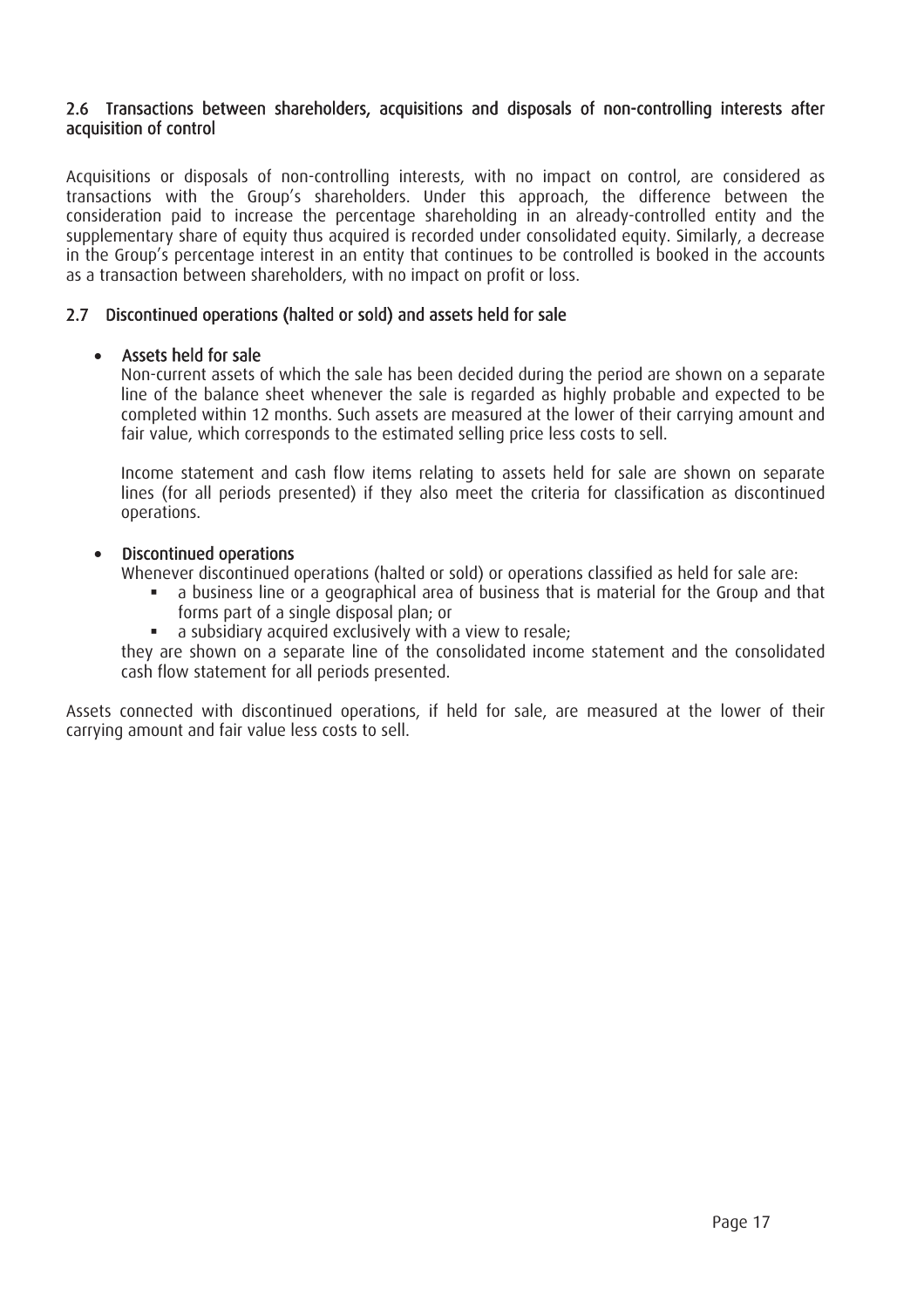# 3. Measurement rules and methods

#### 3.1 Use of estimates

The preparation of financial statements under IFRSs requires estimates to be used and assumptions to be made that affect the amounts shown in those financial statements.

These estimates are made on a going concern basis and are based on information available at the time they are made. Estimates may be revised if the circumstances on which they were based alter or if new information becomes available. Actual results may be different from these estimates.

The consequences of the ongoing economic crisis in Europe, particularly on economic growth, make it difficult to assess the outlook for business in the medium term. As a result, the consolidated financial statements have been prepared with reference to the immediate environment, in particular as regards the estimates given below.

#### x Values used for provisions

The Group identifies and regularly analyses the risks it may face in its business activities, particularly in relation to litigation and loss-making contracts.

Where applicable, the Group measures provisions based on the best estimate at the balance sheet date of the expected outflow of resources required to settle the relevant obligation. Those estimates take into account available information and the range of possible results.

#### • Measurement of retirement benefit obligations

The Group is involved in defined contribution and defined benefit retirement plans. Its obligations in connection with these defined benefit plans are measured actuarially, based on assumptions such as the discount rate, future increases in wages and salaries, employee turnover, mortality rates and the rate of increase of health expenses.

Most of these assumptions are updated annually. Details of the assumptions used and how they are determined are given in Note G.11 "Retirement and other employee-benefit obligations".

The Group considers that the actuarial assumptions used are appropriate and justified in the current conditions. Obligations may, however, change if assumptions change.

#### x Measurement of fair value

The Group mainly uses fair value in measuring, on a consistent basis, the derivative instruments, available-for-sale financial assets, cash management financial assets and identifiable assets and liabilities acquired in business combinations on its balance sheet.

Fair value is the price that would be received from selling an asset or paid to transfer a liability in a normal transaction. It is recognised on the basis of the asset or liability's main market (or the most advantageous market if there is no main market), i.e. the one that offers the highest volume and activity levels.

To determine these fair values, the Group uses the following measurement methods:

- o market-based approaches, based on observable market prices or transactions;
- $\circ$  revenue-based approaches, which convert future cash flows into a single present value;
- $\circ$  cost-based approaches, which take into account the asset's physical, technological and economic obsolescence.

The following three-level hierarchy of fair values is used:

- o Level 1: price quoted on an active market. Marketable securities, some available-for-sale financial assets and listed bond issues are measured in this way.
- $\circ$  Level 2: internal model using internal measurement techniques with observable factors: these techniques are based on usual mathematical computation methods, which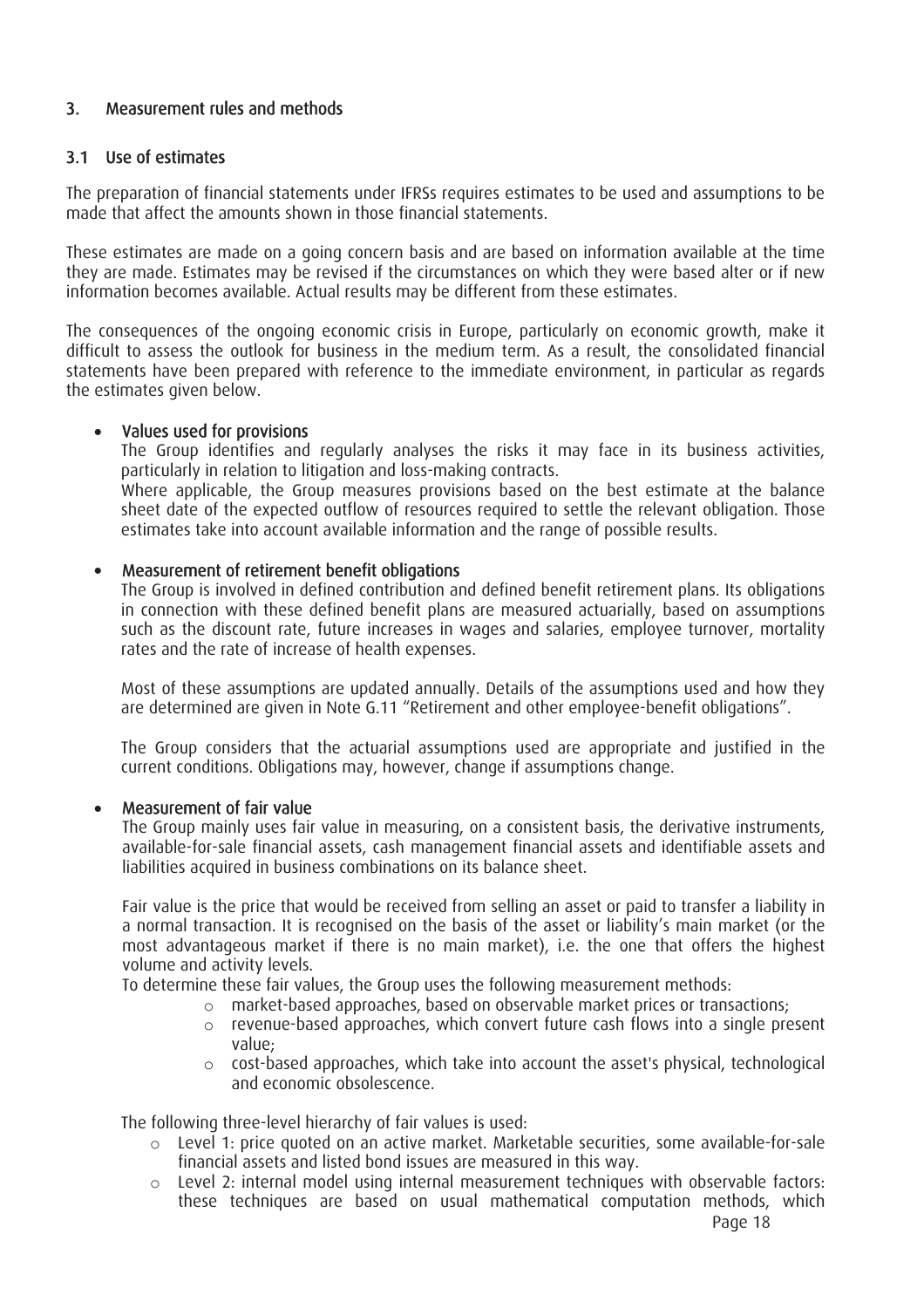incorporate observable market data (forward prices, yield curves, etc.). The calculation of the fair value of most derivative financial instruments (swaps, caps, floors, etc.) traded over the counter is based on internal models commonly used by market participants to price such financial instruments.

Every quarter, the internally calculated values of derivative instruments are checked for consistency with those sent by the counterparties.

 $\circ$  Level 3: internal model using non-observable factors. This model applies to customer relationships and contracts acquired through business combinations, as well as to holdings of unlisted shares, which, in the absence of an active market, are measured at their cost of acquisition plus transaction costs.

### 3.2 Revenue

The Group's consolidated revenue is recognised in accordance with IAS 18 "Revenue" and IAS 11 "Construction contracts". The method for recognising revenue under concession contracts is explained in Note C.3.4 "Concession contracts". Revenue comprises:

- revenue from car parks (under concession, owner-occupied or through the provision of services) and ancillary income such as fees for the use of commercial installations and rental advertising space; and
- revenue in respect of the construction of new concession infrastructure, for which the corresponding entry in the Group's balance sheet appears under concession intangible assets or financial receivables.

#### 3.3 Revenue from ancillary activities

Revenue from ancillary activities mainly comprises rental income, study work and fees other than those generated by concession operators.

#### 3.4 Concession contracts

Under the terms of IFRIC 12 Service Concession Arrangements, a concession operator has a twofold activity:

- a construction activity in respect of its obligations to design, build and finance a new asset that it makes available to the grantor: revenue is recognised on a percentage-of-completion basis in accordance with IAS 11;
- an operating and maintenance activity in respect of concession assets: revenue is recognised in accordance with IAS 18.

In return for its activities, the operator receives remuneration from either:

Users: the intangible asset model applies. The operator has a right to receive tolls (or other payments) from users in consideration for the financing and construction of the infrastructure. The intangible asset model also applies whenever the concession grantor remunerates the concession operator on the basis of how much users use the infrastructure, but with no guarantees as to the amounts that will be paid to the operator (under a simple pass-through or shadow-toll agreement).

Under this model, the right to receive toll payments (or other remuneration) is recognised in the concession operator's balance sheet under "Concession intangible assets". This right corresponds to the fair value of the concession asset plus borrowing costs capitalised during the construction phase. It is amortised over the term of the arrangement in a manner that reflects the pattern in which the asset's economic benefits are consumed by the entity, starting from the asset's entry into service.

This model applies to most of the car parks managed under concession by VINCI Park.

The grantor: the financial asset model applies. The operator has an unconditional contractual right to receive payments from the grantor, irrespective of how much the infrastructure is used.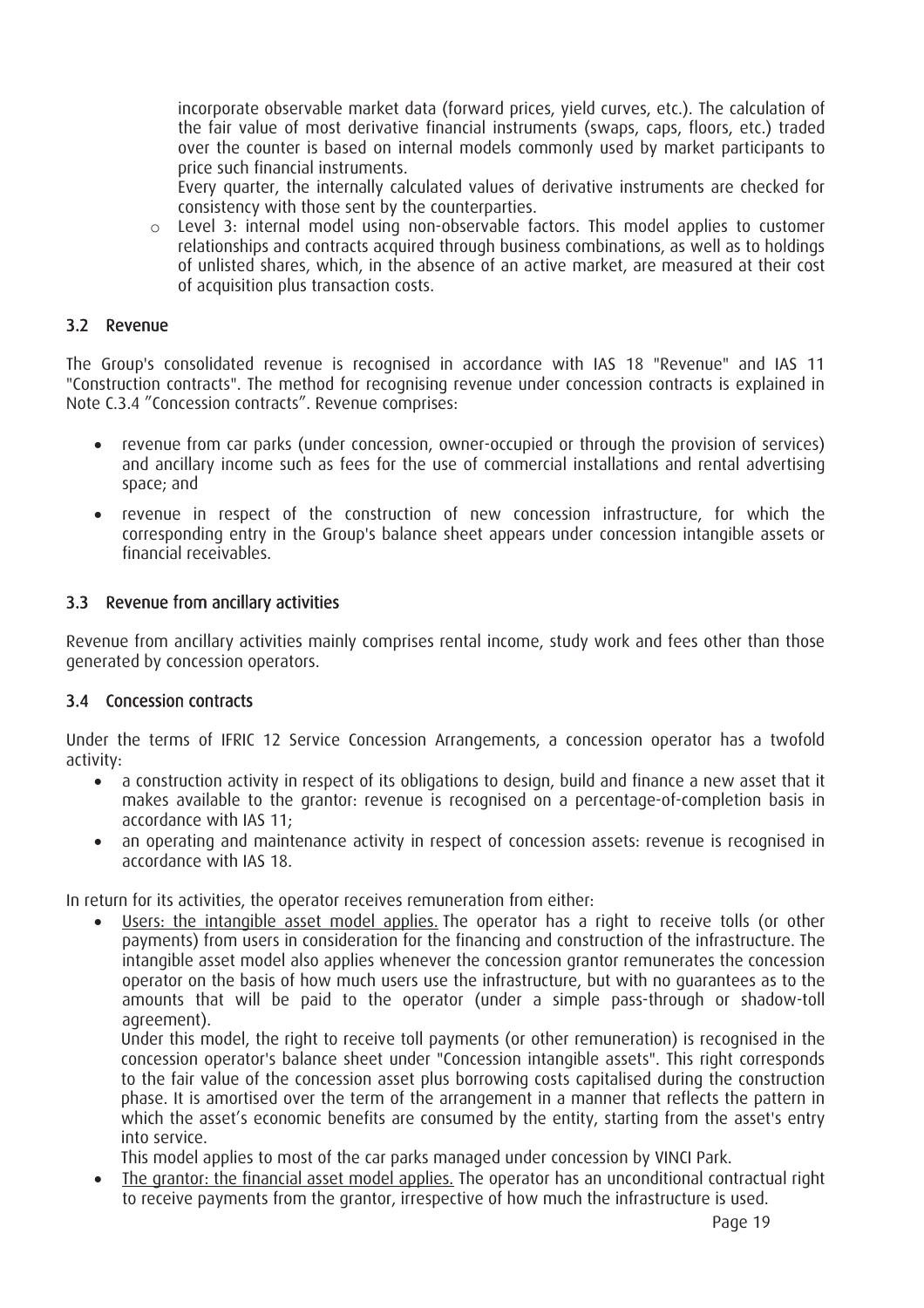Under this model, the operator recognises a financial asset, attracting interest, in its balance sheet, in consideration for the services it provides (designing, building, operation or maintenance). Such financial assets are recognised in the balance sheet under "Financial receivables - Concessions", for the amount of the fair value of the infrastructure on first recognition and subsequently at amortised cost. The receivable is settled by means of the grantor's payments received. The financial income calculated on the basis of the effective interest rate, equivalent to the project's internal rate of return, is recognised under operating income. This model applies to some of VINCI Park's contracts.

In the case of mixed models, the operator is remunerated by both users and the grantor. The part of the investment that is covered by an unconditional right to receive payments from the grantor (grants and rent) is recognised as a financial receivable up to the amount guaranteed. The unguaranteed balance, of which the amount is dependent on the use of the infrastructure, is recognised as concession intangible assets. This model applies to some of VINCI Park's contracts.

# 3.5 Operating income from ordinary activities, recurring operating income and EBITDA

To assist understanding of its financial performance, the Group considers it appropriate to present the following intermediate balances comprising "income from operating activities" in its income statement:

- Operating income from ordinary activities measures the operating performance of Group subsidiaries before taking account of expenses related to share-based payments (IFRS 2), the share of the income or loss of equity-accounted companies, and other recurring and non-recurring operating items.
- Recurring operating income is intended to present the Group's recurring operational performance excluding the impact of non-recurring transactions and events during the period. It is calculated by adding impacts associated with share-based payments (IFRS 2) and income from companies accounted for under the equity method to operating income from ordinary activities.

Operating income is therefore calculated by taking recurring operating income and adding income and expense classified as non-recurring, material and unusual, such as:

- goodwill impairment losses,
- gains or losses on share sales and the impact of remeasuring equity interests at fair value following changes in the type of control exerted over the investee,
- income and expense classified as non-recurring where it is deemed material.

For performance measurement purposes, the Group also uses a third indicator, i.e. earnings before tax, interest, depreciation and amortisation (EBITDA).

The reconciliation between this indicator and operating income from ordinary activities is presented in note E.2 "Segment information by geographical area". It consists of operating income before taking into account goodwill impairment losses, income from equity-accounted companies, the non-disbursed portion of share-based payments (IFRS 2), net depreciation, amortisation and additions to provisions for the impairment of non-current assets, net additions to non-current provisions, capital gains or losses on disposals of non-current assets and other recurring and non-recurring operating items.

# 3.6 Cost of net financial debt

The cost of net financial debt includes:

• the cost of gross financial debt, which includes the interest expense calculated at the effective interest rate, gains and losses on hedges of gross debt, and net changes in the fair value of derivatives not designated as hedges;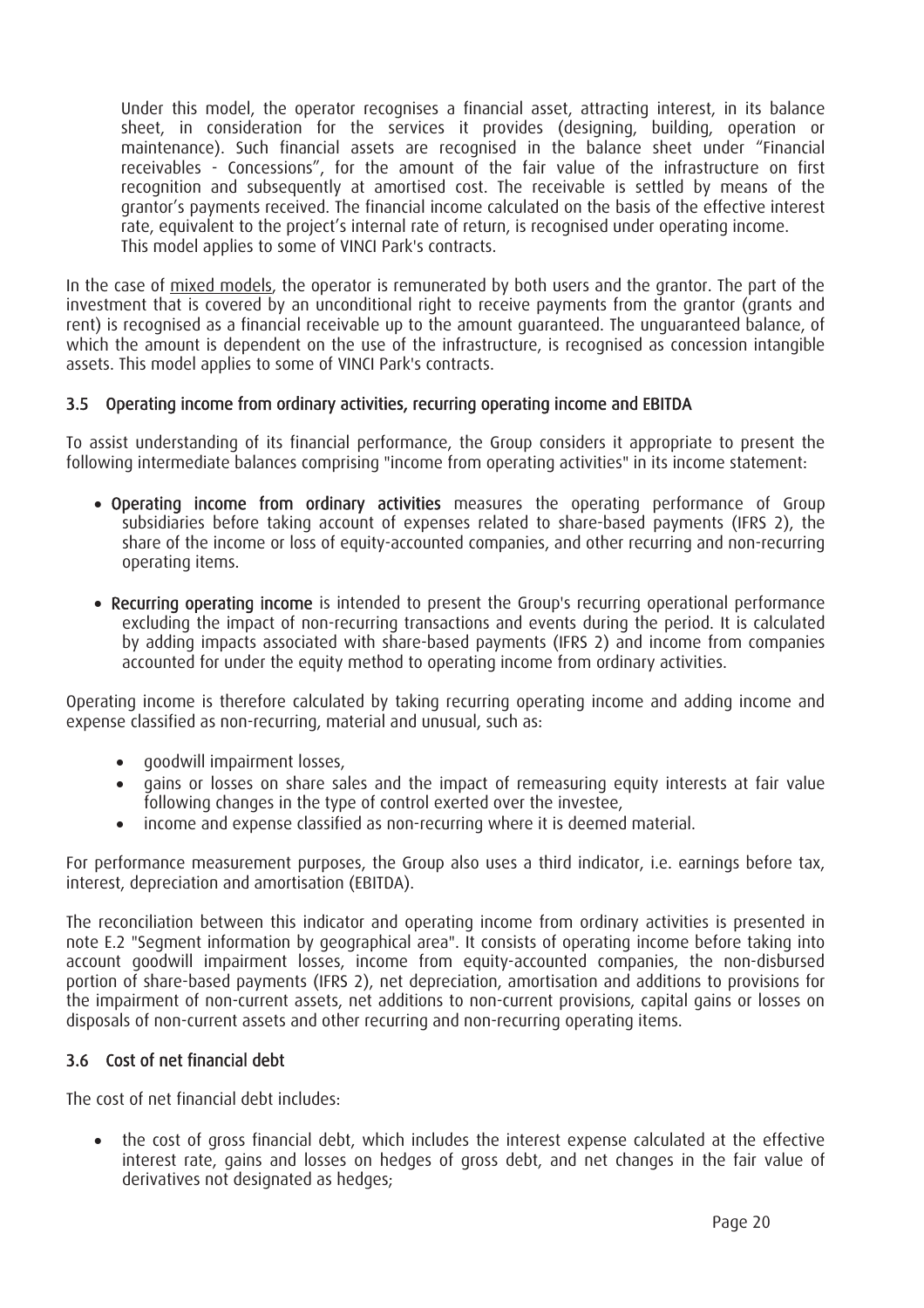x the line item "financial income from cash management investments", comprising the return on investments of cash and cash equivalents (interest income, dividends from UCITS, disposal gains and losses, etc.), the impact of interest-rate hedges associated with these investments and changes in their fair value. Investments of cash and cash equivalents are measured at fair value through profit or loss.

Net financial debt is defined and detailed in note G.14 "Net financial debt".

### 3.7 Other financial income and expense

Other financial income and expense comprises mainly foreign exchange gains and losses, the effects of discounting to present value, dividends received from unconsolidated entities, capitalised borrowing costs, and changes in the value of derivatives not allocated to managing interest rate risk.

Borrowing costs borne during the construction of assets are included in the cost of those assets. They are determined as follows:

- to the extent that funds are borrowed specifically for the purpose of constructing an asset, the borrowing costs eligible for capitalisation on that asset are the actual borrowing costs incurred during the period less any investment income arising from the temporary investment of those borrowings;
- x when borrowing is not intended to finance a specific project, the interest eligible for capitalisation on an asset is determined by applying a capitalisation rate to the expenditure on that asset. This capitalisation rate is equal to the weighted average of the costs of borrowing funds, other than those specifically intended for the construction of given assets.

This does not relate to the construction of concession infrastructure accounted for using the financial asset model (see Note C.3.22.1 "Financial assets").

#### 3.8 Income tax

Income tax is computed in accordance with the tax legislation in force in the countries where the income is taxable.

In accordance with IAS 12, deferred tax is recognised on temporary differences between the carrying amount and the tax base of assets and liabilities. It is calculated using the latest tax rates enacted or substantively enacted at the accounts closing date and applied according to the schedule for the reversal of temporary differences. The effects of a change in the tax rate from one period to another are recognised in the income statement in the period in which the change occurs.

Where applicable, deferred tax relating to share-based payments (IFRS 2) is taken to income to the extent that the deductible amount does not exceed the fair value of plans established according to IFRS 2.

Whenever subsidiaries have distributable reserves, a deferred tax liability is recognised in respect of the probable distributions that will be made in the foreseeable future.

Moreover, shareholdings in equity-accounted companies give rise to recognition of a deferred tax liability in respect of all differences between the carrying amount and the tax base of the shares.

Net deferred tax is determined on the basis of the tax position of each entity or group of entities included in the tax group under consideration and is shown under assets or liabilities for its net amount per taxable entity.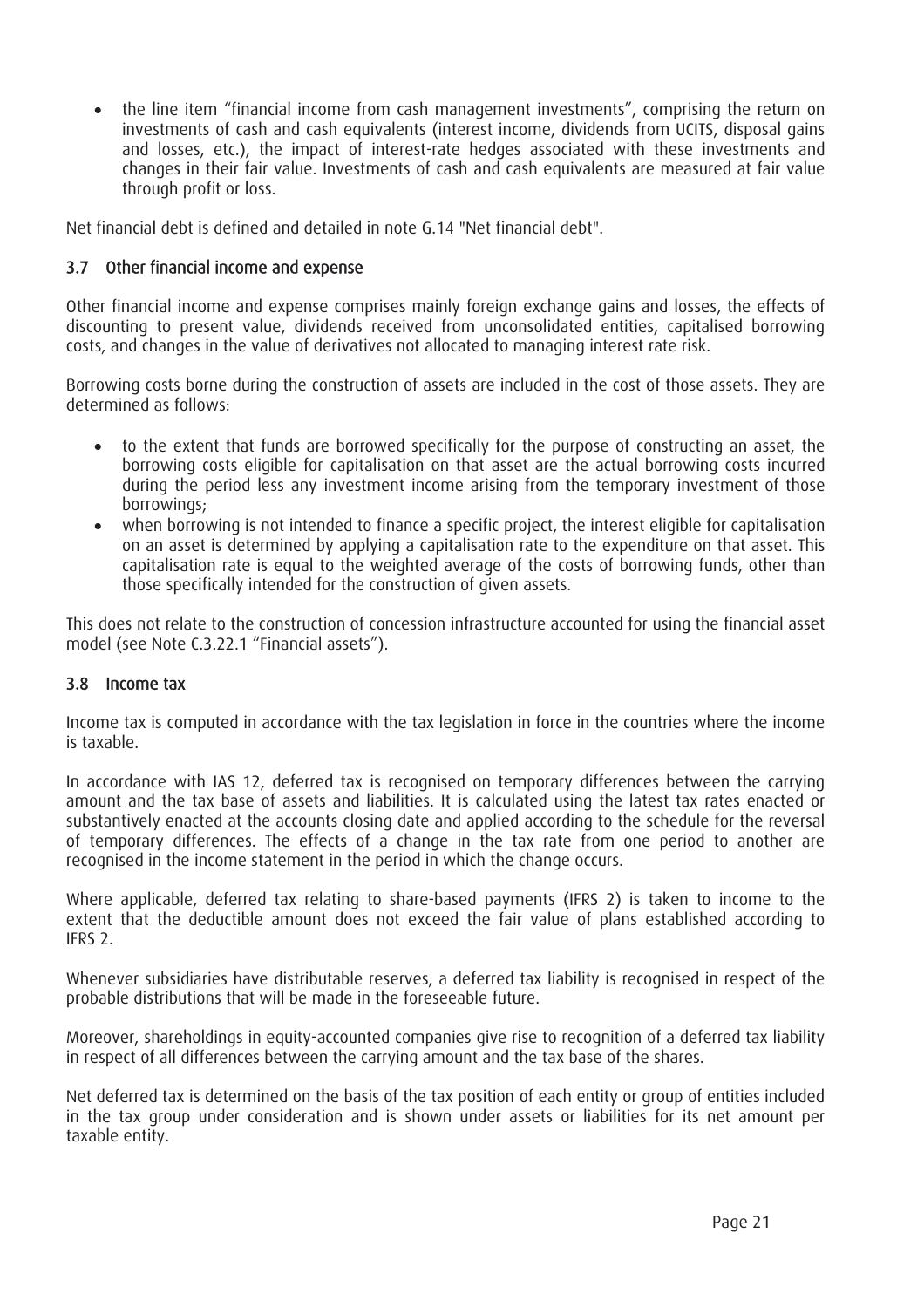Deferred tax is reviewed at each balance-sheet date to take account in particular of the impact of changes in tax law and the prospect of recovery. Deferred tax assets are only recognised if their recovery is probable.

Deferred tax assets and liabilities are not discounted.

## 3.9 Earnings per share

Basic earnings per share is the net income for the period after non-controlling interests, divided by the weighted average number of shares outstanding during the period.

In calculating diluted earnings per share, the average number of shares outstanding is adjusted for the dilutive effect of equity instruments issued by the Company.

## 3.10 Concession intangible assets

Concession intangible assets correspond to the concession operator's right to operate the asset in consideration for the investment expenditures incurred for the design and construction of the asset. This operator's right corresponds to the fair value of the construction of the asset under concession plus the borrowing costs capitalised during the construction phase. It is amortised over the term of the arrangement in a manner that reflects the pattern in which the asset's economic benefits are consumed by the entity, starting from the date when the right to operate starts to be used.

## 3.11 Goodwill

Goodwill is the excess of the cost of a business combination over the Group's interest in the net fair value of the acquiree's identifiable assets, liabilities and contingent liabilities at the date(s) of acquisition, recognised on first consolidation.

Goodwill in fully consolidated companies is recognised under goodwill in consolidated assets. Goodwill relating to companies accounted for under the equity method is included in the line-item "Investments in companies accounted for under the equity method".

Goodwill is not amortised but is tested for impairment at least annually and whenever there is an indication that it may be impaired. Whenever goodwill is impaired, the difference between the carrying amount and recoverable amount is recognised as an operating expense in the period and is not reversible.

Negative goodwill is recognised directly in profit or loss in the year of acquisition.

## 3.12 Other intangible assets

These are mainly operating rights and software. Other purchased intangible assets are measured at cost less any amortisation or cumulative impairment losses. They are amortised on a straight-line basis over their useful lives.

## 3.13 Grants related to assets

Grants related to assets are presented in the balance sheet as a reduction of the amount of the asset for which they were received.

#### 3.14 Tangible assets and concession tangible assets

These assets are recorded at their acquisition or production cost less cumulative depreciation and any impairment losses. They are not revalued. They include in particular concession operating assets that are not controlled by the grantor but that are necessary for operation of the concession such as buildings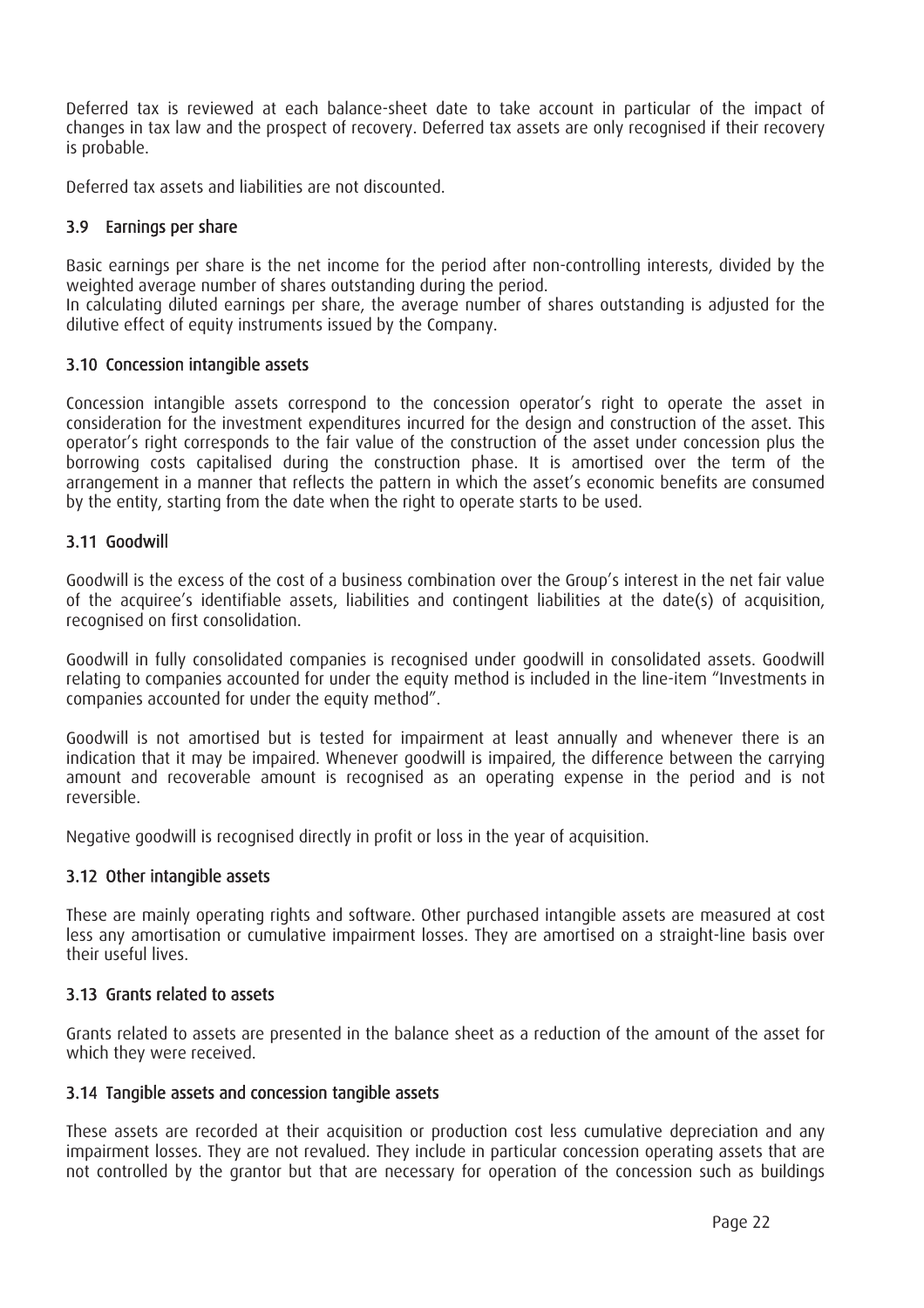intended for use in the operation, equipment for toll collection, signage, data transmission and videosurveillance, and vehicles and equipment.

Depreciation is generally calculated on a straight-line basis over the period of use of the asset. Accelerated depreciation may however be used when it appears more appropriate to the conditions under which the asset is used. For certain complex assets comprising various components, in particular buildings and constructions, each component of the asset is depreciated over its own period of use.

The main periods of use of the various categories of items of property, plant and equipment are as follows:

| Constructions                   | Between 30 and 50 years |
|---------------------------------|-------------------------|
| <b>Fixtures and fittings</b>    | Between 7 and 30 years  |
| Office furniture and equipement | Between 3 and 10 years  |

Depreciation commences on the date when the asset enters service.

Land is not depreciated.

Estimated useful lives, residual values and the depreciation method are revised at the end of each annual accounts closing, and the impact of any change in estimates is recognised prospectively.

#### 3.15 Finance leases

Assets acquired under finance leases are recognised as non-current assets, whenever the effect of the lease is to transfer to the Group substantially all the risks and rewards incidental to ownership of these assets, with recognition of a corresponding financial liability. Assets held under finance leases are depreciated over their period of use.

#### 3.16 Investment property

Investment property is property held in order to generate rent or for capital appreciation. Such property is shown on a separate line in the balance sheet.

Investment property is recorded at its acquisition cost less cumulative depreciation and any impairment losses, in the same way as items of property, plant and equipment.

#### 3.17 Impairment of non-financial non-current assets

Under certain circumstances, impairment tests must be performed on intangible and tangible non-current assets. For intangible assets with an indefinite useful life and goodwill, a test is performed at least annually and whenever there is an indication of a loss of value. For other non-current assets, a test is performed only when there is an indication of a loss of value.

In accordance with IAS 36, the criteria used to assess indications of a loss of value may be external (e.g. significant change in market date) or internal (e.g. significant decrease in revenue).

Assets to be tested for impairment are grouped within cash-generating units that correspond to homogeneous groups of assets that generate identifiable cash inflows from their use. In France, a CGU corresponds to a group of contracts from a single ordering customer. In other countries, a CGU corresponds to a set of car parks in a single city or consistent geographical area. Whenever the recoverable value of a cash-generating unit is less than its carrying amount, an impairment loss is recognised in operating income. The recoverable amount of a cash-generating unit is the higher of its fair value less costs to sell and its value in use.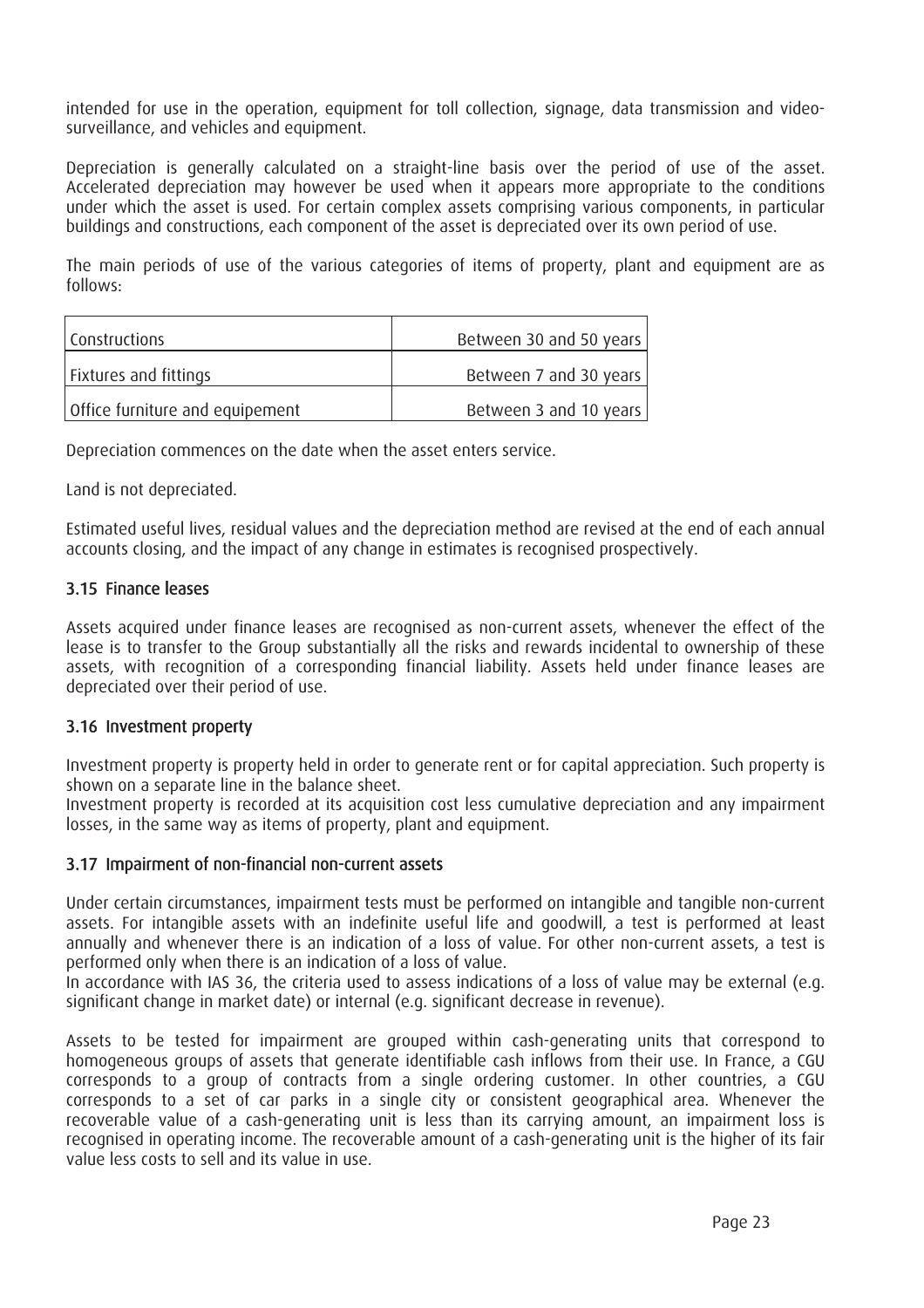Value in use is the present value of the future cash flows expected to be derived from an asset or cashgenerating unit. The discount rate is determined for each cash-generating unit, taking account of its geographical location and the risk profile of its business.

### 3.18 Investments in companies accounted for under the equity method

Investments accounted for under the equity method are initially recognised at the cost of acquisition, including any goodwill arising. Their carrying amount is then increased or decreased to recognise the Group's share of the entity's profits or losses after the date of acquisition. Whenever losses are greater than the value of the Group's net investment in the equity-accounted company, these losses are not recognised unless the Group has entered into a commitment to recapitalise that company or has made payments on its behalf.

If there is an indication that an investment may be impaired, its recoverable value is tested as described in Note C.3.17 "Impairment of non-financial non-current assets". Impairment losses shown by these impairment tests are recognised as a deduction from the carrying amount of the corresponding investments.

In order to present business lines' operational performance in the best way possible, the income or loss of companies accounted for under the equity method is reported on a specific line, between the "operating income from ordinary activities" and "recurring operating income" lines.

These shareholdings are in companies in which the Group has significant influence and in jointly controlled entities.

#### 3.19 Inventories and work in progress

Inventories and work in progress are recognised at their cost of acquisition or of production by the entity. At each balance-sheet date, they are measured at the lower of cost and net realisable value.

#### 3.20 Retirement and other employee benefit obligations

• Defined-benefit retirement obligations

Provisions are taken in the balance sheet for obligations connected with defined-benefit retirement plans, for both current and former employees (people with deferred rights or who have retired). These provisions are determined using the projected unit credit method on the basis of actuarial assessments made at each annual balance-sheet date. The actuarial assumptions used to determine the obligations vary depending on the economic conditions of the country where the plan is operated. Each plan's obligations are recognised separately.

For defined benefit plans financed under external management arrangements (i.e. pension funds or insurance policies), the surplus or shortfall of the fair value of the assets compared with the present value of the obligations is recognised as an asset or liability in the balance sheet.

All post-employment benefits granted to Group employees are recognised in the consolidated balance sheet.

Interest income from pension plan assets is calculated using the discount rate used to calculate obligations with respect to defined-benefit plans;

Impacts of remeasurements are recognised in other comprehensive income:

Actuarial gains and losses on obligations corresponding to the difference between actuarial assumptions adopted and that which has actually occurred and resulting from the effects of changes in actuarial assumptions and from experience adjustments,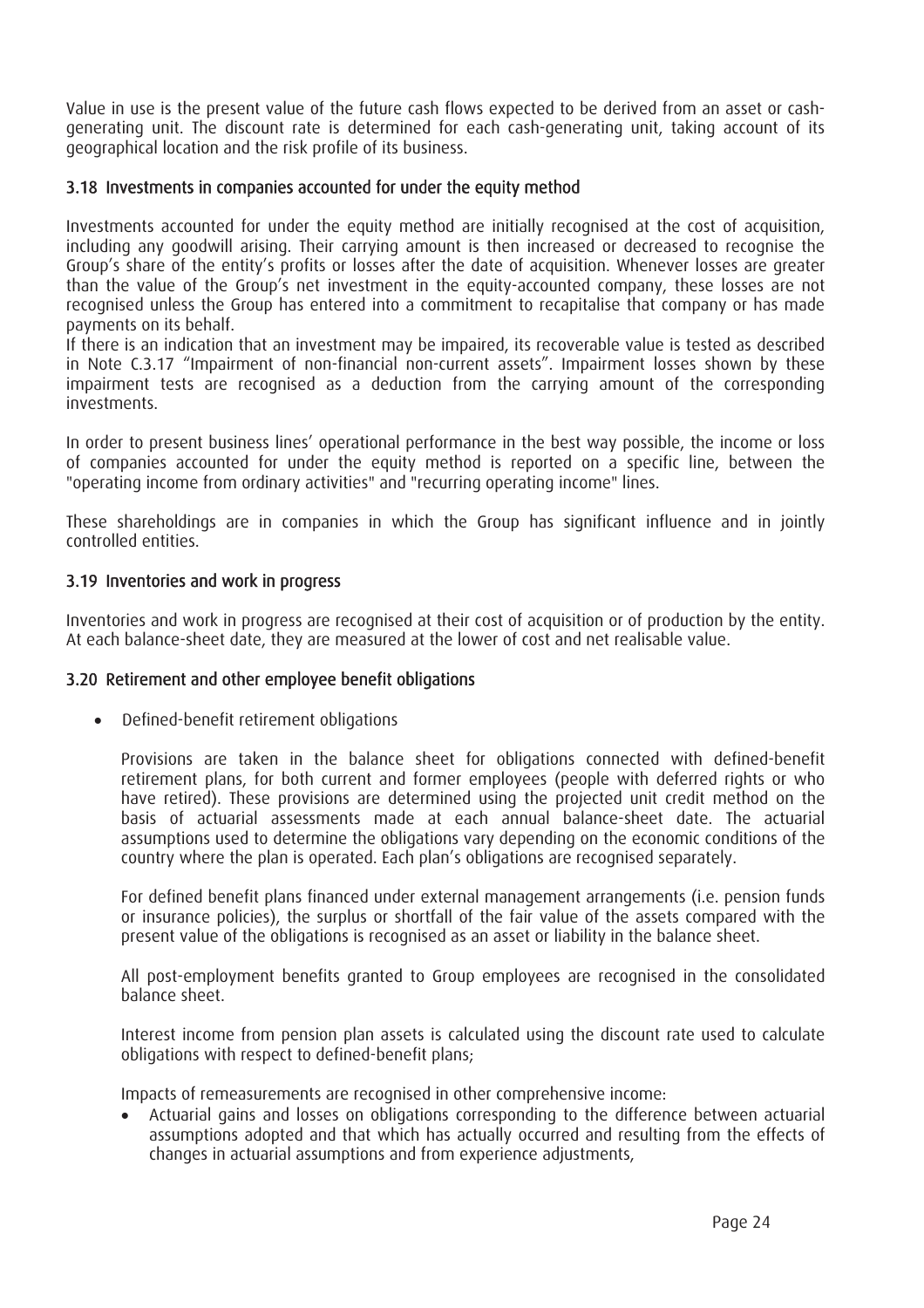x Plan asset outperformance/underperformance (i.e. the difference between the effective return on plan assets and the return calculated using the discount rate applied to the actuarial liability) and changes in the asset ceiling effect.

For defined benefit plans, the expense recognised under operating income or loss comprises the current service cost and the effects of any change, reduction or winding up of the plan. The accretion impact on actuarial debt and interest income on plan assets are recognised under other financial income and expenses.

Defined-contribution pension plan obligations

Contributions made to defined-contribution pension plans are recognised as an expense where employees have given service entitling them to contributions.

x Provisions for other employee benefit obligations

Provisions for other employee benefit obligations are taken in the balance sheet and these obligations are measured in accordance with IAS 19. They comprise commitments for long-service bonuses and coverage of medical expenses in some subsidiaries. This provision is assessed using the projected unit credit method.

The portion of provisions for retirement and employee-benefit obligations that matures within less than one year is shown under current liabilities.

#### 3.21 Provisions

A provision is a liability of uncertain timing or amount.

Provisions are recognised whenever the Group has a legal or constructive present obligation towards non-Group companies arising from a past event, whenever it is probable that an outflow of resources embodying economic benefits will be required to settle this obligation and whenever a reliable estimate can be made of the amount of the obligation. The amount of a provision is the best estimate of the outflow required to settle the present obligation at the balance-sheet date. It is discounted whenever the effect is material and the maturity is after one year.

• Non-current provisions

Non-current provisions are provisions that are not directly linked with the operating cycle and of which the maturity is generally after one year. They also include provisions for loss-making contracts.

Present obligations resulting from loss-making contracts are recognised and measured as provisions. A contract is regarded as loss-making where the inevitable costs required to meet the contractual obligations are higher than the expected economic benefits from the contract.

The portion of non-current provisions that matures within less than one year is shown under current provisions.

• Current provisions

Current provisions are provisions directly linked to each business line's own operating cycle, whatever the expected time of settlement of the obligation.

Provisions for disputes connected with operations mainly relate to disputes with customers, subcontractors, joint contractors or suppliers.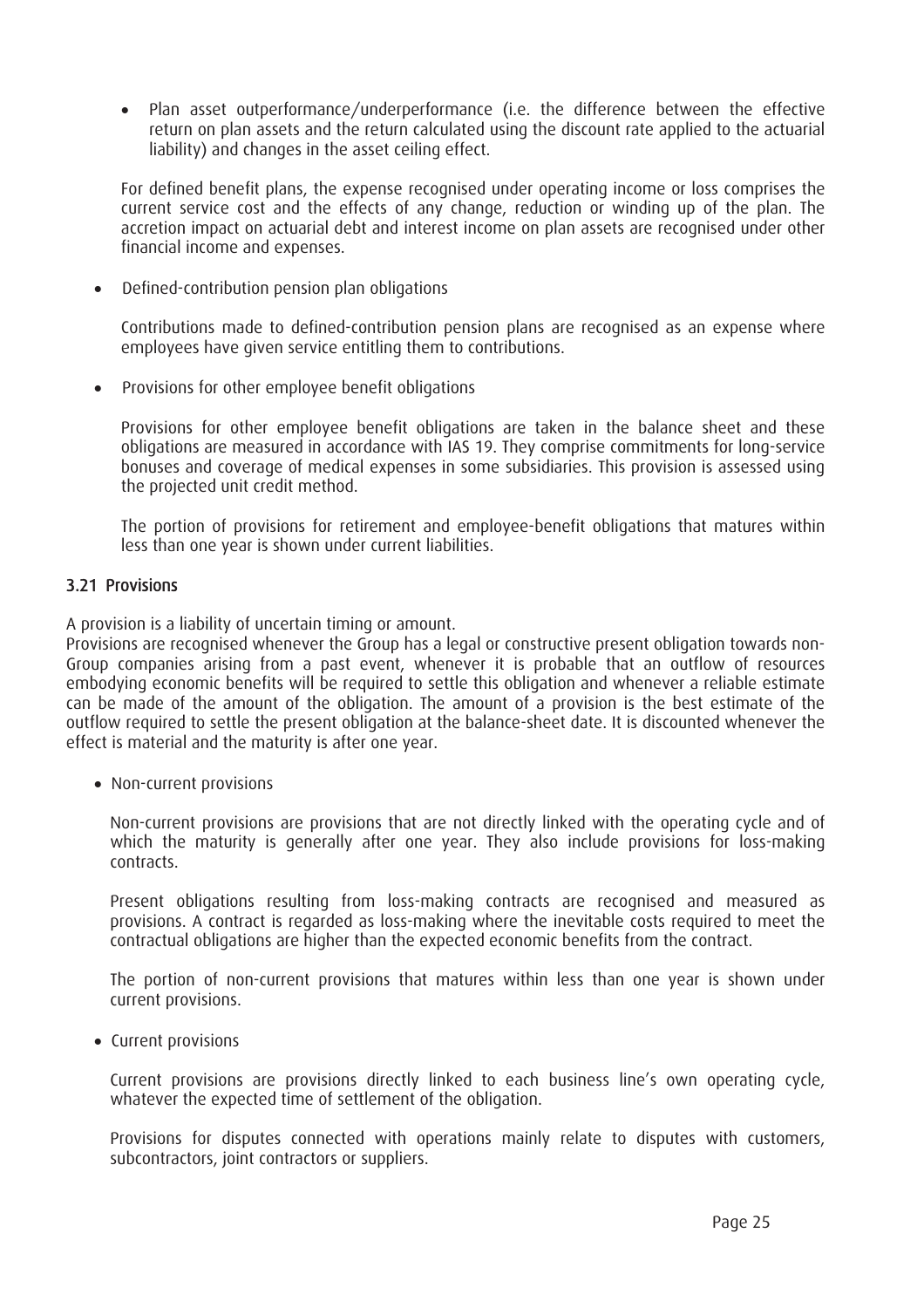Provisions for restructuring costs, incorporating the cost of redundancy plans and measures to which a commitment has been made, are recognised whenever the Group has a detailed formal plan of which the parties affected have been informed or that has been announced before the balance-sheet date.

Provisions for other current liabilities mainly comprise provisions for individual dismissals and for other risks related to operations.

#### 3.22 Financial instruments

Financial assets and liabilities are recognised where a Group entity becomes a party to contractual provisions relating to financial instruments.

Financial assets and liabilities are initially measured at fair value. Transaction costs directly attributable to the acquisition or issuance of financial assets and liabilities (other than financial assets and liabilities measured at fair value through profit or loss) are, as applicable, added to or deducted from the fair value of financial assets and liabilities at initial recognition. Transaction costs directly attributable to the acquisition of financial assets and liabilities measured at fair value through profit or loss are immediately recognised in profit or loss.

#### 3.22.1 Financial assets

#### 3.22.1.1 Classification and measurement of financial assets

Financial assets are classified in the following categories: financial assets at fair value through profit or loss, held-to-maturity investments, available-for-sale financial assets and loans and receivables. The classification depends on the nature and purpose of the financial assets, and is determined at initial recognition.

The Group does not use the "held-to-maturity investments" category.

Other non-current financial assets comprise available-for-sale securities, the part at more than one year of loans and receivables measured at amortised cost, the part at more than one year of financial receivables under public-private partnership contracts (PPPs) and the fair value of derivative financial instruments designated as hedges maturing after one year (see Note C.3.22.8 "Derivative financial instruments").

• Available-for-sale securities

Available-for-sale securities comprise the Group's shareholdings in unconsolidated entities.

At the balance-sheet date, available-for-sale securities are measured at their fair value. The fair value of shares in listed companies is determined on the basis of the stock market price at that balance sheet date.

For unlisted securities, if their fair value cannot be determined reliably, the securities continue to be measured at their original cost, i.e. their cost of acquisition plus transaction costs.

Changes in fair value are recognised directly in equity.

Dividends on available-for-sale equity instruments are recognised in income where the Group's right to receive those dividends is established.

Whenever there is an objective indication that this asset is impaired, the corresponding loss is recognised in profit or loss and may not be reversed.

 $\circ$  For securities quoted on an active market, a long-lasting or material decline in fair value below their cost is an objective indication of their impairment. The factors considered by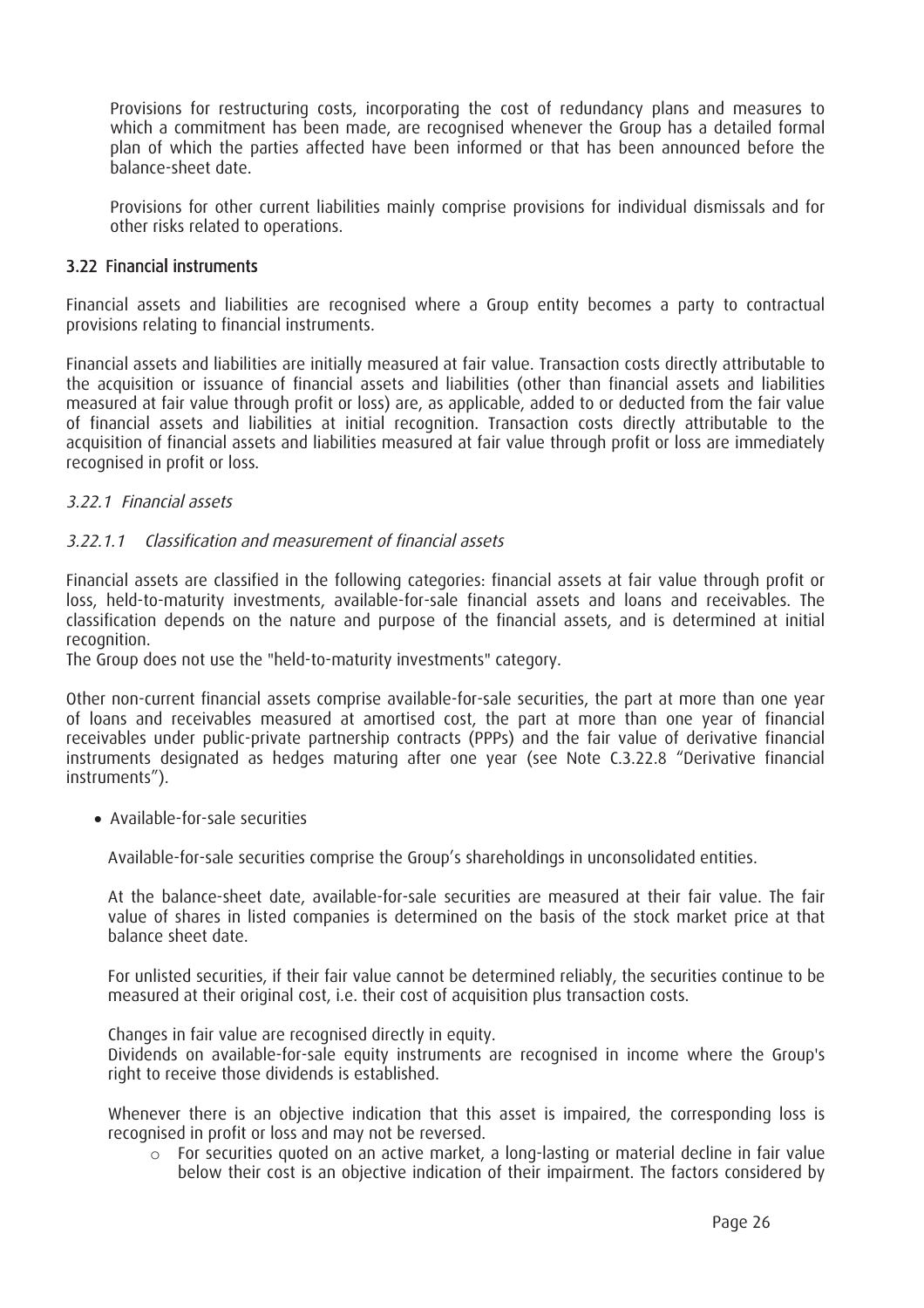the Group in assessing the long-lasting or material nature of a decline in fair value are generally the following:

- $\blacksquare$  the impairment is long-lasting whenever the closing stock market price has been lower than the cost of the security for more than 18 months;
- the impairment is material whenever, at the balance-sheet date, there has been a 30% fall in the current market price compared with the cost of the financial asset.
- $\circ$  For unlisted securities, the factors considered are the decrease in value of the share of equity held and the absence of prospects for generating profits.
- Loans and receivables

Loans and receivables are non-derivative financial assets with fixed or determinable payments that are not quoted in an active market.

"Loans and receivables" mainly comprise receivables connected with shareholdings, current account advances to equity-accounted companies or unconsolidated entities, guarantee deposits, collateralised loans and receivables and other loans and financial receivables. They also include financial receivables relating to concession contracts and public-private partnerships whenever the concession operator has an unconditional right to receive remuneration (generally in the form of revenue guarantees or operating subsidies) from the grantor.

When first recognised, these loans and receivables are recognised at their fair value less the directly attributable transaction costs. At each balance-sheet date, these assets are measured at their amortised cost using the effective interest method, less any impairment loss.

The effective interest-rate method is a way to calculate the amortised cost of a debt instrument and to allocate interest income during the period concerned. The effective interest rate is the rate that exactly discounts future cash payments (including all fees and points paid or received that are an integral part of the effective interest rate, transaction costs and other premiums or discounts) over the expected life of the debt instrument or, where appropriate, a shorter period to the net carrying amount at the time of first recognition.

Interest income is recognised by applying the effective interest rate, except as regards short-term receivables, for which the impact of discounting is negligible.

In the particular case of receivables coming under the scope of IFRIC 12, the effective interest rate used corresponds to the project's internal rate of return.

If there is an objective indication of impairment of these loans and receivables, an impairment loss is recognised at the balance sheet date. The impairment loss, corresponding to the difference between the carrying amount and the recoverable amount (i.e. the present value of the expected cash flows discounted using the original effective interest rate), is recognised in profit or loss. This loss may be reversed if the recoverable value increases subsequently and if this positive change can objectively be linked to an event arising after recognition of the impairment loss.

x Financial assets at fair value through profit and loss

Financial assets are classified as financial assets at fair value through profit or loss where they are held for trading or designated as at fair value through profit or loss. A financial asset is classified as held for trading where:

- it was acquired mainly with a view to selling it in the short term;

- at initial recognition, it is part of a portfolio of specific financial instruments that are managed together by the Group and show a recent profile of short-term profit-taking;

- it is a derivative that is not a designated and effective hedging instrument.

Money-market mutual funds acquired for cash management purposes are classified in this category, along with certain non-hedging derivative instruments.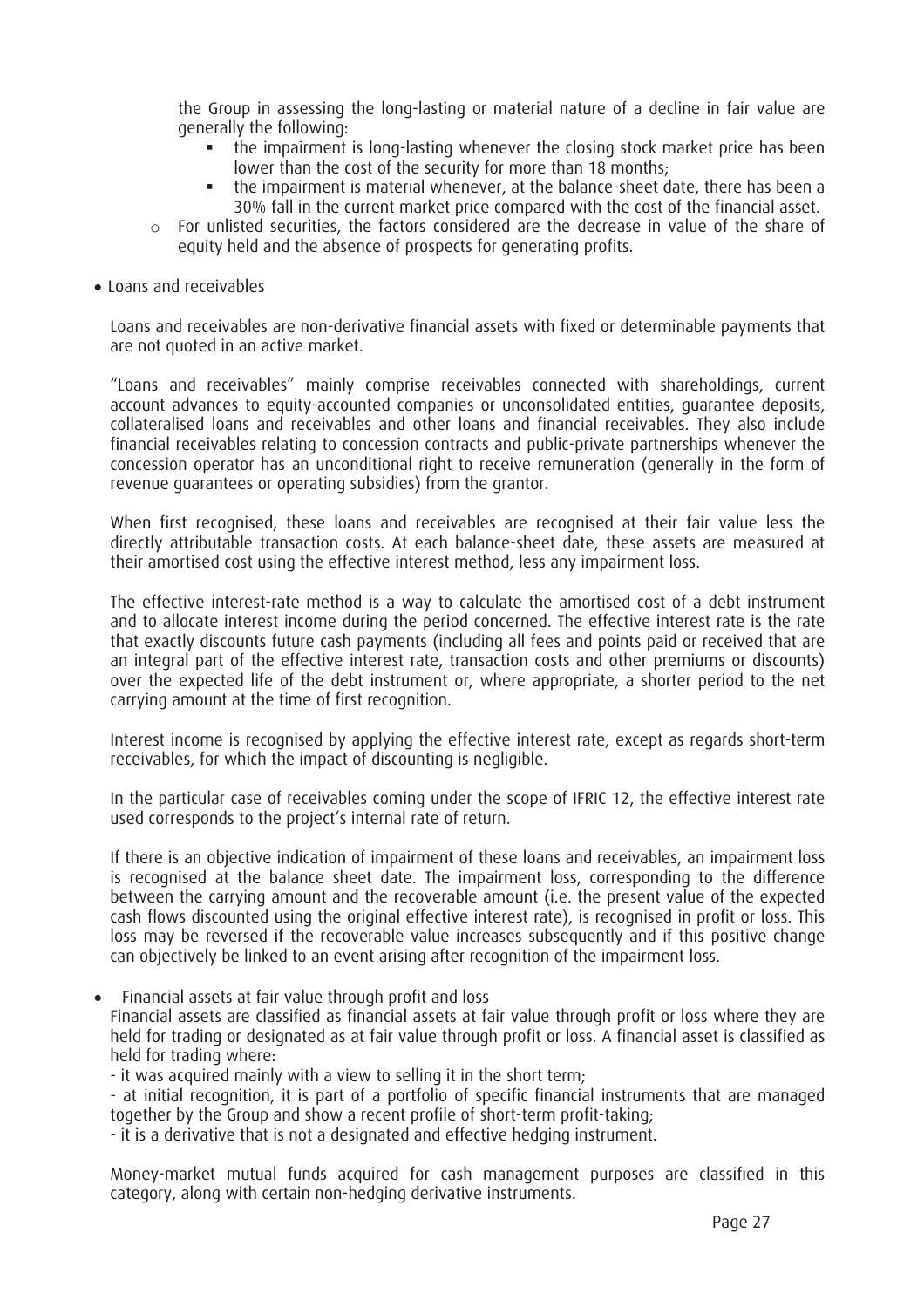### 3.22.1.2 Derecognition of financial assets

The Group derecognises a financial asset if the contractual rights to cash flows related to the asset expire, or if it transfers to another party the financial asset and substantially all the risks and rewards of ownership of that asset. If the Group does not transfer or retain substantially all the risks and rewards of ownership and continues to control the divested asset, it recognises its retained share of the asset and a corresponding liability for the amounts it is required to pay. If the Group retains substantially all the risks and rewards of ownership of a divested financial asset, it continues to recognise the financial asset, as well as recognising the consideration received as a guaranteed loan.

When a financial asset is fully derecognised, the difference between the asset's carrying amount on the one hand, and the sum of the consideration received or to be received and the cumulative profit or loss recognised under other comprehensive income and accumulated in equity on the other, is taken to income.

#### 3.22.2 Trade receivables and other current operating assets

"Trade receivables" and "other current operating assets" are current financial assets classified in the "loans and receivables" category.

An estimate of the likelihood of non-recovery is made at each balance-sheet date and an impairment loss is recognised if necessary. The likelihood of non-recovery is assessed in the light of payment delays and guarantees obtained.

#### 3.22.3 Other current financial assets

This category mainly relates to the portion at less than one year of loans and receivables reported under other non-current financial assets.

#### 3.22.4 Cash management financial assets

"Cash management financial assets" may include investments in money market securities and bonds, and units in UCITS, made with a short-term management objective, that do not satisfy the IAS 7 criteria for recognition as cash (see Note C.3.22.5 "Cash and cash equivalents"). As the Group adopts fair value as being the best reflection of the performance of these assets, they are measured and recognised at their fair value, and changes in fair value are recognised through profit or loss.

Purchases and sales of cash management financial assets are recognised at their transaction date.

Their fair value is determined using commonly used valuation models or, for non-listed cash management assets, at the present value of future cash flows. In assessing the fair value of listed instruments, the Group uses the market price at the balance sheet date or the net asset value of UCITS.

#### 3.22.5 Cash and cash equivalents

This item comprises current accounts at banks and cash equivalents corresponding to short-term, liquid investments subject to negligible risks of fluctuations of value. Cash equivalents may include, as the case may be, monetary UCITS and certificates of deposit with maturities not exceeding three months at the origin. Bank overdrafts are not included in cash and are reported under current financial liabilities.

The Group has adopted the fair value method to assess the return on its financial instruments. Changes in fair value are recognised directly in profit or loss.

Their fair value is determined using commonly used valuation models or, for non-listed cash management assets, at the present value of future cash flows. In assessing the fair value of listed instruments, the Group uses the market price at the balance sheet date or the net asset value of UCITS.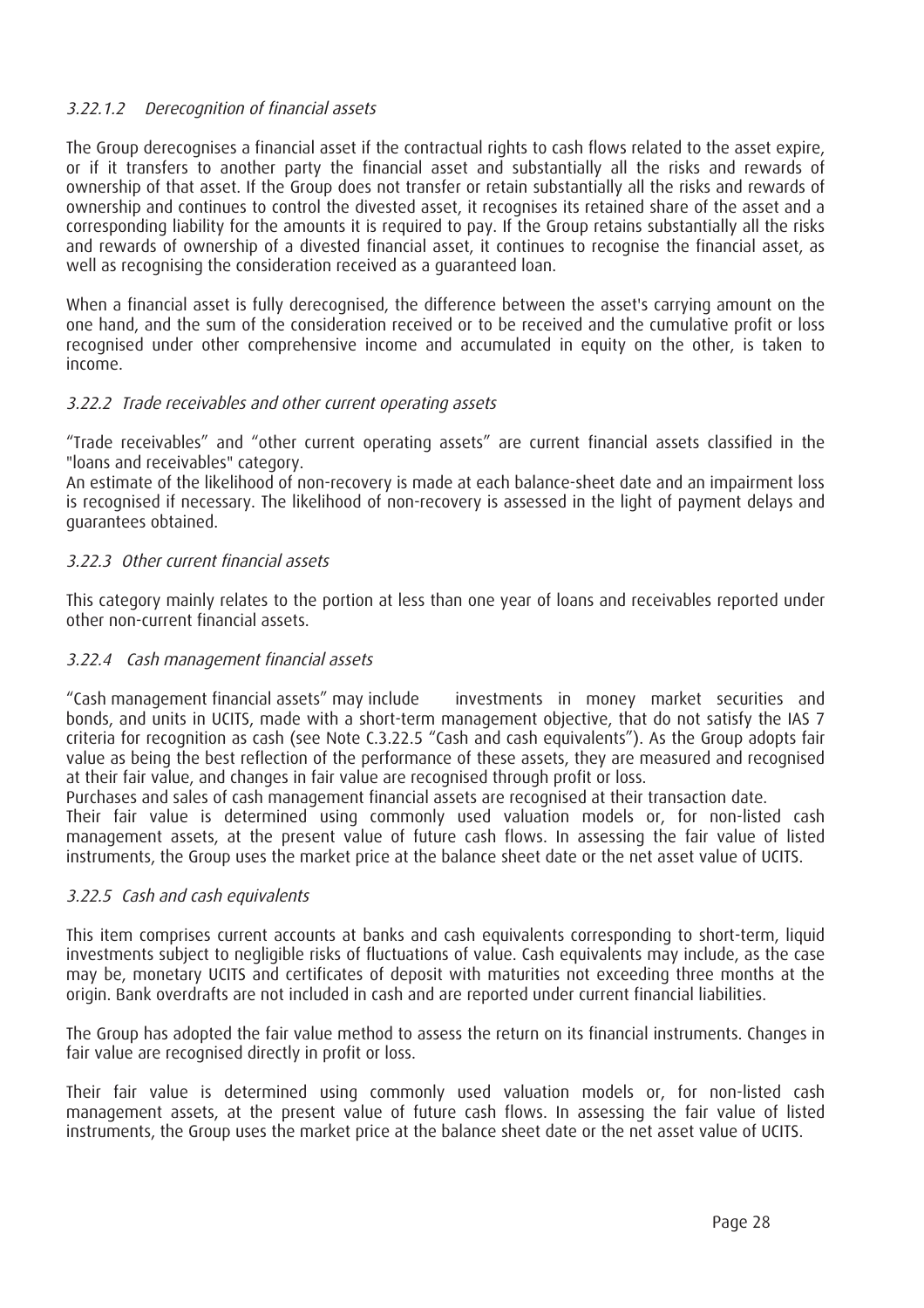#### 3.22.6 Financial liabilities and equity instruments

Debt and equity instruments issued by a Group entity are classified as financial liabilities or equity, depending on the substance of the contractual relationships and the definitions of a financial liability and an equity instrument.

An equity instrument is any contract that shows a residual interest in an entity's assets after the deduction of all its liabilities. Equity instruments issued by a Group entity are recognised at the amount of the consideration received minus direct issuance costs.

#### 3.22.7 Financial liabilities (current and non-current)

Financial liabilities are recognised at amortised cost using the effective interest method, and do not include embedded derivatives that are not closely linked (particularly with respect to early redemption options). The effective interest rate is determined after taking account of redemption premiums and issuance expenses. Under this method, the interest expense is measured actuarially and reported under the cost of gross financial debt.

The benefit of a loan at a significantly below-market rate of interest, which is in particular the case for project finance granted by public-sector organisations, is treated as a government grant and recognised as a reduction of the related investments, in accordance with IAS 20.

The amount of the grant corresponds to the difference between the amounts received under the borrowing and the fair value of the borrowing based on market interest rates currently in force.

The part at less than one year of borrowings is included in "current financial liabilities".

The Group derecognises financial liabilities if and only if the Group's obligations are settled, cancelled or expire. The difference between the carrying amount of the derecognised financial liability and the consideration paid and due is taken to income.

#### 3.22.8 Derivative financial instruments

Derivatives are initially recognised at fair value on the date at which a derivative contract is entered into and are subsequently measured at their fair value at the end of each financial reporting period. The resulting profit or loss is immediately taken to income unless the derivative is a designated and effective hedging instrument. In that case, the time at which it is taken to income depends on the type of hedging relationship.

Derivatives embedded in non-derivative host contracts are treated as separate derivatives if they meet the definition of a derivative, if their risks and characteristics are not closely related to the risks and characteristics of the host contracts and if the contracts are not measured at fair value through profit and loss.

The Group uses derivative financial instruments to hedge its exposure to market risks (mainly interest rates and foreign currency exchange rates). Most interest rate and foreign currency exchange rate derivatives used by VINCI Park are designated as hedging instruments. Hedge accounting is applicable if the conditions provided for in IAS 39 are satisfied:

at the time of setting up the hedge, there must be a formal designation and documentation of the hedging relationship;

the effectiveness of the hedging relationship must be demonstrated from the outset and at each balance sheet date, prospectively and retrospectively.

The fair value of derivative financial instruments designated as hedges of which the maturity is greater than one year is reported in the balance sheet under "Other non-current financial assets" or "Other loans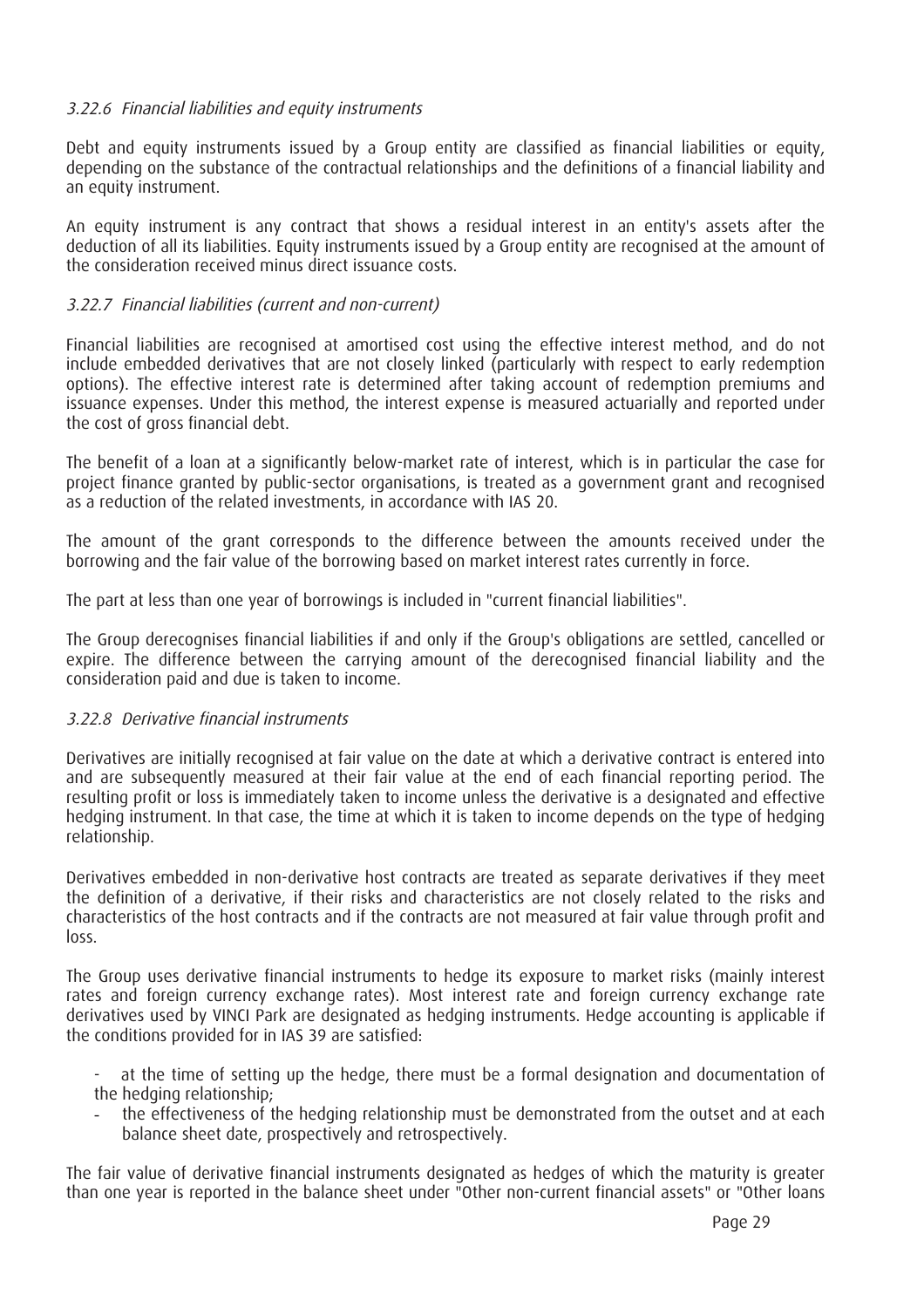and borrowings (non-current)". The fair value of other derivative instruments not designated as hedges and the part at less than one year of instruments designated as non-current hedges are reported under "Other current financial assets" or "Current financial liabilities".

• Financial instruments designated as hedging instruments

Derivative financial instruments designated as hedging instruments are systematically recognised in the balance sheet at fair value (see Note C.3.1 "Use of estimates"). Nevertheless, recognition of the variation in their fair value from one period to another varies depending on whether they are designated as:

- a fair value hedge of an asset or a liability or of an unrecognised firm commitment to buy or sell an asset;
- a cash flow hedge; or
- a hedge of a net investment in a foreign entity.
	- **Fair value hedge**

A fair value hedge enables the exposure to the risk of a change in the fair value of an asset or liability such as fixed-rate loans and borrowings, assets and liabilities denominated in foreign currency or an unrecognised firm commitment, to be hedged.

Changes in the fair value of the hedging instrument are recognised in profit or loss for the period. The change in value of the hedged item attributable to the hedged risk is recognised symmetrically in profit or loss for the period (and adjusted to the carrying amount of the hedged item). Except for the ineffective part of the hedge, these two revaluations offset each other within the same line items in the income statement.

**Example 1** Cash-flow hedge

A cash flow hedge allows exposure to variability in future cash flows associated with an existing asset or liability, or a highly probable forecast transaction, to be hedged.

Changes in the fair value of the derivative financial instrument are recognised net of tax in other comprehensive income, under equity for the effective part and in profit or loss for the period for the ineffective part. Cumulative gains or losses in equity must be reclassified to profit or loss under the same line item as the hedged item – i.e. under operating income and expenses for cash flows from operations and under financial income and expense otherwise – when the hedged cash flow affects profit or loss.

If the hedging relationship is interrupted, in particular because it is no longer considered effective, the cumulative gains or losses in respect of the derivative instrument are retained in equity and recognised symmetrically with the cash flows hedged. If the future cash flow is no longer highly probable, the gains and losses previously recognised in equity are immediately taken to profit or loss.

Hedge of a net investment in a foreign entity

A hedge of a net investment denominated in a foreign currency hedges the exchange-rate risk relating to the net investment in a consolidated foreign subsidiary. In a similar way as for cash-flow hedges, the effective portion of the changes in the value of the derivative instrument is recorded in equity under currency translation reserves and the portion considered as ineffective is recognised in profit or loss. The change in the value of the derivative instrument recognised in "translation differences" must be reversed through profit or loss when the foreign entity in which the initial investment was made is disposed of.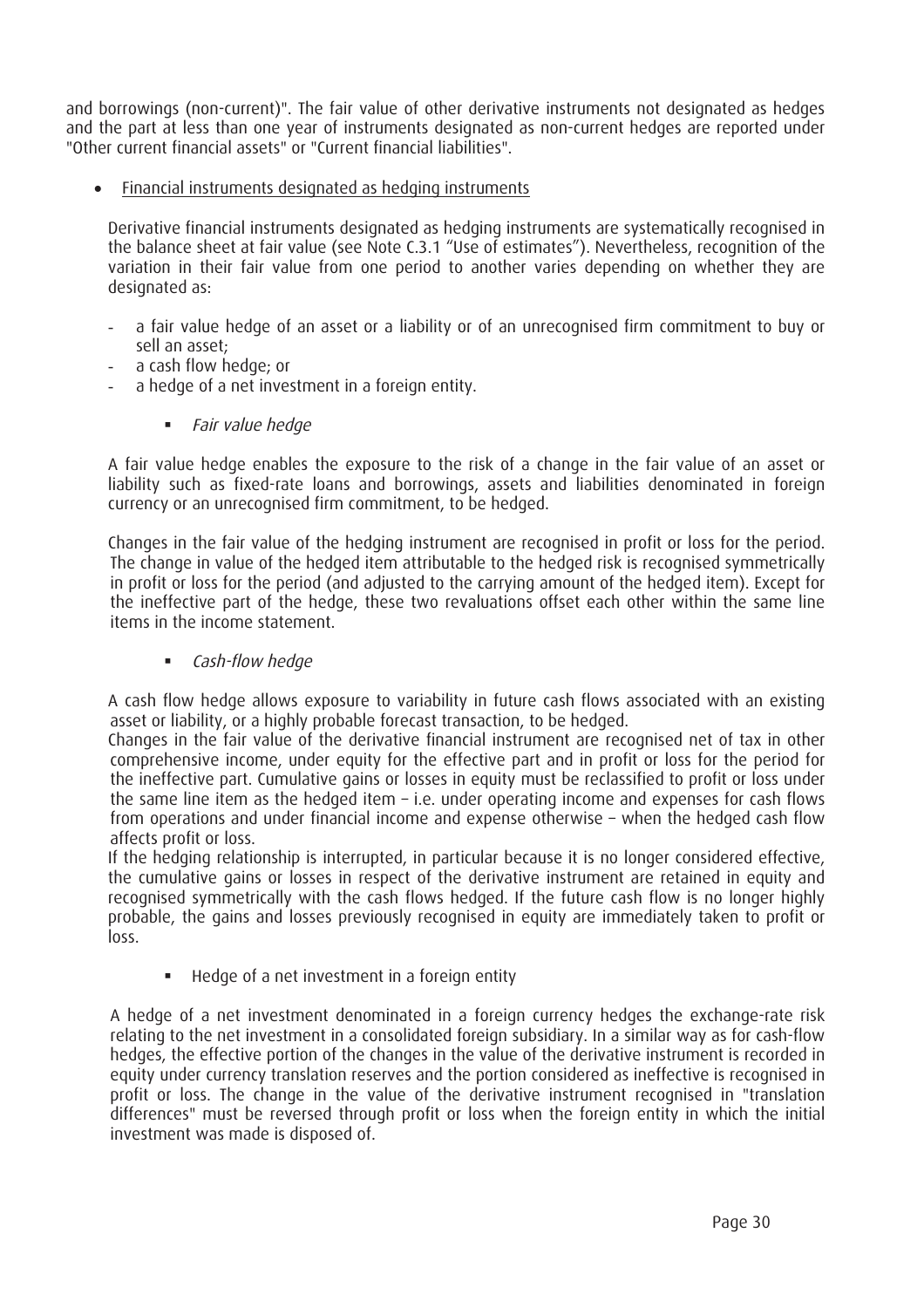Hedging instrument profits and losses related to the effective portion of the hedge that are accumulated in reserves with respect to translation differences are taken to income when a foreign entity is sold.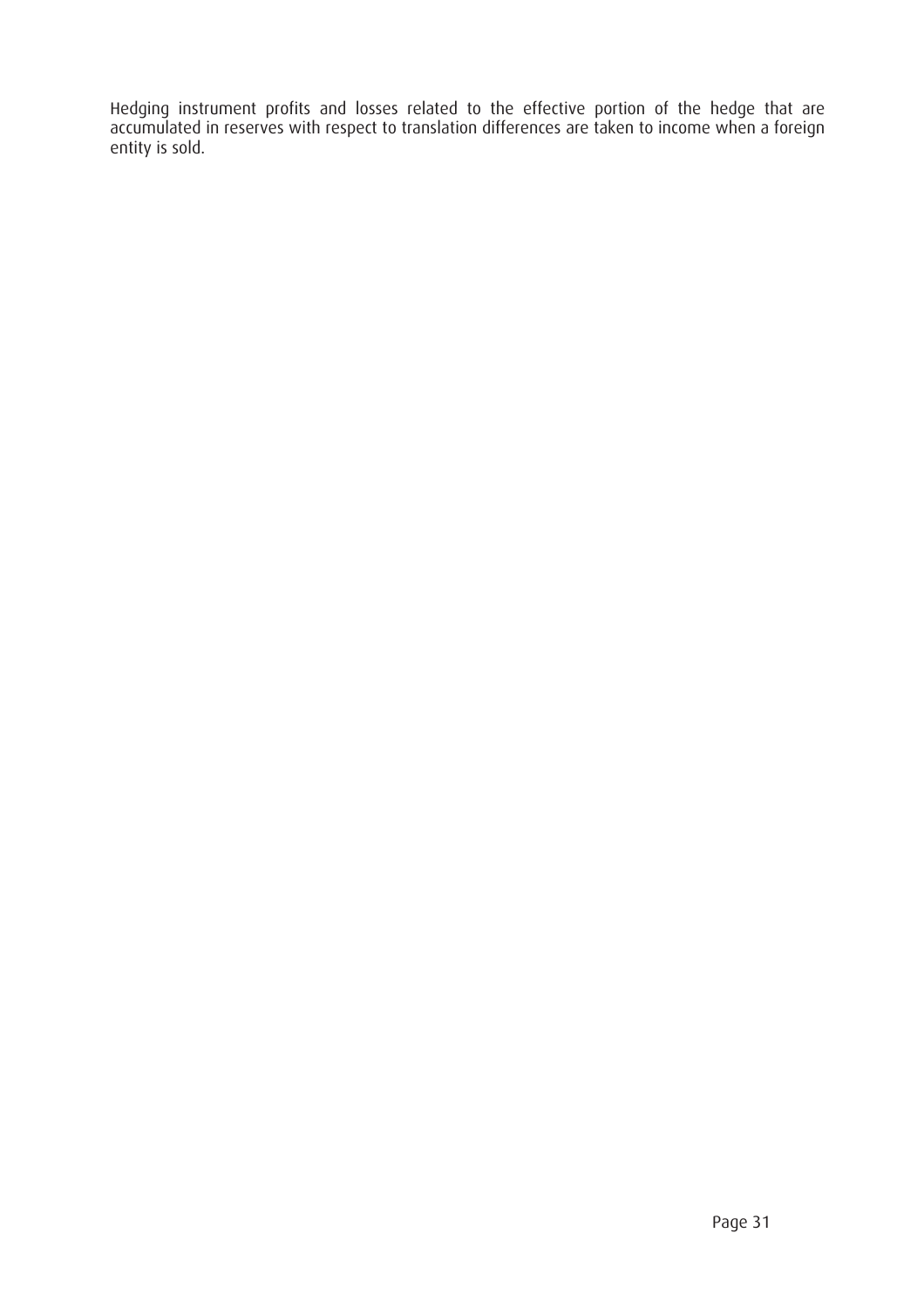# D. BUSINESS COMBINATIONS

#### 1. Acquisitions in the previous period

On 4 June 2014, the Company acquired all VINCI Park shares held by VINCI Concessions for €1,254.4 million. Expenses connected with the acquisition (€12.7 million) were recognised as expenses in calculating net income for the relevant period, under "other non-recurring operating items".

The initial recognition of that combination was established on a provisional basis at 30 June 2014 after the Company carried out an initial review of assets and liabilities arising from the business combination in order to identify items where there could be a material difference between carrying amount and fair value. At that stage, the Company provisionally concluded that only the value of contracts would be concerned. The transaction led to the recognition of  $\epsilon$ 718.1 million of provisional goodwill at 30 June 2014.

At the date of these present consolidated financial statements, the Company carried out an additional review of the combination's assets and liabilities and identified certain additional value adjustments with a total net amount of  $£11.0$  million. The provisional goodwill arising from the transaction was therefore increased to  $E$ 729.1 million at 31 December 2014 as opposed to  $E$ 718.0 million at 30 June 2014.

(in  $\epsilon$  millions) **Historical** values Fair value adjustments Fair values Non-current assets Property, plant and equipment; intangible assets 1 375,0 235,5 1 610,5 Non-current financial assets 5,7 - 5,7 Deferred tax assets  $46,1$   $1,0$   $47,1$ Total non-current assets 1 426,8 236,5 1 663,3 Current assets 237,9 - 237,9 of which cash 74,0 - 74,0 Non-current liabilities Non-current financial liabilities and derivatives 689,8 689,8 689,8 689,8 Other non-current liabilities 63,6 68,4 68,4 Deferred tax liabilities 64,8 186,4 251,2 Total non-current liabilities 818,2 191,2 1 009,4 Current liabilities Current financial liabilities and derivatives 28,5 28,5 28,5 28,5 28,5 28,5 Other current payables 329,1 4,3 333,4 Total current liabilities 357,6 4,3 361,9 Non-controlling interest in equity acquired 4,6 and 4,6 controlling interest in equity acquired 4,6 Total net assets 484,3 41,0 525,3 Purchase price (on basis of 100% of shares)  $1254.4$  0 1254.4 Goodwill 729,1

Determination of identifiable assets and liabilities at the date of acquiring control: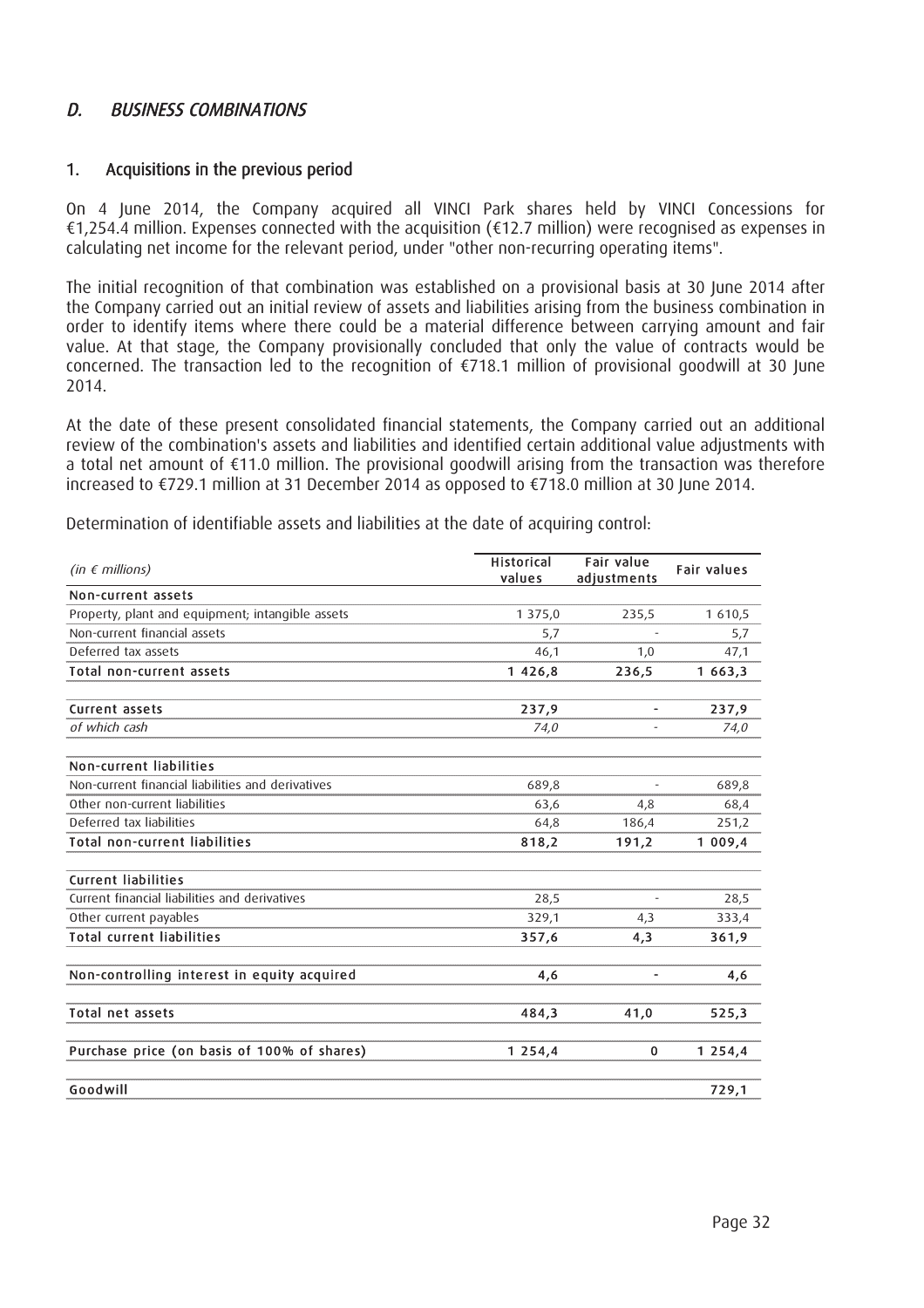# 2. Acquisitions in the period

On 18 December 2014, VINCI Park Belgium acquired an additional 50% in Turnhout from CFE. That acquisition led to a change in the way Turnhout is accounted for, from the equity method to full consolidation.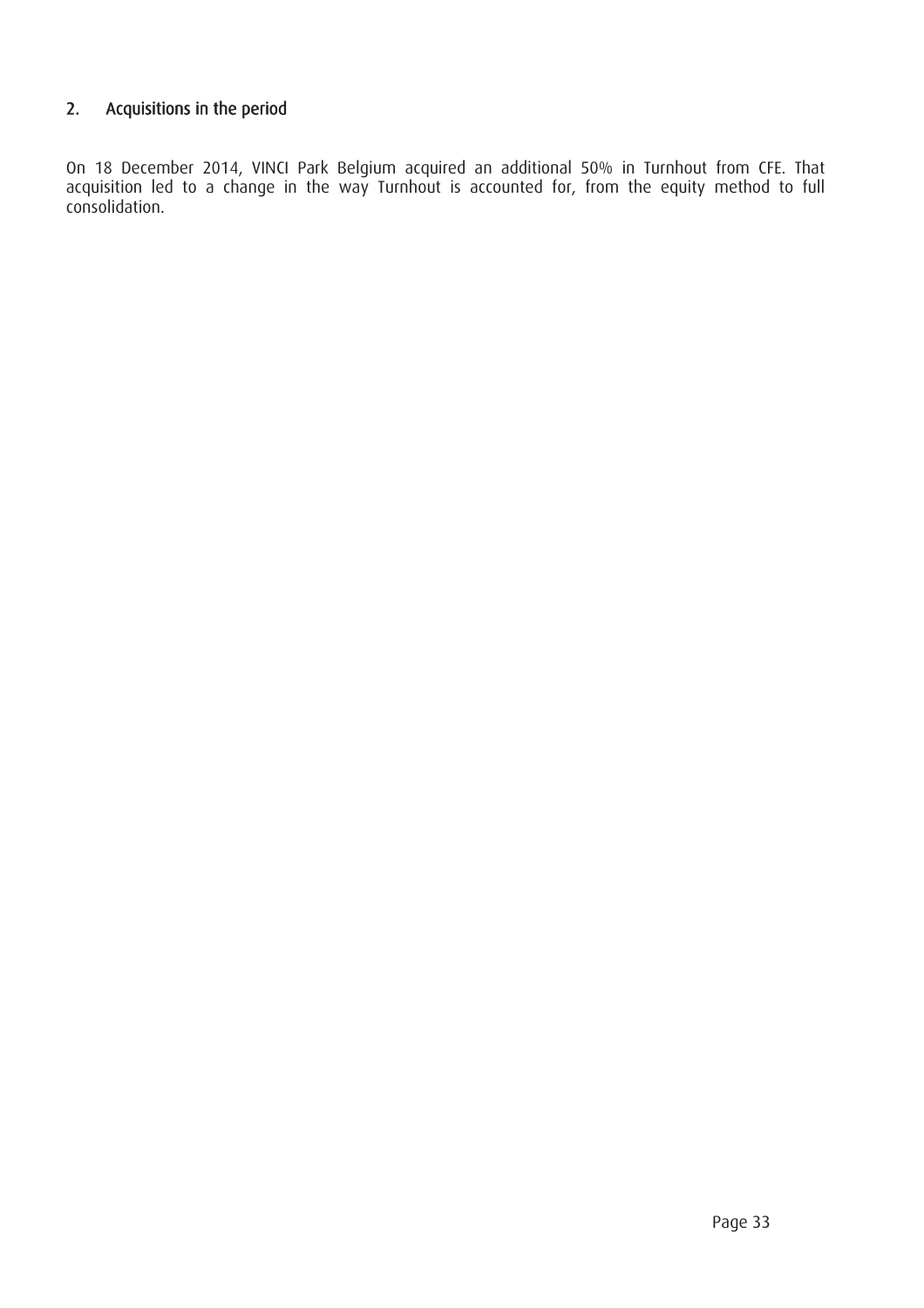# E. INFORMATION BY OPERATING SEGMENT

Based on the Group's internal organisation and internal reporting, segment information is presented by geographical segment.

The segments presented are as follows: France, UK, Germany, Belgium, Spain, Central and Eastern Europe, Other European countries, USA, Canada, Brazil and Qatar. For the Group, each country is an operating segment. The Group has combined certain countries to form the "Central and Eastern Europe" and "Other European countries" segments.

The segment information as presented is consistent with that presented to the Group's Executive Management, the main operational decision-making body, to help it make decisions concerning the allocation of resources and the assessment of each segment's performance. It is prepared using the same accounting policies as those used for the Group's consolidated financial statements.

Each segment's revenue corresponds to revenue from car parks and related activities such as fees for the use of commercial installations.

None of the Group's external client accounts for more than 10% of the Group's consolidated revenue. The segment revenue in the tables below represents revenue from external clients.

The breakdown of revenue by geographical zone is based on the countries in which services are provided.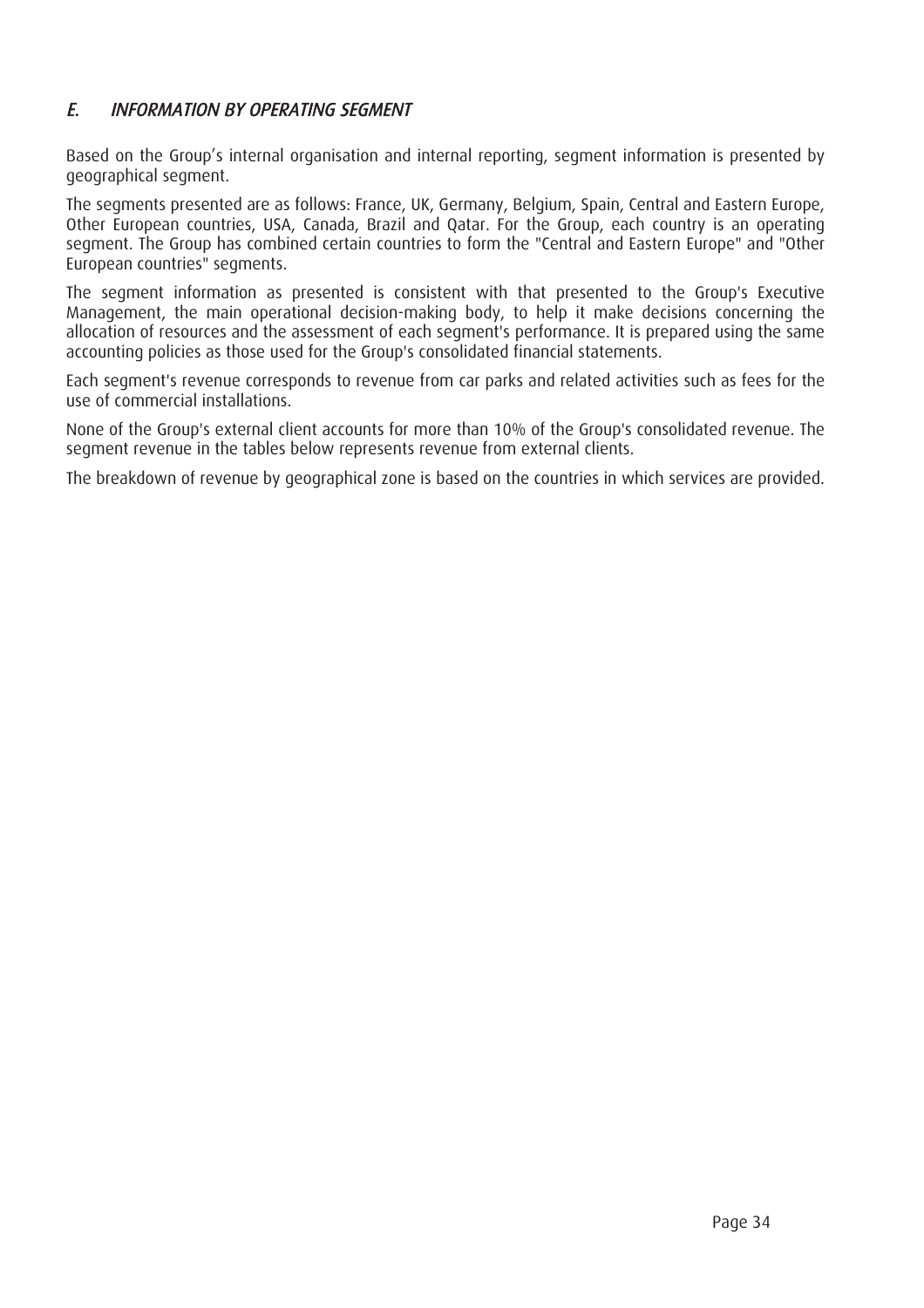## 1. Revenue

# 1.1 Breakdown of revenue by geographical area

| (in $\epsilon$ millions)                      | 31/12/2014               |        | 30/06/2014               |        |  |
|-----------------------------------------------|--------------------------|--------|--------------------------|--------|--|
| France                                        | 216,1                    | 68,6%  | 30,5                     | 69,5%  |  |
| Germany                                       | 4,1                      | 1,3%   | 0,6                      | 1,3%   |  |
| Belgium                                       | 10,7                     | 3,4%   | 1,4                      | 3,3%   |  |
| Spain                                         | 19,3                     | 6,1%   | 2,6                      | 6,0%   |  |
| Luxembourg                                    | 5,4                      | 1,7%   | 0,8                      | 1,7%   |  |
| Slovakia                                      | 0,9                      | 0,3%   | 0,1                      | 0,3%   |  |
| United Kingdom                                | 30,7                     | 9,7%   | 4,1                      | 9,5%   |  |
| Czech Republic                                | 2,2                      | 0,7%   | 0,3                      | 0,7%   |  |
| Russia                                        | 0,2                      | 0,1%   | $\overline{\phantom{a}}$ | 0,1%   |  |
| Switzerland                                   | 2,0                      | 0,6%   | 0,3                      | 0,7%   |  |
| Total Europe (*)                              | 291,5                    | 92,6%  | 40,8                     | 93,0%  |  |
| of which European Union                       | 289,3                    | 91,9%  | 40,4                     | 92,3%  |  |
| Brazil                                        |                          |        |                          |        |  |
| Canada                                        | 23,4                     | 7,4%   | 3,0                      | 7,0%   |  |
| Qatar                                         | $\overline{\phantom{a}}$ |        | $\overline{\phantom{a}}$ |        |  |
| Usa                                           |                          |        |                          |        |  |
| <b>Total outside Europe</b>                   | 23,4                     | 7,4%   | 3,0                      | 7,0%   |  |
| Revenue                                       | 314,9                    | 100,0% | 43,8                     | 100,0% |  |
| Concession subsidiaries' construction revenue | 46,5                     |        | 1,4                      |        |  |
| Total revenue                                 | 361,3                    |        | 45,2                     |        |  |
|                                               |                          |        |                          |        |  |

(\*)Including the Eurozone for €256.5 million in the period ended december 2014 and €36.0 million in the period ended june 2014.

Revenue arising outside France amounted to €98.8 million in the period ended 31 December 2014. It accounted for 31.4% of revenue excluding concession subsidiaries' construction revenue.

# 1.2 Breakdown of revenue by business line

| (in $\epsilon$ millions)                      | 31/12/2014 | 30/06/2014 |
|-----------------------------------------------|------------|------------|
| Operations under concession or tenancy (*)    | 259,1      | 37,5       |
| Service provision operations                  | 55,8       | 6,3        |
| Revenue                                       | 314,9      | 43,8       |
| Concession subsidiaries' construction revenue | 46.5       | 1,4        |
| Total revenue                                 | 361,3      | 45,2       |

(\*)The concession and tenanted business covers public service contracts (concessions and tenancies), owner-occupied car parks and leases.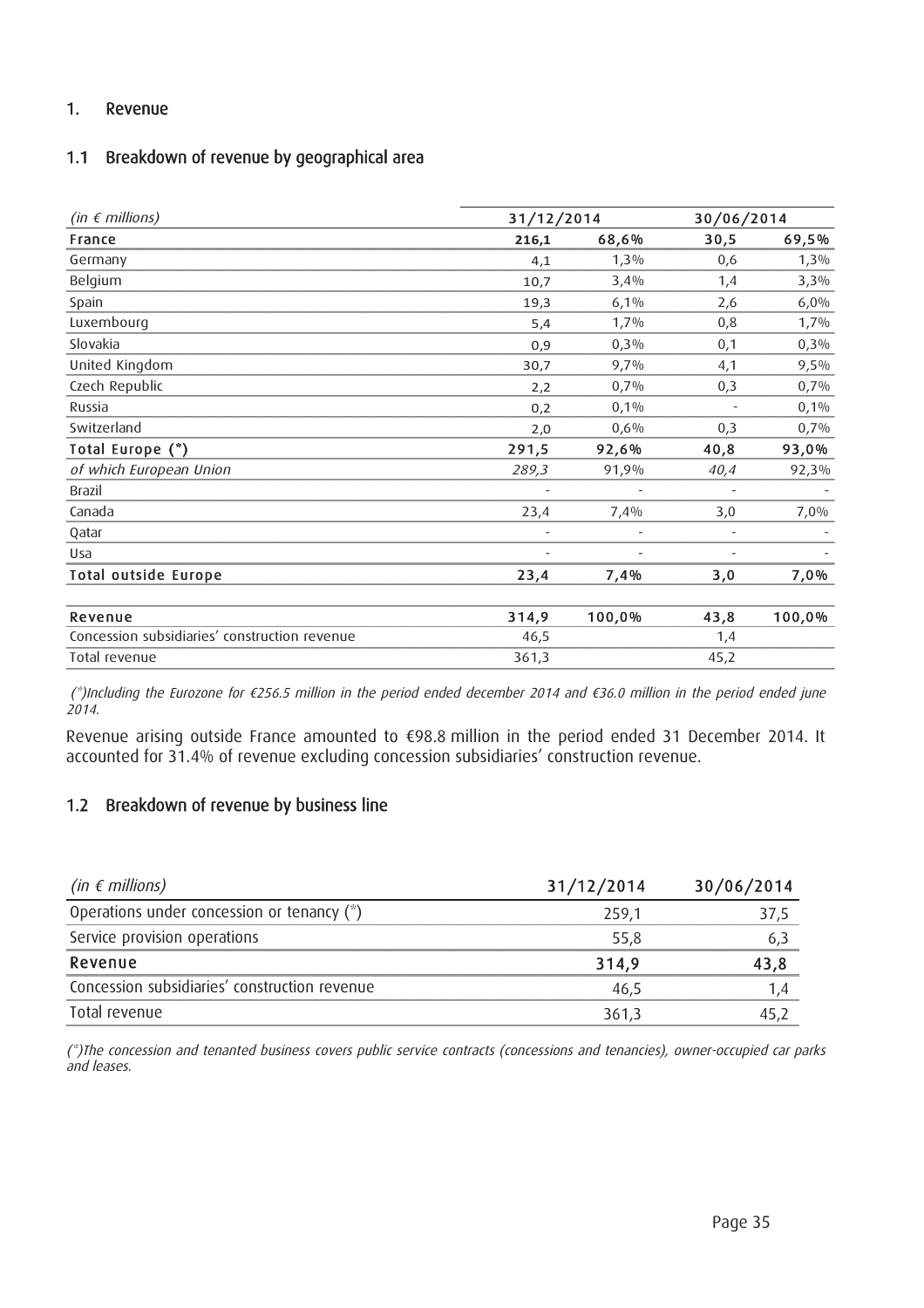# 2. Segment information by geographical area

# 31 December 2014

| (in $\epsilon$ millions)                                                  | France   | United<br>Kingdom | Germany  | Central and<br>Eastern<br>Europe | Belgium | Spain  | <b>Other</b><br>European<br>countries | Europe   | <b>USA</b> |                          | Canada | Brazil | Qatar | Unallocated<br>amount |        | <b>TOTAL</b> |
|---------------------------------------------------------------------------|----------|-------------------|----------|----------------------------------|---------|--------|---------------------------------------|----------|------------|--------------------------|--------|--------|-------|-----------------------|--------|--------------|
| 31 december 2014                                                          |          |                   |          |                                  |         |        |                                       |          |            |                          |        |        |       |                       |        |              |
| Income statement                                                          |          |                   |          |                                  |         |        |                                       |          |            |                          |        |        |       |                       |        |              |
| Revenue                                                                   | 216,1    | 30,7              | 4,1      | 3,3                              | 10,7    | 19,3   | 7,3                                   | 291,5    |            | ×                        | 23,4   |        |       |                       |        | 314,9        |
| Concession subsidiaries' revenue                                          |          |                   |          |                                  |         |        |                                       |          |            |                          |        |        |       |                       |        |              |
| derived from works carried out by                                         | 46,0     | 0,5               |          |                                  |         |        |                                       | 46,5     |            |                          |        |        |       |                       |        | 46,5         |
| non-Group companies                                                       |          |                   |          |                                  |         |        |                                       |          |            |                          |        |        |       |                       |        |              |
| Total revenue                                                             | 262,1    | 31,1              | 4,1      | 3,3                              | 10,7    | 19,3   | 7,3                                   | 338,0    |            | $\overline{\phantom{a}}$ | 23,4   |        |       |                       |        | 361,3        |
| Operating income from ordinary                                            | 23,5     | 4,9               | (1,8)    | 0,5                              | 3,6     | 2,9    | 1,8                                   | 35,3     |            | (0, 3)                   | 1,5    |        | 0,1   |                       |        | 36,6         |
| activities                                                                |          |                   |          |                                  |         |        |                                       |          |            |                          |        |        |       |                       |        |              |
| % of revenue                                                              | 10,9%    | 15,9%             | $-42,7%$ | 15,5%                            | 33,2%   | 15,0%  | 23,9%                                 | 12,1%    |            |                          | 6,6%   |        |       |                       |        | 11,6%        |
| Operating profit                                                          | 24,7     | 4,9               | (1,8)    | 0,5                              | 3,7     | 3,3    | 2,1                                   | 37,5     |            | 1,7                      | 0,9    |        |       | (0,1)                 |        | 40,1         |
| % of revenue                                                              | 11,4%    | 15,9%             | $-42,7%$ | 16,6%                            | 34,3%   | 17,3%  | 29,1%                                 | 12,9%    |            |                          | 4,0%   |        |       |                       |        | 12,7%        |
| Cash flow statement                                                       |          |                   |          |                                  |         |        |                                       |          |            |                          |        |        |       |                       |        |              |
| Cash flows (used in)/from<br>operations before tax and<br>financing costs | 78,2     | 5,6               | 0,5      | 1,0                              | 5,0     | 7,4    | 2,2                                   | 100,0    |            | (0,3)                    | 2,7    |        | 0,0   |                       |        | 102,5        |
| % of revenue                                                              | 36,2%    | 18,3%             | 12,2%    | 30,5%                            | 47,2%   | 38,3%  | 29,6%                                 | 34,3%    |            |                          | 11,7%  |        |       |                       |        | 32,5%        |
| of which, net depreciation and                                            | 50,6     | 2,3               | 0,1      | 0,5                              | 1,6     | 2,2    | 0,4                                   | 57,7     |            |                          | 1,1    |        |       |                       |        | 58,8         |
| amortisation                                                              |          |                   |          |                                  |         |        |                                       |          |            |                          |        |        |       |                       |        |              |
| of which, net provisions                                                  | 2,7      | 2,1               | 0,7      | ÷,                               | 0,2     | 2,1    | 0,2                                   | 7,9      |            | $\overline{\phantom{a}}$ | à.     |        | ä,    |                       |        | 7,9          |
| Net operationnal investment                                               | (50,1)   | (3,1)             | (0, 0)   | (0,1)                            | (1,6)   | (0, 9) | (0,1)                                 | (56, 0)  |            |                          | (1,3)  |        | Ĭ.    |                       |        | (57, 3)      |
| FreeCash flow (after<br>investment)                                       | (6, 3)   | (8, 5)            | 0,3      | 0,8                              | 3,2     | 4,1    | 1,1                                   | (5,3)    |            | 2,1                      | 3,8    |        | 0,2   |                       |        | 0,8          |
| Net cash flows (used in)/from<br>investing activities                     | (55,2)   | (3,1)             | (0,1)    | (0,1)                            | (1,2)   | (1,2)  | (0,1)                                 | (61, 0)  |            | (0, 0)                   | (1,4)  |        | 0,1   |                       |        | (62,3)       |
| <b>Balance sheet</b>                                                      |          |                   |          |                                  |         |        |                                       |          |            |                          |        |        |       |                       |        |              |
| Capital employed (*)                                                      | 600,2    | 52,5              | 5,7      | 4,9                              | 54,7    | 65,1   | 32,9                                  | 816,0    |            | 77,8                     | 27,0   |        | 20,6  | (0,7)                 | 1252,3 | 2 193,0      |
| of which, shareholdings in associates                                     | 2.9      | $\overline{a}$    | J.       | (3, 5)                           | 1,5     | ÷,     | 20.9                                  | 21,7     |            | 76,9                     | J.     |        | 20.7  | (0,7)                 |        | 118,7        |
| of wich provisionnal GW resulting<br>from the acquisition of VINCI Park   |          |                   |          |                                  |         |        |                                       |          |            |                          |        |        |       |                       | 729,1  |              |
| Net financial debt                                                        | (1053,5) | (33, 1)           | (3, 9)   | (2,5)                            | (27, 5) | (1,3)  | 2,8                                   | (1119,1) |            | (10,3)                   | (9,3)  |        | 0,7   | ä,                    |        | (1137,9)     |

(\*) see Note E.3 "Reconciliation between capital employed and the financial statements"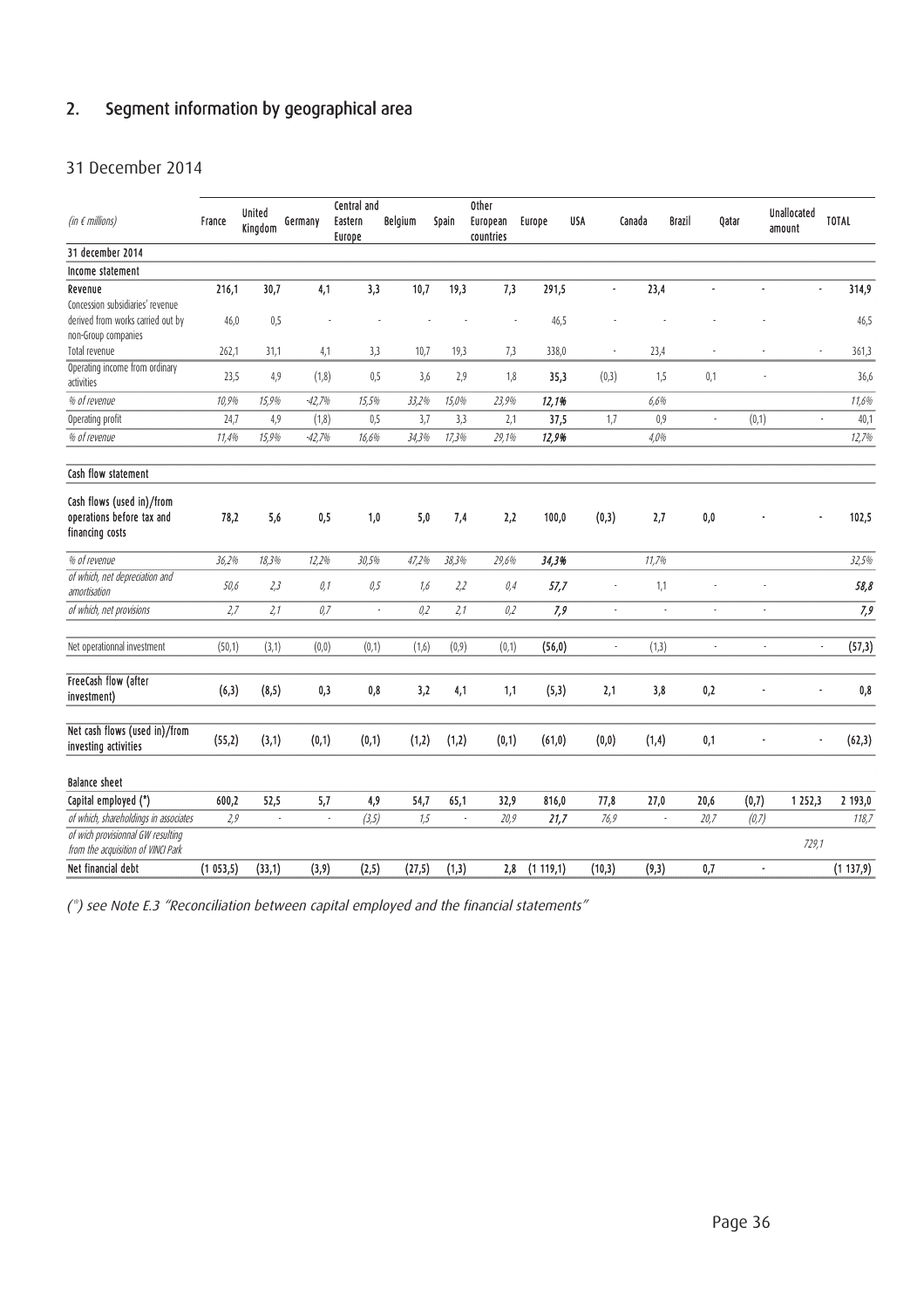| $(in$ $\Theta$ millions)                              | France | United<br>Kingdom | Germany | Central<br>and<br>Eastern<br>Europe | <b>Belgium</b> | Spain | Other<br>European<br>countries | Europe | USA   | Canada Brazil |     |                          | Qatar TOTAL |
|-------------------------------------------------------|--------|-------------------|---------|-------------------------------------|----------------|-------|--------------------------------|--------|-------|---------------|-----|--------------------------|-------------|
| 31 december 2014                                      |        |                   |         |                                     |                |       |                                |        |       |               |     |                          |             |
|                                                       |        |                   |         |                                     |                |       |                                |        |       |               |     |                          |             |
| Operating profit from<br>ordinaries activities        | 23,5   | 4,9               | (1, 8)  | 0, 5                                | 3,6            | 2,9   | 1,8                            | 35,3   | (0,3) | 1,5           | 0,1 | ٠                        | 36,6        |
| Amortization of tangible and<br>intagible assets      | 50,6   | 2,3               | 0,1     | 0,5                                 | 1,6            | 2,2   | 0,4                            | 57,7   | ٠     | 1,1           |     |                          | 58,8        |
| Net depreciation of tangible<br>and intangible assets | 5,6    | (1,3)             | 0,5     | $\overline{\phantom{a}}$            | 0,3            | ٠     | ٠                              | 5,0    | ٠     |               |     | $\overline{\phantom{a}}$ | 5,0         |
| Net depreciation on current<br>assets                 |        |                   |         |                                     |                |       |                                |        |       |               |     |                          | 0           |
| Non-current operating<br>provisions (*)               | (0,0)  | (0,3)             | 0,2     |                                     | ٠              | 1,8   | 0,1                            | 1,8    |       |               |     |                          | 1,8         |
| Gains or losses related to<br>disposal of assets      | (1,3)  | 0,1               | 1,4     |                                     |                |       | $\bar{ }$                      | 0,2    | ٠     |               |     | $\overline{\phantom{a}}$ | 0,2         |
| cash impact on share based<br>payment                 |        |                   | ۳       |                                     |                | ٠     | ٠                              |        |       |               |     |                          | 0           |
| <b>EBITDA</b>                                         | 78,3   | 5,6               | 0,5     | 1,0                                 | 5,4            | 6,9   | 2,2                            | 100,0  | (0,3) | 2,7           | 0,1 | 0                        | 102,4       |

*(\*) Including pro visions fo r retirement*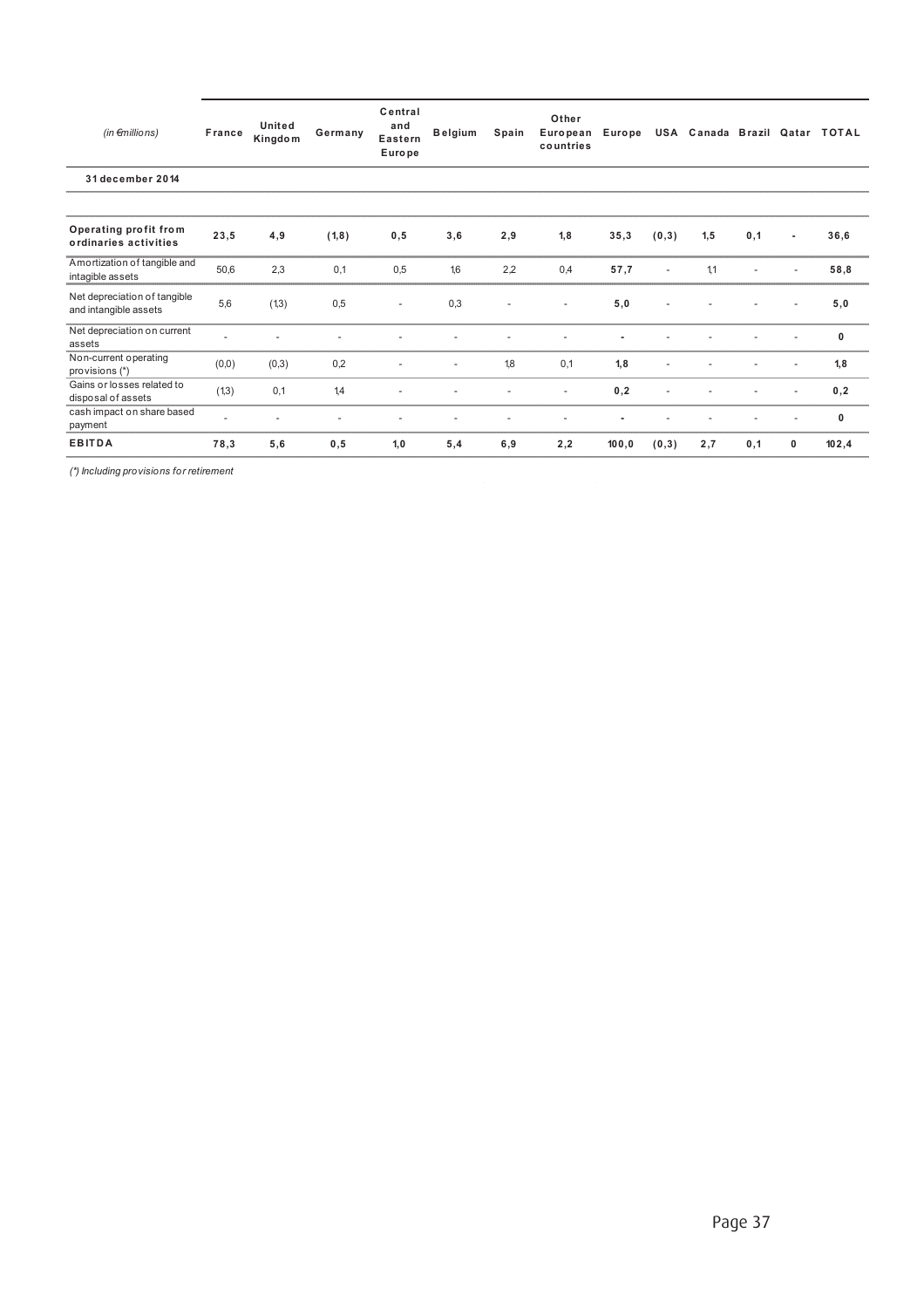# 30 June 2014

|                                                                            |                          |                          |                          | Central and              |                          |                          | <b>Other</b>                 |                     |            |               |                                |       |                       |              |
|----------------------------------------------------------------------------|--------------------------|--------------------------|--------------------------|--------------------------|--------------------------|--------------------------|------------------------------|---------------------|------------|---------------|--------------------------------|-------|-----------------------|--------------|
| (in $\notin$ millions)                                                     | France                   | United<br>Kingdom        | Germany                  | Eastern<br><b>Europe</b> | Belgium Spain            |                          | European Europe<br>countries |                     | <b>USA</b> | Canada Brazil |                                | Qatar | Unallocated<br>amount | <b>TOTAL</b> |
| 30 june 2014                                                               |                          |                          |                          |                          |                          |                          |                              |                     |            |               |                                |       |                       |              |
| Income statement                                                           |                          |                          |                          |                          |                          |                          |                              |                     |            |               |                                |       |                       |              |
| Revenue                                                                    | 30,5                     | 4,1                      | 0,6                      | 0,5                      | 1,4                      | 2,6                      | 1,0                          | 40,8                |            | 3,0           |                                |       |                       | 43,8         |
| Concession subsidiaries'                                                   |                          |                          |                          |                          |                          |                          |                              |                     |            |               |                                |       |                       |              |
| revenue derived from works                                                 | 0,9                      | 0,5                      |                          | 0,0                      |                          |                          |                              | 1,4                 |            |               |                                |       |                       | 1,4          |
| carried out by non-Group                                                   |                          |                          |                          |                          |                          |                          |                              |                     |            |               |                                |       |                       |              |
| Total revenue<br>Operating income from                                     | 31,4                     | 4,6                      | 0,6                      | 0,5                      | 1,4                      | 2,6                      | 1,0                          | 42,2                |            | 3,0           |                                |       |                       | 45,2         |
| ordinary activities                                                        | 4,3                      | (0, 0)                   | 0,2                      | 0,1                      | 0,4                      | 0,5                      | 0,1                          | 5,5                 | (0, 0)     | 0,1           | (0, 0)                         |       |                       | 5,6          |
| % of revenue                                                               | 14,1%                    | $-0,2%$                  | 31,0%                    | 12,0%                    | 25,9%                    | 20,2%                    | 9,6%                         | 13,5%               |            | 2,2%          |                                |       |                       | 12,8%        |
| Operating profit                                                           | (8,2)                    | (0, 0)                   | 0,2                      | 0,0                      | 0,4                      | 0,5                      | 0,2                          | (6, 9)              | 0,2        | 0,1           |                                |       |                       | (6, 6)       |
| % of revenue                                                               | $-26,9%$                 | $-0.5%$                  | 31,7%                    | 7,0%                     | 27,5%                    | 20,6%                    | 15,0%                        | $-16,9%$            |            | 3,3%          |                                |       |                       | $-15,1%$     |
| Cash flow statement                                                        |                          |                          |                          |                          |                          |                          |                              |                     |            |               |                                |       |                       |              |
| Cash flows (used                                                           |                          |                          |                          |                          |                          |                          |                              |                     |            |               |                                |       |                       |              |
| in)/from operations<br>before tax and financing                            | (0,8)                    | 0,4                      | 0,0                      | 0,1                      | 0,7                      | 0,9                      | 0,3                          | 1,7                 |            | 0,1           |                                |       |                       | 1,8          |
| costs                                                                      |                          |                          |                          |                          |                          |                          |                              |                     |            |               |                                |       |                       |              |
| % of revenue                                                               | $-2,7%$                  | 10,8%                    | 7,6%                     | 28,7%                    | 45,6%                    | 33,9%                    | 29,1%                        | 4,1%                |            | 3,3%          |                                |       |                       | 4,1%         |
| of which, net depreciation<br>and amortisation                             | 7,7                      | 0,3                      | 0,0                      | 0,1                      | 0,3                      | 0,3                      | (0,0)                        | 8,7                 |            | 0,2           |                                |       |                       | 8,9          |
| of which, net provisions                                                   | $\overline{\phantom{a}}$ | $\overline{\phantom{a}}$ | $\overline{\phantom{a}}$ | $\overline{\phantom{a}}$ | $\overline{\phantom{a}}$ | $\overline{\phantom{a}}$ | ä,                           | $\blacksquare$      | ÷,         |               | $\overline{\phantom{a}}$<br>÷, |       |                       |              |
| Net operationnal investment                                                | (2, 5)                   | (0,6)                    | (0, 0)                   | (0, 0)                   | (0,1)                    | (0, 3)                   |                              | (3, 6)              |            | ÷,            | ×,<br>ä,                       |       | ä,                    | (3, 6)       |
| FreeCash flow (after                                                       | (12,0)                   | (0, 4)                   | 0,0                      | (0, 0)                   | (0, 2)                   | (0,3)                    | (0,1)                        | (13,0)              |            |               |                                |       | ä,                    | (13,0)       |
| investment)                                                                |                          |                          |                          |                          |                          |                          |                              |                     |            |               |                                |       |                       |              |
| Net cash flows (used<br>in)/from investing<br>activities                   | (1193,9)                 | (0,6)                    | (0, 0)                   | (0, 0)                   | (0,1)                    | (0,3)                    |                              | $(0,0)$ $(1,195,0)$ | 0,0        |               |                                |       | ۰                     | (1195,0)     |
| <b>Balance sheet</b>                                                       |                          |                          |                          |                          |                          |                          |                              |                     |            |               |                                |       |                       |              |
| Capital employed (*)                                                       | 620,2                    | 37,5                     | 7,7                      | 5,4                      | 19,7                     | 66,3                     | 32,1                         | 788,9               | 74,9       | 28,6          | 22,0                           | (0,5) | 1 2 5 8, 9            | 2 172,9      |
| of which, shareholdings in<br>associates                                   | 3,9                      |                          |                          | (3, 4)                   | 3,4                      |                          | 20,4                         | 24,4                | 75,6       |               | $22,3$ $(0,5)$                 |       |                       | 121,3        |
| of wich provisionnal GW<br>resulting from the<br>acquisition of VINCI Park |                          |                          |                          |                          |                          |                          |                              |                     |            |               |                                |       | 718,1                 | 718,1        |
| Net financial debt                                                         | (1034,3)                 | (18,7)                   | (4,1)                    | (3, 0)                   | (27, 6)                  | (5,1)                    | 2,9                          | (1 089, 9) (11, 1)  |            | (12,4)        | 0,8                            |       |                       | (1112,6)     |
|                                                                            |                          |                          |                          |                          |                          |                          |                              |                     |            |               |                                |       |                       |              |

(\*) see Note E.3 "Reconciliation between capital employed and the financial statements"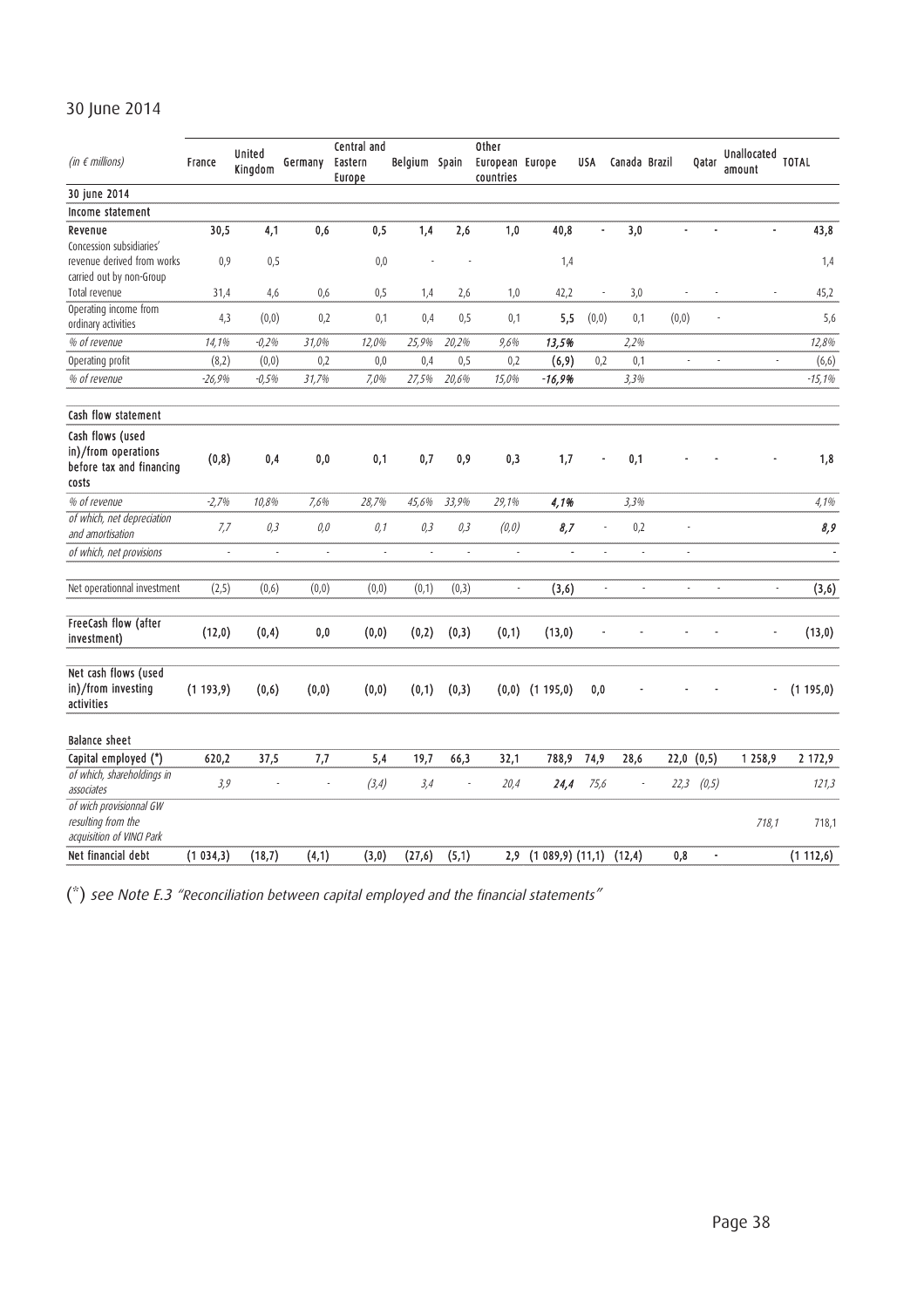# 3. Reconciliation between capital employed and the financial statements

The definition of capital employed is non-current assets less the working capital requirement including current provisions (see Note G.13 "Working capital requirement") and less tax payable.

| (in $\epsilon$ millions)                                       | 31/12/2014 | 30/06/2014 |
|----------------------------------------------------------------|------------|------------|
| Capital employed - Assets                                      |            |            |
| Concession intangible assets                                   | 921,1      | 906,3      |
| Goodwill                                                       | 729,1      | 718,1      |
| Other intangible assets                                        | 18,7       | 19,8       |
| Property, plant and equipment                                  | 401,0      | 401,8      |
| Concession tangible fixed assets                               | 130,2      | 124,7      |
| Investment property                                            | 0,4        | 0,4        |
| Investments in companies accounted for under equity method     | 118,7      | 121,3      |
| Other non-current financial assets                             | 50,2       | 40,9       |
| Financial receivables - Concessions (part at more than 1 year) | 41,5       | 35,2       |
| Other non-current financial assets                             | 8,7        | 5,7        |
| Inventories and work in progress                               | 0,6        | 0,7        |
| Trade receivables                                              | 69,5       | 61,0       |
| Other current operating assets                                 | 75,6       | 76,0       |
| Other current non-operating assets                             | 3,5        | 6,2        |
| Current tax assets                                             | 15,5       | 19,1       |
| <b>Total capital employed - Assets</b>                         | 2534,1     | 2 496,3    |
| Capital employed - Liabilities                                 |            |            |
| Current provisions                                             | 18,2       | 16,0       |
| Trade payables                                                 | 58,7       | 61,4       |
| Other current operating liabilities                            | 222,3      | 214,0      |
| Other current non-operating liabilities                        | 35,1       | 5,8        |
| Current tax liabilities                                        | 6,8        | 26,2       |
| Total capital employed - Liabilities                           | 341,1      | 323,4      |
| <b>Total capital employed</b>                                  | 2 193,0    | 2 172,9    |

(\*) Including provision for retirement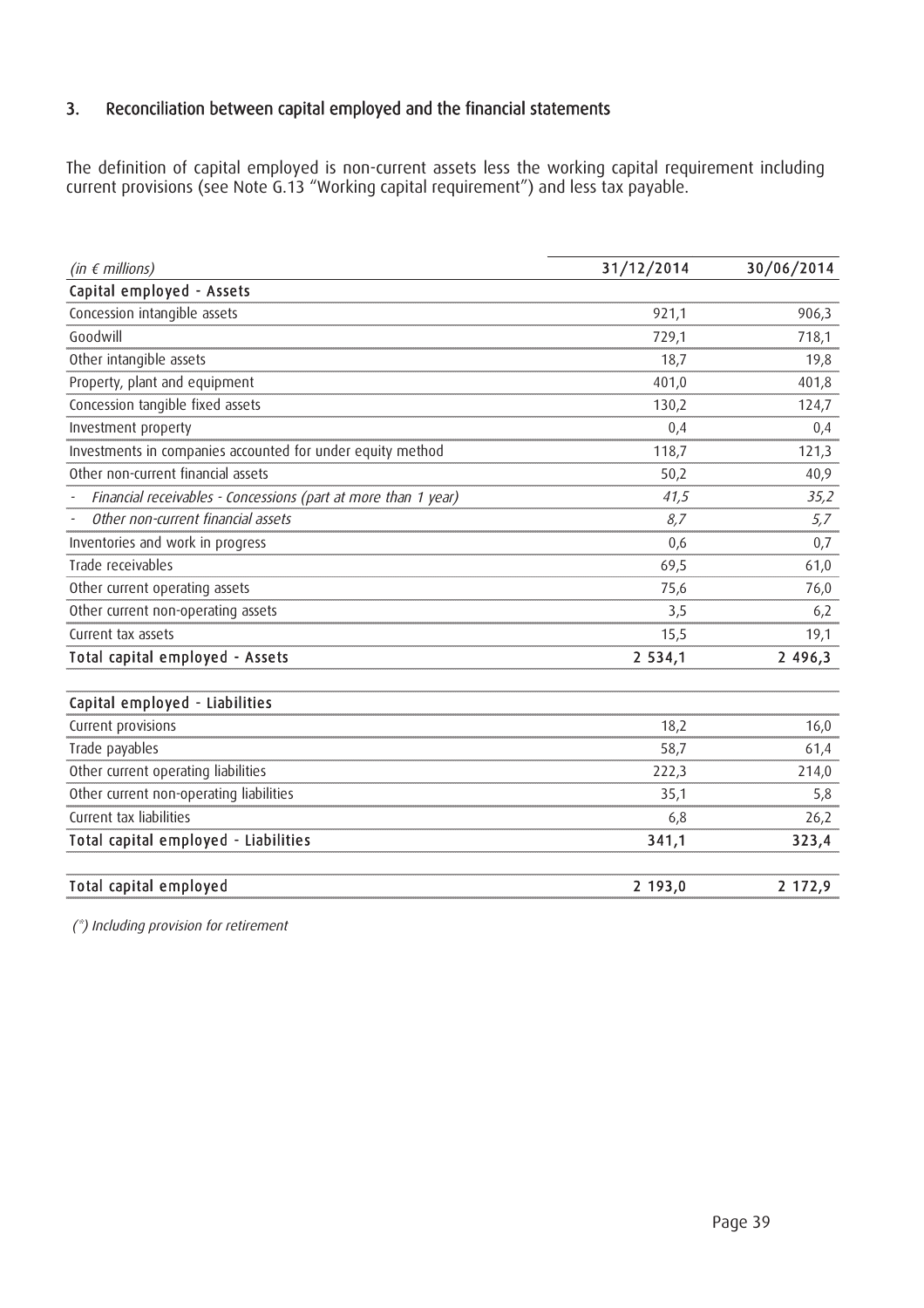# F. NOTES TO THE INCOME STATEMENT

# 1. Operating income

| (in $\epsilon$ millions)                                           | 31/12/2014 | 30/06/2014 |
|--------------------------------------------------------------------|------------|------------|
| Revenue                                                            | 314,9      | 43,8       |
| Concession subsidaries' construction revenue                       | 46,5       | 1,4        |
| Total revenue                                                      | 361,3      | 45,2       |
| Revenue from ancillary activities (Note 1.1)                       | 4,0        |            |
| Purchases consumed                                                 | (15,4)     | (1,8)      |
| <b>External services</b>                                           | (84,1)     | (11,3)     |
| Temporary employees                                                | (5,3)      | (0,7)      |
| Subcontracting                                                     | (8,7)      | (2,5)      |
| Construction costs of concession operating companies               | (46, 5)    | (1,4)      |
| Taxes and levies                                                   | (11,9)     | (1,1)      |
| Employment costs                                                   | (85,3)     | (11,8)     |
| Other operating income and expenses                                | 0,1        |            |
| Depreciation and amortisation (*) (Note 1.3)                       | (58, 8)    | (8, 9)     |
| Net provision charges (**)                                         | (12,9)     |            |
| Operating expenses (before non-recurring items)                    | (328,7)    | (39,6)     |
| Operating income from ordinary activities                          | 36,6       | 5,6        |
| % of revenue                                                       | 11,6%      | 12,8%      |
| Share-based payment expense (IFRS 2)                               | (0,7)      |            |
| Income / (loss) of companies accounted for under the equity method | 2,4        | 0,5        |
| Other recurring operating items                                    | 1,6        |            |
| Recurring operating income                                         | 40,1       | 6,1        |
| Goodwill impairment expense                                        |            |            |
| Impact of changes in scope and gain/(loss) on disposals of shares  |            |            |
| Other non-recurring operating items                                |            | (12,7)     |
| Operating profit                                                   | 40,1       | (6, 6)     |
| % of revenue                                                       | 12,7%      | $-15,1%$   |

(\*) Including reversals of amortisation relating to investment grants.

(\*\*) Including impairments losses and reversals of non-current provisions (see note G.12 «Other provisions»).

# 1.1 Revenue from ancillary activities

Revenue from ancillary activities includes rental income, sales of equipment, materials and merchandise, income from study and engineering work, fees and financial income relating to concession receivables.

| (in $\epsilon$ millions)                                   | 31/12/2014 | 30/06/2014 |
|------------------------------------------------------------|------------|------------|
| Rental income                                              | 0.4        |            |
| Sales of equipment, material and merchandise               |            |            |
| Studies, engineering and fees                              |            |            |
| Financial income arising on financial assets - Concessions | I.6        |            |
| Total                                                      | 4.0        |            |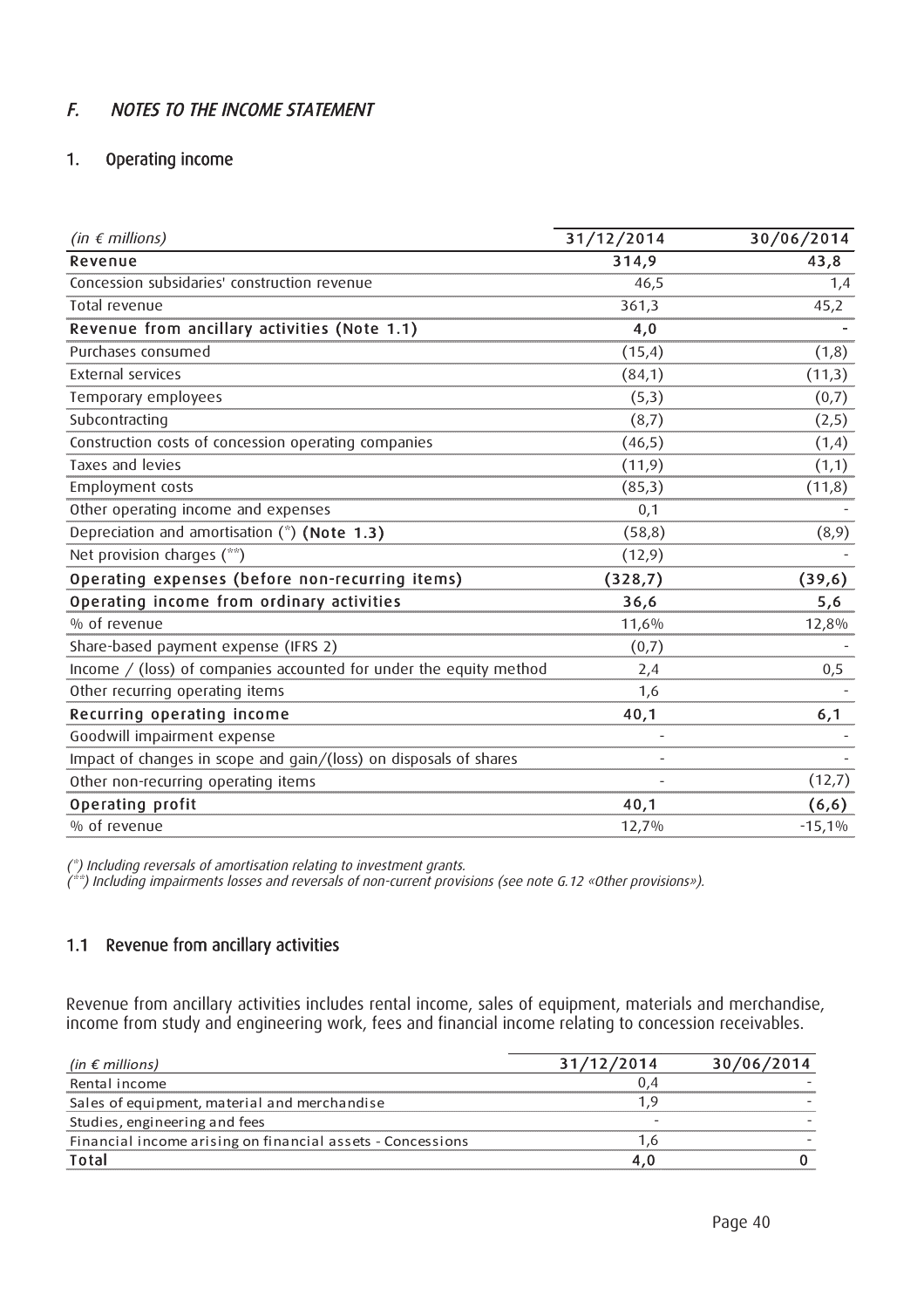# 1.2 Other operating income and expenses

This item mainly reflects gains or losses from selling non-current assets, and amounted to a loss of €1.6 million in the six-month period ended 31 December 2014.

# 1.3 Depreciation and amortisation

Net depreciation and amortisation breaks down as follows:

| (in $\epsilon$ millions)                  | 31/12/2014 | 30/06/2014 |
|-------------------------------------------|------------|------------|
| Depreciation and amortisation             |            |            |
| Intangible assets                         | 1,9        | 0,3        |
| Concession intangible assets              | 35,0       | 4,8        |
| Concession tangible and intangible assets | 21.9       | 3,8        |
| Investment property                       |            |            |
| Total                                     | 58,8       | 8,9        |

## 1.4 Net provision expense

| (in $\epsilon$ millions)                                   | 31/12/2014 | 30/06/2014 |
|------------------------------------------------------------|------------|------------|
| Provisions for impairment of assets                        |            |            |
| Net goodwill impairment provision expense                  |            |            |
| Net fixed assets impairment provision expense              | (5,0)      |            |
| Net provisions for impairment of current assets            | (4,4)      |            |
| Provisions for operating liabilities                       |            |            |
| Net provision for retirement benefit obligations and other |            |            |
| employee benefit                                           | (0,4)      |            |
| Net provisions for non-current risks                       | (1,3)      |            |
| Net provisions for current risks                           | (1,7)      |            |
| <b>Total</b>                                               | (12,9)     |            |

## 1.5 Share-based payments (IFRS 2)

In the period ended 31 December 2014, this amount relates to share allotment plans in certain foreign subsidiaries.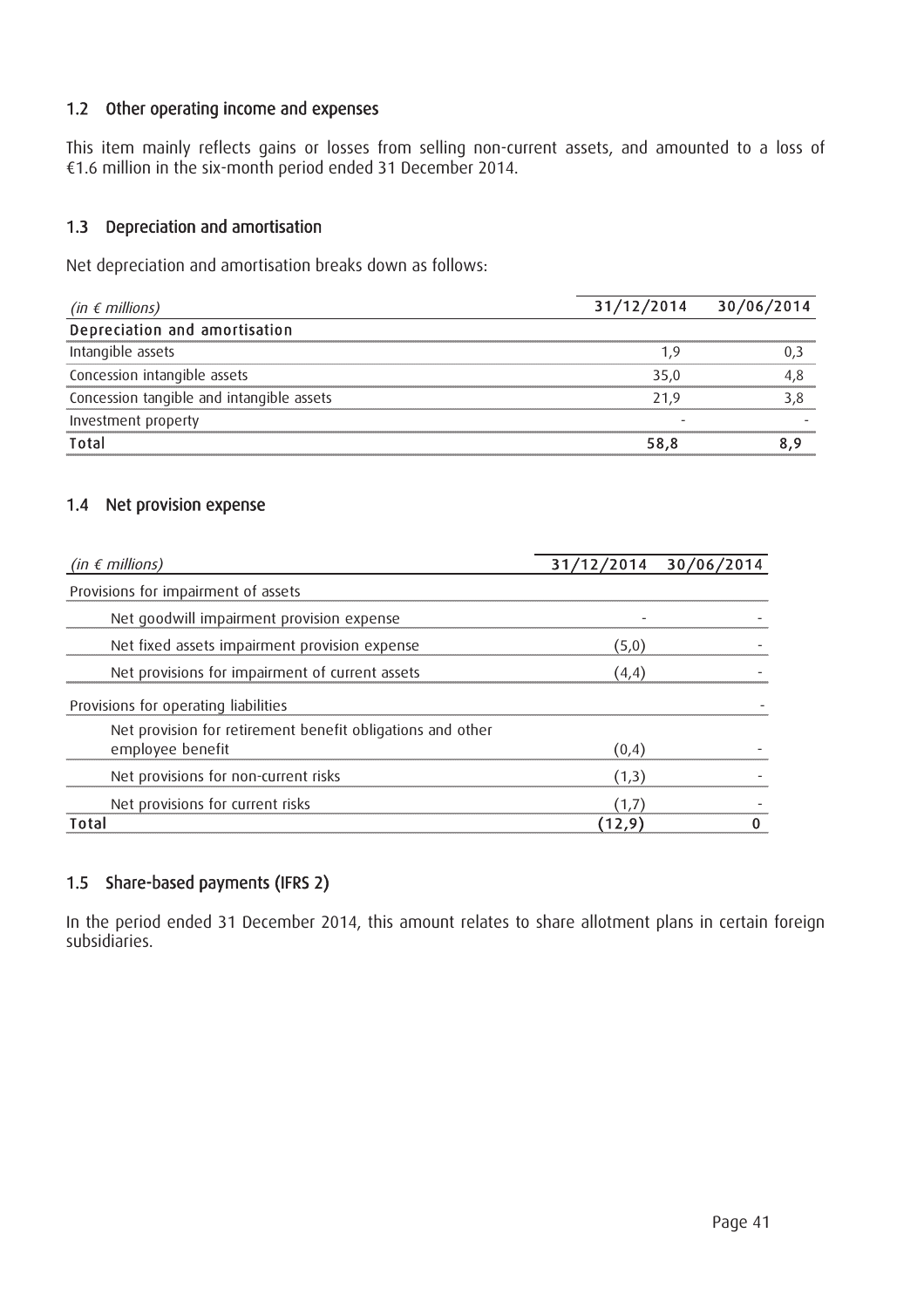# 2. Financial income and expense

Financial income and expense breaks down as follows by accounting category of assets and liabilities:

|                                                                                       | 31/12/2014                    |                                           |        |                               | 30/06/2014                                |                          |
|---------------------------------------------------------------------------------------|-------------------------------|-------------------------------------------|--------|-------------------------------|-------------------------------------------|--------------------------|
| (in $\epsilon$ millions)                                                              | Cost of net<br>financial debt | Other financial<br>income and<br>expenses | Equity | Cost of net<br>financial debt | Other financial<br>income and<br>expenses | Equity                   |
| Liabilities at amortised cost                                                         | (20, 4)                       |                                           |        | (2,0)                         |                                           |                          |
| Assets and liabilities at fair value through<br>profit or loss (fair value option)    | (4,7)                         |                                           |        | (0,3)                         |                                           |                          |
| Derivatives designated as hedges: assets and<br>liabilities $($                       | (12,7)                        |                                           | 1,9    | (1,7)                         |                                           | 0,9                      |
| Derivatives at fair value through profit or<br>loss (trading): assets and liabilities | 2,1                           |                                           |        | (0,2)                         | ٠                                         |                          |
| Foreign exchange gains and losses                                                     |                               | 0,2                                       |        |                               |                                           |                          |
| Effect of discounting to present value                                                |                               | (2,3)                                     |        |                               |                                           |                          |
| Capitalised borrowing costs                                                           |                               | 0,1                                       |        |                               |                                           | $\overline{\phantom{a}}$ |
| Total financial income and expenses                                                   | (35,7)                        | (2,0)                                     | 1,9    | (4,2)                         | $\mathbf 0$                               | 0,9                      |

(\*)Details of income and expense relating to derivatives designated as hedges are presented in the table below

Gains and losses on derivative financial instruments allocated to financial debt (and designated as hedges) break down as follows:

| (in $\epsilon$ millions)                                                        | 31/12/2014 | 30/06/2014 |
|---------------------------------------------------------------------------------|------------|------------|
| Net interest on derivatives designated as fair value hedges                     | (0,1)      |            |
| Change in value of derivatives designated as fair value<br>hedges               | 1,3        |            |
| Change in value of the adjustment to fair value hedged<br>financial debt        | (1,3)      |            |
| Reserve recycled through profit or loss in respect of cash<br>flow hedges       | (12,6)     | (1,4)      |
| of which, changes in fair value of derivative instruments<br>hedging cash flows | (12,6)     | (1,4)      |
| Ineffectiveness of cash flow hedges                                             |            | (0,3)      |
| Gains and losses on derivative instruments<br>allocated to net financial debt   | (12,7)     | (1,7)      |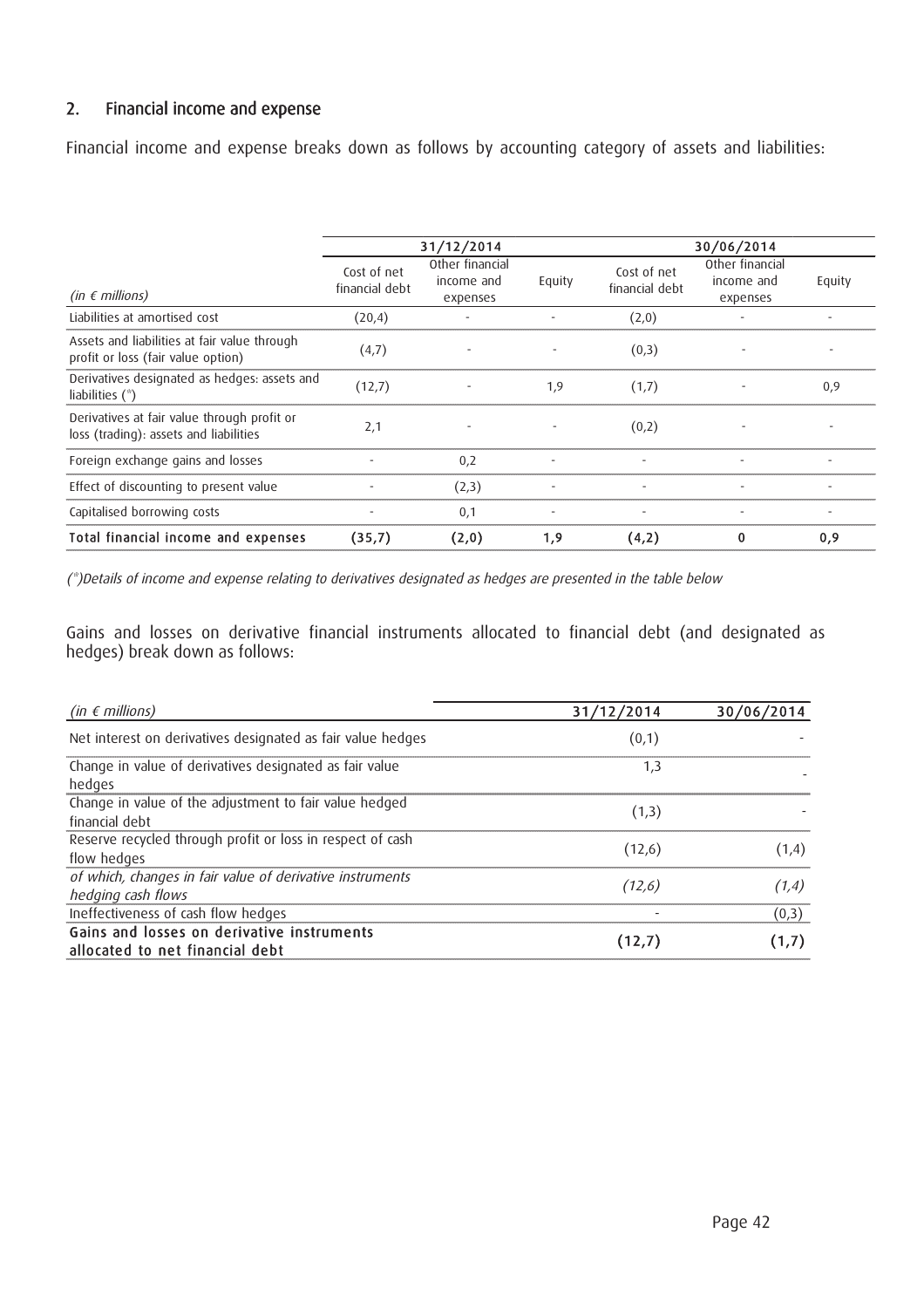## 3. Income tax expense

#### 3.1 Breakdown of net tax expense

| (in $\epsilon$ millions)               | 31/12/2014 | 30/06/2014 |
|----------------------------------------|------------|------------|
| Current tax                            | (14,0)     |            |
| Deferred tax                           | 4.5        |            |
| of which temporary differences         | 6.6        |            |
| of which changes in tax rate and other | (3,0)      |            |
| of which tax losses and tax credits    | 0.8        |            |
| <b>Total</b>                           | (9.5)      |            |
|                                        |            |            |

#### The tax expense for the period comprises:

Current tax expense of  $E14.0$  million, corresponding to the tax expense of VINCI Park and its French subsidiaries principally, consolidated from 4 June 2014.

## 3.2 Effective tax rate

The difference between the tax calculated using the standard tax rate in force in France and the amount of tax effectively recognised in the year can be analysed as follows:

| (in $\epsilon$ millions)                                     | 31/12/2014 | 30/06/2014 |
|--------------------------------------------------------------|------------|------------|
| Profit before tax and profit or loss of associates           | (0,1)      | (11,3)     |
| Theoretical tax rate in France                               | 34,43%     | 34,43%     |
| Theoretical tax expense expected                             | 0,0        | 3,9        |
| Goodwill impairment expense                                  |            |            |
| Impact of taxes due on income taxed at lower rate            |            |            |
| Impact of tax loss carryforwards and other unrecognised or   |            |            |
| previously capped temporary differences                      | (9,3)      | (0,6)      |
| Difference in tax rates on foreign profit or loss            | 1,3        |            |
| Permanent differences and miscellaneous                      | (1,6)      | (0,4)      |
| Tax expense recognised                                       | (9,5)      | 3,0        |
| Effective tax rate                                           | N/A        | 26,13%     |
| Effective tax rate excluding impact of share-based payments, |            |            |
| goodwill impairment losses and profit or loss of associates  | N/A        | 26,13%     |

The sale of VINCI Park shares by VINCI Concessions resulted in companies belonging to that group exiting the tax consolidation group headed by VINCI. The exit became effective on 4 June 2014 with retroactive effect from 1 January 2014. Income tax due in respect of French companies for the period ended 30 June 2014 is payable by those companies alone.

From the period that started on 1 July 2014 and ended on 31 December 2014 (see note A.3 "Change of accounts closing date"), companies in the INFRA FOCH group were part of the tax consolidation group headed by INFRA FOCH TOPCO.

In accordance with the tax consolidation agreements between INFRA FOCH TOPCO and companies in the INFRA FOCH group, the latter companies are not affected by the exceptional 10.7% contribution payable by French companies with revenue of over €250 million. As a result, the INFRA FOCH group's theoretical tax rate is 34.43%.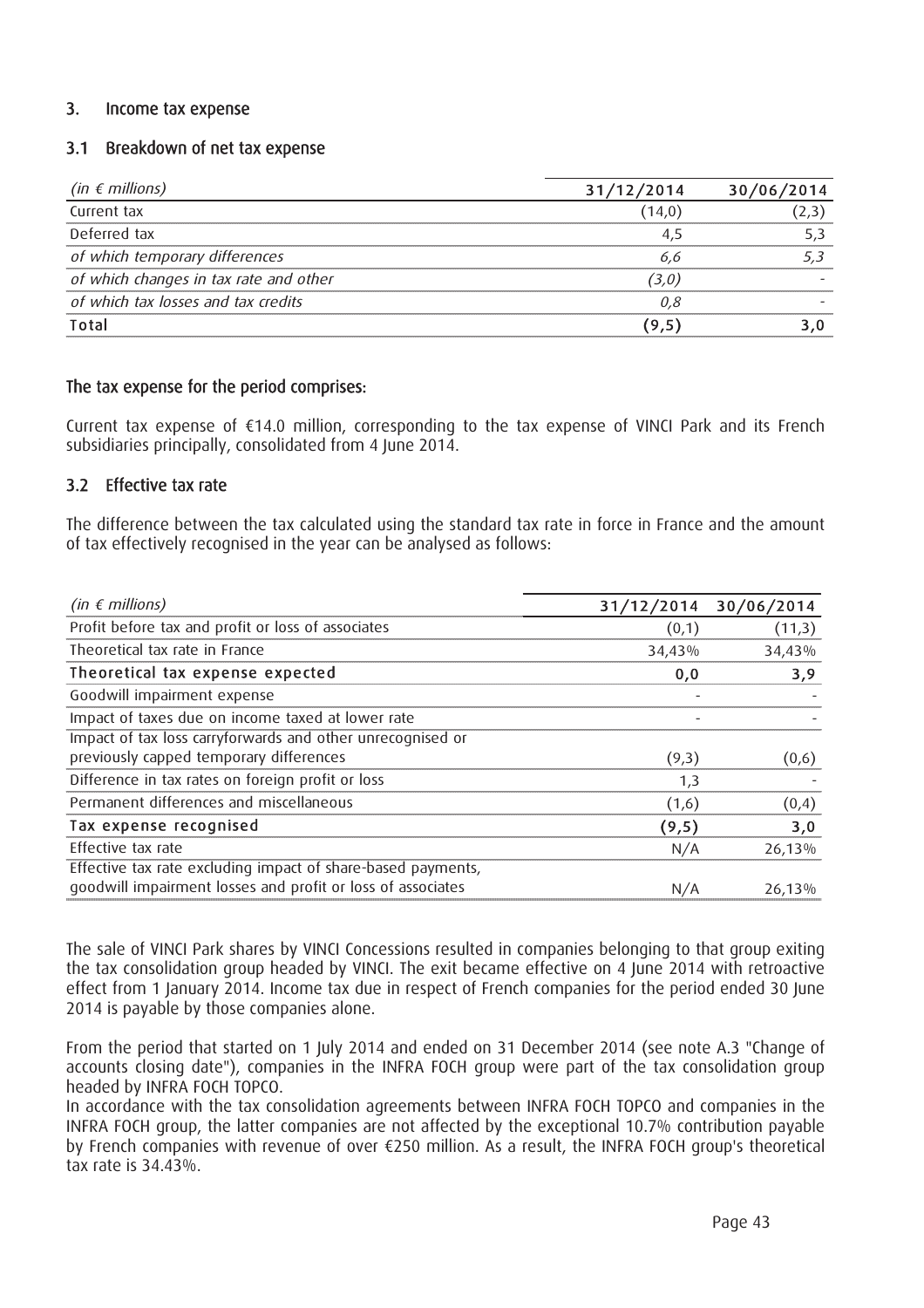# 3.3 Breakdown of deferred tax assets and liabilities

| 31/12/2014<br>(in $\epsilon$ millions) |          | Variations     |                              |                          | 30/06/2014 | 13/02/2014 |
|----------------------------------------|----------|----------------|------------------------------|--------------------------|------------|------------|
|                                        |          | Profit or loss | Equity                       | <b>Other</b>             |            |            |
| Deferred tax assets                    |          |                |                              |                          |            |            |
| Tax loss carryforwards and tax credits | 19,5     | 8,6            |                              | (1,5)                    | 12,4       |            |
| Retirement benefit obligations         | 8,0      | 0,2            | 0,7                          | (0, 0)                   | 7,1        |            |
| Temporary differences on provisions    | 13,4     | 3,1            |                              | 4,1                      | 6,1        |            |
| Fair value adjustment on financial     |          |                |                              |                          |            |            |
| instruments                            | 5,4      | (0,4)          | (1,1)                        | $\overline{\phantom{a}}$ | 7,0        |            |
| Finance leases                         | 0,5      | (0,1)          |                              | $\overline{\phantom{a}}$ | 0,6        |            |
| Non-current assets                     | 23,0     | (0,1)          |                              | 0,2                      | 23,0       |            |
| Other                                  | 4,6      | (4,2)          |                              | 0,1                      | 8,8        |            |
| Total                                  | 74,5     | 7,1            | (0,5)                        | 2,9                      | 64,9       | $\bf{0}$   |
| Deferred tax liabilities               |          |                |                              |                          |            |            |
| Tax loss carryforwards and tax credits |          |                |                              |                          |            |            |
| Retirement benefit obligations         |          |                |                              |                          |            |            |
| Temporary differences on provisions    | (2,8)    | 0,2            |                              | (2,4)                    | (0,6)      |            |
| Fair value adjustment on financial     |          |                |                              |                          |            |            |
| instruments                            | (0,1)    | (0,1)          |                              |                          |            |            |
| Finance leases                         | (0,6)    | 0,1            |                              |                          | (0,7)      |            |
| Non-current assets                     | (239,2)  | 8,4            |                              | 0,3                      | (247, 8)   |            |
| Other                                  | (5,9)    | (3,5)          |                              | 1,4                      | (3,8)      |            |
| Total                                  | (248, 6) | 5,1            | $\qquad \qquad \blacksquare$ | (0, 8)                   | (252, 9)   | $\bf{0}$   |
| Net deferred tax asset or liability    |          |                |                              |                          |            |            |
| before impairment losses               | (174,1)  | 12,2           | (0, 5)                       | 2,2                      | (188, 0)   |            |
| Capping                                | (20,2)   | (7,8)          |                              |                          | (12,3)     |            |
| Net deferred tax                       | (194, 3) | 4,3            | (0,5)                        | 2,1                      | (200, 3)   | $\pmb{0}$  |

## 3.4 Unrecognised deferred taxes

Deferred tax assets unrecognised due to their recovery not being probable amounted to  $\epsilon$ 20.2 million at 31 December 2014 versus  $£12.3$  million at 30 June 2014 and related to French subsidiaries for €18.5 million, including €11.3 million in respect of tax loss carryforwards and €7.0 million in respect of long-term capital losses, and to foreign subsidiaries for  $\epsilon$ 1.7 million in respect of their tax loss carryforwards.

## 4. Earnings per share

For the period under review:

- the average number of ordinary shares used to calculate basic earnings per share was 160,044,282 (including the 160,044,280 ordinary shares issued on 4 June 2014),
- the Group did not hold any of its own shares in treasury,
- and there were no financial instruments with a dilutive effect.

As a result, diluted earnings per share was identical to basic earnings per share in the period ended 31 December 2014, i.e. a loss of  $€0.04$  per share.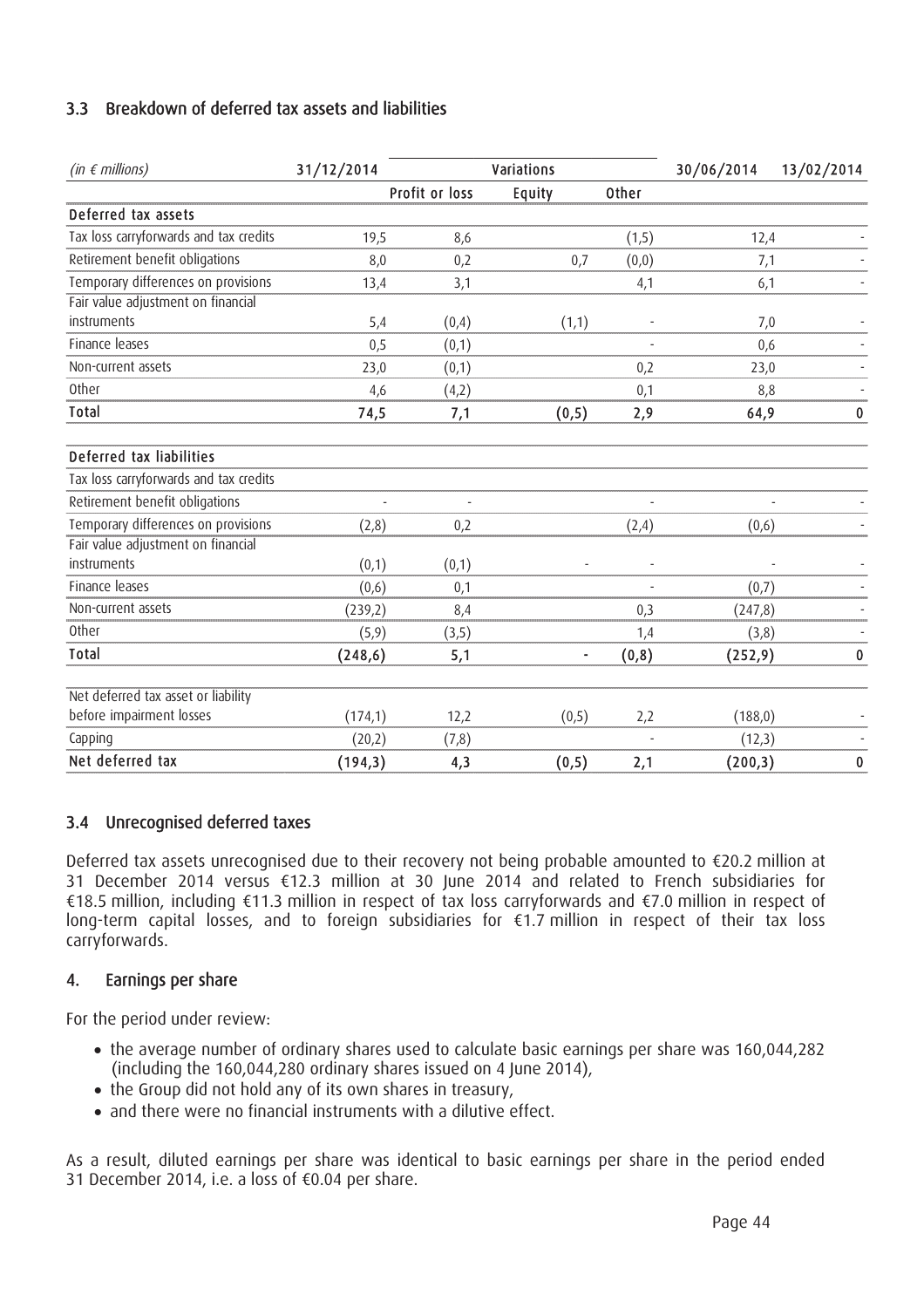# G. NOTES TO THE BALANCE SHEET

# 1. Concession intangible assets

# 1.1 Breakdown of concession intangible assets

| (in $\notin$ millions)                        |         |
|-----------------------------------------------|---------|
| Gross                                         |         |
| At 13/02/2014                                 | 0, 0    |
| Acquisitions as part of business combinations |         |
| Other acquisitions in the period (*)          | 907,5   |
| Disposals and retirements during the period   | 3,6     |
| Currency translation differences              |         |
| Other movements                               |         |
| Grants received                               |         |
| At 30/06/2014                                 | 911,1   |
| Acquisitions as part of business combinations | 8,4     |
| Other acquisitions in the period (*)          | 46,1    |
| Disposals and retirements during the period   | (4,1)   |
| Currency translation differences              | 1,1     |
| Other movements                               | (1,7)   |
| Grants received                               |         |
| At 31/12/2014                                 | 961,0   |
|                                               |         |
| Amortisation and impairment losses            |         |
| At 13/02/2014                                 | 0, 0    |
| Amortisation as part of business combinations | (4,8)   |
| Amortisation for the period                   |         |
| <b>Impairment losses</b>                      |         |
| Reversals of impairment losses                |         |
| Disposals and retirements during the period   |         |
| Currency translation differences              |         |
| Other movements                               |         |
| At 30/06/2014                                 | (4,8)   |
| Amortisation as part of business combinations | (1,8)   |
| Amortisation for the period                   | (35,6)  |
| Impairment losses                             | (1,6)   |
| Reversals of impairment losses                |         |
| Disposals and retirements during the period   | 4,1     |
| Currency translation differences              | (0,1)   |
| Other movements                               |         |
| At 31/12/2014                                 | (39, 9) |
|                                               |         |
| Net                                           |         |
| At 13/02/2014                                 | 0, 0    |
| At 30/06/2014                                 | 906,3   |
| At 31/12/2014                                 | 921,1   |

(\*)Including capitalised borrowing costs.

Commitments in connection with concession contracts reported using the intangible asset and bifurcated models (see Note C.3.4 "Concession contracts") are described in Note H "MAIN FEATURES OF CONCESSION CONTRACTS".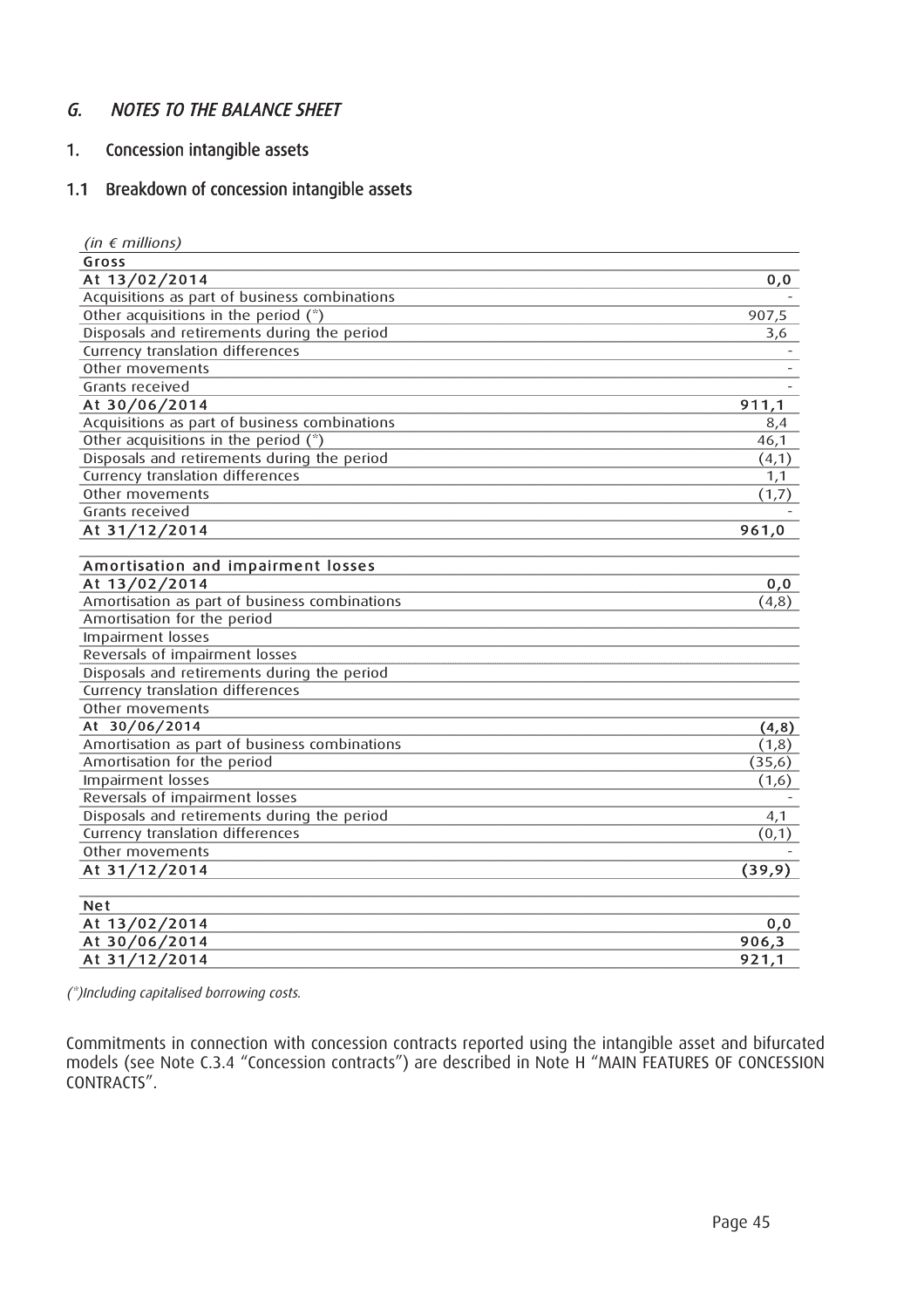## 1.2 Concession fixed assets held under finance leases

Concession fixed assets held under finance leases amounted to  $\epsilon$ 3.2 million at 31 December 2014  $(63.3$  million at 30 June 2014).

#### 2. Goodwill

Changes in the period were as follows:

| (in $\epsilon$ millions)                  | 31/12/2014 | 30/06/2014 |
|-------------------------------------------|------------|------------|
| Net at the beginning of the period        | 718,1      |            |
| Goodwill recognised during the period (*) | 11.0       | 718,1      |
| Impairment losses                         |            |            |
| Currency translation differences          |            |            |
| Entities no longer consolidated           |            |            |
| Other movements                           |            |            |
| Net at the end of the period              | 729,1      | 718,1      |

(\*) Provisional Goodwill recognised as part of business combination of Vinci Park Group (see note D.1 «Acquisitions in the previous period»)

Goodwill recognised in the period ended 30 June 2014 resulted exclusively from the VINCI Park acquisition.

The change in goodwill recognised in the period ended 31 December 2014 relates to the adjustment of the provisional goodwill recognised as a result of the VINCI Park acquisition on 4 June 2014.

At 31 December 2014, the Company had not finished determining goodwill, due in particular to the recent nature of the acquisition (see note D.1 "Acquisitions in the previous period"). Pending completion of the process for determining goodwill, and pending a decision about the level at which goodwill will be monitored within the Group, goodwill has not yet been allocated between CGUs or groups of CGUs.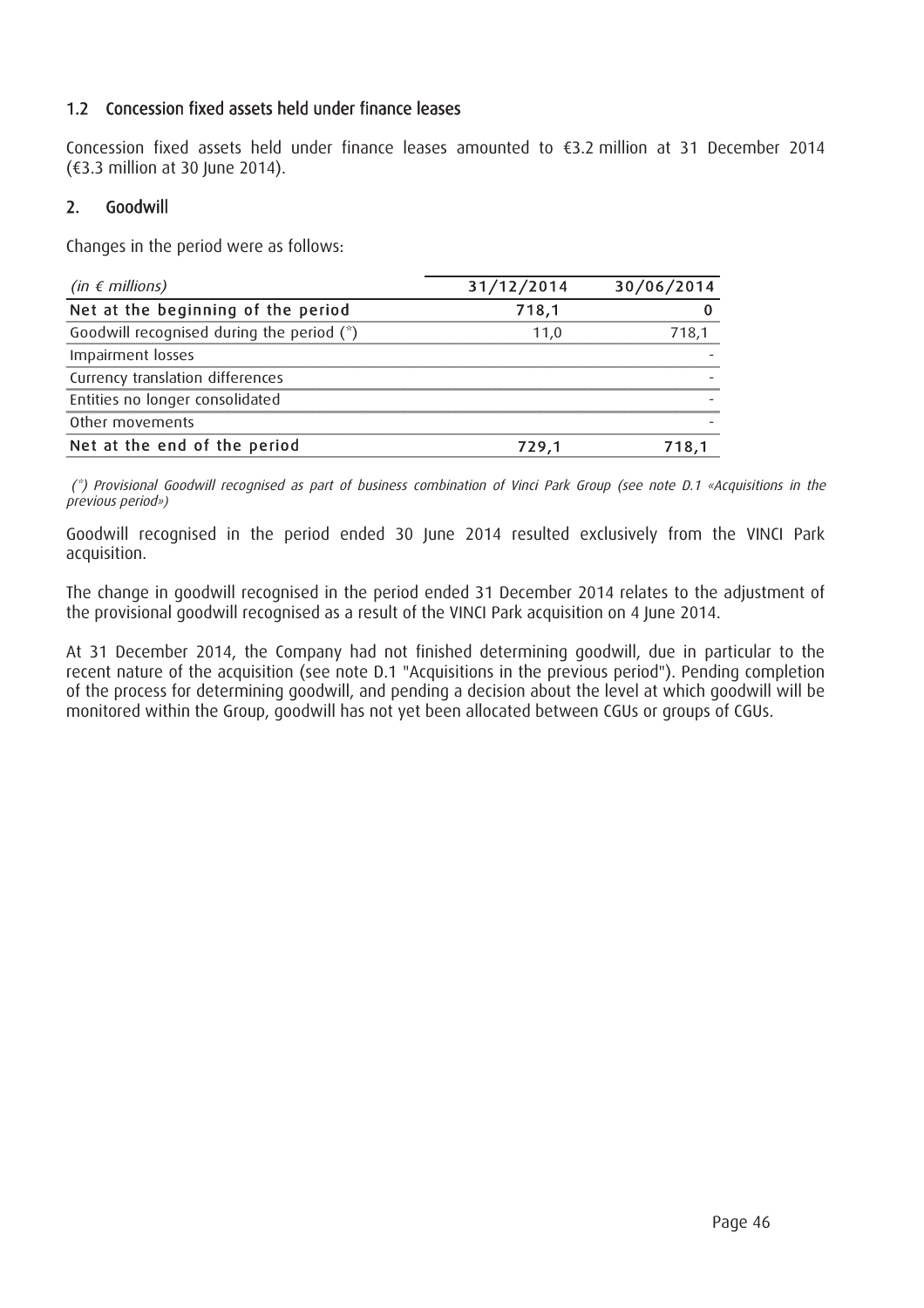# 3. Other intangible assets

Changes in the period were as follows:

| (in $\notin$ millions)                        | Software    | Patents,<br>licences     | Total        |
|-----------------------------------------------|-------------|--------------------------|--------------|
| Gross                                         |             | and others               |              |
| At 13/02/2014                                 | 0           | $\mathbf 0$              | 0            |
| Acquisitions as part of business combinations | 9,5         |                          | 20,1         |
| Other acquisitions during the period          |             | 10,6                     |              |
| Disposals during the period                   |             | $\overline{\phantom{a}}$ | 0            |
| Currency translation differences              |             | $\overline{\phantom{m}}$ | 0            |
| Other movements                               |             |                          | $\mathbf{0}$ |
|                                               |             |                          | $\mathbf{0}$ |
| At 30/06/2014                                 | 9,5         | 10,6                     | 20,1         |
| Acquisitions as part of business combinations | ä,          | $\blacksquare$           |              |
| Other acquisitions during the period          | 1,9         |                          | 1,9          |
| Disposals during the period                   |             | (2,1)                    | (2,1)        |
| Currency translation differences              |             | 0,6                      | 0,6          |
| Other movements                               | 0,1         |                          | 0,1          |
| At 31/12/2014                                 | 11,5        | 9,1                      | 20,6         |
|                                               |             |                          |              |
| Depreciation and impairment losses            |             |                          |              |
| At 13/02/2014                                 | 0           | 0                        | 0            |
| Amortisation as part of business combinations |             |                          | $\mathbf{0}$ |
| Amortisation for the period                   | (0,1)       | (0,2)                    | (0,3)        |
| Impairment losses                             |             |                          | $\mathbf 0$  |
| Reversals of impairment losses                |             |                          | $\mathbf{0}$ |
| Disposals during the period                   |             |                          | $\mathbf{0}$ |
| Currency translation differences              |             |                          | $\mathbf 0$  |
| Other movements                               |             |                          | $\mathbf{0}$ |
| At 30/06/2014                                 | (0,1)       | (0,2)                    | (0,3)        |
| Amortisation as part of business combinations |             |                          | $\Omega$     |
| Amortisation for the period                   | (1,2)       | (0,8)                    | (1, 9)       |
| Impairment losses                             |             |                          |              |
| Reversals of impairment losses                |             | $\sim$                   |              |
| Disposals during the period                   | 0, 0        | 0,7                      | 0,7          |
| Currency translation differences              | 0,0         | (0,4)                    | (0,3)        |
| Other movements                               |             | 0,0                      |              |
| At 31/12/2014                                 | (1,2)       | (0,7)                    | (1, 9)       |
|                                               |             |                          |              |
| <b>Net</b>                                    |             |                          |              |
| At 13/02/2014                                 | $\mathbf 0$ | $\pmb{0}$                | $\bf{0}$     |
| At 30/06/2014                                 | 9,4         | 10,5                     | 19,8         |
| At 31/12/2014                                 | 10,3        | 8,5                      | 18,7         |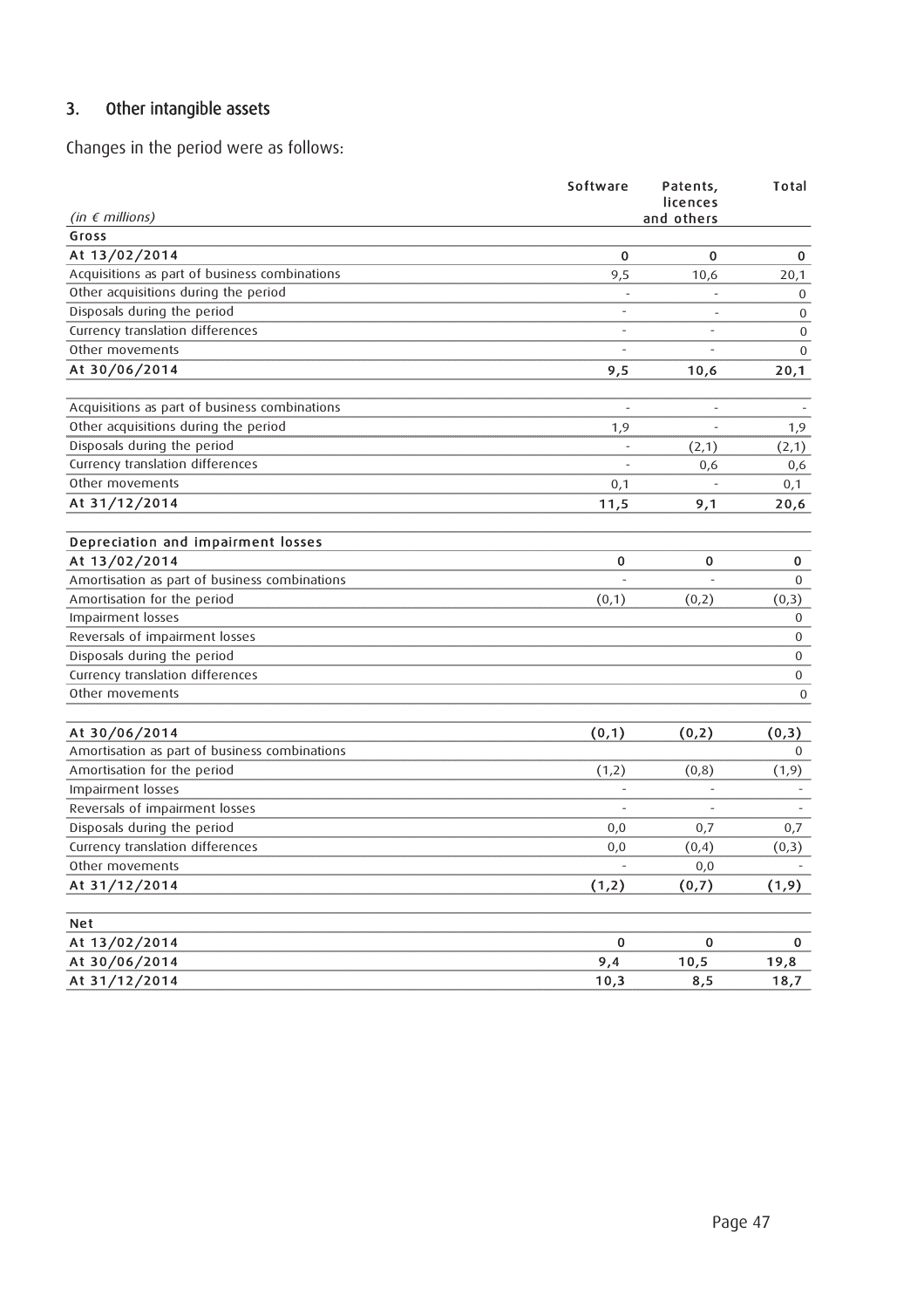# 4. Property, plant and equipment

# 4.1 Movements during the period

|                                                  | Concession<br>operating fixed | Land                     | <b>Buildings</b> | Plant,<br>equipement     | <b>Total</b>   |
|--------------------------------------------------|-------------------------------|--------------------------|------------------|--------------------------|----------------|
| (in $\epsilon$ millions)                         | assets                        |                          |                  | and fixtures             |                |
| Gross                                            |                               |                          |                  |                          |                |
| At 13/02/2014                                    | $\bf{0}$                      | 0                        | $\mathbf 0$      | 0                        | $\bf{0}$       |
| Acquisitions as part of business<br>combinations | 126,0                         | 15,8                     | 356,0            | 32,3                     | 530,0          |
| Other acquisitions during the period             | $\blacksquare$                | $\overline{\phantom{a}}$ | $\blacksquare$   | $\overline{\phantom{a}}$ | $\mathbf{0}$   |
| Disposals during the period                      |                               |                          |                  |                          | $\mathbf 0$    |
| Currency translation differences                 |                               |                          |                  |                          | $\overline{0}$ |
| Other movements                                  |                               |                          |                  |                          | $\mathbf 0$    |
| Grants received                                  |                               |                          |                  |                          | $\mathbf{0}$   |
| At 30/06/2014                                    | 126,0                         | 15,8                     | 356,0            | 32,3                     | 530,0          |
|                                                  |                               |                          |                  |                          |                |
| Acquisitions as part of business                 |                               |                          |                  |                          |                |
| combinations                                     | 0,4                           |                          | (1,0)            |                          | (0,6)          |
| Other acquisitions during the period             | 22,2                          |                          | 6,8              | 4,9                      | 33,9           |
| Disposals during the period                      | (4,6)                         |                          | (1,1)            | (2,6)                    | (8,3)          |
| Currency translation differences                 |                               | ÷,                       | 1,3              | 0,7                      | 2,0            |
| Other movements                                  | (3,4)                         |                          | (1,8)            | 1,9                      | (3,4)          |
| Grants received                                  | 0,5                           |                          |                  |                          | 0,6            |
| At 31/12/2014                                    | 141,1                         | 15,8                     | 360,1            | 37,2                     | 554,2          |
| Depreciation and impairment<br>losses            |                               |                          |                  |                          |                |
| At 13/02/2014                                    | $\mathbf 0$                   | 0                        | $\mathbf 0$      | $\mathbf 0$              | $\bf{0}$       |
| Amortisation for the period                      | (1,3)                         |                          | (2,0)            | (0,3)                    | (3,8)          |
| Impairment losses                                |                               |                          |                  |                          | 0              |
| Reversals of impairment losses                   |                               |                          |                  |                          | $\mathbf{0}$   |
| Disposals during the period                      | ÷,                            | ÷,                       | ÷                | L,                       | $\mathbf 0$    |
| Currency translation differences                 | $\frac{1}{2}$                 | ÷,                       |                  | ÷,                       | $\mathbf{0}$   |
| Other movements                                  |                               |                          |                  |                          | $\bf{0}$       |
| At 30/06/2014                                    | (1,3)                         | $\bf{0}$                 | (2,0)            | (0,3)                    | (3,8)          |
| Amortisation as part of business<br>combinations | (0,2)                         |                          |                  |                          | (0,2)          |
| Amortisation for the period                      | (10,6)                        |                          | (6,7)            | (4,4)                    | (21,7)         |
| Impairment losses                                | (3,3)                         |                          | (0,2)            | 0,0                      | (3,5)          |
| Reversals of impairment losses                   |                               |                          |                  |                          |                |
| Disposals during the period                      | 4,5                           | $\overline{\phantom{m}}$ | 0,3              | 2,4                      | 7,2            |
| Currency translation differences                 |                               | $\overline{\phantom{a}}$ | (0,7)            | (0, 5)                   | (1,2)          |
| Other movements                                  |                               |                          |                  |                          | $\mathbf{0}$   |
| At 31/12/2014                                    | (10, 9)                       | $\pmb{0}$                | (9,3)            | (2,7)                    | (23, 0)        |
| <b>Net</b>                                       |                               |                          |                  |                          |                |
| At 13/02/2014                                    | $\pmb{0}$                     | $\bf{0}$                 | $\mathbf 0$      | $\pmb{0}$                | $\bf{0}$       |
| At 30/06/2014                                    | 124,7                         | 15,8                     | 354,0            | 32,0                     | 526,3          |
| At 31/12/2014                                    | 130,2                         | 15,8                     | 350,8            | 34,5                     | 531,2          |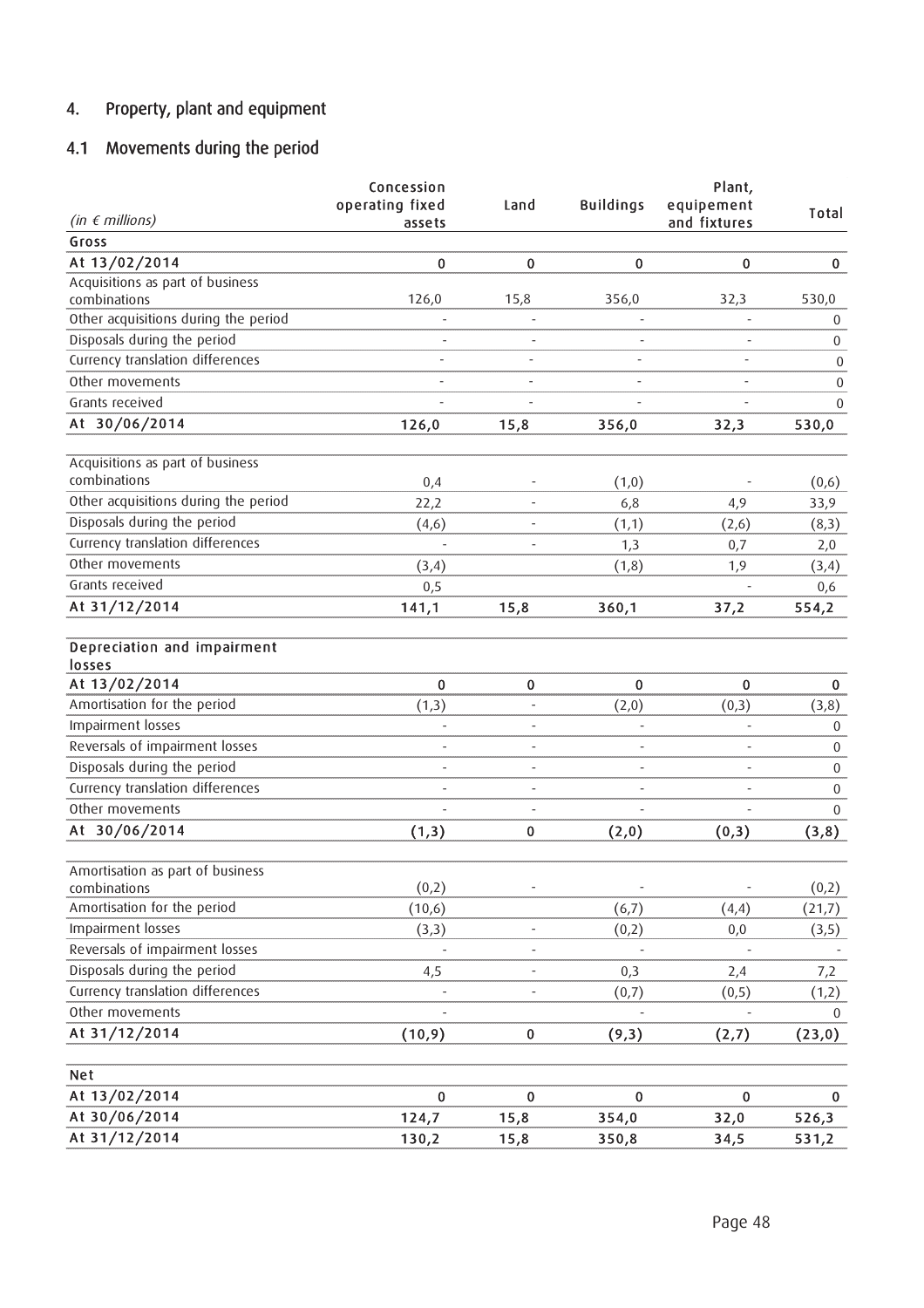Property, plant and equipment include  $\epsilon$ 31.4 million of assets under construction and not yet in service at 31 December 2014 ( $631.1$  million at 30 June 2014).

# 4.2 Property, plant and equipment held under finance leases

Property, plant and equipment held under finance leases represented a net amount of  $E$ .1 million at 31 December 2014 ( $\epsilon$ 2.2 million at 30 June 2014).

## 5. Impairment tests on goodwill and other non-current assets

## 5.1 Impairment tests on goodwill

Given the recent nature of the acquisition, and pending completion of the process for determining goodwill and its allocation between CGUs (see note G.2 "Goodwill"), goodwill was not tested at 31 December 2014.

## 5.2 Impairment of other non-current assets

At 31 December 2014, no impairment loss was recorded.

## 6. Investments in equity-accounted companies

For the periods presented, the Group had joint control over each company accounted for under the equity method (joint ventures).

# 6.1 Movements during the period

| (in $\epsilon$ millions)                                   | 31/12/2014 | 30/06/2014 |
|------------------------------------------------------------|------------|------------|
| Value of shares at start of the period                     | 121,3      |            |
| Increase of share capital of equity-accounted companies    |            |            |
| Group share of profit/(loss) for the period                | 2.4        | 0.5        |
| Dividends paid                                             | (3,8)      |            |
| Changes in consolidation scope and translation differences | (0,3)      | 120,8      |
| Net change in fair value of financial instruments          | (1,2)      |            |
| Reclassification(*)                                        | 0,3        |            |
| Value of shares at end of period                           | 118,7      | 121,3      |

 $^{\prime\ast}$ ) Reclassifications corresponding to the attribuate portion of equity -accounted shareholdings in companies with negative net assets, taken to other non-current provisions.

Changes at 30 June 2014 in the "Changes in consolidation scope and translation differences" item result from the acquisition of the VINCI Park group.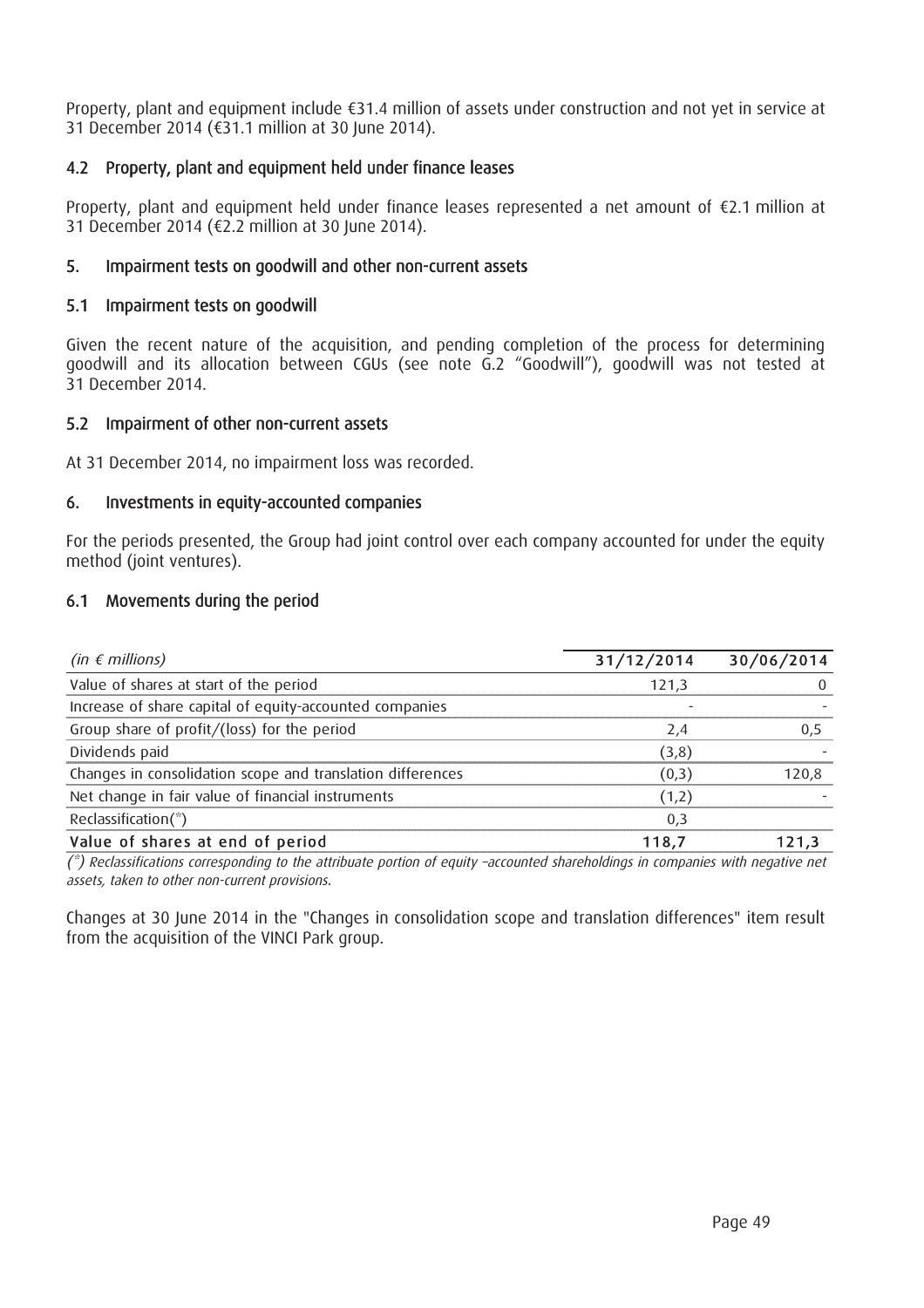# 6.2 Financial information on companies accounted for under the equity method

Investments in companies accounted for under the equity method break down as follows:

| (in $\epsilon$ millions)                             | 31/12/2014 | 30/06/2014 |
|------------------------------------------------------|------------|------------|
| Laz Karp Associates LLC ("LAZ Parking")              | 74,1       | 75,1       |
| Administradora Gaucha de Estacionamientos SA ("AGE") | 22,3       | 22,3       |
| Parking du Centre                                    | 20.9       | 20,4       |
| Turnhout Parking NV                                  |            | 1,8        |
| Parkeerbedrijf Nieuwpoort                            | 1.5        | 1.6        |
| Others                                               |            |            |
| Investments in equity-accounted companies            | 118,7      | 121.3      |

The list of equity-accounted companies and the Group's percentage shareholdings are given in Note L "LIST OF CONSOLIDATED COMPANIES AT 31 DECEMBER 2014".

The main financial data on equity-accounted companies are as follows (figures for the period from 1 July to 31 December 2014 for the period ended 31 December 2014 and from 1 January to 30 June 2014 for the period ended 30 June 2014 and attributable to owners of the parent):

| (in $\epsilon$ millions)                  | 31/12/2014 | 30/06/2014 |
|-------------------------------------------|------------|------------|
| Income statement                          |            |            |
| Revenue                                   | 61,4       | 54,7       |
| EBITDA                                    | 6,6        | 4,5        |
| Operating income from ordinary activities | 5,1        | 3,0        |
| Operating income                          | 3,2        | 3,0        |
| Net income                                | 2,4        | 2,3        |
| <b>Balance sheet</b>                      |            |            |
| Non-current assets                        | 83,2       | 83,9       |
| Current assets                            | 19,1       | 17,1       |
| Equity                                    | 54,7       | 54,9       |
| Non-current liabilities                   | 19,1       | 22,7       |
| Current liabilities                       | 28,6       | 23,5       |
| Net financial debt                        | (17,5)     | (21,2)     |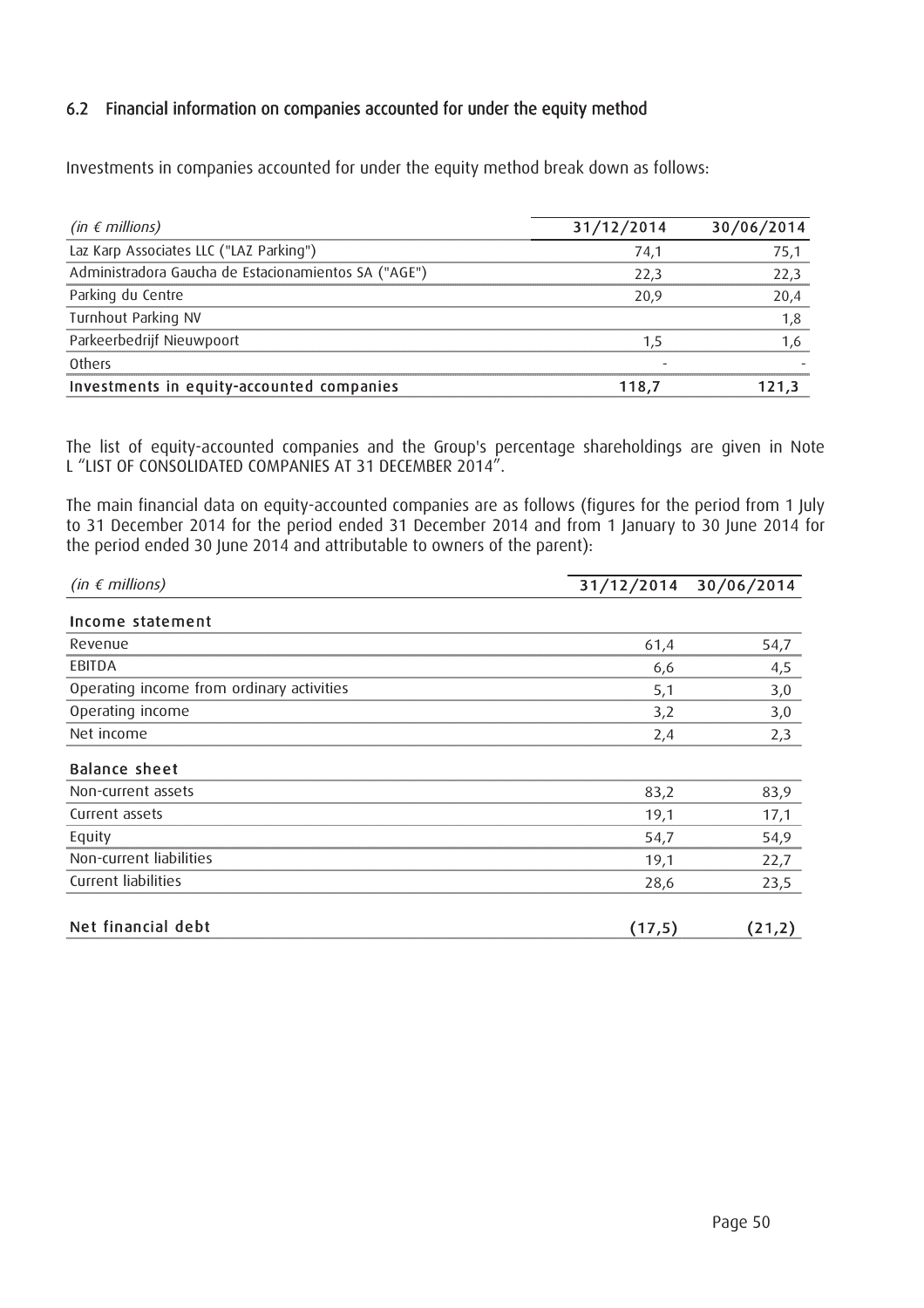For the Group's material joint ventures, the main income statement indicators presented in terms of the Group's share are as follows:

|                                           |                       |                          | 31/12/2014               |                         |
|-------------------------------------------|-----------------------|--------------------------|--------------------------|-------------------------|
| (in $\epsilon$ millions)                  | <b>LAZ</b><br>Parking | AGE                      | Others $(*)$             | Total joint<br>ventures |
| Revenue                                   | 52,9                  | 5,7                      | 2,8                      | 61,4                    |
| Operating income from ordinary activities | 3,6                   | 0,2                      | 1,2                      | 5,1                     |
| Net amortisation                          | 1,1                   | 0,3                      | 0,1                      | 1,5                     |
| Net impairment of fixed assets            |                       | $\overline{\phantom{a}}$ | $\overline{\phantom{a}}$ |                         |
|                                           |                       |                          |                          |                         |
| <b>EBITDA</b>                             | 4,7                   | 0,5                      | 1,3                      | 6, 6                    |
|                                           |                       |                          | 30/06/2014               |                         |
|                                           | LAZ                   |                          | AGE Others(*)            | Total joint             |
| (in $\epsilon$ millions)                  | Parking               |                          |                          | ventures                |
| Revenue                                   | 47,3                  | 5,0                      | 2,3                      | 54,6                    |
| Operating income from ordinary activities | 2,2                   | 0,1                      | 0,7                      | 3,0                     |
| Net amortisation                          | 1,0                   | 0,3                      | 0,2                      | 1,5                     |
| Net impairment of fixed assets            |                       |                          |                          |                         |
| <b>EBITDA</b>                             | 3,2                   | 0,4                      | 0,9                      | 4,5                     |

#### 6.2.1 Financial information on the Group's material joint ventures

In the Group's view, the only material joint ventures are LAZ KARP Associates LLC ("LAZ Parking") and Administradora Gaucha de Estacionamientos SA ("AGE"):

- LAZ Parking is an unlisted American company in which the Group owned a 50% stake at 31 December 2014 and 30 June 2014. Its main business consists of operating car parks in the USA.
- AGE is an unlisted Brazilian company in which the Group owned a 50% stake at 31 December 2014 and 30 June 2014. Its main business consists of operating car parks in Brazil.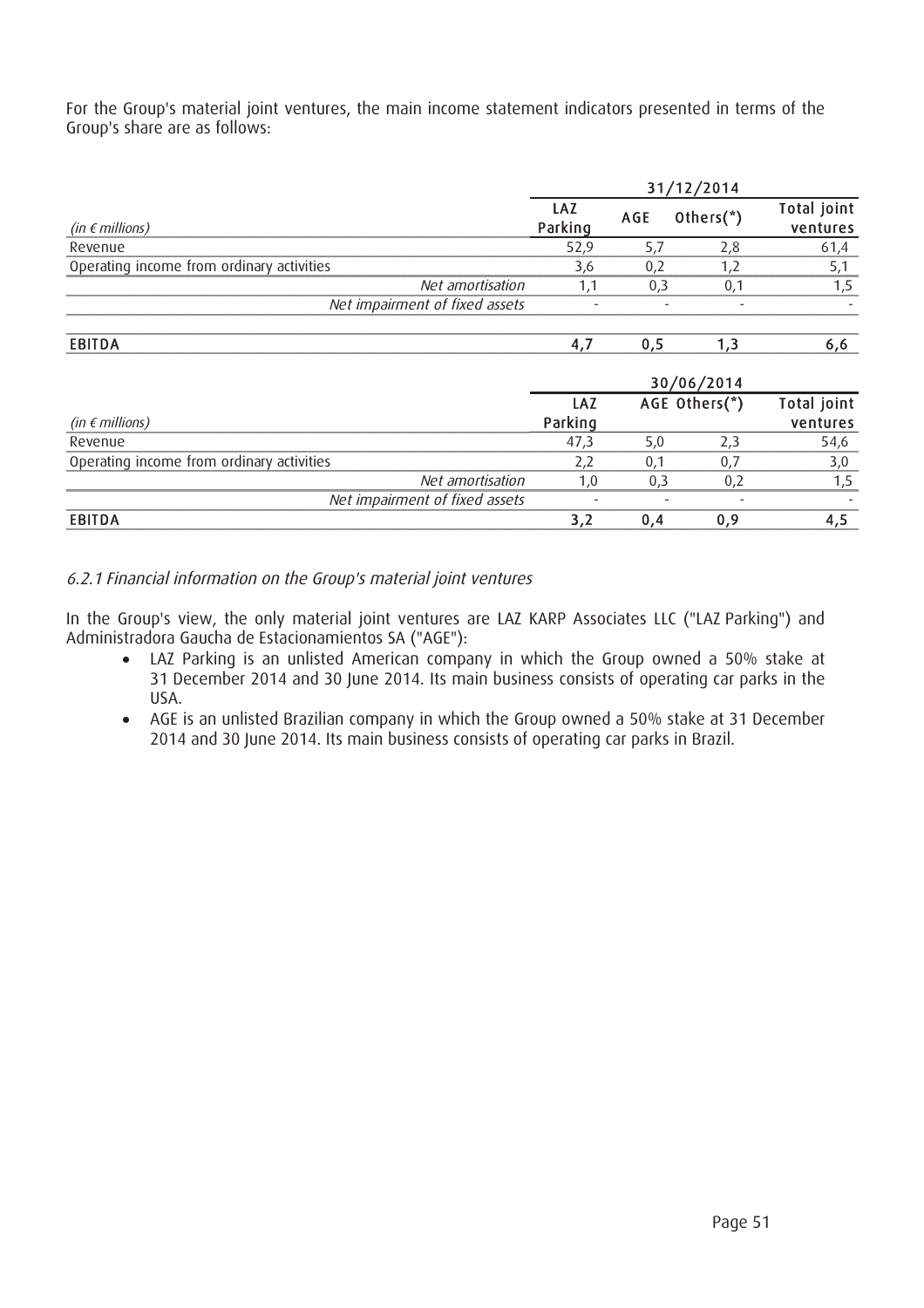The main financial information (at 100%) relating to LAZ Parking and AGE are as follows:

|                                            | LAZ Parking |            | <b>AGE</b> |                       |
|--------------------------------------------|-------------|------------|------------|-----------------------|
| (in $\epsilon$ millions)                   | 31/12/2014  | 30/06/2014 |            | 31/12/2014 30/06/2014 |
| Income statement                           |             |            |            |                       |
| Revenue                                    | 105,8       | 94,6       | 11,4       | 10,0                  |
| Amortisation                               | (2,1)       | (1, 9)     | (0,5)      | (0,4)                 |
| Operating income                           | 4,3         | 4,4        | 0,4        | 0,4                   |
| Financial income                           |             |            |            |                       |
| Financial expenses                         | (0,2)       | (0,2)      | (0,3)      | (0,3)                 |
| Tax                                        |             |            |            | (0,1)                 |
| Net income                                 | 4,0         | 4,2        | 0,1        | 0,1                   |
| Statement of comprehensive income          |             |            |            |                       |
| Other comprehenive income                  | ÷           |            | $\sim$     |                       |
| Total comprehensive income                 | 4,0         | 4,2        | 0,1        | 0,1                   |
| <b>Balance sheet</b>                       |             |            |            |                       |
| Non-current assets                         | 32,2        | 29,3       | 4,9        | 4,3                   |
| Current assets                             | 30,4        | 27,4       | 1,8        | 1,6                   |
| including cash and cash equivalents        | 6,8         | 6,8        | 0,2        | 0,2                   |
| Equity                                     | 12,7        | 15,0       | (1,5)      | (1,6)                 |
| Non-current liabilities                    | 17,5        | 14,3       | 2,3        | 2,6                   |
| including no-current financial liabilities | 11,9        | 14,1       | 2,3        | 2,6                   |
| Current liabilities                        | 32,4        | 27,4       | 5,9        | 4,9                   |
| including current financial liabilities    | 5,6         | 4,8        | 5,6        | 1,5                   |
| Net financial debt                         | (10, 8)     | (12,2)     | (4,7)      | (3, 9)                |
| Dividends received from joint venture      | 3,9         | 0,5        |            |                       |

Reconciliation between LAZ Parking and AGE's condensed financial information and the net value of the Group's stakes on the Group's balance sheet:

|                                           | LAZ Parking |                          | AGE                   |        |
|-------------------------------------------|-------------|--------------------------|-----------------------|--------|
| (in $\epsilon$ millions)                  | 31/12/2014  | 30/06/2014               | 31/12/2014 30/06/2014 |        |
| Net assets of the joint venture           | 12,7        | 15,0                     | (1,5)                 | (1,6)  |
| Percentage held by the group              | 50%         | 50%                      | 50%                   | 50%    |
| Group share in net assets in the joint    |             |                          |                       |        |
| venture                                   | 6,3         | 7,5                      | (0,7)                 | (0, 8) |
| Goodwill                                  | 69,6        | 67,6                     | 20,7                  | 23,2   |
| Other restatements                        | (1,8)       | $\overline{\phantom{a}}$ | 2.3                   |        |
| Book value of the Group's interest in the |             |                          |                       |        |
| joint venture                             | 74,1        | 75,1                     | 22,3                  | 22,4   |

## 6.2.2 Portion of joint ventures' unrecognised losses

There is no share of unrecognised losses in respect of joint ventures.

#### 6.2.3 Undertakings with respect to joint ventures

No material share purchase undertaking was in force between the Group and a joint venture partner in relation to a joint venture at either 31 December or 30 June 2014.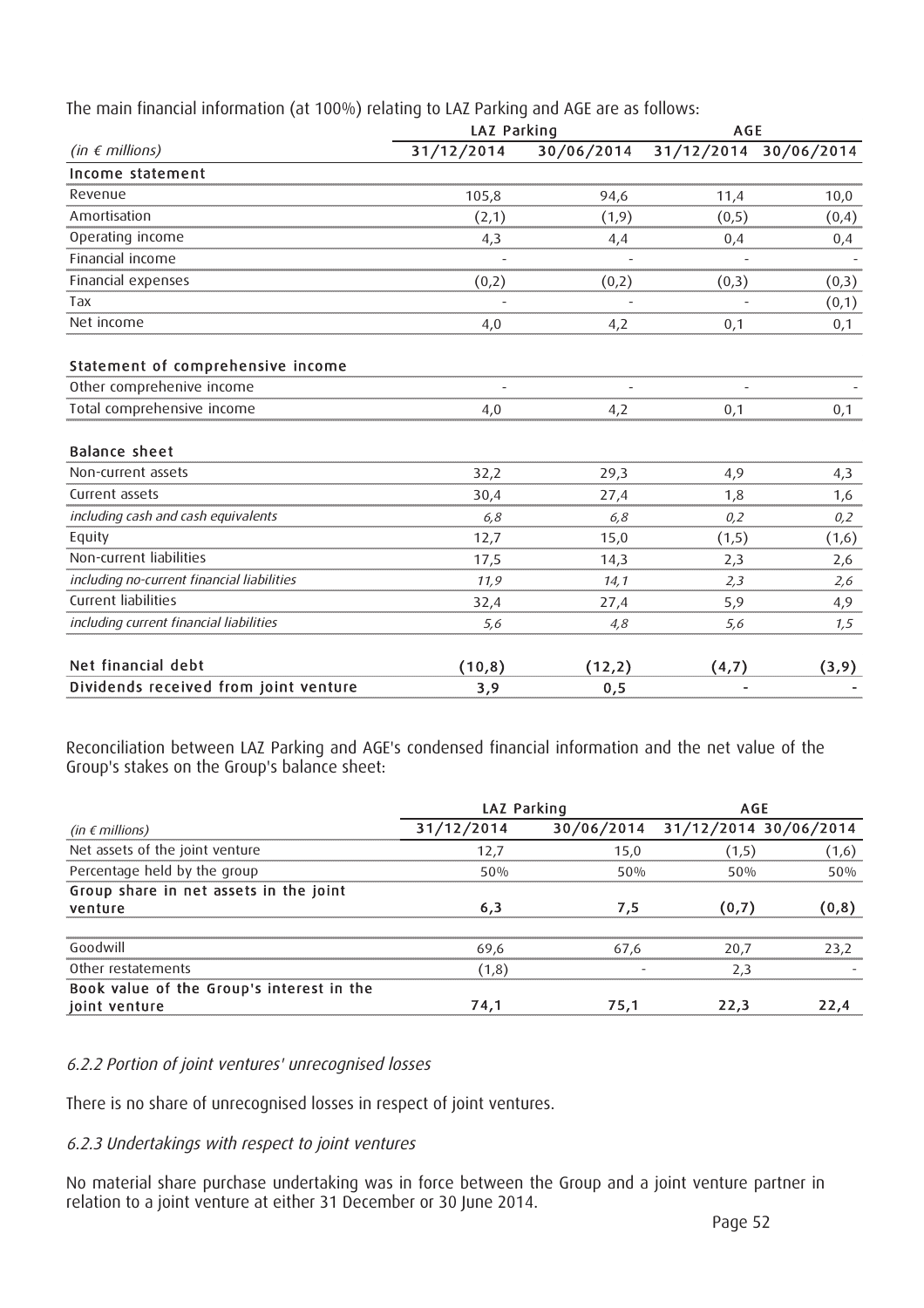# 7. Related parties

## 7.1 Related-party transactions

The table below summarises by category of related parties (excluding key executives) amounts relating to transactions with those parties recognised in the consolidated income statement and the consolidated balance sheet for the periods presented.

| (in $\epsilon$ millions)              | 31/12/2014 | 30/06/2014 |
|---------------------------------------|------------|------------|
| Parent company                        |            |            |
| Operating expenses                    |            |            |
| Interest expenses                     | (4,2)      |            |
| Non-current financial liabilities (1) | 100.0      | 97 N       |
| Current financial liabilities         | 4.8        |            |
| Suppliers                             |            |            |

#### Entity who exercises significant influence (2)

| Revenues                                    | 0,2    | 0,1    |
|---------------------------------------------|--------|--------|
| Operating expenses                          | (12,6) | (12,8) |
| Cost of financial debt                      |        | (1,4)  |
| Trade receivable and other operating assets | 4,1    | 0,7    |
| Current tax assets                          |        |        |
| Cash and cash equivalent                    |        |        |
| Suppliers                                   | 6.2    | 70     |
| Non-current financial liabilities           |        |        |
| Current financial liabilities               |        |        |
| Tax liabilities due                         |        |        |
|                                             |        |        |

#### Joint ventures

| Revenue                                     |    |  |
|---------------------------------------------|----|--|
| Other non-current financial assets          |    |  |
| Trade receivable and other operating assets |    |  |
| Cash and cash equivalent                    | 52 |  |

(1) The balance relates to the loan granted by INFRA FOCH TOPCO on 3 June 2014 (see note G.14.1 "Detail of long-term financial debt").

(2) The "Entities exerting significant influence" category includes the VINCI group. The VINCI group performs several services for the Group, including licensing the VINCI Park trademark, letting office space at its head office and performing maintenance and major works on car parks.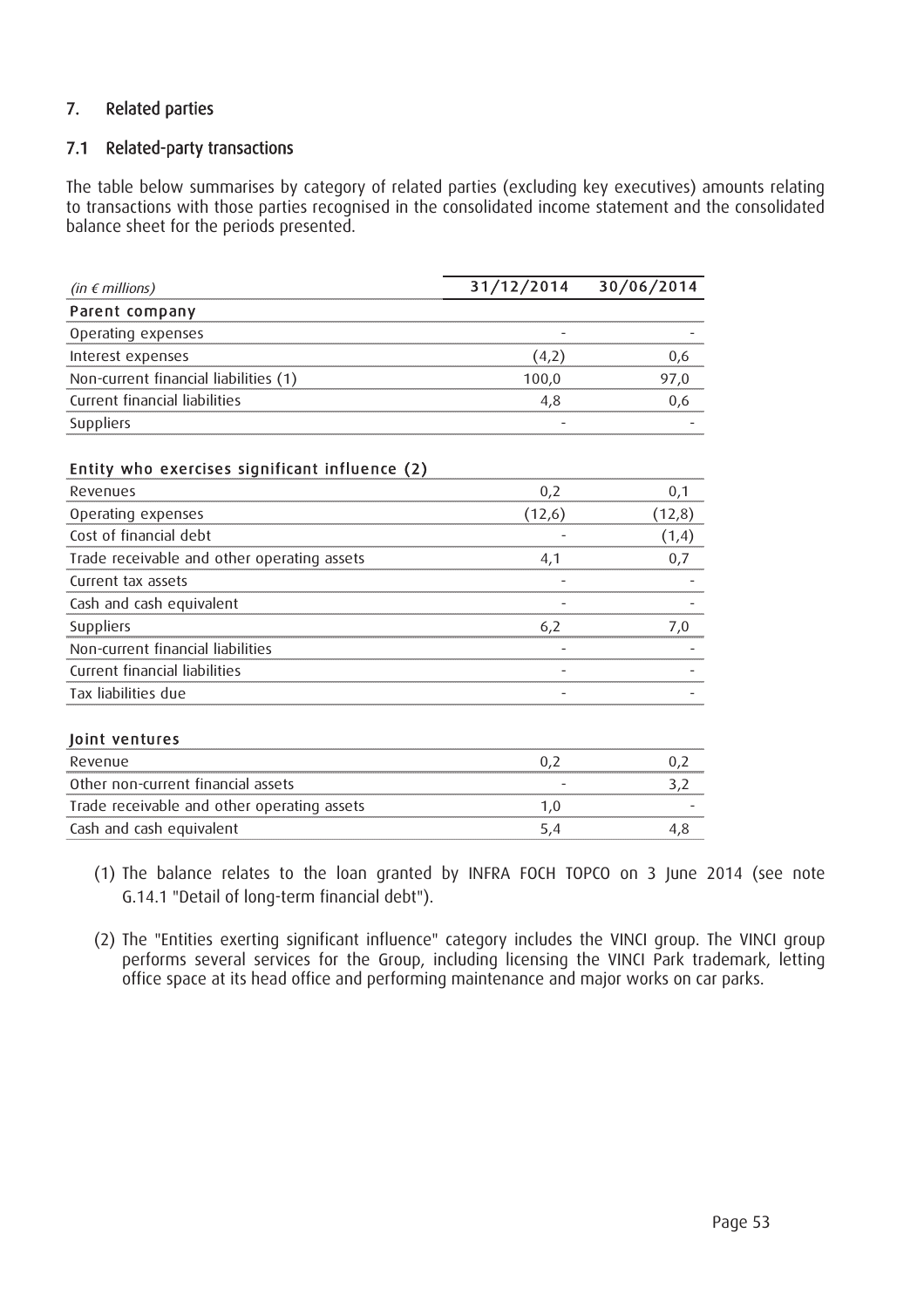# 7.2 Remuneration of key executives

Key executives consist of the Chairman of INFRA FOCH and members of VINCI Park's Executive Board.

| (in $\epsilon$ millions)                                     | 31/12/2014 | $30/06/2014$ (*) |
|--------------------------------------------------------------|------------|------------------|
|                                                              |            |                  |
| Short-term benefit                                           | 1,8        | 0.2              |
| Post-employment benefit                                      | 0,1        |                  |
| Other long-term benefit                                      |            |                  |
| Termination benefits employment contract                     |            |                  |
| Share-based payment                                          |            |                  |
| <b>Total</b>                                                 | 1.9        |                  |
| $\ell \gg 0$ . $\ell t$ . $l$ . $l$ , $l$ , $l$ , $\eta = 1$ |            |                  |

(\*) Benefit calculated on <sup>27</sup> days

## 8. Non-current financial assets

| (in $\epsilon$ millions)                                                 | 31/12/2014 | 30/06/2014 |
|--------------------------------------------------------------------------|------------|------------|
| Available-for-sale financial assets                                      | 0,3        |            |
| Loans and receivables at amortised cost                                  | 49.9       | 40,5       |
| of which, financial assets under Concessions                             | 41.5       | 35,2       |
| Non-current financial assets excluding fair value of derivatives (*)     | 50.2       | 40,9       |
| Fair value of derivative financial instruments (non-current assets) (**) |            |            |
| Non-current financial assets including fair value of derivatives         | 51.4       | 40,9       |
|                                                                          |            |            |

(\*) Details presented in the below table

(\*\*) See note G.15 «Financial risk management».

Available-for-sale assets amounted to  $60.3$  million at 31 December 2014 as opposed to  $60.4$  million at 30 June 2014. They mainly comprised unlisted shareholdings in VINCI Park subsidiaries that do not meet the INFRA FOCH group's minimum financial criteria for consolidation.

Loans and receivables, measured at amortised cost, amounted to €49.9 million at 31 December 2014 ( $€40.5$  million at 30 June 2014). In addition to guarantee deposits and sureties relating to service provision contracts and loans to consolidated subsidiaries, they include the financial receivables relating to concession contracts managed by Group subsidiaries for  $\epsilon$ 41.5 million at 31 December 2014 as opposed to  $\epsilon$ 35.2 million at 30 June 2014 (see Note H.2 "Concession contracts – Financial asset model").

The part at less than one year of non-current financial assets is included in other current financial assets in an amount of  $f \in \mathcal{A}$  million.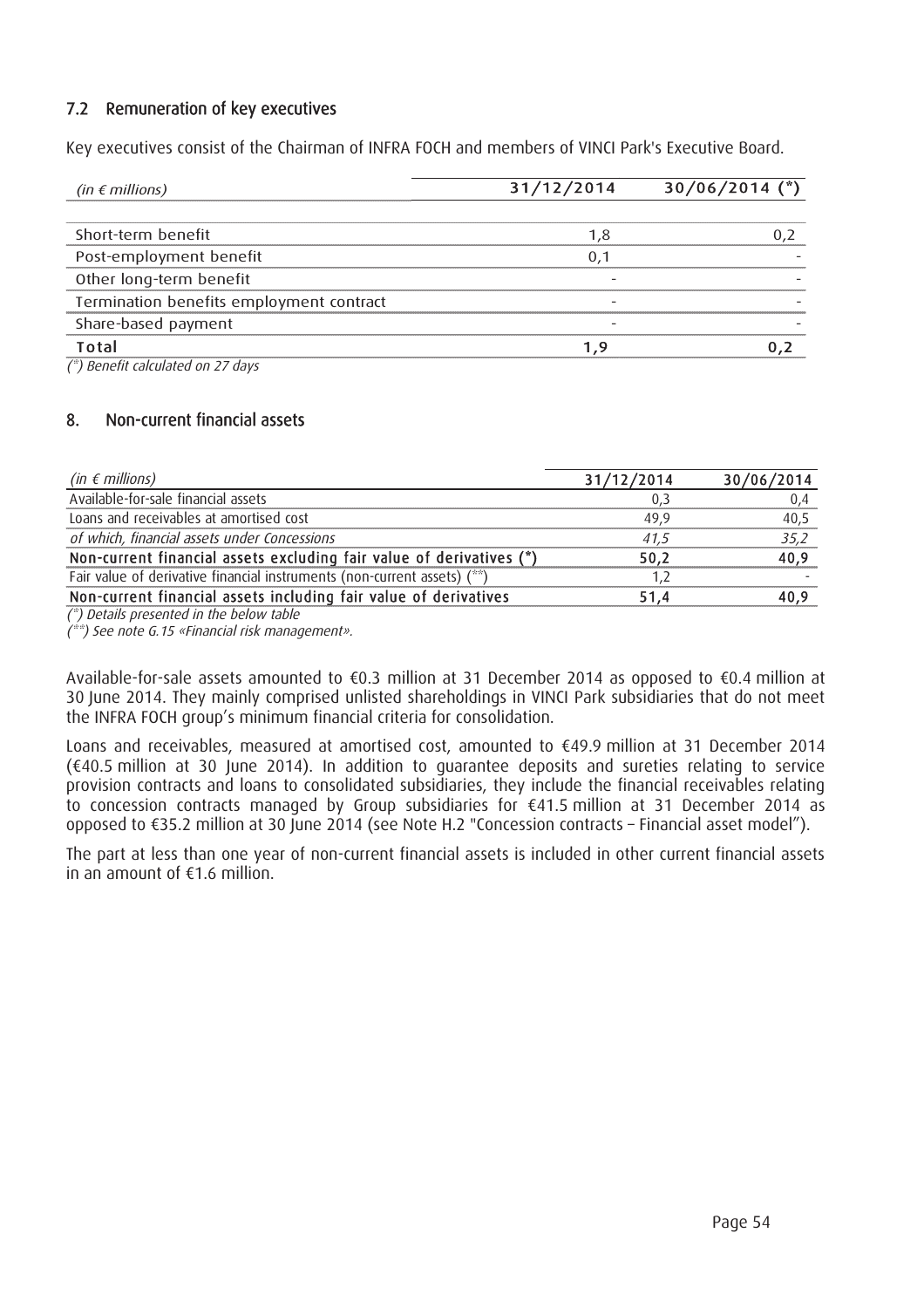Available-for-sale financial assets and loans and receivables at amortised cost break down as follows:

|                                                  | Available-for-sale securities                                | Loans and receivables at<br>amortised cost          |                                             |                                   |              |
|--------------------------------------------------|--------------------------------------------------------------|-----------------------------------------------------|---------------------------------------------|-----------------------------------|--------------|
| (in $\epsilon$ millions)                         | Investments<br>in unlisted<br>subsidiaries<br>and associates | Other<br>available-for-<br>sale financial<br>assets | Financial<br>assets -<br><b>Concessions</b> | Other loans<br>and<br>receivables | <b>Total</b> |
| Gross                                            |                                                              |                                                     |                                             |                                   |              |
| At 13/02/2014                                    | 0, 0                                                         | 0, 0                                                | 0, 0                                        | 0, 0                              | 0, 0         |
| Acquisitions as part of business<br>combinations | 0,4                                                          |                                                     | 35,2                                        | 5,3                               | 40,9         |
| Other acquisitions during the<br>period          | $\overline{\phantom{a}}$                                     |                                                     |                                             |                                   | 0,0          |
| Disposals during the period                      |                                                              |                                                     |                                             |                                   | 0,0          |
| Currency translation differences                 |                                                              |                                                     |                                             |                                   | 0,0          |
| Other movements                                  |                                                              |                                                     |                                             |                                   | 0,0          |
| At 30/06/2014                                    | 0,4                                                          | 0, 0                                                | 35,2                                        | 5,4                               | 40,9         |
| Acquisitions as part of business<br>combinations |                                                              |                                                     |                                             | (3,4)                             | (3,4)        |
| Other acquisitions during the<br>period          | (0,1)                                                        |                                                     | 1,9                                         | 6,0                               | 7,8          |
| Disposals during the period                      |                                                              |                                                     | (1,0)                                       | (0, 5)                            | (1,5)        |
| Currency translation differences                 | $\overline{\phantom{a}}$                                     |                                                     | 0,3                                         |                                   | 0,3          |
| Other movements                                  |                                                              |                                                     | 5,2                                         | $\overline{\phantom{a}}$          | 5,2          |
| At 31/12/2014                                    | 0,3                                                          | 0,0                                                 | 41,5                                        | 7,5                               | 49,3         |
| <b>Impairment losses</b>                         |                                                              |                                                     |                                             |                                   |              |
| At 13/02/2014                                    | 0, 0                                                         | 0, 0                                                | 0, 0                                        | 0, 0                              | 0, 0         |
| Impairment losses                                | $\overline{\phantom{a}}$                                     | $\frac{1}{2}$                                       |                                             |                                   | 0,0          |
| Reversals of impairment losses                   | $\overline{\phantom{0}}$                                     | $\qquad \qquad \blacksquare$                        |                                             |                                   | 0,0          |
| Disposals during the period                      | $\overline{a}$                                               | $\frac{1}{2}$                                       |                                             |                                   | 0,0          |
| Currency translation differences                 | $\overline{\phantom{a}}$                                     |                                                     |                                             |                                   | 0,0          |
| Other movements                                  | $\overline{\phantom{0}}$                                     | $\overline{a}$                                      |                                             |                                   | 0,0          |
| At 30/06/2014                                    | 0, 0                                                         | 0,0                                                 | 0,0                                         | 0, 0                              | 0, 0         |
| Impairment losses                                |                                                              |                                                     |                                             |                                   | 0,0          |
| Reversals of impairment losses                   | 0,1                                                          | $\qquad \qquad \blacksquare$                        |                                             | 0,8                               | 0,9          |
| Disposals during the period                      | $\overline{\phantom{a}}$                                     | $\overline{\phantom{0}}$                            |                                             |                                   | 0,0          |
| Currency translation differences                 | $\overline{\phantom{a}}$                                     | $\overline{\phantom{a}}$                            |                                             |                                   | 0,0          |
| Other movements                                  | ÷                                                            | $\frac{1}{2}$                                       |                                             |                                   | 0,0          |
| At 31/12/2014                                    | 0,1                                                          | 0,0                                                 | 0, 0                                        | 0,8                               | 0,9          |
| <b>Net</b>                                       |                                                              |                                                     |                                             |                                   |              |
| At 13/02/2014                                    | 0, 0                                                         | 0, 0                                                | 0, 0                                        | 0, 0                              | 0, 0         |
| At 30/06/2014                                    | 0,4                                                          | 0, 0                                                | 35,2                                        | 5,4                               | 40,9         |
| At 31/12/2014                                    | 0,3                                                          | 0, 0                                                | 41,5                                        | 8,3                               | 50,2         |

The main concession contracts reported using the financial asset model and the related commitments are described in Note H.2 "Concession contracts – Financial asset model".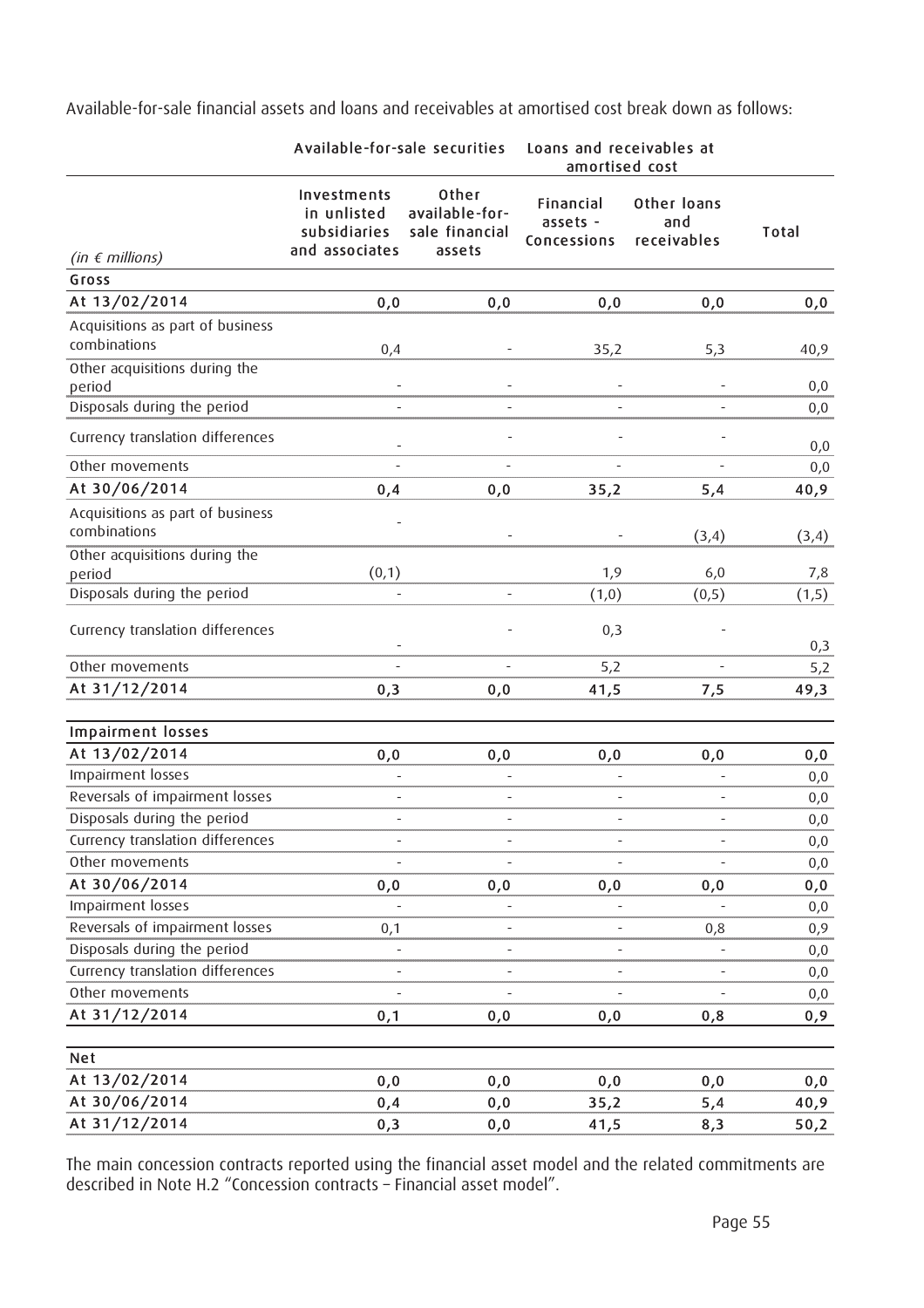Loans and receivables measured at amortised cost break down by maturity date as follows:

|                                         |            | Maturity              |               |
|-----------------------------------------|------------|-----------------------|---------------|
| (in $\epsilon$ millions)                | 31/12/2014 | Between 1 and 5 years | After 5 years |
| Financial receivables - Concessions     | 41.5       |                       | 37,8          |
| Other non-current financial receivables | 8.3        | 8.1                   | 0,2           |
| Loans and receivables at amortised cost | 49,9       | 11.8                  | 38,0          |

|                                         |            | Maturity              |               |
|-----------------------------------------|------------|-----------------------|---------------|
| (in $\epsilon$ millions)                | 30/06/2014 | Between 1 and 5 years | After 5 years |
| Financial receivables - Concessions     | 35.2       |                       |               |
| Other non-current financial receivables |            |                       |               |
| Loans and receivables at amortised cost | 40.5       |                       |               |

The main concession contracts reported using the financial asset model and the related commitments are described in Note H "MAIN FEATURES OF CONCESSION CONTRACTS".

## 9. Cash management financial assets and cash

Cash management financial assets and cash break down as follows:

| (in $\epsilon$ millions)                              | 31/12/2014 | 30/06/2014 |
|-------------------------------------------------------|------------|------------|
| Cash management financial assets not cash equivalents | 1.4        |            |
| Cash management financial assets                      | 1.4        | 2.0        |
| Cash equivalents                                      | 41.6       | 22.1       |
| Cash                                                  | 36.3       | 54,3       |
| Cash and cash equivalents                             | 78.0       | 76.3       |

Cash equivalents principally arise from the investment of the cash surpluses of VINCI Park and its main wholly owned subsidiaries.

Since 4 June 2014, the surpluses have been placed in money-market mutual funds. At 31 December 2014, they amounted to  $\epsilon$ 34.3 million.

"Cash equivalents" consist of balances in current accounts with companies not accounted for under the equity method.

Cash management financial assets and cash are shown as a deduction from gross debt, and are detailed in Note G.14 "Net financial debt".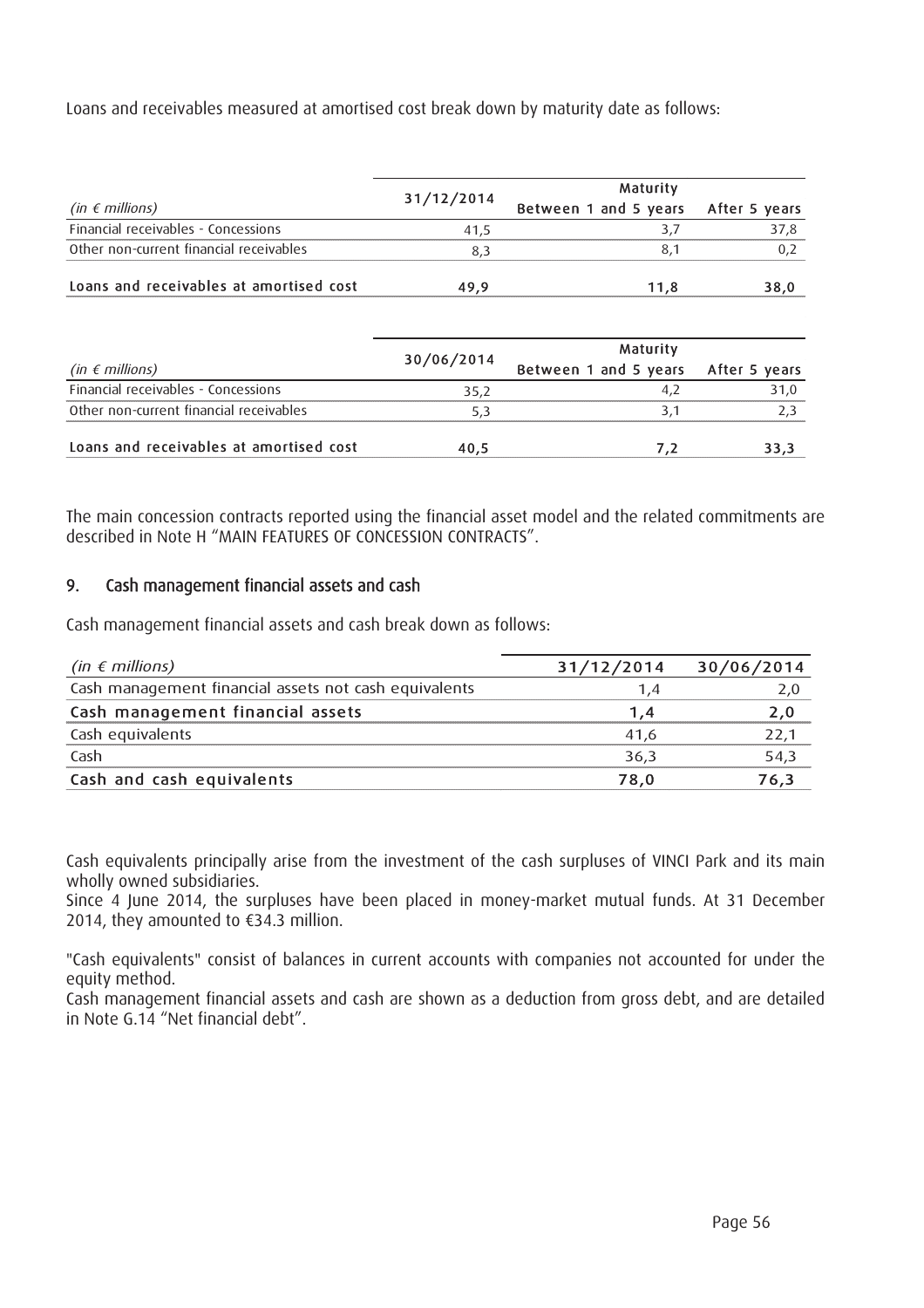## 10. Equity

## 10.1 Share capital

The Company's share capital consists solely of fully paid-up ordinary shares with a nominal value of  $£1$  each.

When the company was created in February 2014, its share capital consisted of two shares owned by Ardian and Crédit Agricole Assurances.

On 28 March 2014, INFRA FOCH TOPCO – also owned by Ardian (50%) and Crédit Agricole Assurances (50%) – bought those two shares.

On 3 June 2014, the Company carried out a capital increase, issuing 160,044,280 ordinary shares with par value of  $\epsilon$ 1 each for a subscription price, paid in cash, of  $\epsilon$ 5 per share. INFRA FOCH TOPCO subscribed all shares in that capital increase.

On 4 June 2014, after the issue of shares to INFRA FOCH TOPCO, the ownership structure of the Group's parent company changed, and at that date it was owned by Ardian (36.92%), Crédit Agricole Assurances (36.92%), VINCI Concessions (24.61%) and management (1.55%). Governance arrangements give Ardian, Credit Agricole Assurances and VINCI Concessions (a wholly owned subsidiary of VINCI) significant influence over INFRA FOCH.

|                             | Numbers of  | in $\epsilon$ thousands |                          |              |
|-----------------------------|-------------|-------------------------|--------------------------|--------------|
|                             | shares      | <b>Share</b><br>capital | <b>Share</b><br>premium  | <b>Total</b> |
| Balance at 30 june 2014     | 160 044 282 | 160 044                 | 640 177                  | 800 221      |
| Capital increase            |             |                         | $\overline{\phantom{a}}$ |              |
| Balance at 31 december 2014 | 160 044 282 | 160 044                 | 640 177                  | 800 221      |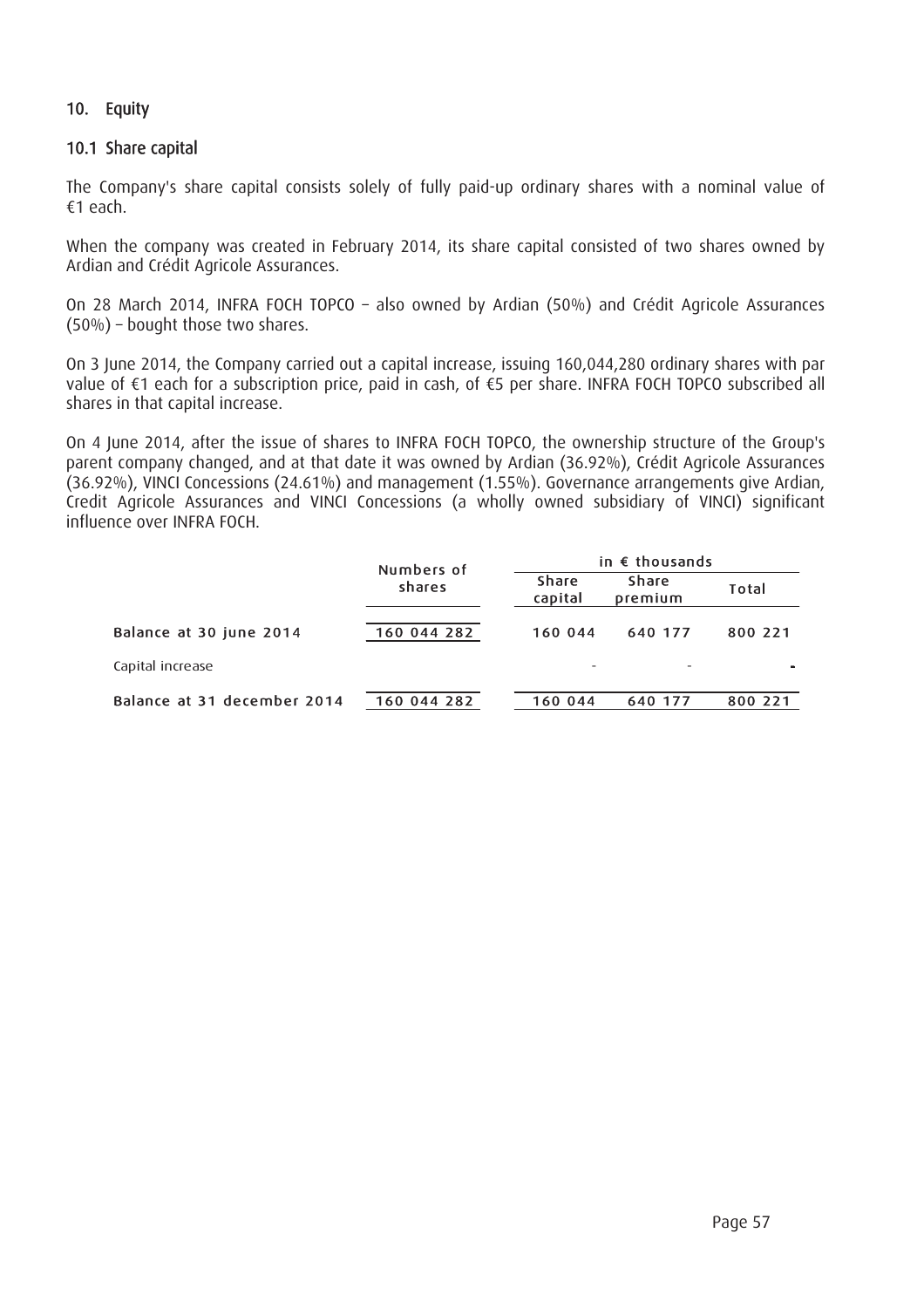# 10.2 Amounts recognised directly in equity

| (in $\epsilon$ millions)                                         |            | 31/12/2014     | 30/06/2014 |
|------------------------------------------------------------------|------------|----------------|------------|
| Available-for-sale financial assets                              |            |                |            |
| Reserve at beginning of period                                   |            |                |            |
| Changes in fair value in the period                              |            |                |            |
| Impairment losses recognised in profit or loss                   |            | $\overline{a}$ |            |
| Changes in fair value recognised in profit or loss on disposal   |            |                |            |
| Change in consolidation scope and miscellaneous                  |            |                |            |
| Reserves at end of the period                                    | T          |                |            |
|                                                                  |            |                |            |
| Cash flow hedge                                                  |            |                |            |
| Reserve at beginning of period                                   |            | (1,4)          | 0, 0       |
| Changes in fair value relating to associates                     |            |                |            |
| Other changes in fair value in the period                        |            | 3,3            | (1,5)      |
| Fair value items recognised in profit or loss                    |            |                |            |
| Change in consolidation scope and miscellaneous                  |            | (1,2)          |            |
| Gross reserve before tax effect at balance sheet date            | ш          | 0,7            | (1, 5)     |
| of which, gross reserve relating to companies accounted for      |            |                |            |
| under the equity method                                          |            |                |            |
|                                                                  |            |                |            |
| Total gross reserve before tax effects (items that may           |            |                |            |
| be recycled to income)                                           | $1 + 11$   | 0,7            | (1,5)      |
| Associated tax effect                                            |            | (0,6)          | 0,6        |
| Reserve net of tax at the end of the period (items that          |            |                |            |
| may be recycled to income)                                       | Ш          | 0,0            | (0, 9)     |
|                                                                  |            |                |            |
| Actuarials gains and losses on retirement benefit<br>obligations |            |                |            |
| Reserve at start period                                          |            |                |            |
| Actuarials gains and losses recognised in the period             |            | (2,0)          |            |
| Associated tax effect                                            |            | 0,7            |            |
| Change in consolidation scope and miscellaneous                  |            |                |            |
| Reserve net of tax at the end of the period (items that          |            |                |            |
| may not be recycled to income)                                   | <b>IV</b>  | (1,3)          | 0, 0       |
|                                                                  |            |                |            |
| Total amounts recognised directly in equity                      | $III + IV$ | (1,3)          | (0, 9)     |

Other changes in fair value in the period relating to cash-flow hedges recorded in equity relate mainly to the hedging of concession operators' loans (acquisition of interest-rate swaps). Those transactions are described in Note G.15.1.2 "Detail of interest-rate derivatives".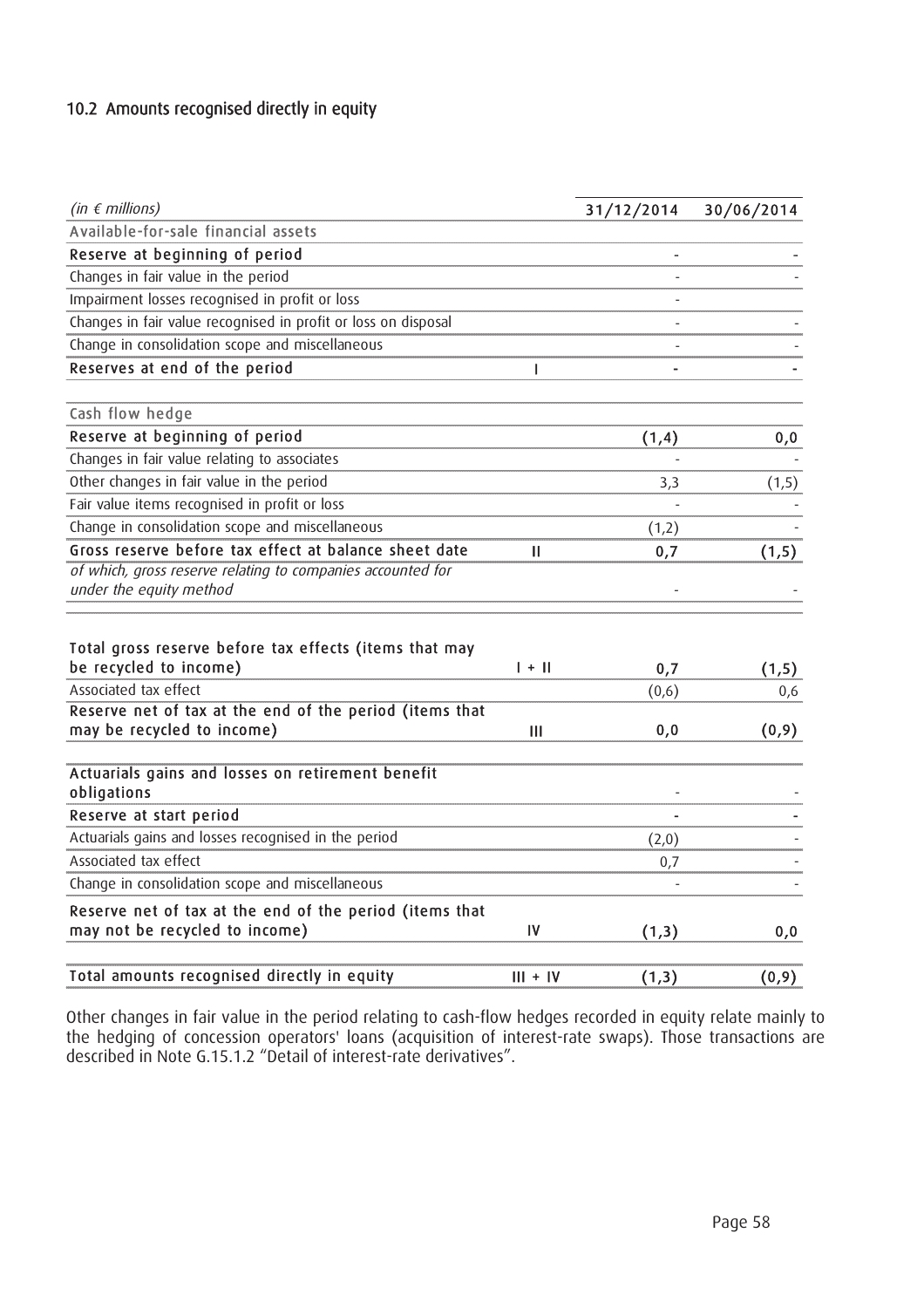# 10.3 Dividends

Dividends recognised during the period or subject to the decision of the sole shareholder (unrecognised), along with the corresponding amounts per share, break down as follows:

|                                                             | 31/12/2014               | 30/06/2014 |
|-------------------------------------------------------------|--------------------------|------------|
| Recognised during the period                                |                          |            |
| Dividends paid (**)                                         | $\overline{\phantom{0}}$ |            |
| Dividend per share (*)                                      | $\overline{\phantom{a}}$ |            |
|                                                             |                          |            |
| Proposed to General Meeting called to approve the financial |                          |            |
| statements for the period                                   |                          |            |
| Dividends paid $(**)$ $(***)$                               | 42,00                    |            |
| Dividend per share (*)                                      | 0,26                     |            |
| $($ ") in $\epsilon$                                        |                          |            |

 $($ \*\*) in  $\epsilon$  millions

(\*\*\*) Special dividend payments issued from reserves by deduction of "Share premuim" account.

#### 10.4 Non-controlling interests

At 31 December 2014, non-controlling interests amounted to  $€4.6$  million.

#### 11. Retirement and other employee-benefit obligations

At 31 December 2014, provisions for retirement and other employee-benefit obligations amounted to €25.8 million (including €1.7 million for the part at less than one year) against €22.9 million at 30 June 2014 (including  $£1.4$  million for the part at less than one year). They comprise provisions for retirementbenefit obligations (lump sums payable on retirement and supplementary pensions) for  $\epsilon$ 23.4 million and provisions for other employee benefits for  $\epsilon$ 2.4 million.

The part at less than one year of these provisions is reported under other current non-operating liabilities.

#### 11.1 Retirement-benefit obligations

The Group's supplementary retirement-benefit obligations under defined-benefit plans fall into two categories:

- obligations borne by the Company's subsidiaries, provided for in the consolidated balance sheet, and corresponding to lump sums payable on retirement;
- obligations borne through independent pension funds. They relate to the Company's UK subsidiaries. Plans are closed to new members.

The retirement benefit obligations covered by provisions mainly relate to France. Provisions have been calculated using the following assumptions: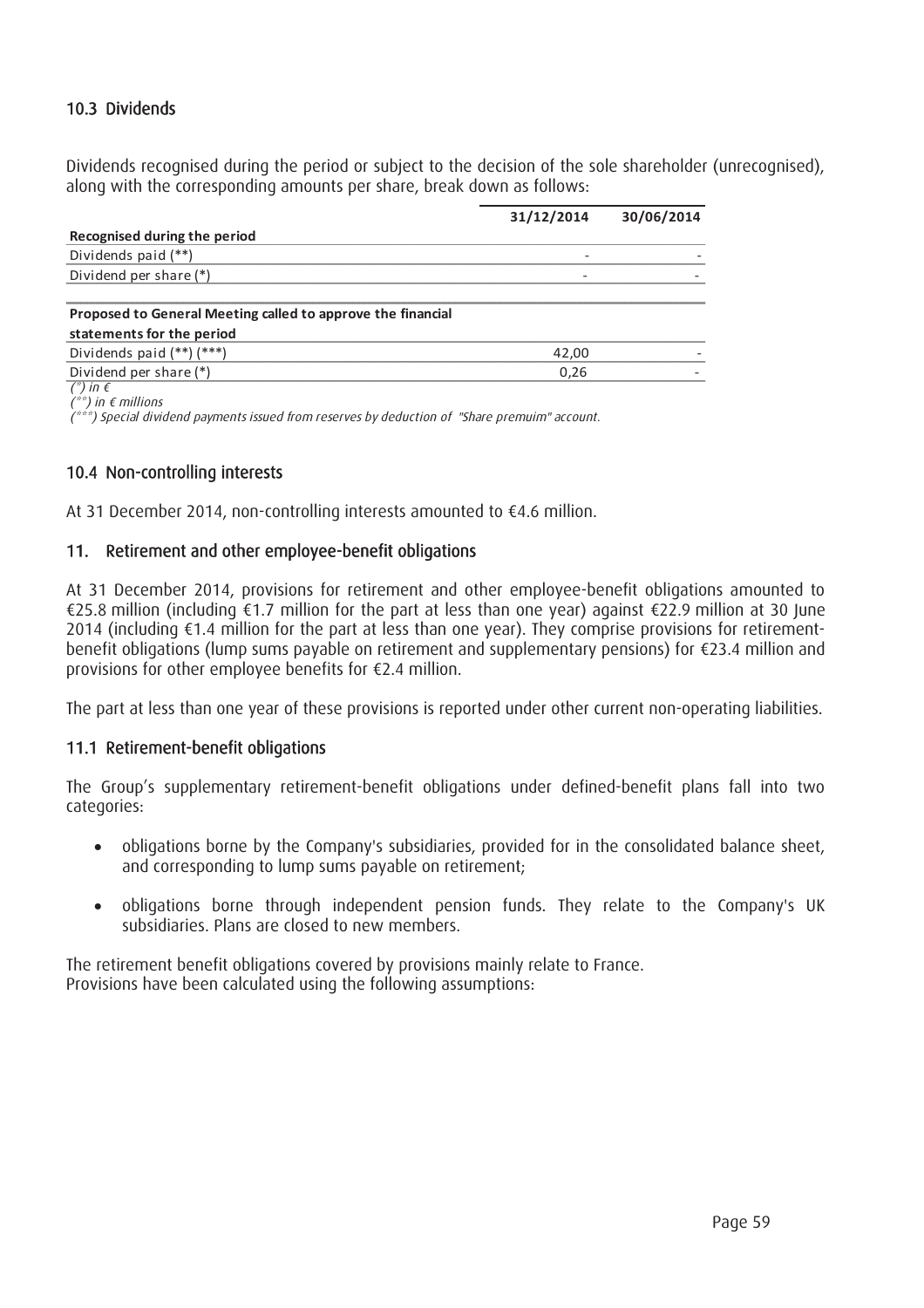| Eurozone                                             | 31/12/2014  | 30/06/2014  |
|------------------------------------------------------|-------------|-------------|
| Discount rate                                        | 2,0%        | 2,8%        |
| Inflation rate                                       | 1,75%       | 2,0%        |
| Rate of salary increases                             | 3,0%        | 3,0%        |
| Rate of pension increases                            | $2% - 2.5%$ | $2% - 2.5%$ |
| Probable average remaining working life of employees | $10-15$ ans | $10-15$ ans |
|                                                      |             |             |
| Great-Britain                                        | 31/12/2014  | 30/06/2014  |
| Discount rate                                        | 4,0%        | 4,4%        |
| Inflation rate                                       | 3,4%        | 3,4%        |
| Rate of salary increases                             | 3,9%        | 3,9%        |

Discount rates have been determined on the basis of the yield on private-sector bonds with a rating of AA and whose maturities correspond to the plans' expected cash flows. The discount rates finally adopted are based on the various rates applicable to each maturity.

The other local actuarial assumptions (economic and demographic assumptions) are set on the basis of the conditions in each of the countries in question.

Plan assets are valued at their fair value at 31 December 2014.

Based on the actuarial assumptions mentioned above, retirement benefit obligations, the provision recognised on the balance sheet and retirement-benefit expenses recognised during the period break down as follows:

### Reconciliation of obligations and provisions on the balance sheet

|                                                               |                                                     | 31/12/2014 |         |       | 30/06/2014 |         |       |  |
|---------------------------------------------------------------|-----------------------------------------------------|------------|---------|-------|------------|---------|-------|--|
| (in $\epsilon$ millions)                                      |                                                     | France     | Foreign | Total | France     | Foreign | Total |  |
| Actuarial liability from retirement benefit obligation        |                                                     | 23,0       | 5,1     | 28,1  | 20,5       | 4,4     | 25,0  |  |
| Fair value of plan assets                                     |                                                     |            | 5,5     | 5,5   |            | 4.9     | 4,9   |  |
| Surplus (or deficit)                                          |                                                     | 23.0       | (0,4)   | 22.6  | 20.5       | (0,5)   | 20,0  |  |
| Provisions recognised under liabilities on the balance sl     |                                                     | 23,0       | 0,4     | 23,3  | 20,5       | 0.2     | 20,7  |  |
| Overfunded plans recognised under assets on the balance sheet |                                                     |            | 0.7     | 0.7   |            | 0.7     | 0,7   |  |
| Asset ceilling effect (IFRIC 14)                              | Ш                                                   |            |         |       |            |         |       |  |
| Actuarial gains and losses                                    | $\mathbf{I} \cdot \mathbf{II} \cdot \mathbf{III}$ . | 23.0       | (0, 4)  | 22,6  | 20,5       | (0,5)   | 20,0  |  |

At 31 December and at 30 June 2014, obligations and provisions on the balance sheet consisted of those taken over through the acquisition of VINCI Park on 4 June 2014.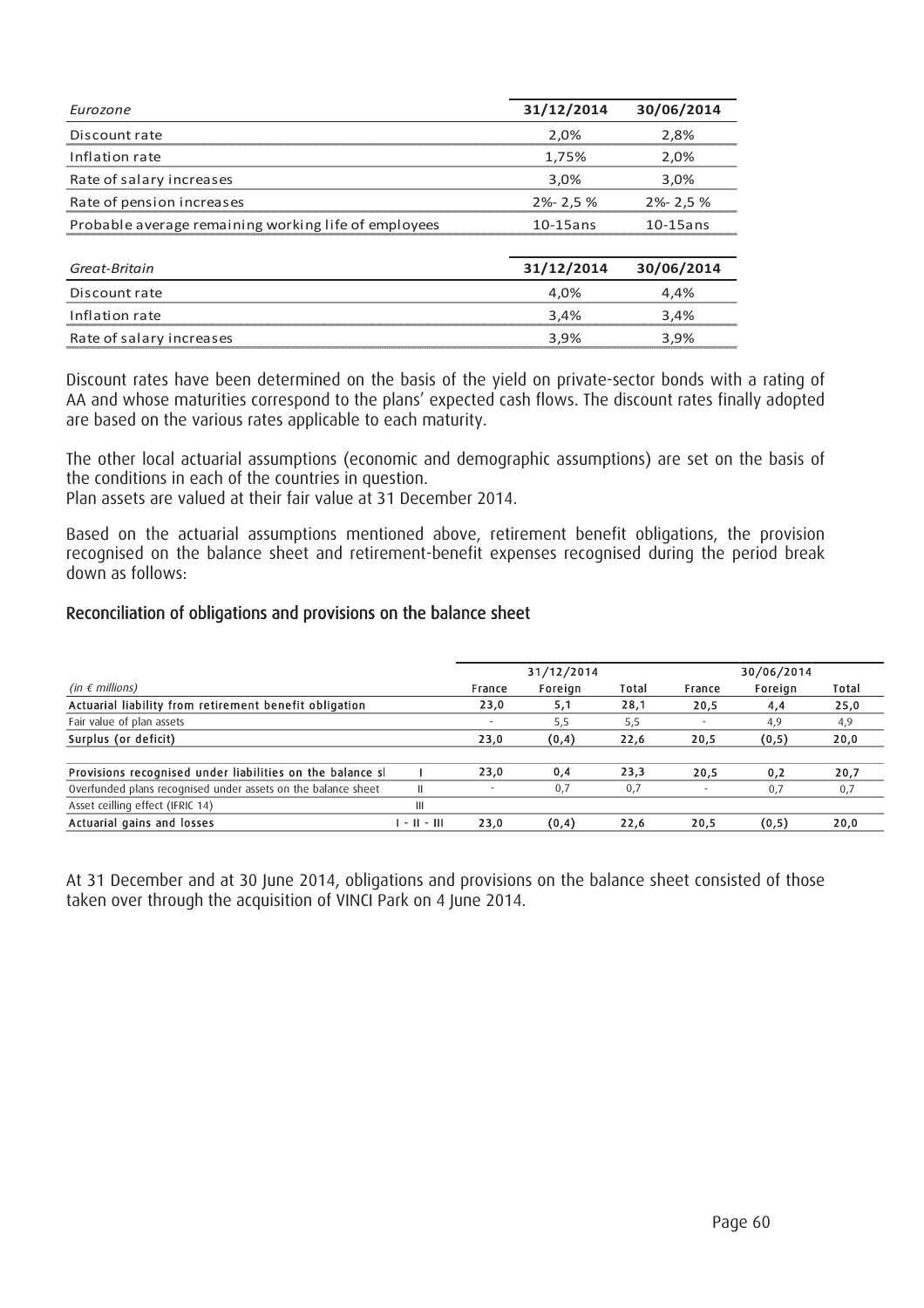# Change in actuarial debt and plan assets during the period

| (in $\epsilon$ millions)                                                |                              | 31/12/2014 |
|-------------------------------------------------------------------------|------------------------------|------------|
| Actuarial liability from retirement benefit obligation                  |                              |            |
| Balance at the beginning of the period                                  |                              | 25,0       |
| of which, obligations covered by plan assets                            |                              | 4,4        |
| Current service cost                                                    |                              | 0,6        |
| Actuarial liability discount cost                                       |                              | 0,4        |
| Past service costs (plan changes and curtailments)                      |                              |            |
| Plan settlements                                                        |                              |            |
| Actuarial gains and losses recognised in other comprehensive income     |                              | 2,3        |
| of which impact of changes in demographic assumptions                   |                              | 1,0        |
| of which impact of changes in financial assumptions                     |                              | 1,9        |
| of which experience gains and losses                                    |                              | (0,6)      |
| Benefits paid to beneficiaries                                          |                              | (0,3)      |
| Employee contributions,                                                 |                              |            |
| Currency translation differences                                        |                              | 0,1        |
| Change in consolidation scope and miscellaneous                         |                              |            |
| Balance at the end of the period                                        |                              | 28,1       |
| of which, obligations covered by plan assets                            |                              | 5,1        |
| Plan assets                                                             |                              |            |
| Balance at the beginning of the period                                  |                              | 4,9        |
| Interest income during the period                                       |                              | 0,1        |
| Actuarial gains and losses recognised in other comprehensive income (*) |                              | 0,2        |
| Plan settlements                                                        |                              |            |
| Benefits paid to beneficiaries                                          |                              | (0,1)      |
| Contribution paid to funds by the employer                              |                              | 0,1        |
| Contribution paid to funds by the employees                             |                              |            |
| Currency translation differences                                        |                              | 0,2        |
| Change in consolidation scope and miscellaneous                         |                              |            |
| Balance at the end of the period                                        | Ш                            | 5,5        |
| Déficit (or surplus)                                                    | $\mathsf{I}$ - $\mathsf{II}$ | 22,6       |

(\*) Experience gains and losses corresponding to the observed difference between the actual return on plan assets and <sup>a</sup> nominal return based on the discount rate for the actuarial debt.

INFRA FOCH estimates projected payments at 31 December 2014 in respect of retirement benefit obligations at €1.5 million, comprising €1.3 million relating to benefits paid to retired employees and<br>
∴with the comprisions at €1.5 million, comprising €1.3 million relating to benefits paid to retired employees and  $\epsilon$ 0.2 million to contributions payable to fund managing bodies.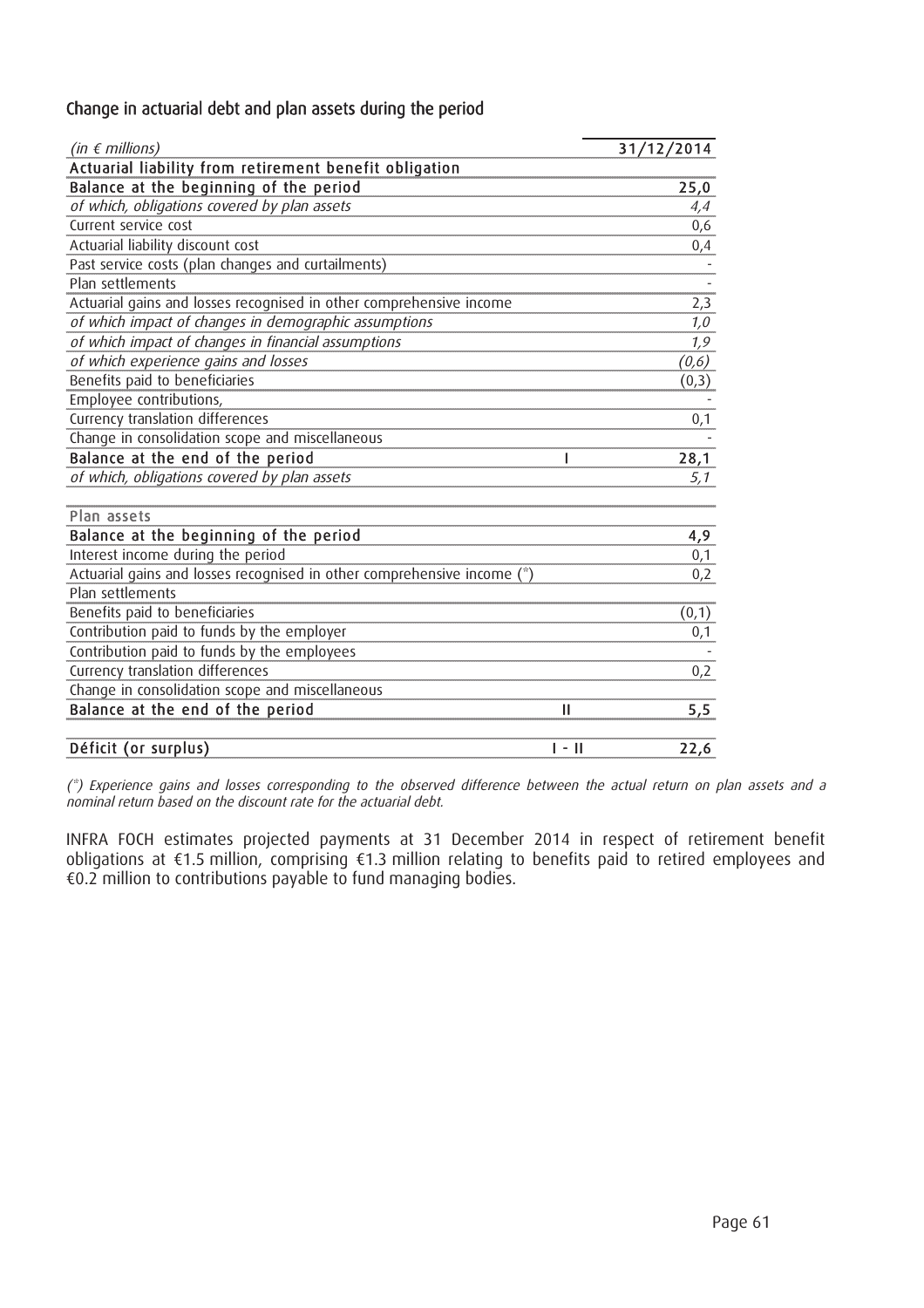## Change in provisions for retirement benefit obligations during the period

| (in $\epsilon$ millions)                                               |       | 31/12/2014 30/06/2014 |
|------------------------------------------------------------------------|-------|-----------------------|
| Balance at the beginning of the period                                 | 20,7  | 0,0                   |
| Total charge recognised with respect of retirement benefit obligations | 0,9   |                       |
| Actuarial gains and losses recognised in other comprehensive income    | 2,0   |                       |
| Benefits paid to beneficiaries by the employer                         | (0,2) |                       |
| Contribution paid to funds by the employer                             | (0,1) |                       |
| Currency translation differences                                       |       |                       |
| Change in consolidation scope and miscellaneous                        |       | 20,7                  |
| Curtailment                                                            |       |                       |
| Balance at the end of the period                                       | 23,3  | 20,7                  |

# Breakdown of expenses recognised in respect of defined-benefit plans

| (in $\epsilon$ millions)                          | 31/12/2014 |
|---------------------------------------------------|------------|
| Current service cost                              | (0,6)      |
| Actuarial liability discount cost                 | (0,4)      |
| Interest income on plan assets                    |            |
| Past service cost (plan changes and curtailments) |            |
| Impact of plan settlements                        |            |
| Past service cost (vested rights)                 |            |
| Others                                            |            |
| <b>Total</b>                                      |            |

Given that the Group's defined-benefit pension plans correspond to those taken over through the acquisition of VINCI Park on 4 June 2014, and given that the acquisition took place very close to the accounts closing date, the Group did not recognise any expenses in respect of those plans for the period ended 30 June 2014.

## 11.2 Other employee benefits

Long-service bonuses are covered by a provision. At 31 December 2014, this provision amounted to €2.4 million (€2.2 million at 30 June 2014) and related to France. It is calculated using the same actuarial assumptions as for retirement-benefit obligations.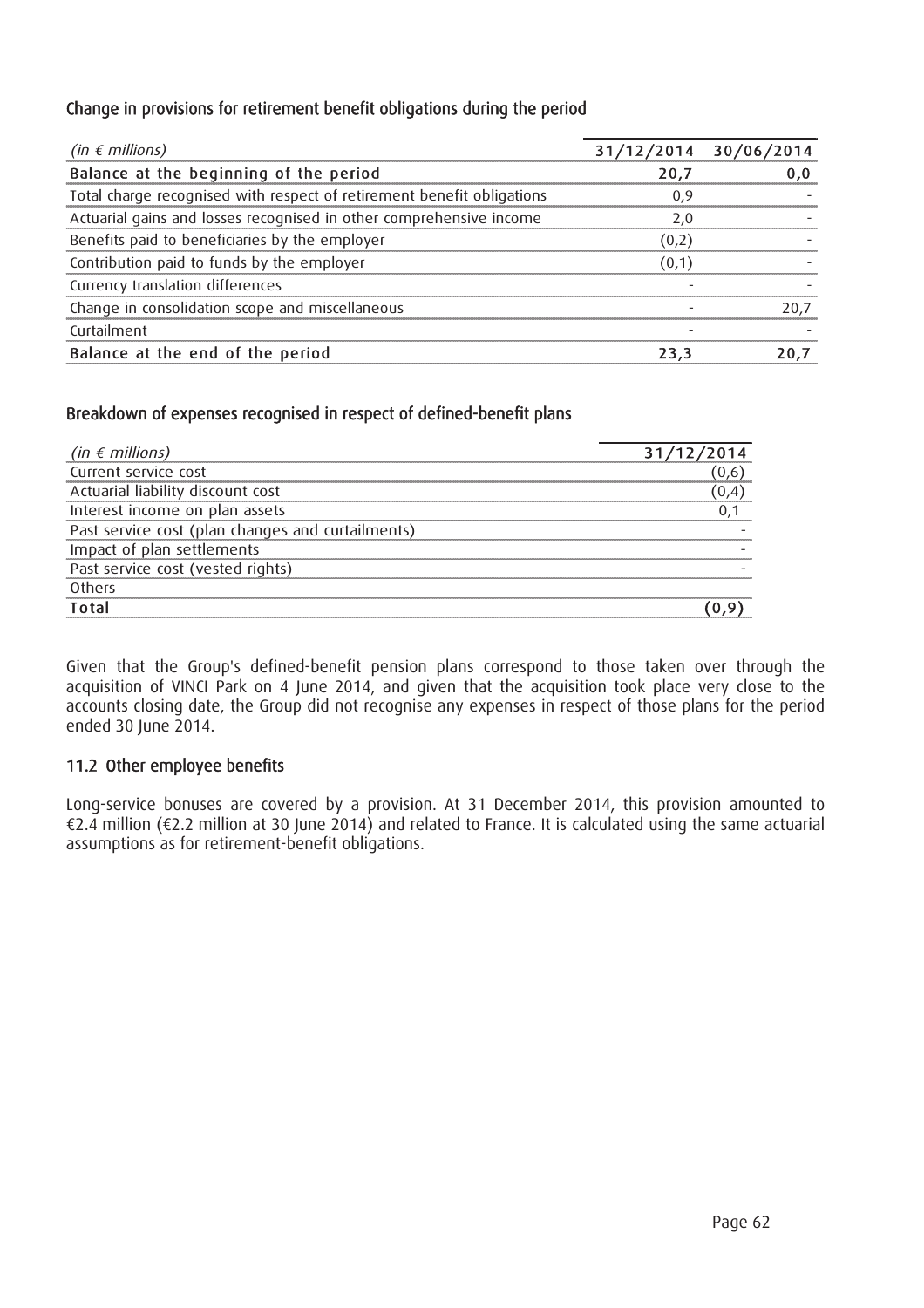## 12. Other provisions

Changes in provisions reported in the balance sheet were as follows in the period:

| (in $\epsilon$ millions)                                                        | 30/06/2014               | Provisions<br>taken      | Translation Provisions<br>differences | used                     | Other<br>reversals<br>not used | Changes in<br>consolidation<br>scope and<br>miscellaneous | Change in the<br>part at less than<br>one year of non- 31/12/2014<br>current<br>provisions |              |
|---------------------------------------------------------------------------------|--------------------------|--------------------------|---------------------------------------|--------------------------|--------------------------------|-----------------------------------------------------------|--------------------------------------------------------------------------------------------|--------------|
| Non-current provisions                                                          |                          |                          |                                       |                          |                                |                                                           |                                                                                            |              |
| Financial risk                                                                  | 5,0                      | $\overline{\phantom{a}}$ | $\overline{a}$                        | $\overline{\phantom{a}}$ |                                | 0,3                                                       |                                                                                            | 5,3          |
| Other non-current liabilities                                                   | 40,2                     | 3,0                      | 0,6                                   | 2,0                      | (1, 9)                         | 4,7                                                       |                                                                                            | 48,6         |
| Discounting of non-current provisions                                           | $\overline{a}$           |                          | $\overline{\phantom{a}}$              |                          |                                |                                                           |                                                                                            | $\mathbf 0$  |
| Reclassification of the part at less than<br>one year of non-current provisions | (6, 9)                   |                          |                                       |                          |                                |                                                           | (0,1)                                                                                      | (7,0)        |
| <b>Total non-current provisions</b>                                             | 38,3                     | 3,0                      | 0,6                                   | 2,0                      | (1, 9)                         | 5,0                                                       | (0,1)                                                                                      | 46,8         |
| <b>Current provisions</b>                                                       |                          |                          |                                       |                          |                                |                                                           |                                                                                            |              |
| <b>Disputes</b>                                                                 | $\overline{a}$           | ٠                        | $\sim$                                | ٠                        | $\overline{\phantom{a}}$       | $\overline{\phantom{a}}$                                  | $\overline{a}$                                                                             | $\mathbf{0}$ |
| Restructuring                                                                   | $\overline{\phantom{a}}$ | $\overline{a}$           |                                       | $\overline{\phantom{a}}$ |                                |                                                           |                                                                                            | $\mathbf{0}$ |
| Other current liabilities                                                       | 9,2                      | 3,6                      | 0,1                                   | (1,2)                    | (0, 4)                         | $\overline{a}$                                            |                                                                                            | 11,2         |
| Discounting of current provisions                                               | $\overline{\phantom{a}}$ |                          |                                       |                          |                                |                                                           |                                                                                            |              |
| Reclassification of the part at less than<br>one year of non-current provisions | 6,9                      |                          |                                       |                          |                                |                                                           | 0,1                                                                                        | 7,0          |
| <b>Total current provisions</b>                                                 | 16,0                     | 3,6                      | 0,1                                   | (1, 2)                   | (0, 4)                         | ٠                                                         | 0,1                                                                                        | 18,2         |
| Current and non-current<br>provisions                                           | 54,3                     | 6,7                      | 0,7                                   | 0,8                      | (2, 4)                         | 5,0                                                       |                                                                                            | 65,0         |

Changes in provisions reported in the balance sheet were as follows for the period ended 30 June 2014:

| (in $\notin$ millions)                                                          | 13/02/2014               | Provisions<br>taken      | Translation Provisions<br>differences | used           | Other<br>reversals<br>not used | Changes in<br>consolidation<br>scope and<br>miscellaneous | Change in the<br>part at less than<br>one year of non- 30/06/2014<br>current<br>provisions |              |
|---------------------------------------------------------------------------------|--------------------------|--------------------------|---------------------------------------|----------------|--------------------------------|-----------------------------------------------------------|--------------------------------------------------------------------------------------------|--------------|
| Non-current provisions                                                          |                          |                          |                                       |                |                                |                                                           |                                                                                            |              |
| Financial risk and other non-current<br>liabilities                             |                          |                          |                                       |                |                                | 45,2                                                      |                                                                                            | 45,2         |
| Discounting of non-current provisions                                           | $\sim$                   |                          |                                       |                |                                | $\overline{\phantom{a}}$                                  |                                                                                            |              |
| Reclassification of the part at less than<br>one year of non-current provisions |                          |                          |                                       |                |                                | $-6,9$                                                    |                                                                                            | $-6,9$       |
| <b>Total non-current provisions</b>                                             | ۰.                       | $\overline{\phantom{a}}$ | ٠                                     | ٠              | ٠                              | 38,3                                                      | ٠                                                                                          | 38,3         |
| <b>Current provisions</b>                                                       |                          |                          |                                       |                |                                |                                                           |                                                                                            |              |
| <b>Disputes</b>                                                                 | ۰                        |                          |                                       |                |                                | $\blacksquare$                                            |                                                                                            |              |
| Restructuring                                                                   | $\overline{a}$           |                          |                                       |                |                                |                                                           |                                                                                            | $\mathbf{0}$ |
| Other current liabilities                                                       | ٠                        |                          |                                       |                |                                | 9,2                                                       |                                                                                            | 9,2          |
| Discounting of current provisions                                               | $\overline{\phantom{0}}$ |                          |                                       |                |                                |                                                           |                                                                                            |              |
| Reclassification of the part at less than<br>one year of non-current provisions |                          |                          |                                       |                |                                | 6,9                                                       |                                                                                            | 6,9          |
| <b>Total current provisions</b>                                                 | ۰                        | $\overline{\phantom{a}}$ | ٠                                     | $\blacksquare$ | ۰                              | 16,0                                                      | ۰                                                                                          | 16,0         |
| Current and non-current<br>provisions                                           |                          |                          |                                       |                |                                | 54,3                                                      |                                                                                            | 54,3         |

During the period ended 30 June 2014, the main change in provisions arose from the recognition of provisions taken over through the business combination on 4 June 2014 (acquisition of VINCI Park).

The Group is sometimes involved in litigation arising from its activities, particularly with concessiongranting authorities.

The related risks are assessed by the Group on the basis of its knowledge of the cases, and provisions may be taken in consequence.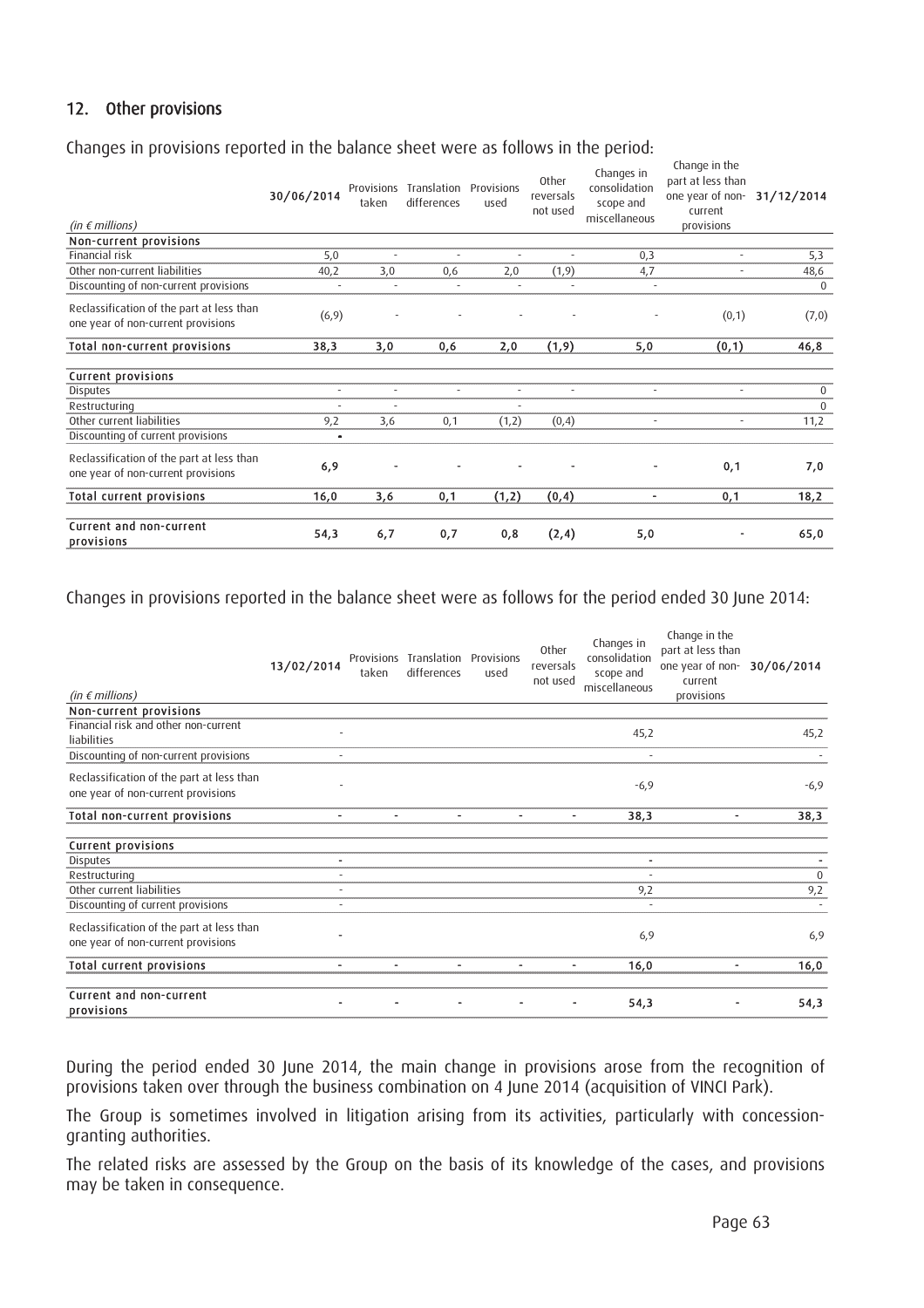## 12.1 Non-current provisions

Provisions for other non-current risks mainly include:

- provisions for loss-making contracts;
- provisions at more than one year relating to disputes and arbitration with concession grantors;
- other provisions for other risks (non-current).

At 31 December 2014, discounting included in those amounts equalled  $£12.0$  million ( $£11.0$  million at 30 June 2014).

## 12.2 Current provisions

Current provisions (including the part at less than one year of non-current provisions) are directly connected with the operating cycle.

They mainly include:

- provisions for restoring the condition of assets at the end of contracts;
- provisions for workforce-related litigation.

## 13. Working capital requirement

## 13.1 Change in working capital requirement

|                                                                 |            |            | Changes 31/12/2014 - 30/06/2014 |               |  |
|-----------------------------------------------------------------|------------|------------|---------------------------------|---------------|--|
| (in $\epsilon$ millions)                                        | 31/12/2014 | 30/06/2014 | Connected with<br>operations    | Other changes |  |
| Inventories and work in progress (net)                          | 0,6        | 0,7        | (0,2)                           |               |  |
| Trade and other operating receivables                           | 69,5       | 61,0       | 8,0                             | 0,5           |  |
| Other current assets                                            | 75,6       | 75,4       | (2,8)                           | 3,0           |  |
| Inventories and operating receivables (I)                       | 145,7      | 137,2      | 5,1                             | 3,4           |  |
| Trade payables                                                  | (58,7)     | (61,4)     | 2,9                             | (0,2)         |  |
| Other current payables                                          | (222,3)    | (214, 0)   | (3,5)                           | (4,8)         |  |
| Trade and other operating payables (II)                         | (281, 0)   | (275,4)    | (0, 6)                          | (5,0)         |  |
| Working capital requirement connected with operations (I-II)    | (135,3)    | (138,2)    | 4,5                             | (1,6)         |  |
|                                                                 |            |            |                                 |               |  |
| <b>Current provisions</b>                                       | (18, 2)    | (16, 0)    | (2,0)                           | (0,1)         |  |
| of which, part at less than one year of non-current provisions: | (7,0)      | (6, 9)     | (0,1)                           |               |  |
| Working capital requirement (after current provisions)          | (153, 5)   | (154,3)    | 2,5                             | (1,7)         |  |

(\*)Mainly changes in consolidation scope and translation differences

The working capital requirement connected with operations comprises current assets and liabilities related to operations except for current tax assets and liabilities and other current assets and liabilities of a financial nature.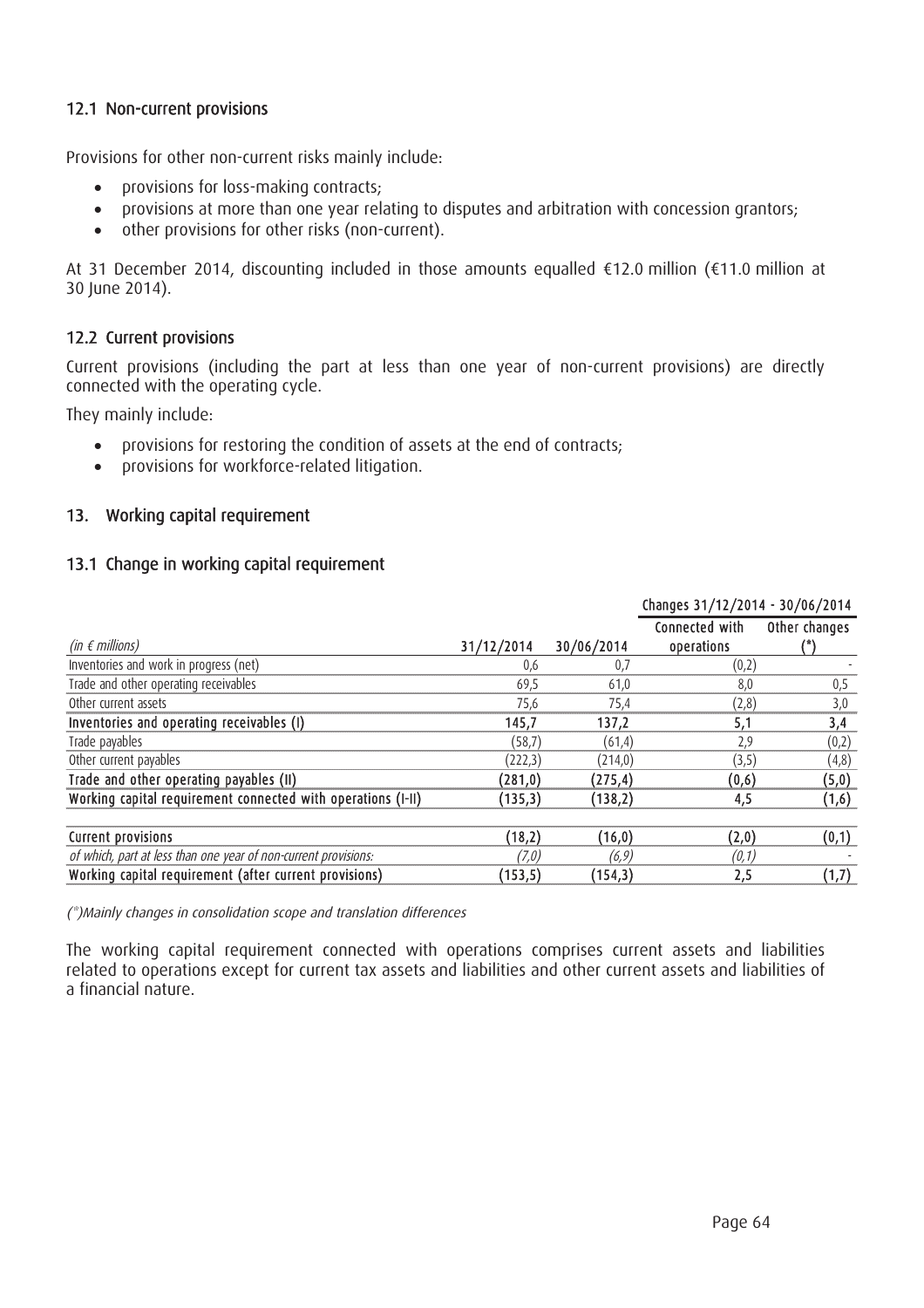The component parts of the working capital requirement by maturity are:

|                                                         |            | Maturity         |                    |                   |                                       |                  |  |  |
|---------------------------------------------------------|------------|------------------|--------------------|-------------------|---------------------------------------|------------------|--|--|
|                                                         |            |                  | Within 1 year      |                   |                                       |                  |  |  |
| (in $\epsilon$ millions)                                | 31/12/2014 | 1 to 3<br>months | $3$ to 6<br>months | 6 to 12<br>months | After 1 year<br>and within 5<br>years | After 5<br>years |  |  |
| Inventories and work in progress (net)                  | 0,6        | 0,4              | 0,0                | 0,1               |                                       |                  |  |  |
| Trade and other operating receivables                   | 69,5       | 50,7             | 9,0                | 4,2               | 5,7                                   |                  |  |  |
| Other current assets                                    | 75,6       | 62,4             | 2,3                | 5,6               | 1,5                                   | 3,8              |  |  |
| Inventories and operating receivables (I)               | 145,7      | 113,5            | 11,3               | 9,8               | 7,3                                   | 3,8              |  |  |
| Trade payables                                          | (58,7)     | (56, 6)          | (1,4)              | (0,3)             | (0,4)                                 |                  |  |  |
| Other current payables                                  | (222,3)    | (124, 0)         | (5,8)              | (53,8)            | (30,1)                                | (8,8)            |  |  |
| Trade and other operating payables (II)                 | (281, 0)   | (180, 5)         | (7,2)              | (54,1)            | (30, 4)                               | (8, 8)           |  |  |
| Working capital requirement (before current provisions) | (135,3)    | (67, 1)          | 4,1                | (44,3)            | (23,2)                                | (4, 9)           |  |  |

#### 13.2 Trade receivables

| (in $\epsilon$ millions)             | 31/12/2014 | 30/06/2014 |
|--------------------------------------|------------|------------|
| Trade receivables invoiced           | 65.7       | 55,1       |
| Allowances against trade receivables | (13.0)     | (8, 6)     |
| Trade receivables, net               | 52.6       | 46,5       |

At 31 December 2014, trade receivables between 6 and 12 months past due amounted to  $\epsilon$ 4.7 million (compared with  $\epsilon$ 1.6 million at 30 June 2014).  $\epsilon$ 1.5 million of allowances have been taken in consequence ( $\epsilon$ 0.5 million at 30 June 2014). Trade receivables more than one year past due amounted to €9.3 million (€6.7 million at 30 June 2014) and provisions of €6.8 million have been taken in consequence ( $6.2$  million at 30 June 2014).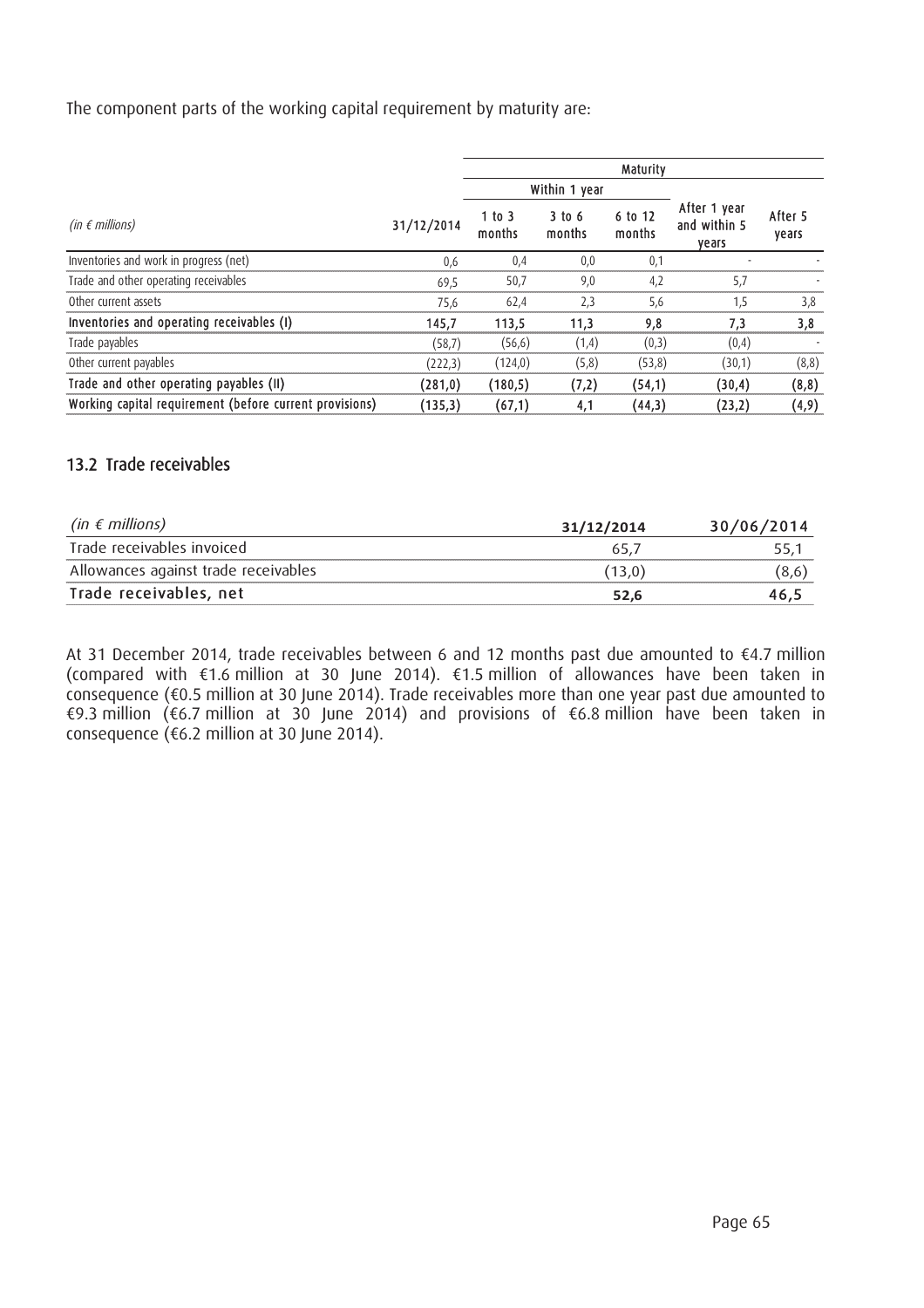# 14. Net financial debt

Net financial debt as defined by the Group breaks down as follows:

| Accounting categories                                   | (in $\epsilon$ millions)                          |             | 31/12/2014  |            | 30/06/2014     |             |          |
|---------------------------------------------------------|---------------------------------------------------|-------------|-------------|------------|----------------|-------------|----------|
| Liabilities at amortised cost                           |                                                   | Non current | Current (*) | Total      | Non current    | Current $($ | Total    |
|                                                         | <b>Bonds</b>                                      | (943, 5)    | (3,3)       | (946, 8)   |                |             |          |
|                                                         | Other bank loans and other financil debt          | (217,0)     | (21,6)      | (238,6)    | (1139,5)       | (17,6)      | (1157,1) |
|                                                         | Finance leases                                    | (2,8)       | (0,7)       | (3,5)      | (3,1)          | (1,0)       | (4,0)    |
|                                                         | Long-term financial debt (**)                     | (1163,3)    | (25, 6)     | (1189,0)   | (1142,5)       | (18,6)      | (1161,1) |
|                                                         | Other current financial liabilities               |             |             |            |                |             |          |
|                                                         | Bank overdrafts                                   |             | (11,8)      | (11,8)     |                | (9,0)       | (9,0)    |
|                                                         | Financial current accounts, liabilities           |             | (0,1)       | (0,1)      |                | (0,1)       | (0,1)    |
|                                                         | I - Gross financial debt                          | (1163,3)    | (37,5)      | (1 200, 8) | (1142,5)       | (27,7)      | (1170,2) |
|                                                         | of which impact of fair value hedges              |             |             |            |                |             |          |
|                                                         | of which impact of fair value purchase accounting |             |             |            |                |             |          |
| Loans and receivables                                   | Subsidiaries' long-term loans                     | ÷.          |             |            | ٠              | 0,4         | 0,4      |
|                                                         | Financial current accounts, assets                |             | 7,3         | 7,3        | $\overline{a}$ | 6,1         | 6,1      |
| Assets measured at fair value<br>through profit or loss | Current cash management financial assets          |             | 1,4         | 1,4        |                | 2,0         | 2,0      |
|                                                         | Cash equivalent                                   |             | 34,3        | 34,3       | $\overline{a}$ | 15,9        | 15,9     |
|                                                         | Cash                                              |             | 36,3        | 36,3       |                | 54,2        | 54,2     |
|                                                         | II - Financial assets                             |             | 79,3        | 79,3       |                | 78,7        | 78,7     |
| <b>Derivatives</b>                                      | Derivative financial instruments - liabilities    | (16, 6)     | (1,3)       | (18,0)     | (20,3)         | (0,8)       | (21,1)   |
|                                                         | Derivative financial instruments - assets         |             | 1,6         | 1,6        |                |             |          |
|                                                         | III - Derivative financial instruments            | (16, 6)     | 0,2         | (16, 4)    | (20,3)         | (0, 8)      | (21,0)   |
|                                                         | Net financial debt $(I + II + III)$               | (1179,9)    | 42,0        | (1137,9)   | (1162,8)       | 50,3        | (1112,6) |

(\*) The current part includes accrued interest not matured.

(\*\*) Including the part at less than one year.

At 31 December 2014, the INFRA FOCH group had net financial debt of  $£1,137.9$  million compared with €1,112.6 million at 30 June 2014.

#### Reconciliation of net financial debt with balance sheet items:

| (in $\epsilon$ millions)                                                | 31/12/2014 | 30/06/2014 |
|-------------------------------------------------------------------------|------------|------------|
| Bonds (non-current)                                                     | (943, 5)   |            |
| Other loans and borrowings                                              | (219,8)    | (1142,5)   |
| Current borrowings(*)                                                   | (37,5)     | (27,7)     |
| Derivative financial instruments - non-current liabilities              | (16, 6)    | (20, 4)    |
| Derivative financial instruments - current liabilities(*)               | (1,3)      | (0,8)      |
| Cash management financial assets                                        | 1,4        | 2,0        |
| Cash and cash equivalents                                               | 78,0       | 76,2       |
| Collaterised loans and receivables and consolidated subsidiaries' long- |            |            |
| term loans                                                              |            | 0,4        |
| Derivative financial instruments - non-current assets                   | 1,2        |            |
| Derivative financial instruments - current assets(*)                    | 0,4        | 0,1        |
| Net financial debt                                                      | (1137,9)   | 112,6)     |
|                                                                         |            |            |

(\*) Including interest accrued but not matured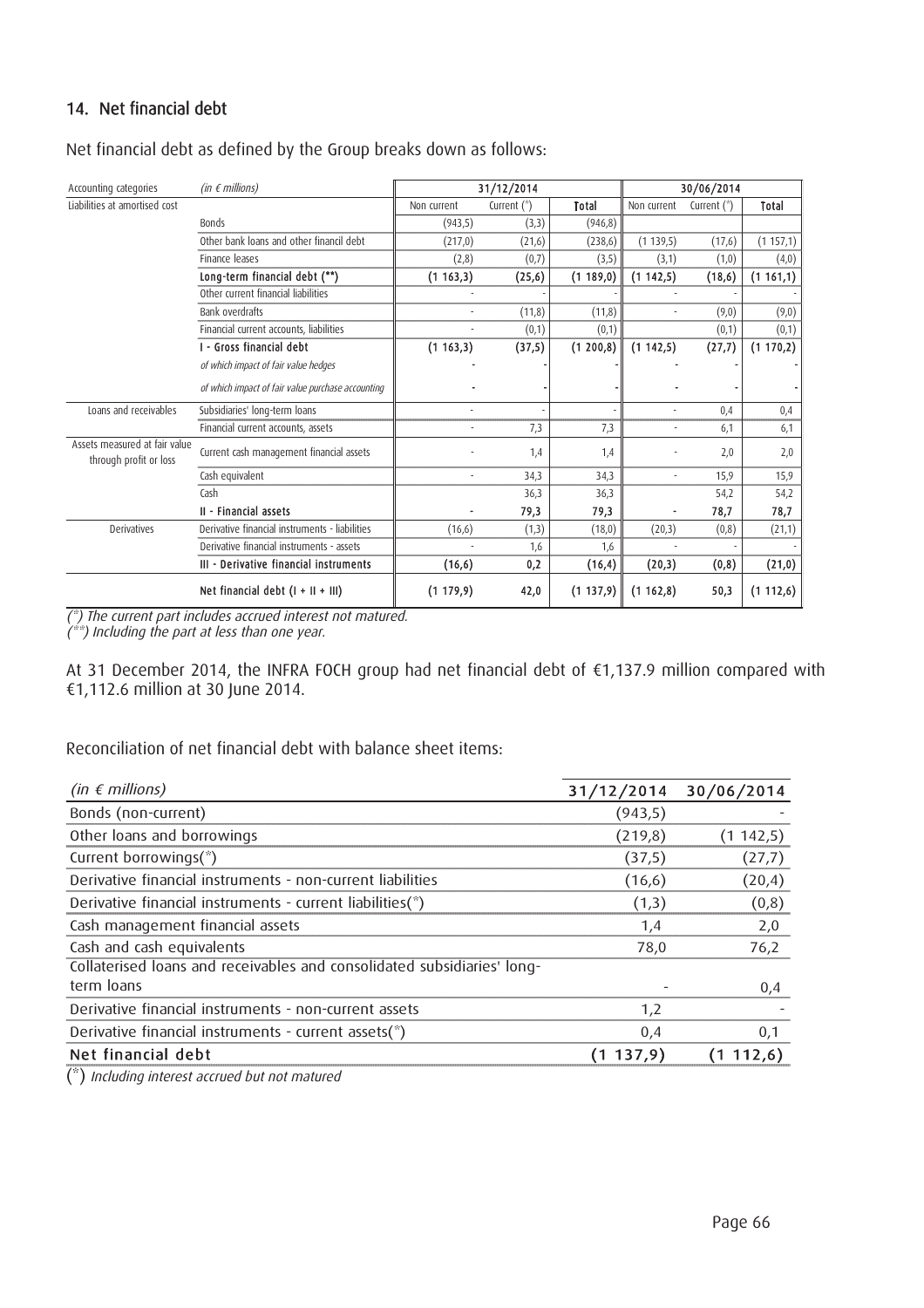## 14.1 Detail of long-term financial debt

#### 14.1.1 Borrowings from financial institutions and others

At 30 June 2014, these borrowings in particular comprised loans granted by credit institutions (including a loan from Dexia and a syndicated loan) in connection with the financing of parking facility concessions, city advances and a loan granted by INFRA FOCH TOPCO.

Furthermore, they included the syndicated loan amounted to  $f(1,220)$  million and was arranged with a syndicate of nine banks on 27 May 2014 with effect from 4 June 2014. It comprised two tranches of €460 million each and two revolving facilities of €50 million and €250 million respectively. Those funds were used to buy part of VINCI Park's shares (€386 million) and to repay early €534 million of debts borne by VINCI Park and its subsidiaries (mainly  $\epsilon$ 357 million repaid to Calyon and  $\epsilon$ 168 million to the VINCI group).

On 9 October 2014,  $\epsilon$ 950 million of bonds ( $\epsilon$ 500 million of bonds with a 6-year maturity and  $\epsilon$ 450m of bonds with a 10.5-year maturity) were subscribed by a syndicate of European investors. The issue enabled the Company to refinance the syndicated loan of up to  $\epsilon$ 920 million, and both tranches were repaid on 16 October 2014. Concomitantly, drawn facilities were renegotiated into a single €300 million facility carrying no particular guarantees.

INFRA FOCH also has still  $\epsilon$ 100 million of financing granted by its sole shareholder INFRA FOCH TOPCO, which was fully drawn at 31 December 2014. That financing is due to mature on 31 December 2045 and bears interest at a fixed rate of 8.25%.

Details of those borrowings are as follows:

| (in $\epsilon$ millions)         |            | 31/12/2014                                                           |                            |                                        |                                              |                   |
|----------------------------------|------------|----------------------------------------------------------------------|----------------------------|----------------------------------------|----------------------------------------------|-------------------|
|                                  | Currency   | Net received<br>(Nominal +<br>gross expenses<br>+ qross<br>premiums) | Cumulative<br>amortisation | Impact of<br>amortised<br>$cost$ (***) | Changes in<br>consolidation<br>scope (*****) | Carrying amount   |
|                                  |            | (a)                                                                  | (b)                        | (c)                                    | (d)                                          | $(a)+(b)+(c)+(d)$ |
| Bond                             | <b>EUR</b> | 943,5                                                                |                            | 3,3                                    |                                              | 946,8             |
| Syndicated loan                  | <b>EUR</b> | 907,3                                                                | (907, 3)                   | ٠                                      |                                              |                   |
| Syndicated Ioan Tranche A        | EUR        | 454,4                                                                | (454, 4)                   |                                        |                                              |                   |
| Syndicated Ioan Tranche B        | <b>EUR</b> | 452,9                                                                | (452, 9)                   |                                        |                                              |                   |
| Dexia loans(*)                   |            | 130,4                                                                | (12,1)                     |                                        | ٠                                            | 118,4             |
| Other loans                      | <b>EUR</b> |                                                                      |                            | ٠                                      |                                              |                   |
| Advances from towns & cities     | EUR        | 3,7                                                                  | (0,2)                      | ٠                                      |                                              | 3,5               |
| Other loans (**)                 |            | 118,8                                                                | (3,6)                      | 5,0                                    | ٠                                            | 120,2             |
| Total other loans and borrowings |            | 2 103,7                                                              | (923, 1)                   | 8,3                                    |                                              | 1 189,0           |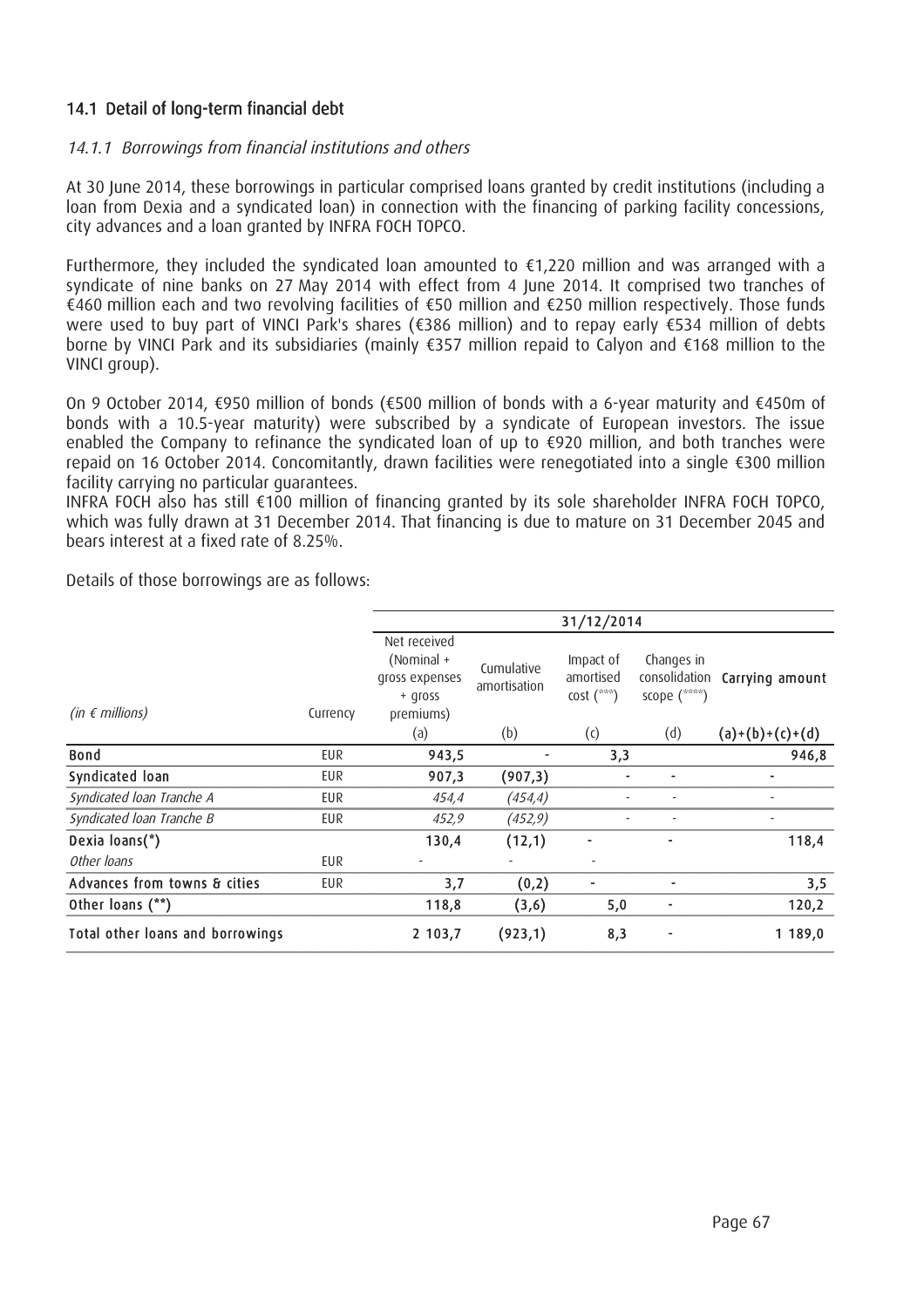|                                  |            | 30/06/2014                                                             |                            |                                        |                             |                               |
|----------------------------------|------------|------------------------------------------------------------------------|----------------------------|----------------------------------------|-----------------------------|-------------------------------|
| (en millions d'euros)            | Currency   | Net received<br>(Nominal +<br>gross expenses<br>$+$ qross<br>premiums) | Cumulative<br>amortisation | Impact of<br>amortised<br>$cost$ (***) | Changes in<br>scope (*****) | consolidation Carrying amount |
|                                  |            | (a)                                                                    | (b)                        | (c)                                    | (d)                         | $(a)+(b)+(c)+(d)$             |
| Syndicated loan                  | EUR        | 907,3                                                                  |                            | 0,3                                    | 0,0                         | 907,6                         |
| Syndicated Ioan Tranche A        | <b>EUR</b> | 454,4                                                                  |                            | 0,2                                    |                             | 454,6                         |
| Syndicated Ioan Tranche B        | EUR        | 452,9                                                                  |                            | 0,2                                    |                             | 453,1                         |
| Dexia loans (*)                  |            |                                                                        |                            |                                        | 130,4                       | 130,4                         |
| Advances from towns & cities     | EUR        |                                                                        |                            |                                        | 3,7                         | 3,7                           |
| Other loans (**)                 |            | 102,6                                                                  |                            |                                        | 16,8                        | 119,4                         |
| Total other loans and borrowings |            | 1 009,9                                                                |                            | 0,3                                    | 150,9                       | 1 161.1                       |

 $\overline{(^{\circ})}$ Tranches 1 and 2 of the Dexia financing include several lines of various maturities, of which the earliest is January 2015 and<br>the latest is September 2025. the latest is September 2025.

(\*\*)Including the  $\epsilon$ 100 million loan from Infra Foch Topco.

(\*\*\*)Amortised costs including interest accrued not yet matured

(\*\*\*\*) Column (d) shows financing granted by third parties to VINCI Park before its acquisition by Infra Foch.

#### 14.1.2

#### 14.1.3 Finance lease debt

At 31 December 2014, finance leases amounted to  $\epsilon$ 3.5 million ( $\epsilon$ 4.0 million at 30 June 2014). The assets financed by finance leases mainly relate to concession assets for  $\epsilon$ 3.2 million and property, plant and equipment for  $E$ 2.1 million.

#### 14.1.4 Analysis of debt without recourse

Recourse against VINCI Park in connection with the Dexia loans is limited to the following case: in the event of early termination of the concession agreement as a result of fault by the concession operating company or for public interest reasons, VINCI Park has undertaken to repay the outstanding balance when termination compensation is paid.

The amount of Dexia loans concerned was €118.4 million at 31 December 2014, versus €130.4 million at 30 June 2014.

#### 14.2 Resources and liquidity

#### 14.2.1 Maturity of debts

Liquidity is managed through regular Treasury Committee meetings, which are held under the responsibility of the Group's finance department. That department has established a liquidity risk management framework suited to managing short-, medium- and long-term financing along with the Group's obligations in terms of liquidity management.

The Group manages its liquidity in a centralised manner through a cash pooling system. At 31 December 2014, the operating subsidiaries in the Group's main countries took part in the cash pooling system, the only notable exception being the Canadian subsidiaries.

In addition to the two tranches of the  $\epsilon$ 950 million bond issue, the Group also finances itself through bank loans that totalled €141.1 million at 31 December 2014. Those loans bear interest mainly at floating rates and have been subject to interest-rate hedging (see note G.15 "Financial risk management").

The Group only lends to its subsidiaries at fixed interest rates.

At 31 December 2014, the average maturity of the Group's financial debt was 9.9 years (against 6.3 years at 30 June 2014).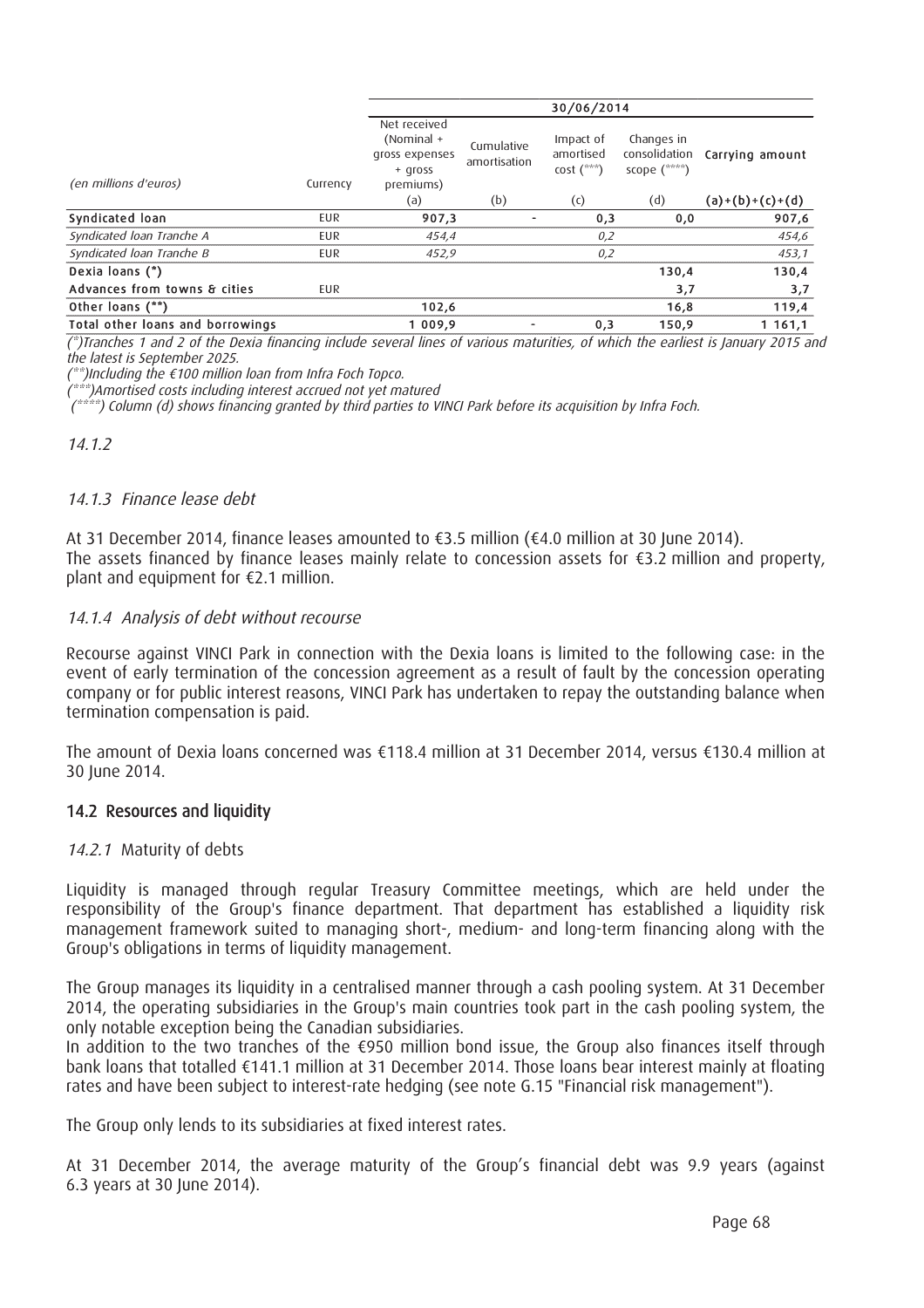# The INFRA FOCH group's financial debts break down as follows by maturity:

| (in $\epsilon$ millions)                       |                       |                                     |                          | 31/12/2014                       |                                   |                               |                                 |                     |
|------------------------------------------------|-----------------------|-------------------------------------|--------------------------|----------------------------------|-----------------------------------|-------------------------------|---------------------------------|---------------------|
| Long-term financial debt                       | Carrying<br>amount(*) | Capital and<br>interest<br>payments | Within 3<br>months       | between<br>$3$ and $6$<br>months | between 6<br>months and<br>1 year | between<br>1 and $2$<br>years | between<br>$3$ and $5$<br>years | After 5<br>years    |
| <b>Bonds</b>                                   |                       |                                     |                          |                                  |                                   |                               |                                 |                     |
| Capital                                        | (946, 8)              | (950, 0)                            |                          |                                  |                                   |                               |                                 | (950, 0)            |
| Interest payments                              |                       | (137,9)                             |                          | (4,8)                            | (6,3)                             | (15,8)                        | (47, 4)                         | (63, 6)             |
| Other bank loans and other financial debt      |                       |                                     |                          |                                  |                                   |                               |                                 |                     |
| Capital                                        | (238,6)               | (228,7)                             | (0,3)                    | (0, 5)                           | (12, 9)                           | (31,3)                        | (11,7)                          | (172,1)             |
| Interest payments                              |                       | (285, 8)                            | (0,2)                    | (8,3)                            | (0,6)                             | (9,5)                         | (25,1)                          | (242,0)             |
| Finance lease debt                             |                       |                                     |                          |                                  |                                   |                               |                                 |                     |
| Capital                                        | (3,5)                 | (3,5)                               | (0,2)                    | (0,2)                            | (0,2)                             | (0,4)                         | (1,5)                           | (0, 9)              |
| Interest payments                              |                       | (0,5)                               |                          |                                  | (0,1)                             | (0,2)                         | (0,1)                           | (0,1)               |
| Subtotal: long-term financial debt             | (1189,0)              | (1606.5)                            | (0,8)                    | (13,7)                           | (20, 0)                           | (57,2)                        |                                 | $(85,9)$ $(1428,7)$ |
| Other current financial liabilities            |                       |                                     |                          |                                  | $\overline{a}$                    | ÷.                            |                                 |                     |
| Bank overdrafts                                | (11,8)                | (11,8)                              | (11,8)                   |                                  | $\sim$                            | ÷,                            |                                 |                     |
| Financial current accounts, liabilities        | (0,1)                 | (0,1)                               | (0,1)                    |                                  | ÷,                                | ä,                            |                                 |                     |
| I - Financial debt                             | (1200,8)              | (1618,4)                            | (12,7)                   | (13,7)                           | (20, 0)                           | (57,2)                        |                                 | $(85,9)$ $(1428,7)$ |
| II - Financial assets                          | 79,3                  | ٠                                   | $\overline{\phantom{a}}$ | $\blacksquare$                   | $\blacksquare$                    | $\blacksquare$                |                                 |                     |
|                                                |                       |                                     | ÷                        |                                  |                                   |                               |                                 |                     |
| Derivative financial instruments - liabilities | (18,0)                | (22,4)                              | (2,6)                    | (2,2)                            | (4,4)                             | (7,2)                         | (6,0)                           |                     |
| Derivative financial instruments - assets      | 1,6                   |                                     |                          |                                  |                                   |                               |                                 |                     |
| III - Derivative financial instruments         | (16, 4)               | (22, 4)                             | (2,6)                    | (2,2)                            | (4, 4)                            | (7,2)                         | (6, 0)                          |                     |
| Net financial debt $(I + II + III)$            | (1137,9)              |                                     |                          |                                  |                                   |                               |                                 |                     |

(\*) Including interest accrued not yet matured.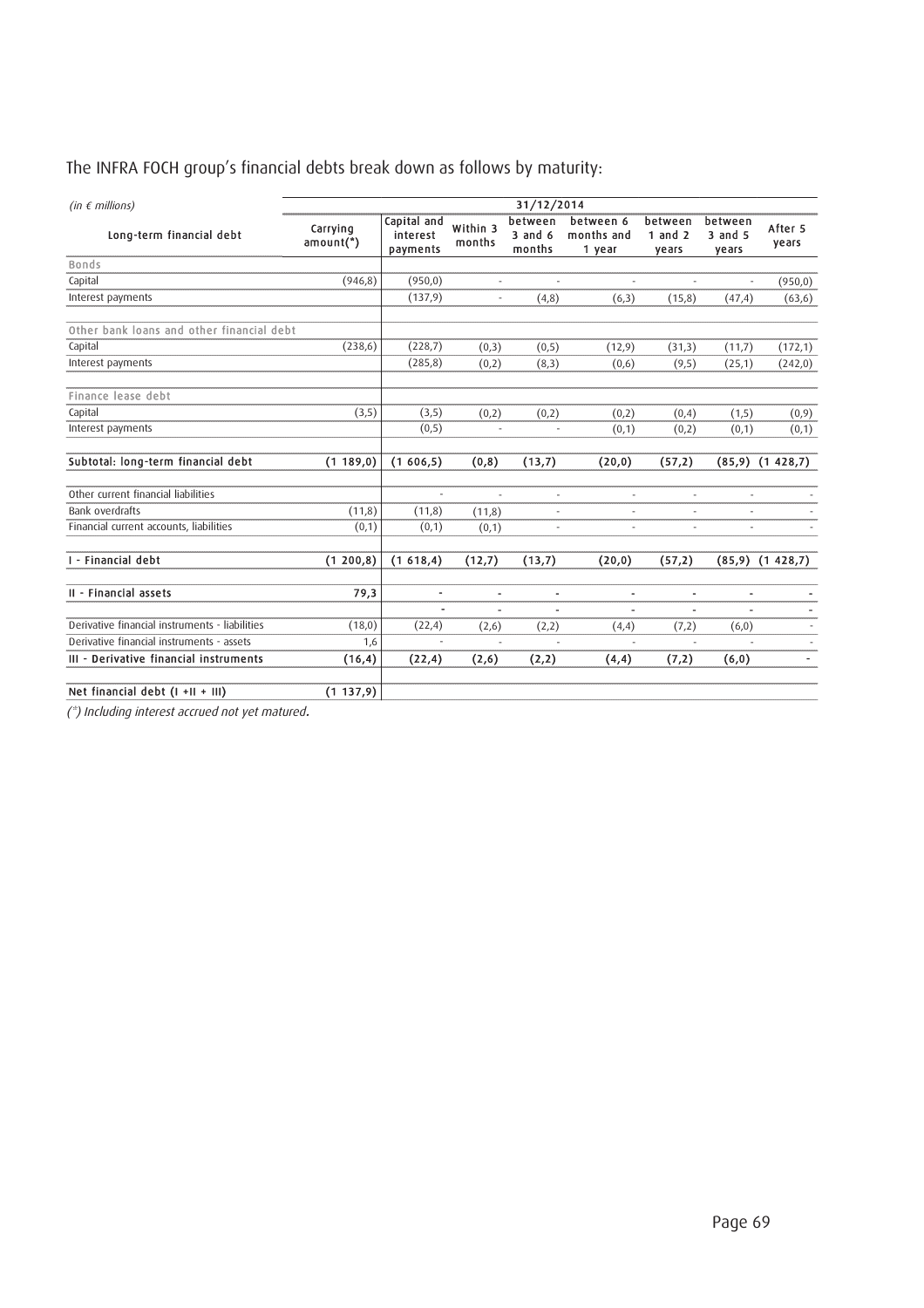| (in $\epsilon$ millions)                       |                       |                                     |                    | 30/06/2014            |                                           |                               |                                 |                  |
|------------------------------------------------|-----------------------|-------------------------------------|--------------------|-----------------------|-------------------------------------------|-------------------------------|---------------------------------|------------------|
| Long-term financial debt                       | Carrying<br>amount(*) | Capital and<br>interest<br>payments | Within 3<br>months | $3$ and $6$<br>months | between between 6<br>months<br>and 1 year | between<br>1 and $2$<br>years | between<br>$3$ and $5$<br>years | After 5<br>years |
| <b>Bonds</b>                                   |                       |                                     |                    |                       |                                           |                               |                                 |                  |
| Capital                                        |                       | ÷                                   | ÷,                 | $\omega$              | $\omega$                                  | $\sim$                        | $\omega$                        |                  |
| Interest payments                              |                       |                                     |                    |                       |                                           |                               |                                 |                  |
| Other bank loans and other financial debt      |                       |                                     |                    |                       |                                           |                               |                                 |                  |
| Capital                                        | (1157,1)              | (1174,0)                            | (12,6)             | (1,1)                 | (3,1)                                     | (21,0)                        | (964,2)                         | (172,1)          |
| Interest payments                              |                       | (327,2)                             | (3,1)              | (3,2)                 | (13,8)                                    | (19,0)                        | (56,1)                          | (232,1)          |
| Finance lease debt                             |                       |                                     |                    |                       |                                           |                               |                                 |                  |
| Capital                                        | (4,0)                 | (4,0)                               | (0,3)              | (0,2)                 | (0,5)                                     | (0,5)                         | (1,4)                           | (1,2)            |
| Interest payments                              |                       | (0,6)                               |                    |                       | (0,1)                                     | (0,1)                         | (0,2)                           | (0,1)            |
| Subtotal: long-term financial debt             | (1161,1)              | (1505, 9)                           | (16, 1)            | (4,5)                 | (17,5)                                    | (40, 5)                       | (1 021, 9)                      | (405, 4)         |
| Other current financial liabilities            |                       | $\sim$                              | ÷.                 |                       |                                           |                               |                                 |                  |
| <b>Bank overdrafts</b>                         | (9,0)                 | (9,0)                               | (9,0)              |                       |                                           |                               |                                 |                  |
| Financial current accounts, liabilities        | (0,1)                 | (0,1)                               | (0,1)              |                       |                                           |                               |                                 |                  |
| I - Financial debt                             | (1170,2)              | (1515,0)                            | (25,1)             | (4, 5)                | (17,5)                                    | (40, 5)                       | (1021,9)                        | (405, 4)         |
| II - Financial assets                          | 78,3                  |                                     |                    |                       |                                           |                               |                                 |                  |
| Derivative financial instruments - liabilities | (21,0)                | (22,4)                              | (2,6)              | (2,2)                 | (4,4)                                     | (7,2)                         | (6,0)                           |                  |
| Derivative financial instruments - assets      | 0,1                   |                                     |                    |                       |                                           |                               |                                 |                  |
| III - Derivative financial instruments         | (21,0)                | (22, 4)                             | (2,6)              | (2,2)                 | (4, 4)                                    | (7,2)                         | (6, 0)                          |                  |
| Net financial debt $(I + II + III)$            | (1112,6)              |                                     |                    |                       |                                           |                               |                                 |                  |

(\*) Including interest accrued not yet matured.

14.2.2 Net cash managed

Net cash managed, which includes cash management financial assets, breaks down as follows:

| (in $\epsilon$ millions)                                               | 31/12/2014 | 30/06/2014 |
|------------------------------------------------------------------------|------------|------------|
| Cash equivalents                                                       | 41,6       | 22,1       |
| Marketable securities and mutual funds (UCITS)                         | 34,3       | 15,9       |
| Cash management current accounts, assets                               | 7,3        | 6,1        |
| Cash                                                                   | 36,3       | 54,3       |
| <b>Bank overdrafts</b>                                                 | (11,8)     | (9,0)      |
| Cash management current account liabilities                            | (0,1)      | (0,1)      |
| Net cash and cash equivalents                                          | 66,1       | 67,2       |
| Cash management financial assets                                       | 1,4        | 2,0        |
| Marketable securities and mutual funds (UCITS)(*)                      |            |            |
| Negotiable debt securities and bonds with an original maturity of less |            |            |
| than 3 months                                                          | 1,4        | 2,0        |
| Negotiable debt securities with an original maturity of more than 3    |            |            |
| months                                                                 |            |            |
| Net cash managed                                                       | 67,4       | 69,2       |

(\*)Portion of short- term UCITS that do not meet criteria to be designated as cash equivalents as defined by IAS 7.

Cash surpluses (see Note G.9 "Cash management financial assets and cash") are managed with the objective of earning a return close to that of the money market, avoiding risks to capital while maintaining a low level of volatility through a performance and risk monitoring system. The investment vehicles used by the Group consist of mutual funds (UCITS).

#### 14.2.3 Financial covenants

Some financing agreements include early repayment clauses applicable in the event of non-compliance with financial ratios, of which the main ones are described below: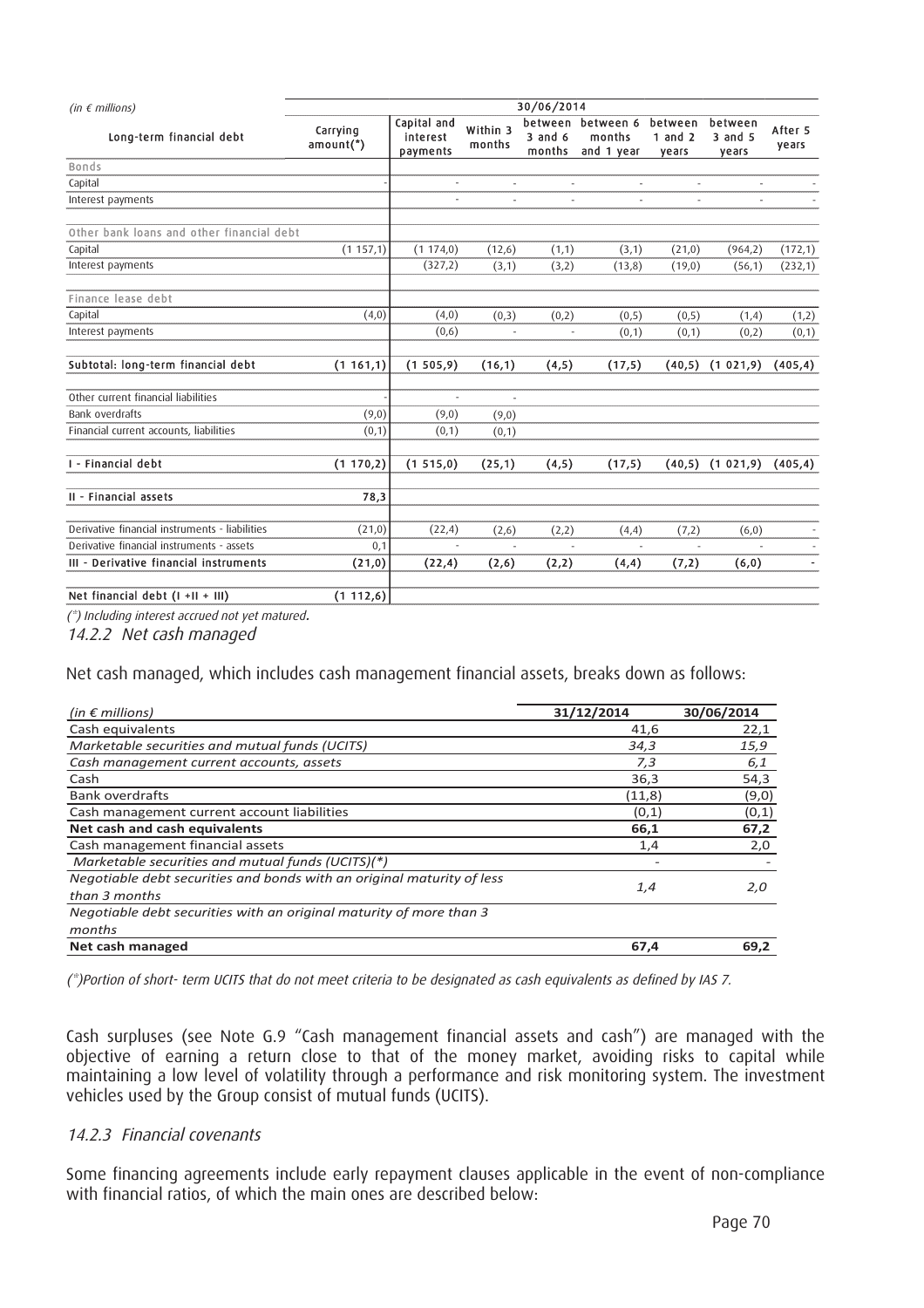|                        |                 | Capital                |                           |            | Ratios at  |
|------------------------|-----------------|------------------------|---------------------------|------------|------------|
| Counterparty           | Contract type   | outstanding Ratios (1) |                           | Thresholds | 31/12/2014 |
| Dexia tranches 1 and 2 | Amortising loan | 118.4                  | NFD / CFBIT               |            |            |
|                        |                 |                        | CFBIT/net financing costs |            |            |

(1) NFD: Net Financial Debt; CFBIT: Cash flow from operations before tax and financing costs to net financing costs.

The above ratios were all met at 31 December 2014.

#### 15. Financial risk management

In connection with its operations, the Group has set up a framework for the management and control of the various market risks to which it is exposed, in particular interest rate and foreign currency exchange rate risks.

On the basis of an analysis of its various exposures to interest-rate and exchange-rate market risks, the Group uses various derivative financial instruments with the objective of reducing such exposure and optimising its borrowing costs and foreign-exchange gains and losses.

The derivative financial instruments used by the Group to reduce and manage its exposure to interestrate and exchange-rate risks relating to its financing and cash investments are recognised in the balance sheet at their fair value, whether they are designated as hedges or not.

Fair value of derivatives, by type:

|                                               | 31/12/2014     | 30/06/2014     |
|-----------------------------------------------|----------------|----------------|
| (in $\epsilon$ millions)                      |                |                |
|                                               | Fair Value (*) | Fair Value (*) |
| Interest rate derivative : Fair value hedge   | 1,3            |                |
| Interest rate derivative : Cash flow hedge    | (6, 9)         | (20,7)         |
| Interest rate derivative : Non- hedge         | (7,1)          |                |
| Interest rate derivatives                     | (12,7)         | (20,7)         |
| Currency derivative : Fair value hedge        |                |                |
| Currency derivative: Net investment Hedge     |                |                |
| Currency derivative : Non-hedge               | (3,7)          | (0, 3)         |
| <b>Currency derivatives</b>                   | (3,7)          | (0, 3)         |
| Other derivatives                             |                |                |
| <b>Total derivative financial instruments</b> | (16, 4)        | (21,1)         |

(\*) Fair value includes interest accrued but not matured of  $\epsilon 0.4$  million at 31 december 2014 and  $\epsilon 0.1$  million at 30 June 2014.

#### 15.1 Interest-rate risk

Interest rate risk is managed with two timescales: the long term, aiming to ensure and maintain the concession's economic equilibrium, and the short term, with an objective of optimising the average cost of debt depending on the situation in financial markets.

Over the long term, the objective is to change over time the breakdown between fixed- and floating-rate debt depending on the debt level (measured by the ratio of net debt to cash flows from operations before tax and financing costs), with a greater proportion at fixed rate when the level of debt is high.

To hedge its interest-rate risk exposure, the Group uses derivative instruments such as options and interest rate swaps. These derivatives may be designated as hedges or not, in accordance with IFRSs.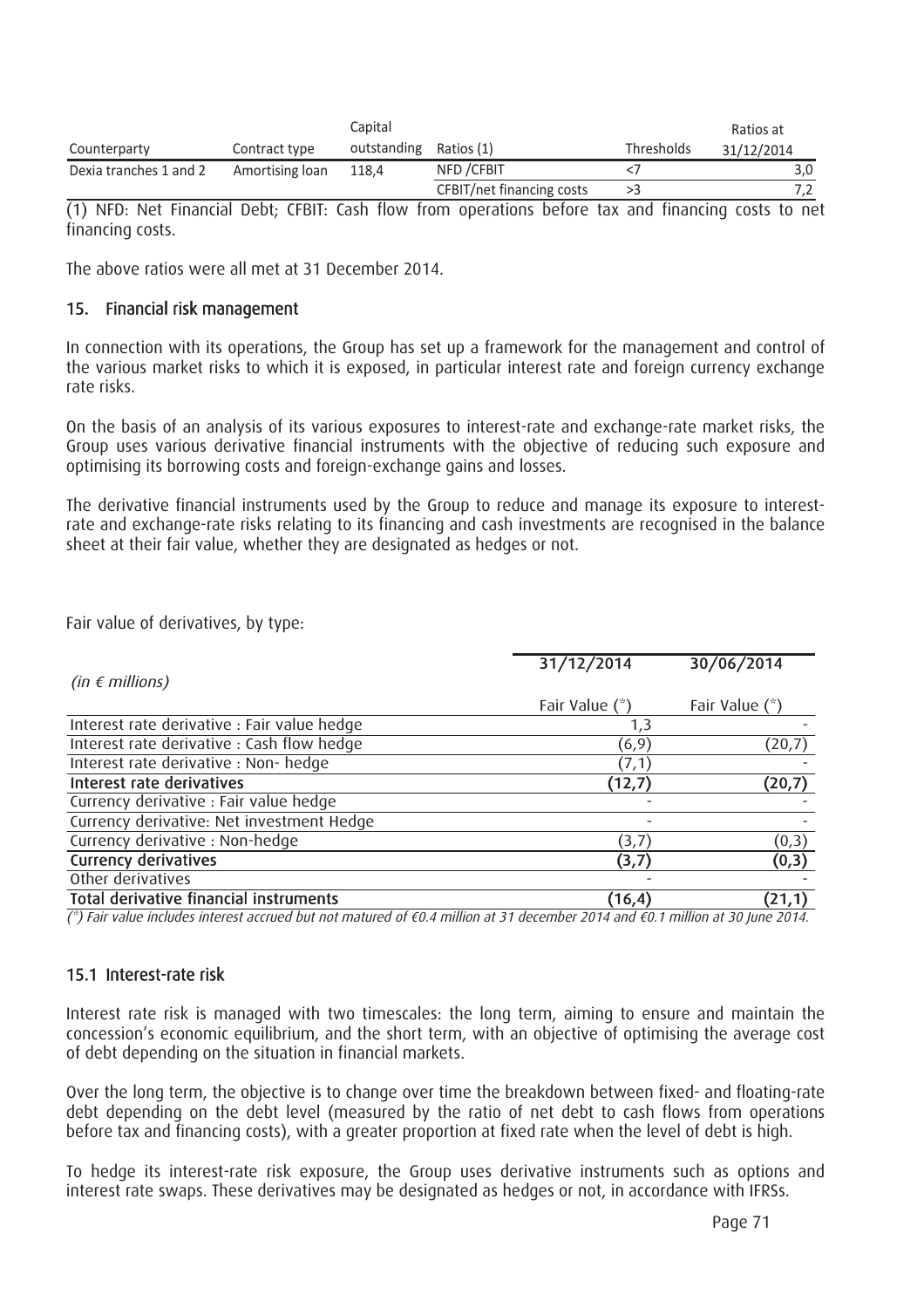The tables below show the breakdown at the balance-sheet date of long-term debt between fixed-rate, capped floating-rate or inflation-linked debt, and the part at floating rate before and after taking account of derivative financial instruments:

|                          |            | Before hedging<br>derivatives(*)<br>31/12/2014 | Hedges(***)<br>31/12/2014     | After hedging<br>derivatives(*)<br>31/12/2014 |                 |
|--------------------------|------------|------------------------------------------------|-------------------------------|-----------------------------------------------|-----------------|
| (in $\epsilon$ millions) | Debt       | Proportion (**)                                | swap and interest rate option | Debt                                          | Proportion (**) |
| Fixed rate               | 1 0 5 9, 8 | 89%                                            | 148,9                         | 1 0 1 8 , 7                                   | 86%             |
| of which, capped rate    |            |                                                |                               |                                               |                 |
| Floating rate            | 129,2      | $11\%$                                         | 107,8                         | 170,3                                         | 14%             |
| of which, capped rate    |            |                                                |                               |                                               |                 |
| Total                    | 1 189,0    | 100%                                           |                               | 1 189,0                                       | 100%            |
|                          |            | 30/06/2014                                     | 30/06/2014                    | 30/06/2014                                    |                 |
| (in $\epsilon$ millions) | Debt       | Proportion (***)                               | swap and interest rate option | Debt                                          | Proportion      |
| Fixed rate               | 113,4      | 10%                                            |                               | 1 077,4                                       | 93%             |

| <b>Total</b>          | 1 161.1 | 100%  |       | 1 161.1 | 100% |
|-----------------------|---------|-------|-------|---------|------|
| of which, capped rate |         |       | 337.6 | 80.0    | 70/0 |
| Floating rate         | 1 047.7 | 90%   | 964.0 | 83.7    | 7%   |
| of which, capped rate |         |       |       |         |      |
| <b>TIVE A TOLE</b>    | .       | 10.70 |       | 1.911.7 | ノフツ  |

(\*) Including interest accrued not yet matured

(\*\*) Proportion expressed as percentage of total debt

(\*\*\*) At fair value

On this basis, the average cost of the Group's accounting net financial debt was 2.8% at 31 December 2014 after hedging.

#### 15.1.1 Sensitivity to interest-rate risk

INFRA FOCH's consolidated income statement is exposed to the risk of fluctuations in interest rates, given:

- the cash flows connected with floating-rate net financial debt after hedging, whether through derivatives or not;
- derivative financial instruments that are not designated as hedges.

On the other hand, fluctuations in the value of derivatives designated as hedges are recognised directly in equity and do not have an impact on profit or loss.

The following analysis assumes that the amount of financial debt and derivatives at 31 December 2014 remains constant over one year. The consequence of a 25-basis-point variation in interest rates at the balance-sheet date would have been an increase or decrease of equity and pre-tax income in the amounts shown below. For the purpose of this analysis, the other variables are assumed to remain constant.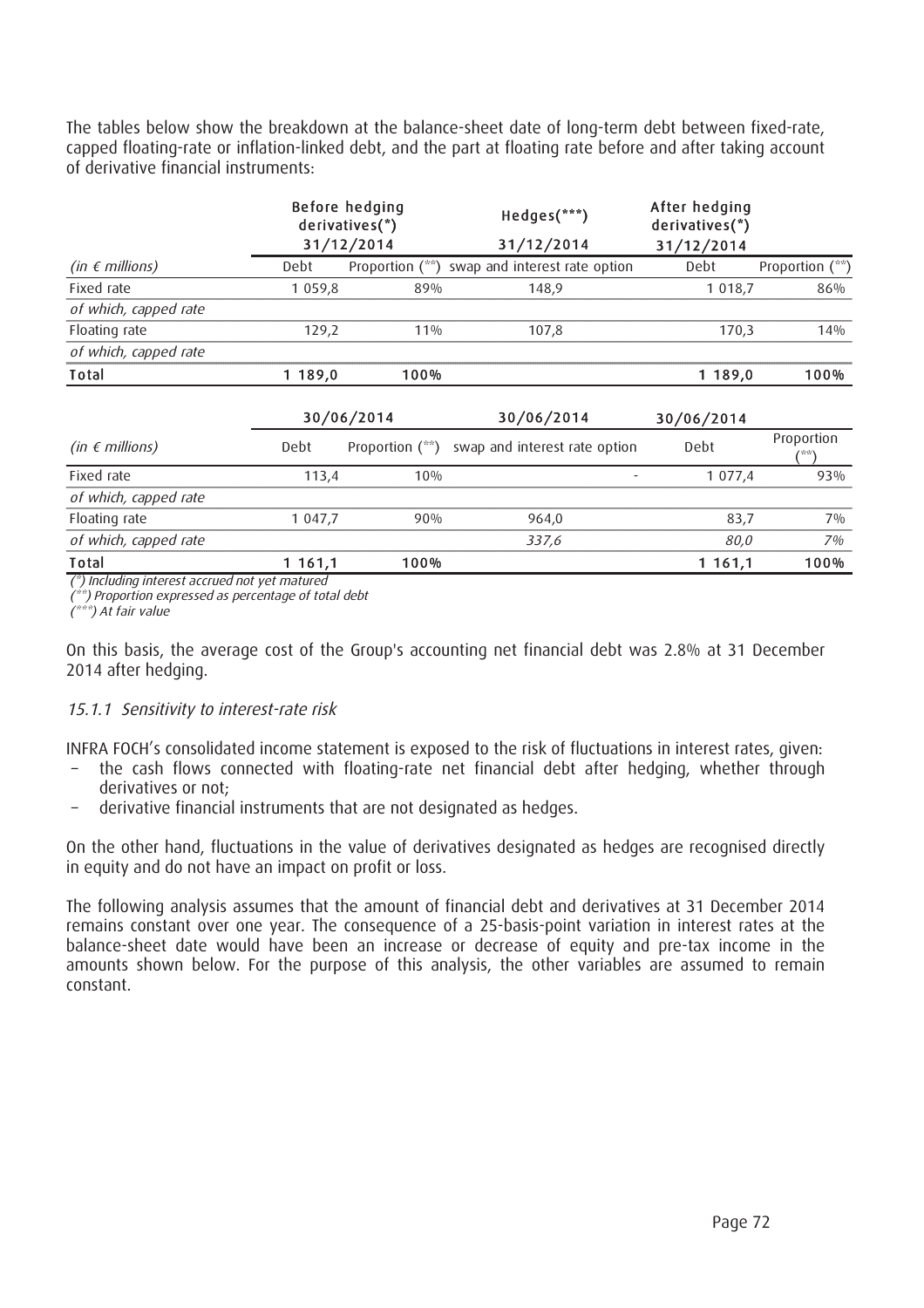|                                                              |                                           | 31/12/2014                                          |                                                     |                                                     |  |
|--------------------------------------------------------------|-------------------------------------------|-----------------------------------------------------|-----------------------------------------------------|-----------------------------------------------------|--|
|                                                              | Profit or loss                            |                                                     |                                                     | Equity                                              |  |
| (in $\epsilon$ millions) 25 bp                               | Impact of<br>sensitivity<br>calculation + | Impact of<br>sensitivity<br>calculation<br>$-25$ bp | Impact of<br>sensitivity<br>calculation<br>$+25$ bp | Impact of<br>sensitivity<br>calculation<br>$-25$ bp |  |
| Floating rate debt after hedging (accounting basis)          | (0,9)                                     | 0,9                                                 |                                                     |                                                     |  |
| Floating-rate assets after hedging (accounting basis)        | 0,2                                       | (0,2)                                               |                                                     |                                                     |  |
| Derivatives not designated for accounting purposes as hedges | 0,4                                       | (0,4)                                               |                                                     |                                                     |  |
| Derivatives designated as cash flows hedges                  |                                           |                                                     | 0,5                                                 | (0, 5)                                              |  |
| <b>Total</b>                                                 | (0, 4)                                    | 0,4                                                 | 0,5                                                 | (0, 5)                                              |  |

# 15.1.2 Detail of interest-rate derivatives

Derivative instruments at 31 December 2014 break down as follows

|                                                              | 31/12/2014    |                          |                  |          |            | 30/06/2014 |               |
|--------------------------------------------------------------|---------------|--------------------------|------------------|----------|------------|------------|---------------|
|                                                              | Within 1 year | Between 1<br>and 5 years | After 5<br>years | Notional | Fair value | Notional   | Fair value(*) |
| (in $\epsilon$ millions)                                     |               |                          |                  |          |            |            |               |
| Instruments allocated to hedging long-term debt              |               |                          |                  |          |            |            |               |
| Floating receiver/fixed payer interest rate swap             | 10,9          | 97,0                     | ٠                | 107,9    | (6, 9)     | 733,9      | (16,2)        |
| Fixed receiver/ floating payer interest rate swap            |               |                          | 150,0            | 150,0    | 1,3        |            |               |
| Interest rate options (caps, floors and collars)             |               |                          |                  |          |            | 257,6      | (4,5)         |
| Cash flow hedge                                              | 10,9          | 97,0                     | 150,0            | 257,9    | (5,6)      | 991,5      | (20,7)        |
| Instruments not designated for accounting purposes as hedges |               |                          |                  |          |            |            |               |
| Interest rate swaps                                          | 51,5          | 30,2                     |                  | 81,7     | (3,5)      |            |               |
| Future Rate Agreement                                        |               |                          |                  |          |            |            |               |
| Interest rate options (caps, floors and collars)             | 2,7           | 253,8                    |                  | 256,4    | (3,6)      | 80,0       |               |
| Total                                                        | 54,2          | 283,9                    | ٠                | 338,1    | (7,1)      | 80,0       |               |
| Total interest rate derivative instruments                   | 65,0          | 380,9                    | 150,0            | 596,0    | (12,7)     | 1 071,5    | (20,7)        |

(\*) Including Interest accrued not yet matured

Hedging instruments are partially backed by the cash flows on floating-rate loans from credit institutions.

## 15.1.2.1 Interest-rate derivatives : fair value hedges

At the balance sheet date, details of the instrument designated as fair value hedges were as follows :

|                                                      | Situation at $31/12/2014$ |          |           |                         |         |            |  |
|------------------------------------------------------|---------------------------|----------|-----------|-------------------------|---------|------------|--|
|                                                      | Notional                  | Within 1 | Between 1 | Between 3               | After 5 | Fair value |  |
| (in $\epsilon$ millions)                             |                           | vear     |           | and 2 years and 5 years | vears   |            |  |
| Fixed receiver/ floating payer interest<br>rate swap | 150.0                     |          |           |                         | 150,0   |            |  |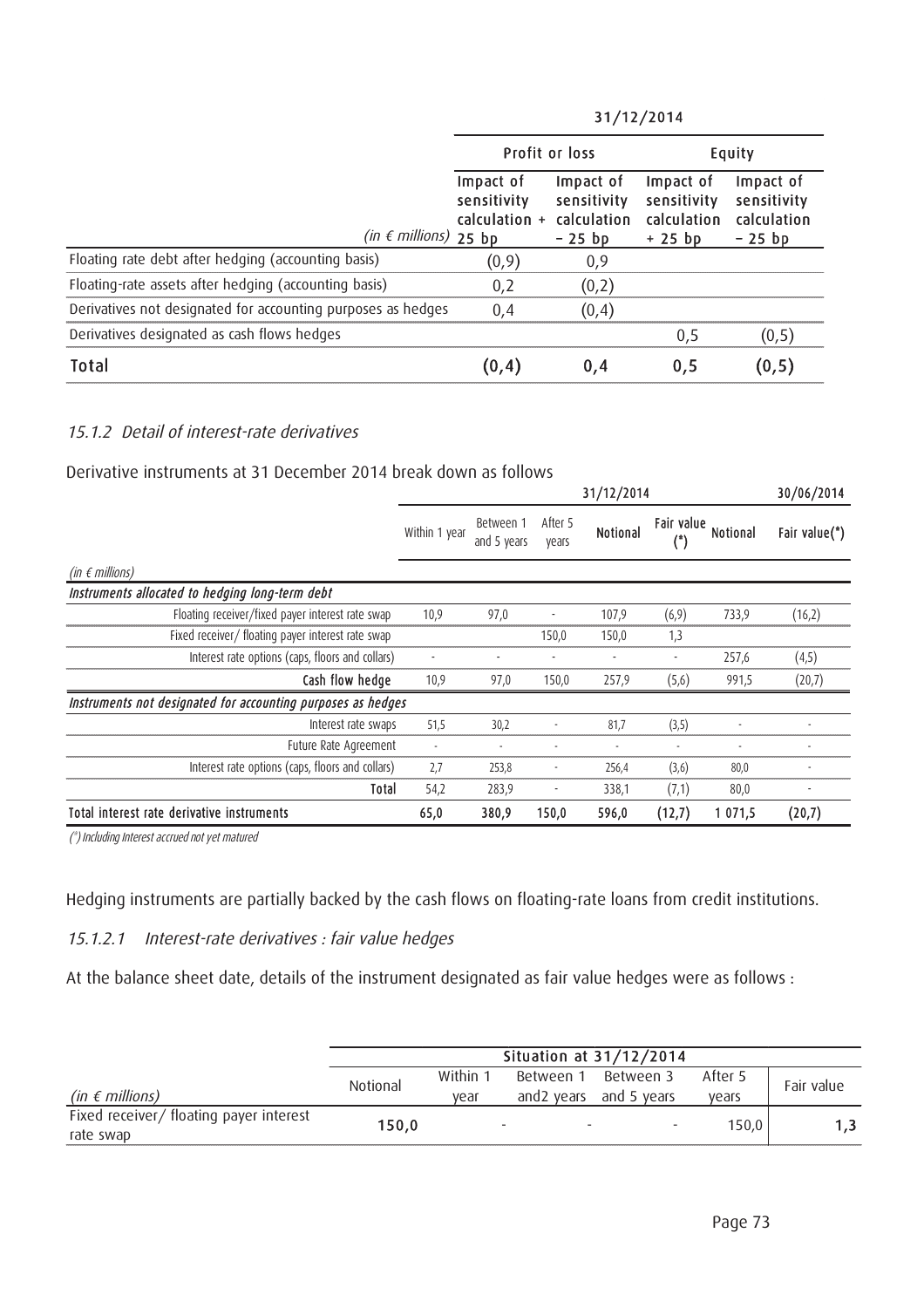### 15.1.2.2 Interest-rate derivatives: cash-flow hedges

INFRA FOCH's consolidated financial statements are exposed to fluctuations in interest rates on its floating-rate debt. To hedge that risk, it sets up floating-rate lender/fixed-rate borrower swaps designated as cash-flow hedges, the aim of which is to fix interest payments on floating-rate debt. Contractual flows arising from the variable legs of swaps have the same characteristics as flows on borrowings. The amount deferred in equity is recognised in profit or loss in the period when the interest payment cash flow affects profit or loss.

The following table shows the periods in which the Group expects the amounts recorded in equity at 31 December 2014 for derivatives instruments, either in force or unwound, and designated as cash flow hedges, to have an impact on profit or loss:

|                                                                                                            |                       | Situation at<br>30/06/2014 |                                     |             |                         |                       |
|------------------------------------------------------------------------------------------------------------|-----------------------|----------------------------|-------------------------------------|-------------|-------------------------|-----------------------|
|                                                                                                            | Amount                |                            | Amount recycled in income statement |             |                         | Amount                |
| (in $\epsilon$ millions)                                                                                   | recorded in<br>equity | Within 1<br>year           | Between 1<br>and 2 years            | and 5 years | Between 3 After 5 years | recorded in<br>equity |
| Interest rate derivatives designated for<br>accounting purposes as hedges of<br>contractual cash flows     | 6,9                   |                            | 6,9                                 |             |                         | 20,7                  |
| Interest rate derivatives designated for<br>accounting purposes as hedges of highly<br>probable cash flows |                       |                            |                                     |             |                         |                       |
| <b>Total interest rate derivatives</b><br>designated for accounting purposes as<br>cash flow hedges        | 6,9                   | 0                          | 6,9                                 | 0           | 0                       | 20,7                  |

#### 15.1.2.3 Interest-rate derivatives not designated as hedges for accounting purposes

These are basis swaps (floating/floating swaps enabling the basis to which the initial derivative is referenced to be modified), short-maturity options or swaps (floating rate lender/ fixed rate borrower) for which the hedged loan has been repaid.

#### 15.2 Exchange-rate risk

#### 15.2.1 Nature of the Group's risk exposure

The Group is exposed to exchange-rate risk mainly through its VINCI Park subsidiaries.

VINCI Park's activities in foreign countries are carried out either through subsidiaries operating in the eurozone, or, outside the eurozone, operating in local currencies in the case of permanent establishments, and to a large extent in strong currencies.

Generally, the Group's activities in foreign countries are financed by loans in the local currency. Nevertheless, VINCI Park can also find itself exposed to exchange-rate risk whenever, in isolated cases, the parent company provides finance to certain foreign subsidiaries. This exposure is systematically hedged in economic terms by currency swaps.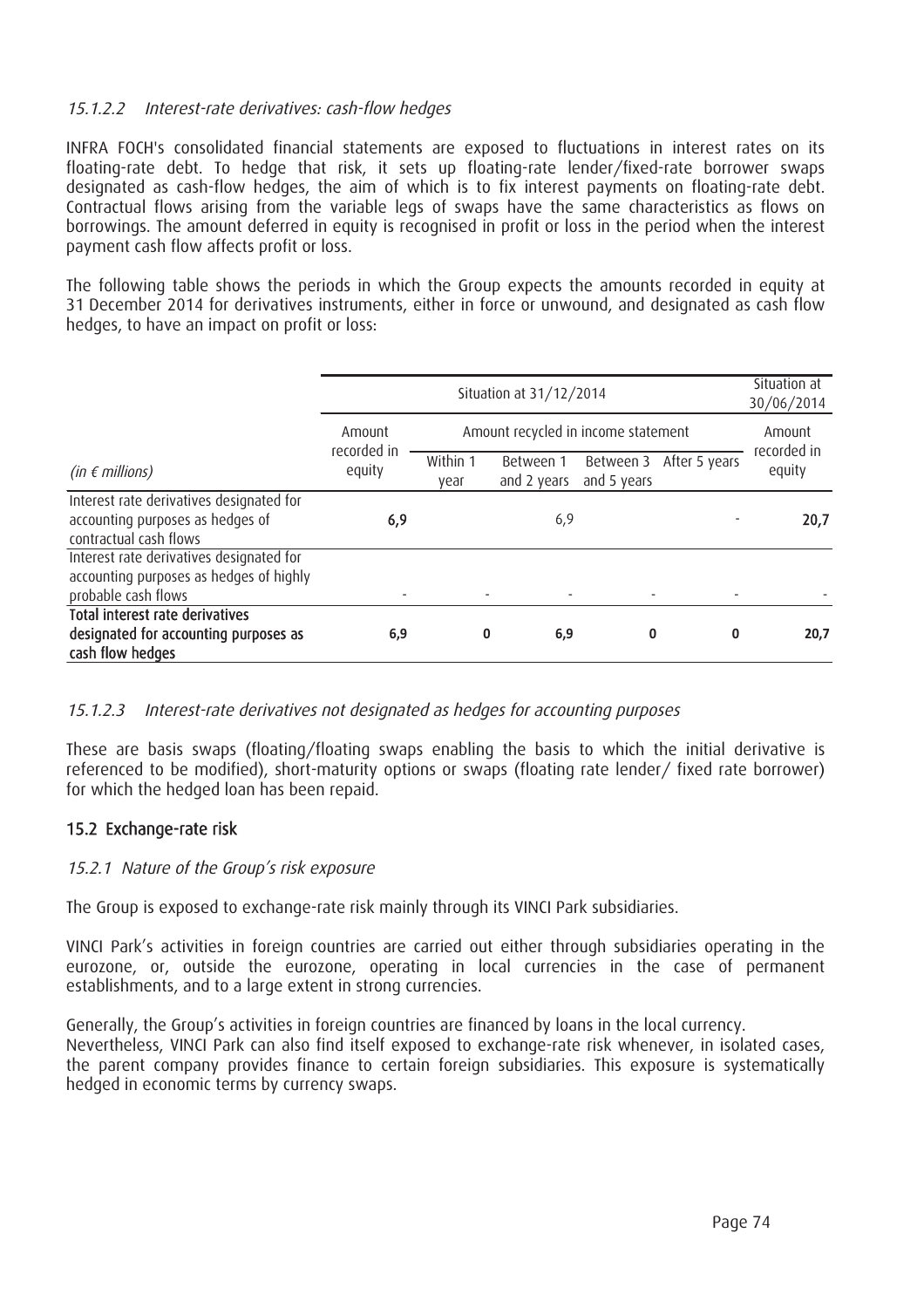### 15.2.2 Breakdown of long-term debt by currency

Outstanding debts break down by currency as follows:

| (in $\epsilon$ millions)   | 31/12/2014 | 30/06/2014 |                          |        |
|----------------------------|------------|------------|--------------------------|--------|
| Euro                       | 1 178,0    | 99.1%      | 1 1 5 0 , 3              | 99,1%  |
| Sterling                   | 6,1        | $0.5\%$    | 5,9                      | 0,5%   |
| Canadian dollar            |            |            | $\overline{\phantom{0}}$ |        |
| US dollar                  |            |            |                          |        |
| Others                     | 4.9        | $0.4\%$    | 5,0                      | 0,4%   |
| Total long-term borrowings | 1 189,0    | 100,0%     | 1 1 6 1 , 1              | 100,0% |

#### 15.2.3 Analysis of the foreign-exchange position

The basic aim of INFRA FOCH's exchange-rate risk management policy is to hedge the transaction exposure connected to its subsidiaries' ordinary operations. These risks are monitored through a foreign currency position detailing cash flows by currency and maturity. However, INFRA FOCH does not systematically hedge the exchange-rate risk connected with its foreign investments, resulting in translation exposure.

The notional value of exchange-rate hedges allocated to future cash flows is  $\epsilon$ 5.9 million.

### 15.2.4 Detail of exchange-rate derivatives

Transactions to hedge currency risk designed to cover commercial or financial transactions break down as follows:

|                                                                 | 31/12/2014 |      |      |                     |          |                    |  |
|-----------------------------------------------------------------|------------|------|------|---------------------|----------|--------------------|--|
| (in $\epsilon$ millions)                                        | <b>USD</b> | CAD  | GBP  | Other<br>currencies | Notional | Fair<br>$value(*)$ |  |
| Cross currency swaps                                            | 13,2       | 15,7 | 33,8 |                     | 62,7     | (3,7)              |  |
| Forward foreign exchange transactions                           |            |      |      | 0,1                 | 0,1      |                    |  |
| Currency option                                                 |            |      |      |                     | 0,1      |                    |  |
| Derivatives not designated as<br>hedges for accounting purposes | 13,2       | 15,7 | 33,8 | 0,1                 | 62,9     | (3,7)              |  |
| Total foreign currency exchange<br>rate derivative instruments  | 13,2       | 15,7 | 33,8 | 0,1                 | 62,9     | (3,7)              |  |
|                                                                 |            |      |      | 30/06/2014          |          |                    |  |
| (in $\epsilon$ millions)                                        | <b>USD</b> | CAD  | GBP  | Other<br>currencies | Notional | Fair<br>$value(*)$ |  |
| Cross currency swaps                                            | 11,7       | 11,5 | 32,9 |                     | 56,1     | (0,3)              |  |
| Forward foreign exchange transactions                           | 0,3        | 0,3  | 0,7  | 0,2                 | 1,5      |                    |  |
| Currency option                                                 |            | 4,3  |      | 0,2                 | 4,6      |                    |  |
| Derivatives not designated as<br>hedges for accounting purposes | 12,0       | 16,1 | 33,6 | 0,3                 | 62,2     | (0,3)              |  |
| Total foreign currency exchange<br>rate derivative instruments  | 12,0       | 16,1 | 33,6 | 0,3                 | 62,2     | (0,3)              |  |

(\*) Including interest accrued not yet matured

## 15.3 Credit risk and counterparty risk

INFRA FOCH is exposed to credit risk in the event that a customer fails. It is mainly exposed to counterparty risk in connection with cash and cash equivalents, financial receivables and derivative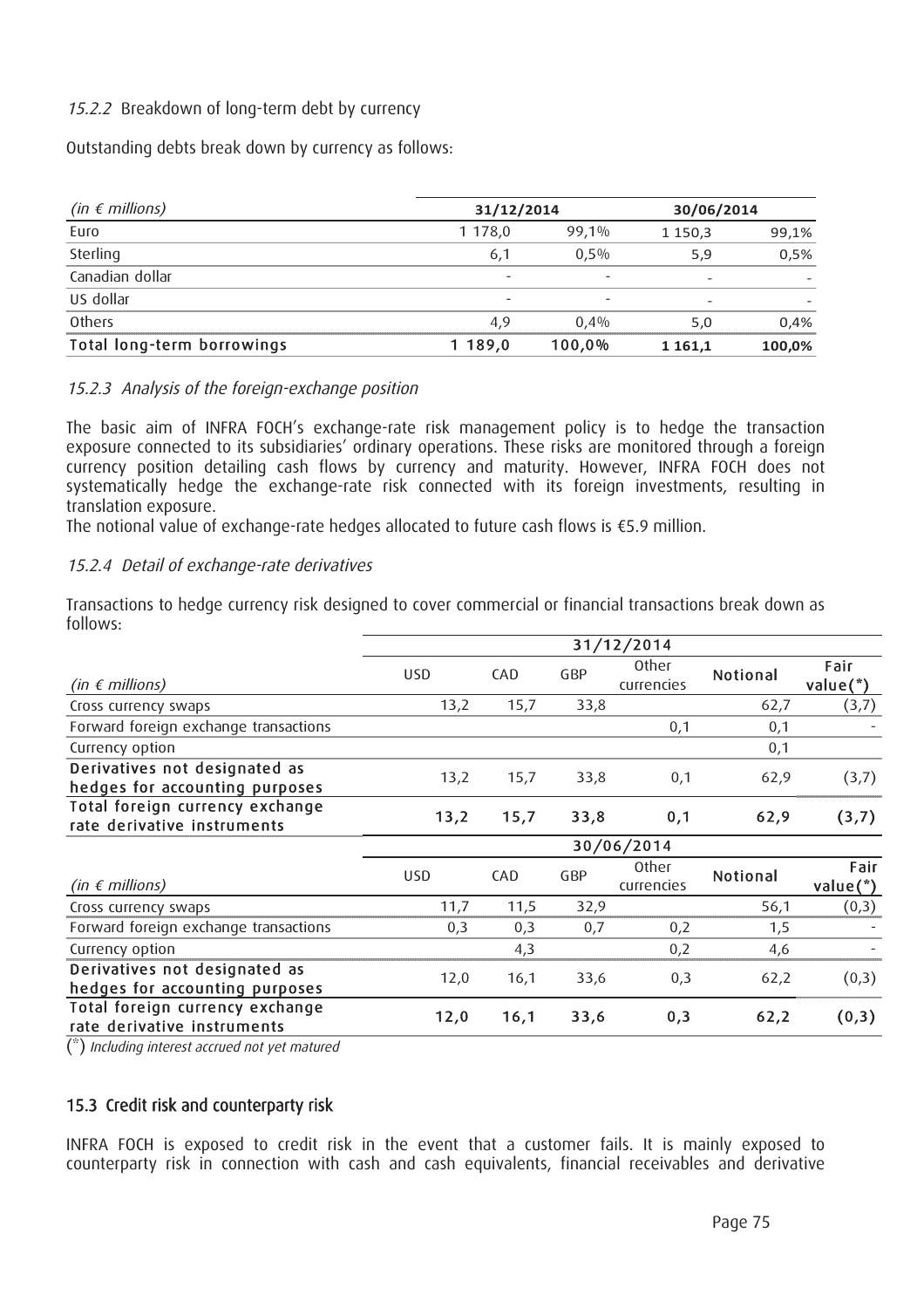instruments. The notional amounts and market values are given in Note F.15.1.2 "Detail of interest-rate derivatives".

INFRA FOCH considers that the credit risk connected with trade receivables is very limited because of the large number of customers, their diversity and the large proportion that are public-sector customers. Trade receivables are broken down in Note F.13.2 "Breakdown of trade receivables".

Financial instruments are set up with financial institutions that meet the Group's credit rating criteria.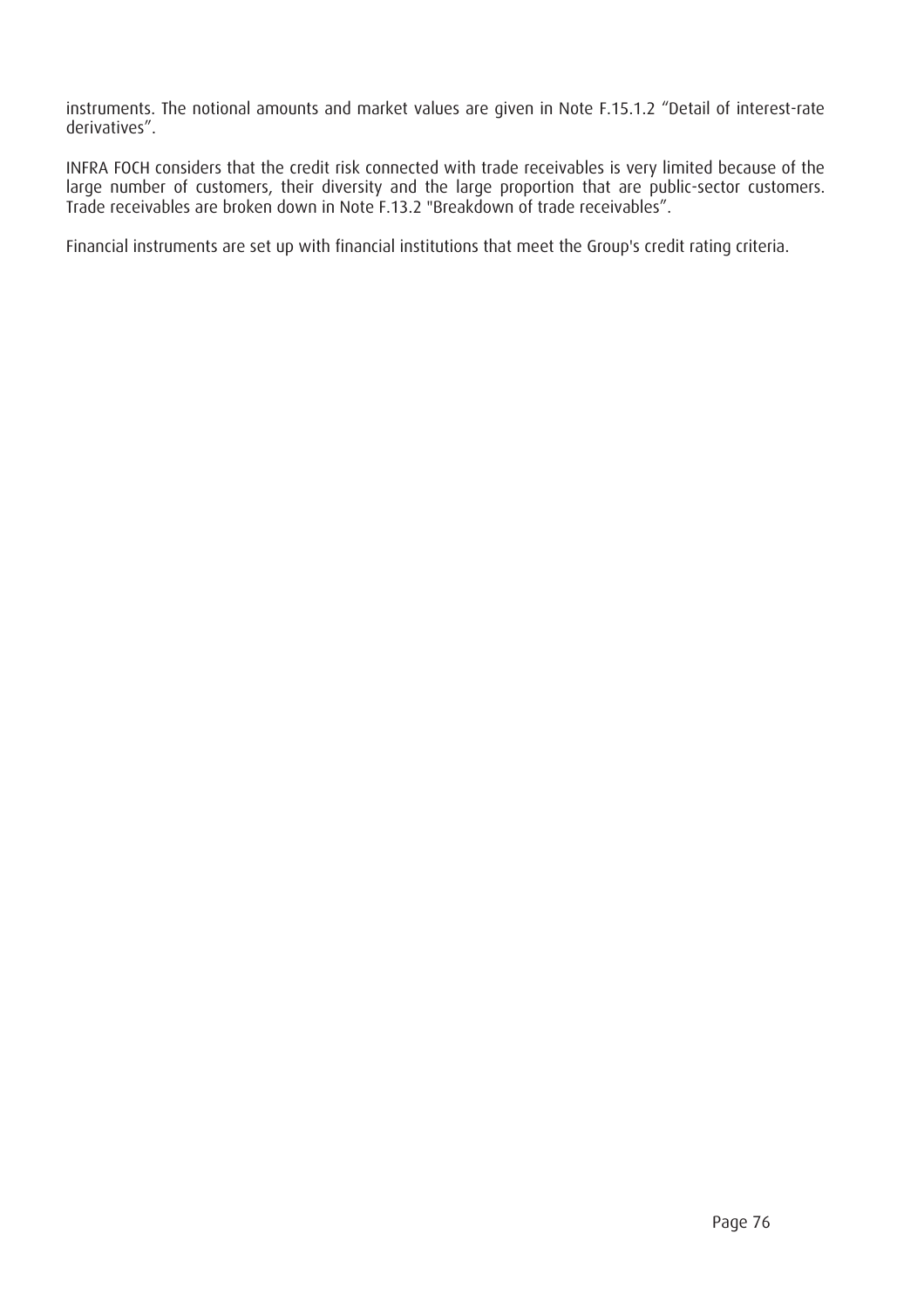# H. MAIN FEATURES OF CONCESSION CONTRACTS

## 1. Concession contracts – intangible asset model

# 1.1 Main features of concession contracts (see Note C.3.4 "Concession contracts")

The features of the main concession contracts reported using the intangible asset model and operated by consolidated subsidiaries are as follows:

|                                                                                        | Control and<br>regulation of<br>prices by the<br>concession<br>Igrantor               | Remunaration<br>paid by | Grant or<br>guarantee from<br>concession<br>grantor                                                                             | Residual value                                                                                           | End date or<br>average<br>duration                                                                   | Accounting<br>model |
|----------------------------------------------------------------------------------------|---------------------------------------------------------------------------------------|-------------------------|---------------------------------------------------------------------------------------------------------------------------------|----------------------------------------------------------------------------------------------------------|------------------------------------------------------------------------------------------------------|---------------------|
| All<br>concession<br>contracts:<br>labout 380<br>contracts in<br>IFrance and<br>Europe | Generally<br>indexed<br>lmaximum<br>prices,<br>depending on<br>the contract<br>terms. | <b>Users</b>            | If applicable,<br>grants for<br>equipment or<br>operating grants<br>and $/$ or<br>quaranteed<br>revenue paid by<br>the grantor. | Infrastructure<br>returned to the<br>grantor at the end<br>of the concession<br>without<br>compensation. | 17 years<br>(estimated<br>weighted<br>average<br>remaining<br>period of<br>concessions<br>contracts) | Intangible<br>asset |

The residual term of concession contracts and owner-occupied car parks weighted by EBITDA, based on a 50-year term for owner-occupied car parks, was 21 years at 31 December 2014.

## 1.2 Commitments made under concession contracts – intangible asset model

## Contractual investment and renewal obligations

Under its concession contracts, the Group has undertaken to carry out certain investments in infrastructure that it will operate as concession operator.

At 31 December 2014, the main investment obligations had a total present value of  $E$ 75.7 million with the performance dates shown below:

|                          |            | Between 1<br>and |         |               |  |
|--------------------------|------------|------------------|---------|---------------|--|
| (in $\epsilon$ millions) | 31/12/2014 | Within 1 year    | 5 years | After 5 years |  |
| <b>Total</b>             | 75,7       |                  | 37,3    |               |  |

The discount rates are given in Note I.1 "Contractual obligations and other commitments made and received".

Concession operators are also obliged to maintain infrastructures in a good state of repair in accordance with the terms of their contracts.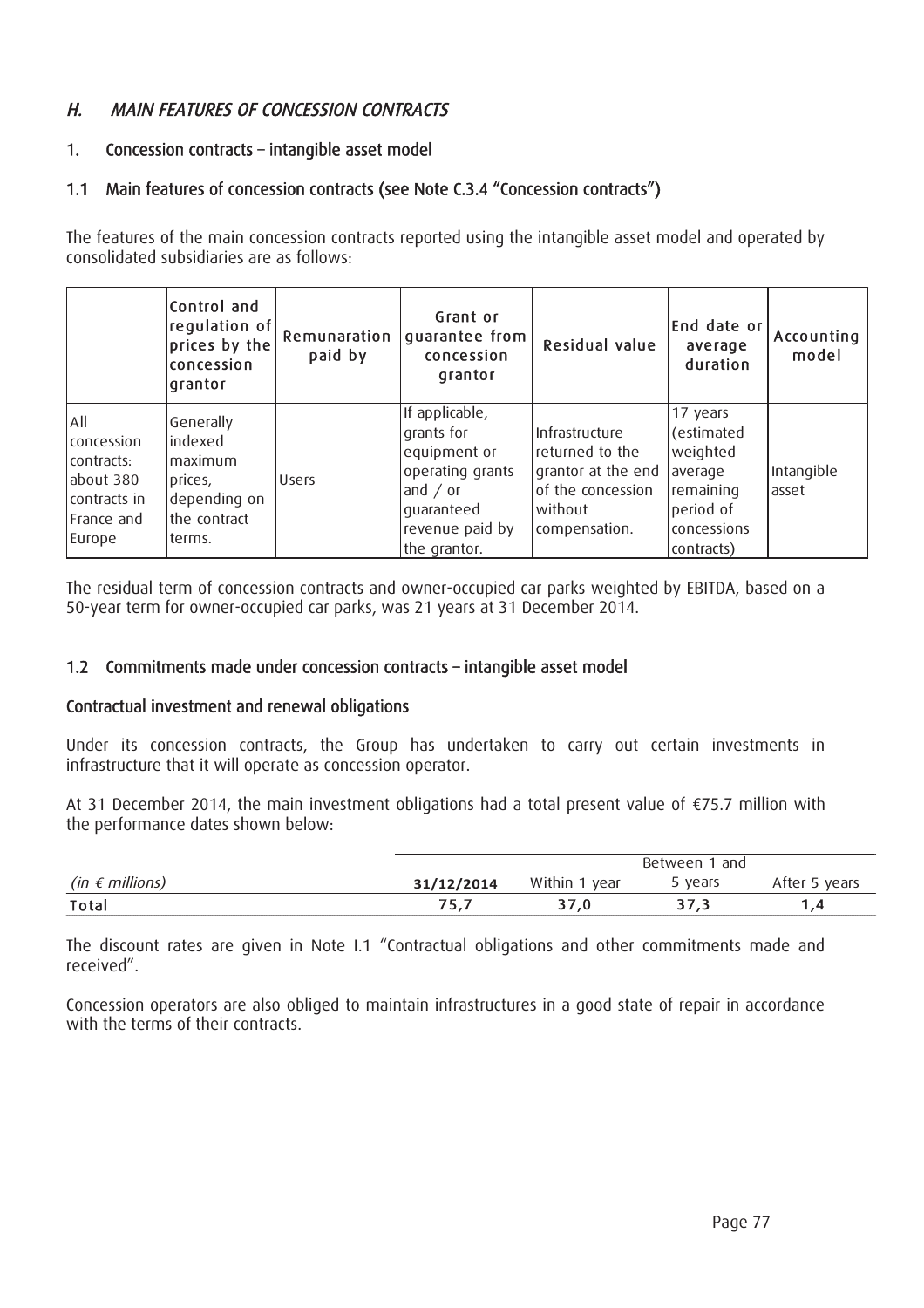## 2. Concession contracts – Financial asset model

## 2.1 Main features of concession contracts (see Note C.3.4 "Concession contracts")

The features of the main concession contracts reported using the financial asset model and operated by consolidated subsidiaries are as follows:

|                                                                                             | Control and<br>regulation of<br>prices by the<br> concession <br> grantor             | Remuneration<br>paid by   | Grant or guarantee<br>from concession<br>grantor                                                              | lResidual value                                                                                   | <b>Concession</b><br>average<br>duration                        | end date or  Consolidation<br> method |
|---------------------------------------------------------------------------------------------|---------------------------------------------------------------------------------------|---------------------------|---------------------------------------------------------------------------------------------------------------|---------------------------------------------------------------------------------------------------|-----------------------------------------------------------------|---------------------------------------|
| Nine<br>concession<br>contracts:<br>about eight in<br>France and<br>one in Great<br>Britain | Generally<br>indexed<br>lmaximum<br>Drices,<br>depending on<br>the contract<br>terms. | Users and<br>municipality | Operating<br>grant, supplementary<br>income, investment<br>grant or annual<br>contribution to<br>construction | Infrastructure<br><b>I</b> returned to<br>grantor at end of<br>concession for no<br>consideration | End of<br><b>contract</b><br><b>between</b><br>2022 and<br>2049 | <b>Full consolidation</b>             |

### 2.2 Commitments made under concession contracts– financial asset and bifurcated models (see Note C.3.4 "Concession contracts")

### Contractual investment and renewal obligations

Under their concession contracts, Group subsidiaries have undertaken to carry out investments.

|                          |                                                    | Between 1 |  |
|--------------------------|----------------------------------------------------|-----------|--|
| (in $\epsilon$ millions) | 31/12/2014 Within 1 year and 5 years After 5 years |           |  |
| Total                    | <u>. на п</u>                                      | 0.6       |  |

Amounts are discounted using the rates given in Note H.1 "Contractual obligations and other commitments made and received".

In consideration for these investments, the subsidiaries receive a guarantee of payment from the concession grantor.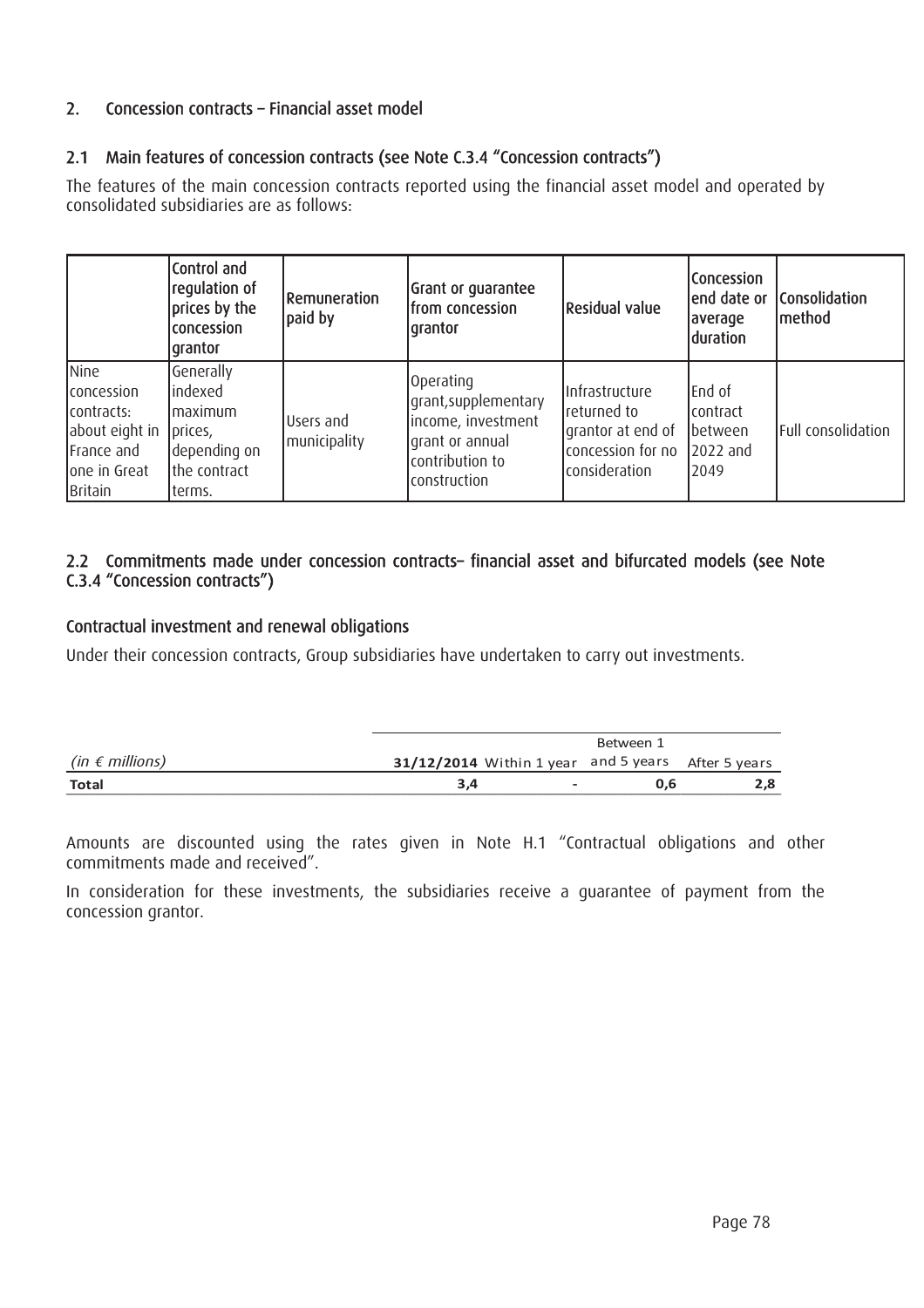# I. OTHER NOTES

# 1. Contractual obligations and other commitments made and received

Contractual obligations and other commitments include commitments detailed in Note H "MAIN FEATURES OF CONCESSION CONTRACTS" and break down as follows:

| (in $\epsilon$ millions)                   | Réf.   | 31/12/2014 | 30/06/2014  |
|--------------------------------------------|--------|------------|-------------|
| Contractual maturities                     |        | 287,8      | 253,8       |
| Operating leases (*)                       | 1.1.1. | 208,7      | 164,4       |
| Investment obligations (*)                 | 1.1.1. | 79,1       | 89,4        |
| Purchase obligations (*)                   | 1.1.1. |            |             |
| Other commitments made                     |        | 391,3      | 1 2 8 5 , 8 |
| Sureties and quarantees (**)               | 1.1.3. | 33,4       | 962,6       |
| Collateral securities (**)                 |        | 6,5        | 6,5         |
| Joint and several quarantees covering (**) |        |            |             |
| unconsolidated partnerships                |        |            |             |
| Fixed fees (*)                             | 1.1.2. | 351,4      | 316,7       |
| $x \in \mathbb{R}$                         |        |            |             |

*(\*) Discounted*

*(\*\*)Not discounted*

Rates used to discount these commitments for the period ended 31 December 2014 were as follows:

|                   | Maturity<br>Between 1 and |         |               |  |
|-------------------|---------------------------|---------|---------------|--|
| Geographical zone | Within 1 year             | 5 years | After 5 years |  |
| Europe            | $\overline{\phantom{a}}$  | 0,60%   | 1,67%         |  |
| UK                |                           | 2,04%   | 3,25%         |  |
| Canada            | $\overline{\phantom{a}}$  | 2,11%   | 2,72%         |  |
| <b>USA</b>        |                           | 1,77%   | 3,33%         |  |
| Czech Republic    | $\overline{\phantom{0}}$  | 0,93%   | 1,89%         |  |

Rates used to discount these commitments for the period ended 30 June 2014 were as follows:

|                   | Maturity      |               |               |  |  |  |
|-------------------|---------------|---------------|---------------|--|--|--|
|                   |               | Between 1 and |               |  |  |  |
| Geographical zone | Within 1 year | 5 years       | After 5 years |  |  |  |
| Europe            |               | 1.02%         | 2,38%         |  |  |  |
| UK                | ۰             | 1,99%         | 3,57%         |  |  |  |
| Canada            |               | 2,13%         | 3,59%         |  |  |  |
| <b>USA</b>        |               | 1,54%         | 3,55%         |  |  |  |
| Czech Republic    |               | 1.26%         | 2.57%         |  |  |  |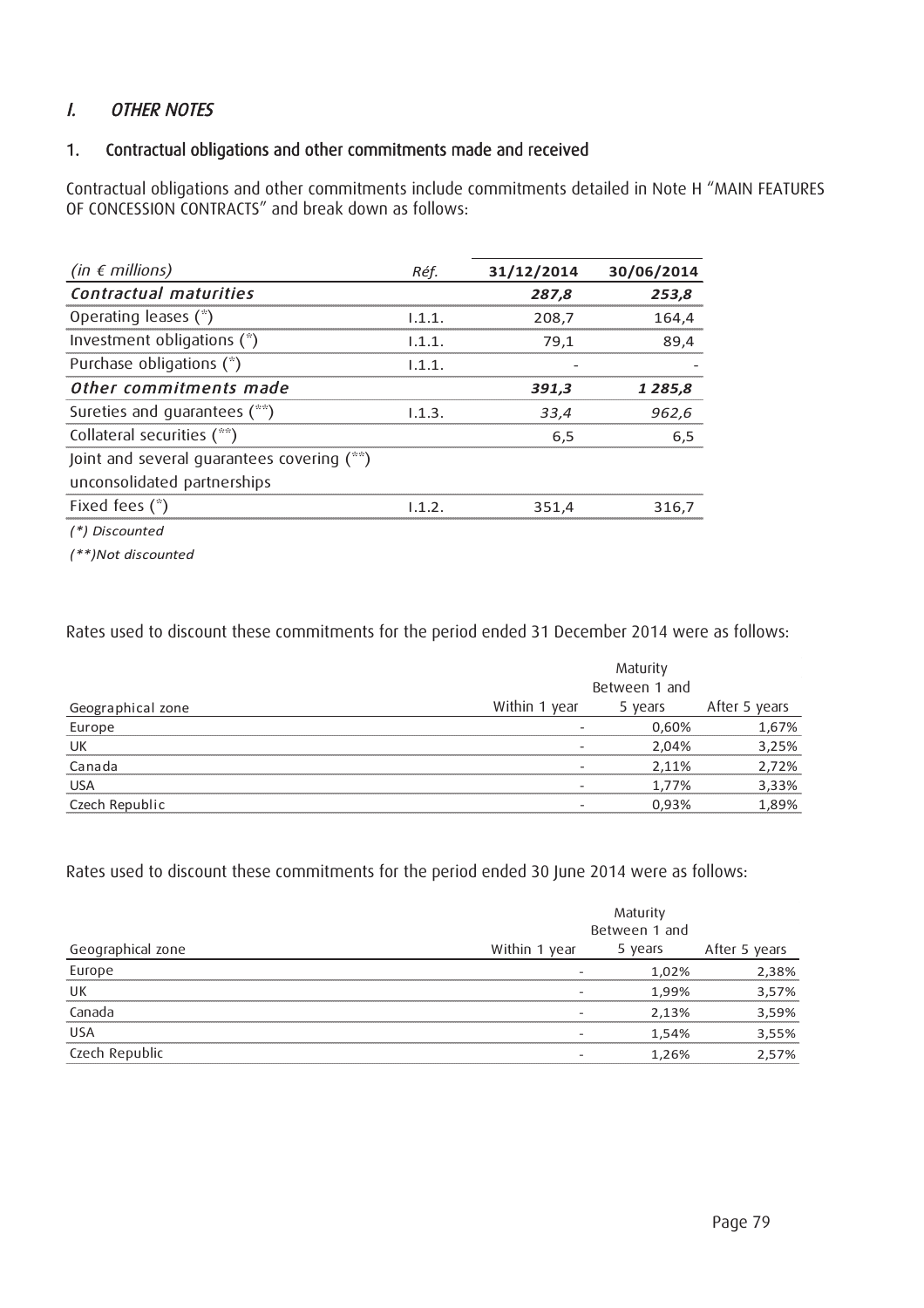## 1.1 Operating leases and purchase and capital investment obligations

|                          | Payments due per périod<br>Between 1<br>and 5 years After 5 years<br>Within 1 year<br><b>Total</b> |                          |                          |      |
|--------------------------|----------------------------------------------------------------------------------------------------|--------------------------|--------------------------|------|
| (in $\epsilon$ millions) |                                                                                                    |                          |                          |      |
| Investment obligations   | 79,1                                                                                               | 37,0                     | 37,9                     | 4,2  |
| Purchase obligations     |                                                                                                    | $\overline{\phantom{a}}$ | $\overline{\phantom{a}}$ |      |
| Operating leases         | 208,7                                                                                              | 34,6                     | 80,3                     | 93,8 |
| <b>Total</b>             | 287,8                                                                                              | 71,5                     | 118,2                    | 98,0 |

Operating lease commitments amounted to  $\epsilon$ 208.7 million at 31 December (against  $\epsilon$ 164.4 million at 30 June 2014); of this,  $\epsilon$ 204.5 million was for property (against  $\epsilon$ 161.1 million at 30 June 2014) and €4.2 million for movable items (€3.3 million at 30 June 2014).

### 1.2 Fixed fees

|                          |       | Payments due per périod |         |               |  |  |
|--------------------------|-------|-------------------------|---------|---------------|--|--|
|                          |       | Between 1 and           |         |               |  |  |
| (in $\epsilon$ millions) | Total | Within 1 year           | 5 years | After 5 years |  |  |
| at 31/12/2014            | 351,4 | 43.3                    | 165,5   | 142,6         |  |  |
| at 30/06/2014            | 316.7 | 42.5                    | 150.8   | 123,4         |  |  |

The Group reports commitments to pay fixed fees. At 30 December 2014, they amounted to €351.4 million (€316.7 million at 30 June 2014).

### 1.3 Sureties and guarantees

When INFRA FOCH acquired all shares in VINCI Park on 4 June 2014, it arranged two loans (totalling  $\epsilon$ 920 million) with a consortium of banks to finance the acquisition and repay much of the VINCI Park group's existing borrowings, along with a facility for the Group's future investments ( $\epsilon$ 250 million) and a facility for the Group's cash requirements ( $650$  million). At the 30 June 2014 closing date, drawings on those various facilities amounted to  $E$ 922.6 million. The borrowings were jointly and severally guaranteed by 19 French companies and 11 foreign companies belonging to the Group, in the form of personal sureties and real sureties (pledges of receivables, company shares and/or bank accounts).

Personal sureties at 30 June 2014 included  $E$ 922.6 million, representing the extent of the drawings made at that date.

The remainder of the "Sureties and guarantees" item relates mainly to performance guarantee commitments for concession and service provision contracts in an amount of  $\epsilon$ 40 million.

The €920 million loan was repaid on 16 October 2014. Concomitantly, drawn facilities were renegotiated into a single  $\epsilon$ 300 million facility carrying no particular guarantees.

At 31 December 2014, sureties and guarantees given consisted mainly of bank guarantees given to concession grantors to guarantee the performance of contracts.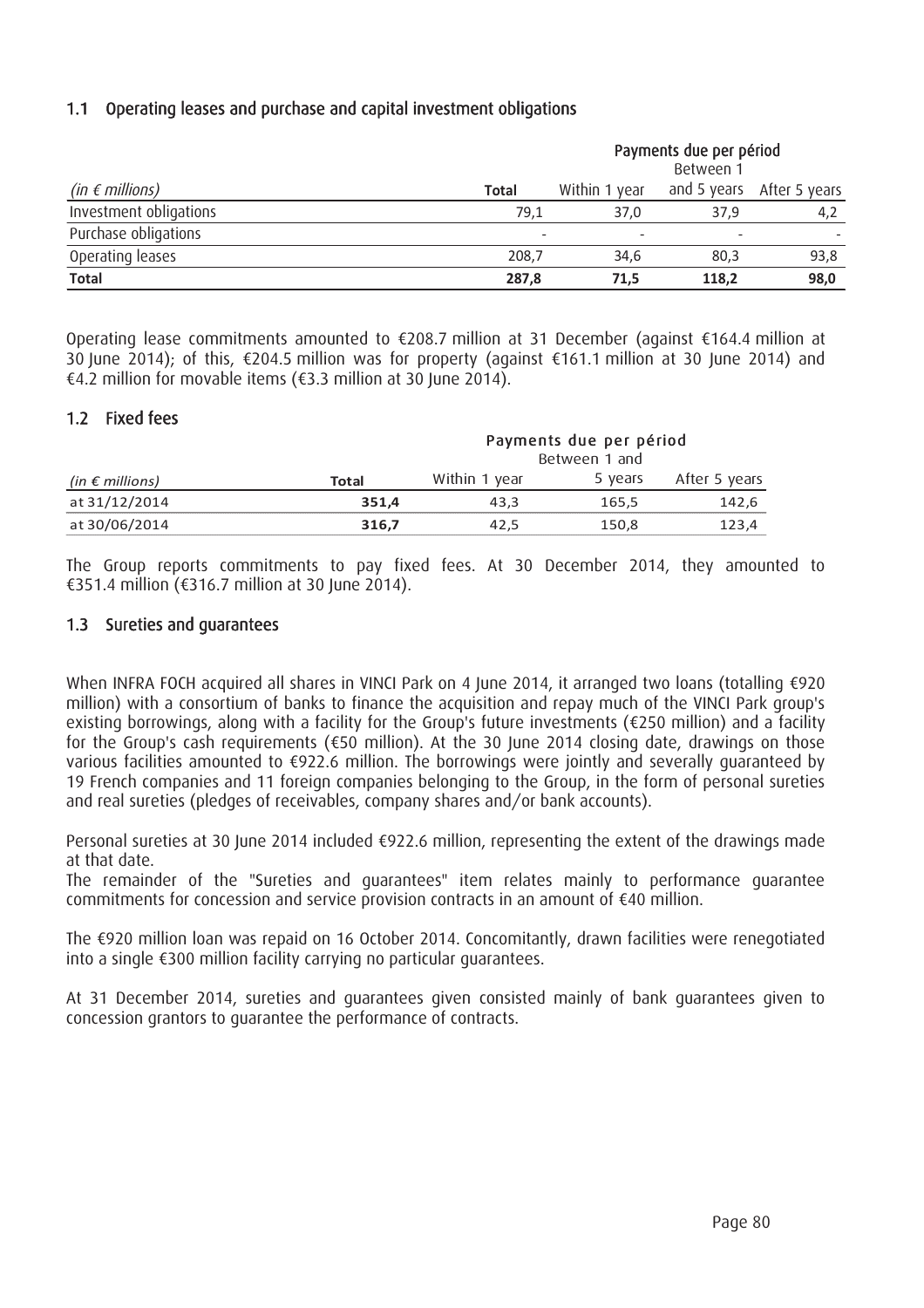## 1.4 Commitments received

The commitments received by the Group break down as follows:

| (in $\epsilon$ millions)   | 31/12/2014 | 30/06/2014 |
|----------------------------|------------|------------|
| Personal surety            |            |            |
| Collateral securities      | 5.5        | 6,8        |
| Other commitments          | 0.9        | 0,4        |
| Total commitments received | 7.5        | 8.4        |

Collateral security relates to the pledge of LAZ Karp Associates shares received from the partner LAZ KARP PARTNERS INC..

### 2. Number of employees

The consolidated workforce at 31 December 2014 broke down as follows:

|                              | 31/12/2014 |               |         |      | 30/06/2014           |         |  |
|------------------------------|------------|---------------|---------|------|----------------------|---------|--|
|                              | France     | International | Total   |      | France International | Total   |  |
| Engineers and managers       | 214        | 266           | 480     | 211  | 277                  | 488     |  |
| Office, technical and manual | 1822       | 3 2 2 9       | 5 0 5 1 | 1828 | 3 1 9 1              | 5019    |  |
| <b>Total</b>                 | 2 0 3 6    | 3495          | 5 5 3 1 | 2039 | 3468                 | 5 5 0 7 |  |

In accordance with French legislation relating to the individual entitlement to training, Group employees had acquired rights to 168,920 hours training at 31 December 2014.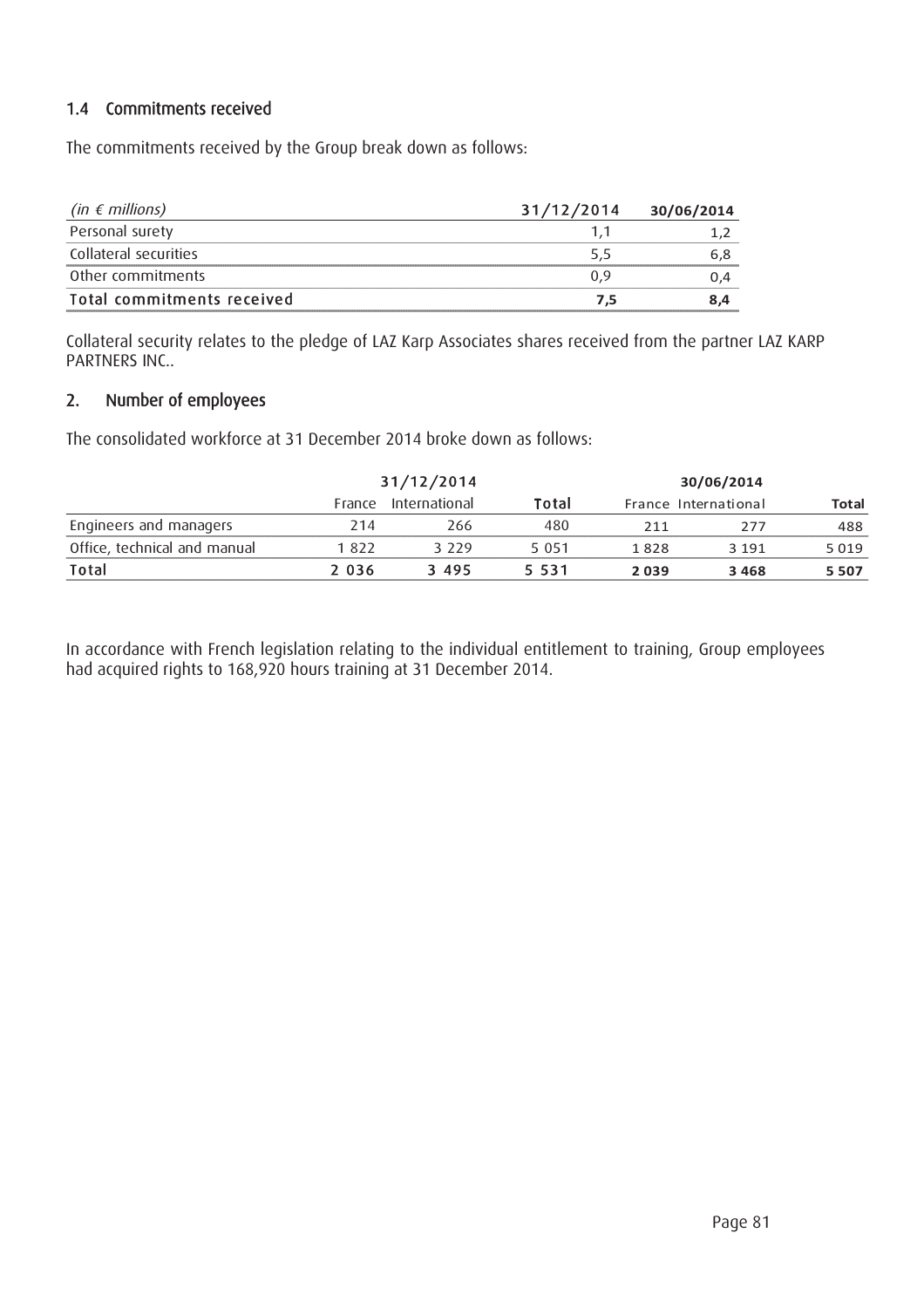# J. STATUTORY AUDITOR FEES

As recommended by the AMF, this table includes only fully consolidated companies.

| (in $\epsilon$ thousands)                | 31/12/2014 | 30/06/2014 |
|------------------------------------------|------------|------------|
| Audit                                    |            |            |
| <b>Auditors</b>                          | 525,1      | 249,8      |
| Services and diligences directly related | 366,7      | 3,3        |
| Subtotal audit                           | 891,8      | 253,1      |
| Other services                           |            |            |
| Legal, tax, social                       | 1,3        | 0,7        |
| Subtotal other services                  | 1.3        | 0.7        |
| <b>Total fees</b>                        | 893,0      | 253,9      |

# K. POST-BALANCE SHEETS EVENTS

On 23 January 2015, the sole shareholder decided a special dividend payment of  $\epsilon$  21.0 million, from available reserves of the Company, as a deduction from share premium account.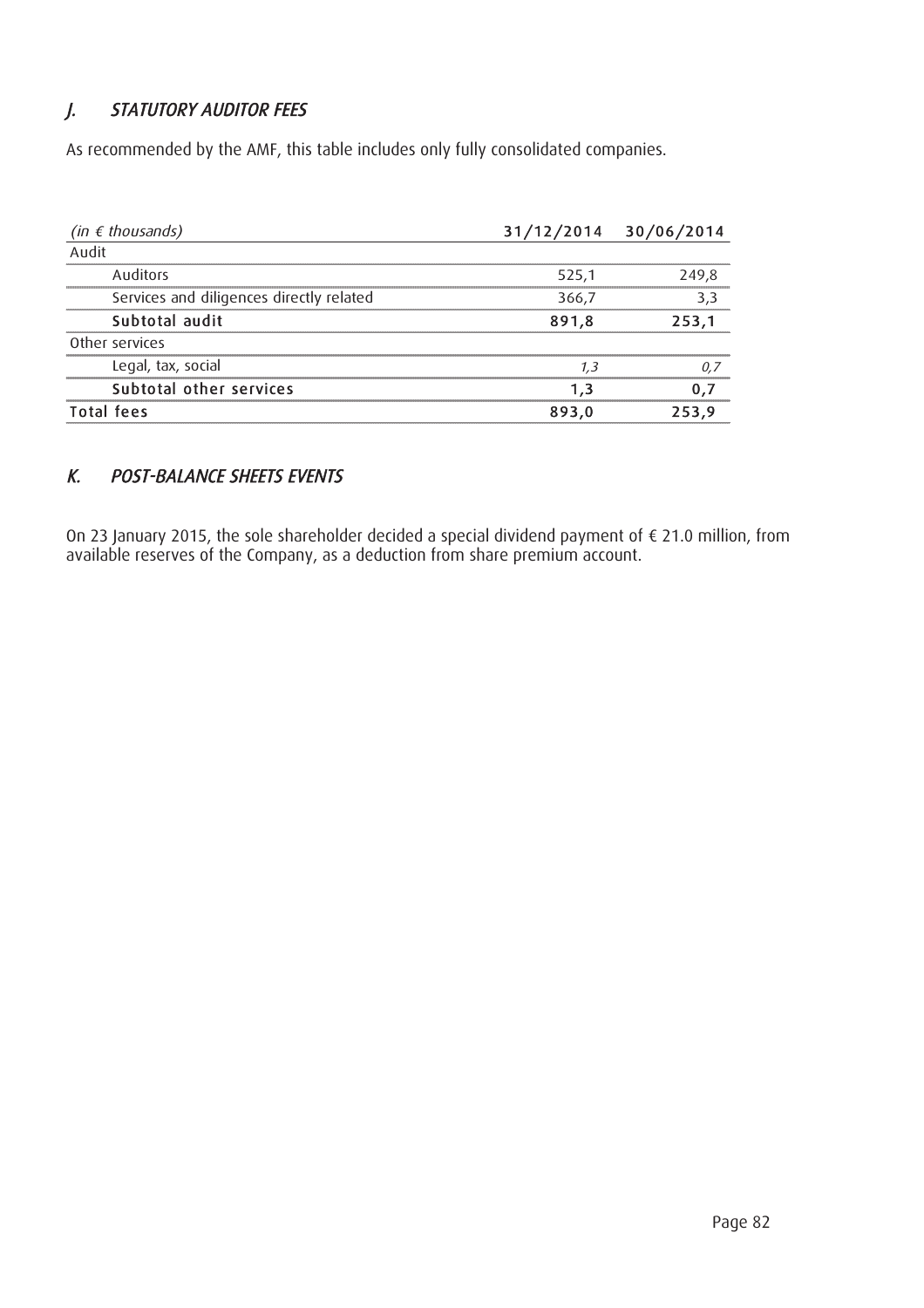# L. List of main consolidated and equity-accounted companies at 31 December 2014

|                                                                                                                 | 31/12/2014                  |                    | 30/06/2014           |                    |
|-----------------------------------------------------------------------------------------------------------------|-----------------------------|--------------------|----------------------|--------------------|
|                                                                                                                 |                             |                    |                      |                    |
|                                                                                                                 |                             |                    |                      |                    |
| <b>Controlled companies</b>                                                                                     | <b>Consolidation method</b> | % Held             | Consolidation method | % Held             |
| EFFIPARC                                                                                                        | Full                        | 100,00%            | Full                 | 100,00%            |
| EFFIPARC BRETAGNE                                                                                               | Full                        | 100,00%            | Full                 | 100,00%            |
| EFFIPARC CENTRE                                                                                                 | Full                        | 100,00%            | Full                 | 100,00%            |
| EFFIPARC ILE DE FRANCE                                                                                          | Full                        | 100,00%            | Full                 | 100,00%            |
| EFFIPARC SUD EST<br>EFFIPARC SUD OUEST                                                                          | Full<br>Full                | 100,00%<br>100,00% | Full<br>Full         | 100,00%<br>100,00% |
| ESTACIONAMIENTOS DEL PILAR SA                                                                                   | Full                        | 100,00%            | Full                 | 100,00%            |
| EVROPARK PRAHA A S                                                                                              | Full                        | 100,00%            | Full                 | 100,00%            |
| <b>GEFI-OUEST</b>                                                                                               | Full                        | 100,00%            | Full                 | 100,00%            |
| GESTION DE TRAVAUX ET DE FINANCEMENT                                                                            | Full<br>Full                | 100,00%            | Full<br>Full         | 100,00%            |
| <b>GIS PARCS</b><br><b>GIS PARIS</b>                                                                            | Full                        | 100,00%<br>100,00% | Full                 | 100,00%<br>100,00% |
| HILDESHEIMER PARKHAUS GmbH                                                                                      | Full                        | 100,00%            | Full                 | 100,00%            |
| IMMOBILIERE DU PARKING JOFFRE SAINT-THIEBAUT                                                                    | Full                        | 98,89%             | Full                 | 98,89%             |
| <b>INTERTERRA PARKING</b>                                                                                       | Full                        | 52,89%             | Full                 | 52,89%             |
| JIHOCESKA PARKOVACI<br>KARSPACE MANAGEMENT LIMITED                                                              | Full<br>Full                | 100,00%<br>100,00% | Full<br>Full         | 100,00%<br>100,00% |
| LES BUREAUX DE LA COLLINE DE SAINT CLOUD                                                                        | Full                        | 100,00%            | Full                 | 100,00%            |
| LES PARCS DE NEUILLY                                                                                            | New Full                    | 100,00%            |                      |                    |
| LES PARCS DE STATIONNEMENT LYON BELLECOUR                                                                       | Full                        | 100,00%            | Full                 | 100,00%            |
| LES PARCS GTM UK LIMITED<br>MAVIPARC                                                                            | Full<br>Full                | 100,00%<br>100,00% | Full<br>Full         | 100,00%<br>100,00% |
| METEOR PARKING Ltd                                                                                              | Full                        | 100,00%            | Full                 | 100,00%            |
| NOTHERN VALET                                                                                                   | Full                        | 100,00%            | Full                 | 100,00%            |
| PARC AUTO DE STRASBOURG                                                                                         | Full                        | 100,00%            | Full                 | 100,00%            |
| PARC CHAMPS ELYSEES PIERRE CHARRON                                                                              | Full                        | 100,00%            | Full                 | 100,00%            |
| PARIS PARKING BOURSE<br>PARKING EUROPACENTRUM NV                                                                | Full<br>Full                | 99,99%<br>100,00%  | Full<br>Full         | 99,99%<br>100,00%  |
| PARKING GARE DE LAUSANNE SA                                                                                     | Full                        | 95,00%             | Full                 | 95,00%             |
| PARKING MADOU                                                                                                   | Full                        | 100,00%            | Full                 | 100,00%            |
| PARKING RENNES MONTPARNASSE                                                                                     | New Full                    | 100,00%            |                      |                    |
| PARKING UNAMUNO DEL AYUNTAMIENTO DE BILBAO                                                                      | Full                        | 75,00%             | Full                 | 75,00%             |
| PISCINE DELIGNY<br>SA NEUILLY STATIONNEMENT                                                                     | Full<br>Full                | 100,00%<br>100,00% | Full<br>Full         | 100,00%<br>100,00% |
| SAP BOURGOGNE                                                                                                   | Full                        | 100,00%            | Full                 | 100,00%            |
| SAP SAINT ETIENNE                                                                                               | Full                        | 100,00%            | Full                 | 100,00%            |
| SEGER                                                                                                           | Full                        | 100,00%            | Full                 | 100,00%            |
| SNC DU PARC DES GRANDS HOMMES                                                                                   | Full                        | 100,00%            | Full                 | 100,00%            |
| SNC DU PARKING DE LA PUCELLE<br>SNC PARKINGS DE LOURDES                                                         | Full<br>Full                | 100,00%<br>100,00% | Full<br>Full         | 100,00%<br>100,00% |
| SOCIETE AMIENOISE DE STATIONNEMENT                                                                              | Full                        | 100,00%            | Full                 | 100,00%            |
| SOCIETE ANTILLAISE DE PARC DE STATIONNEMENT                                                                     | Full                        | 100,00%            | Full                 | 100,00%            |
| SOCIETE AUXILIAIRE DE LA REGION PARISIENNE                                                                      | Full                        | 100,00%            | Full                 | 100,00%            |
| SOCIETE AUXILIAIRE DE PARCS<br>SOCIETE AUXILIAIRE DE PARCS D'AUVERGNE                                           | Full<br>Full                | 100,00%<br>100,00% | Full<br>Full         | 100,00%<br>100,00% |
| SOCIETE AUXILIAIRE DE PARCS DU LIMOUSIN                                                                         | Full                        | 100,00%            | Full                 | 100,00%            |
| SOCIETE AUXILIAIRE DE PARCS MEDITERRANEE                                                                        | Full                        | 100,00%            | Full                 | 100,00%            |
| SOCIETE DES GARAGES AMODIES                                                                                     | Full                        | 100,00%            | Full                 | 100,00%            |
| SOCIETE DES PARCS PUBLICS DU MIDI                                                                               | Full                        | 100,00%            | Full                 | 100,00%            |
| SOCIETE DES PARKINGS DE NEUILLY<br>SOCIETE DES PARKINGS DE VERSAILLES                                           | Full<br>Full                | 100,00%<br>100,00% | Full<br>Full         | 100,00%<br>100,00% |
| SOCIETE DES PARKINGS DU NORD ET DE L'EST                                                                        | Full                        | 100,00%            | Full                 | 100,00%            |
| SOCIETE DES PARKINGS SOUTERRAINS DU 8EME ARRONDISSEMENT                                                         | Full                        | 100,00%            | Full                 | 100,00%            |
| SOCIETE D'EXPLOITATION DE PARKINGS A ST-ETIENNE                                                                 | Full                        | 100,00%            | Full                 | 100,00%            |
| SOCIETE D'EXPLOITATION DES PARCS DE LA DEFENSE<br>SOCIETE D'EXPLOITATION DES PARCS DE LA GARE DU NORD           | Full<br>Full                | 100,00%<br>66,00%  | Full<br>Full         | 100,00%<br>66,00%  |
| SOCIETE DU PARC AUTO AMBROISE PARE                                                                              | Full                        | 100,00%            | Full                 | 100,00%            |
| SOCIETE DU PARC AUTO METEOR                                                                                     | Full                        | 100,00%            | Full                 | 100,00%            |
| SOCIETE DU PARC SAINT MICHEL                                                                                    | Full                        | 90,00%             | Full                 | 90,00%             |
| SOCIETE DU PARKING DE LA PLACE VENDOME                                                                          | Full                        | 99,99%             | Full                 | 99,99%             |
| SOCIETE DU PARKING DE LA PORTE DE VERSAILLES<br>SOCIETE DU PARKING DU BOULEVARD SAINT-GERMAIN                   | Full<br>Full                | 99,99%<br>100,00%  | Full<br>Full         | 99,99%<br>100,00%  |
| SOCIETE DU PARKING MAILLOT                                                                                      | Full                        | 100,00%            | Full                 | 100,00%            |
| SOCIETE DU PARKING MATIGNON-MARIGNY                                                                             | Full                        | 100,00%            | Full                 | 100,00%            |
| SOCIETE FINANCIERE DE PARC AUTOMOBILE                                                                           | Full                        | 100,00%            | Full                 | 100,00%            |
| SOCIETE FINANCIERE MIDI-PYRENEES - SFMP<br>SOCIETE GENERALE DE FINANCEMENT DE PARCS DE STATIONNEMEMT - GEFIPARC | Full<br>Full                | 100,00%<br>100,00% | Full<br>Full         | 100,00%<br>100,00% |
| SOCIETE IMMOBILIERE DES PARKINGS ERASME                                                                         | Full                        | 75,00%             | Full                 | 75,00%             |
| SOCIETE MEDITERRANEENNE DE PARKINGS                                                                             | Full                        | 100,00%            | Full                 | 100,00%            |
| SOCIETE MEDITERRANEENNE DE STATIONNEMENT                                                                        | Full                        | 100,00%            | Full                 | 100,00%            |
| SOCIETE RAPHAELOISE DE STATIONNEMENT                                                                            | Full                        | 100,00%            | Full                 | 100,00%            |
| SOCIETE TOULOUSAINE DE STATIONNEMENT - STS<br>SOGEPARC NARBONNE                                                 | Full<br>Full                | 100,00%<br>100,00% | Full<br>Full         | 100,00%<br>100,00% |
| SOPARK                                                                                                          | Full                        | 100,00%            | Full                 | 100,00%            |
| SPS COMPIEGNE                                                                                                   | Full                        | 100,00%            | Full                 | 100,00%            |
| SPS SAINT QUENTIN                                                                                               | Full                        | 100,00%            | Full                 | 100,00%            |
| <b>SPS TARBES</b>                                                                                               | Full                        | 100,00%            | Full                 | 100,00%            |
| TURNHOUT PARKING NV                                                                                             | Change in méthod (Full)     | 100,00%            | Equity Method        | 50,00%             |
| UNIGARAGE UK                                                                                                    | Full                        | 100,00%            | Full                 | 100,00%            |
| UNIGARAGES                                                                                                      | Full                        | 100,00%            | Full                 | 100,00%            |
| <b>VINCI PARK</b><br><b>VINCI PARK BELGIUM</b>                                                                  | Full<br>Full                | 100,00%<br>100,00% | Full<br>Full         | 100,00%<br>100,00% |